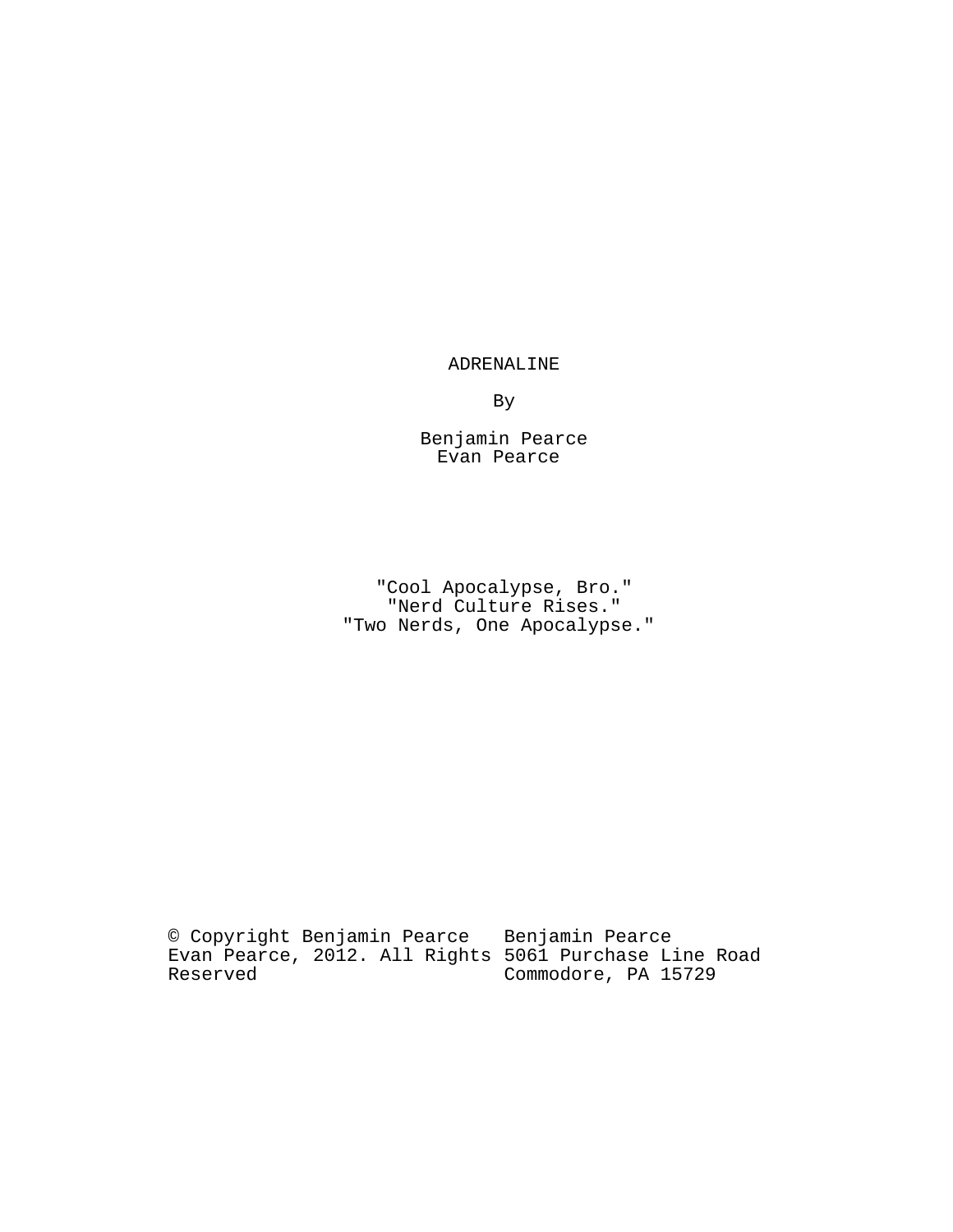EXT. WOODS- DAY

POV:

As we see through the eyes of somebody walking through the woods, gun raised, ready to fire.

### MEDIUM:

We see a man in a mask walking through the woods with his gun raised.

> MAN I know you're out here, little man. You might as well give up, nobody is coming to save you. Make it easy on yourself, come out and join your friends.

CLOSE UP:

On the masked man's eyes as he shifts them left to right.

WIDE:

The masked man cocks his gun, he takes a few steps forward.

BEHIND, another masked man steps out from behind a tree, raises his gun, and aims it at him.

> OTHER MAN Well, lookie here. Who has what pointed at who, now?

The first man doesn't turn around.

MAN

If you're trying to intimidate me, stop. It isn't working, "Kiddo." But judging by your cockiness, I'm going to presume you have a gun pointed at my back. Correct?

MEDIUM CLOSE UP:

OTHER MAN You ASSUMED correctly. Now, who's shoes are on who's feet?

MEDIUM: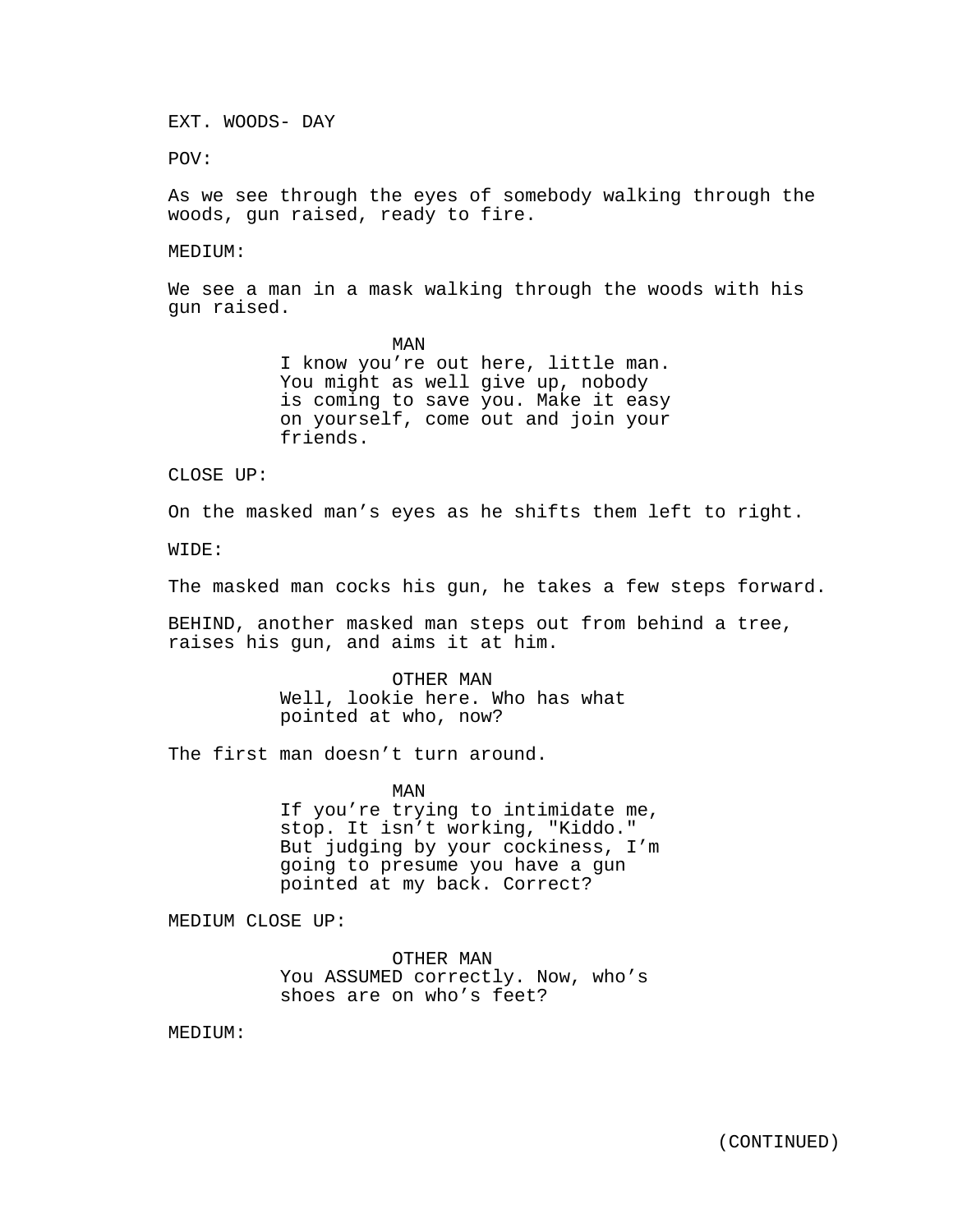MAN So many questions for such an arrogant child.

WIDE:

OTHER MAN I'm not a child, alright! I'm 18 goddamn years old!

MEDIUM CLOSE UP:

MAN Alright, alright, point taken. After all...

The man turns around and faces him.

MAN You have the gun. The shoes are on the other feet.

WIDE:

The man raises his gun at the OTHER MAN.

CLOSE UP: GUN

CLOSE UP: OTHER MAN'S MASK.

CLOSE UP: MAN'S EYES.

CLOSE UP: OTHER MAN'S LEFT HAND RAISES GUN.

WIDE:

The two are standing about ten paces apart from eachother as three guns are pointed.

> OTHER MAN Do you think it's wise to point a gun at a man who has a gun pointed at your back?

> MAN You didn't fire, correct? Besides, it's not pointed at my back anymore... is it.

> > OTHER MAN

Tushe...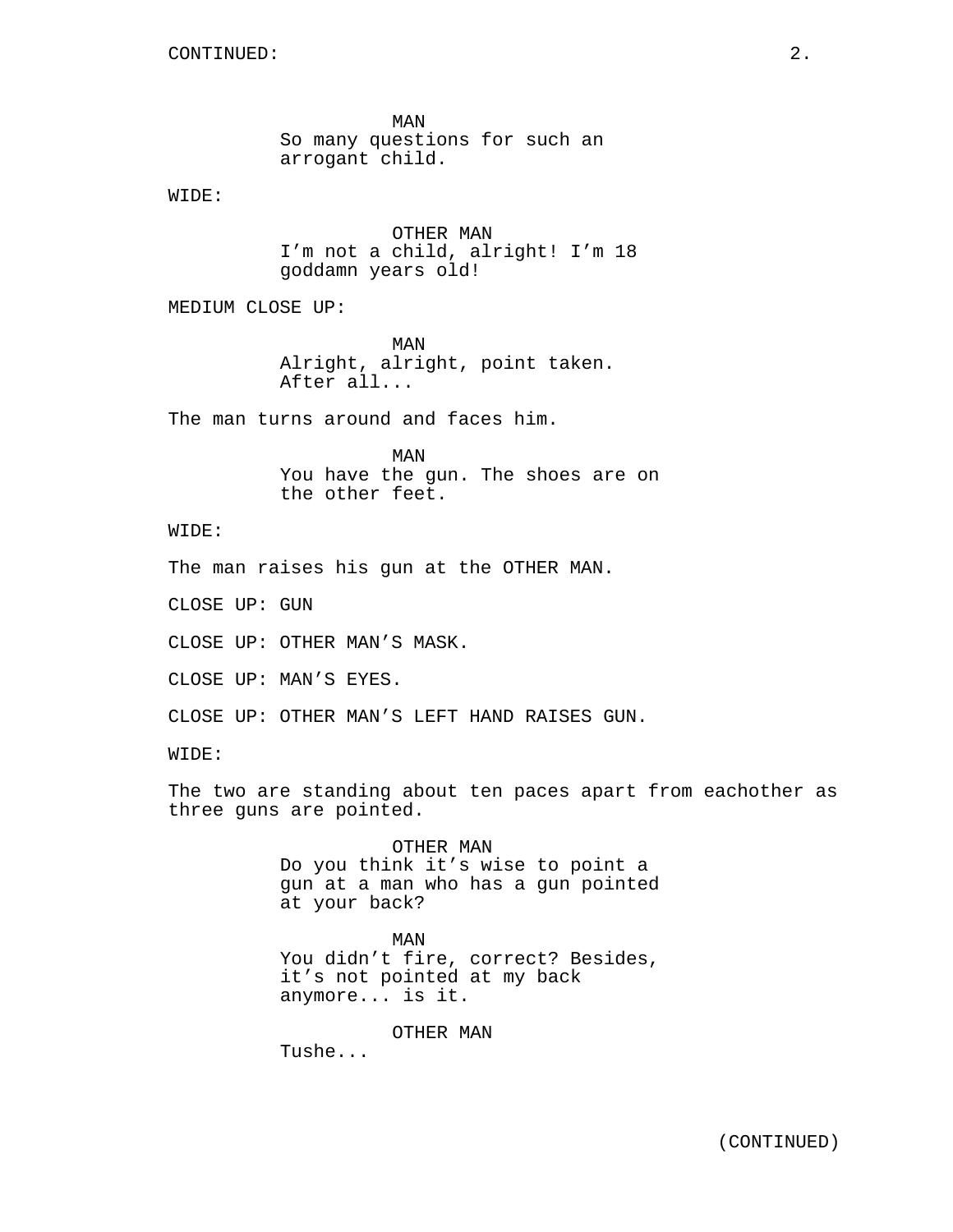MAN So, how do we settle this?

OTHER MAN How about this be settled with a stand-off?

MAN This is a stand-off, isn't it?

OTHER MAN How about a formal stand-off? The correct way?

CLOSE UP: MAN'S FACE.

MAN Three paces backwards?

OTHER MAN That IS the formal way.

MAN Alright. So it's one, two, three paces and spin around and shoot, correct?

OTHER MAN

Correct.

MAN

Alright.

WIDE:

The two men turn their backs away from eachother.

CLOSE UP: Other Man's face.

OTHER MAN Alright, and... GO.

CLOSE UP: Man's feet. ONE STEP.

CLOSE UP: Other man's feet. TWO STEPS.

SPLIT SCREEN: THREE STEPS.

WIDE:

The two quickly spin around and FIRE!

There is a fire fight.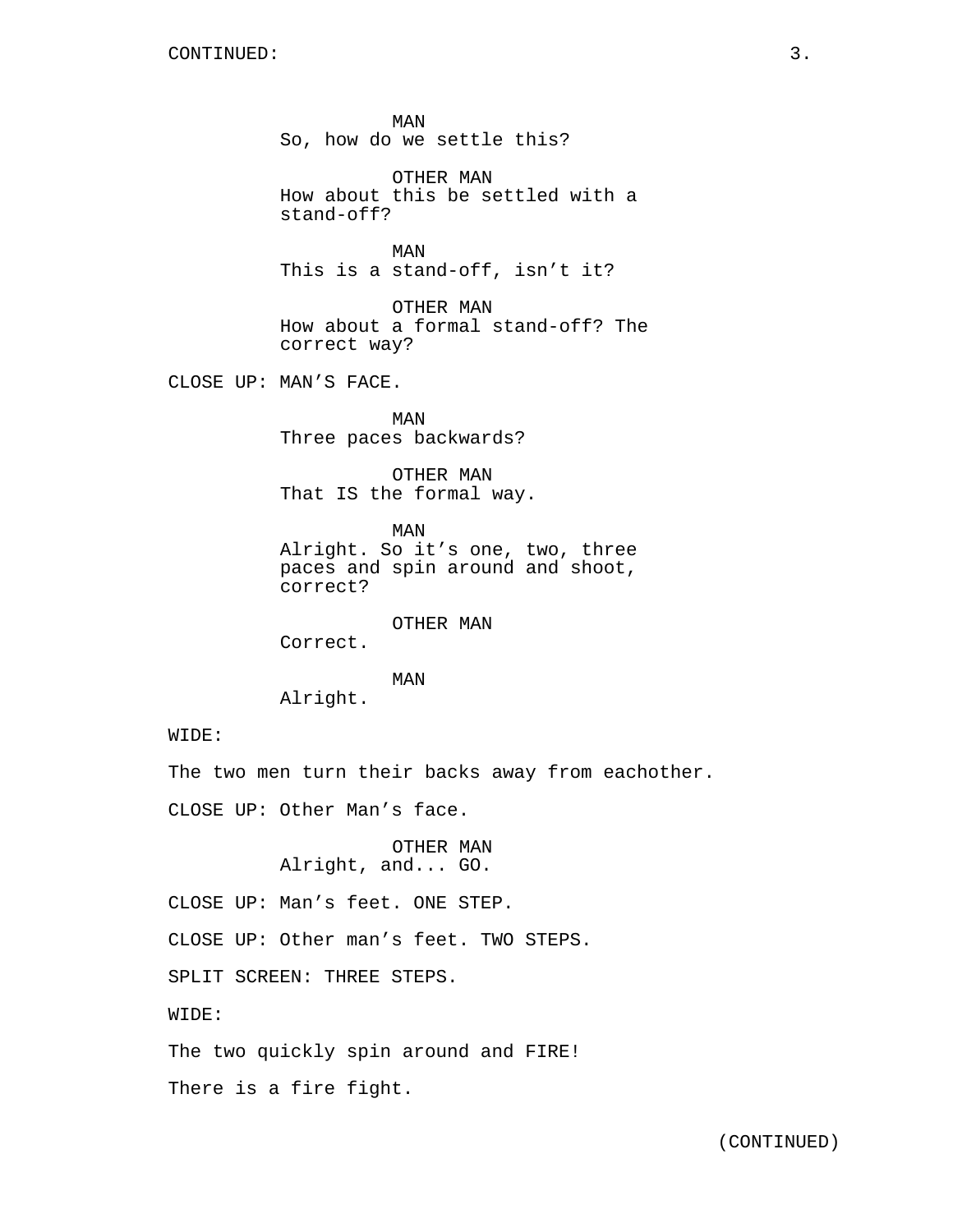The two men fire at eachother for about a minute, and then...

# MAN

OUCH! FUCK!

The man takes his mask off. This man is ERIN LIBRIAS.

ERIN

You shot men in the neck, dude!

The other man takes off his mask. This guy is MITCH LIBRIAS.

MITCH Well MAYBE if you didn't suck so bad at aiming, you would have hit me first, hence... this situation would have not FUCKING escalated!

ERIN Well we agreed that there wasn't going to be any face shots!

MITCH I didn't SHOOT\* you in the face, I shot you in the neck,

ERIN Mitch, the face area include the neck. It's open fucking skin!

MITCH Well maybe you should just stop bitching and we should go watch a film or something.

**ERIN** You're a dick.

Mitch raises his gun.

MITCH I still have like 5 pellets left, dude.

Erin rolls his eyes.

ERIN Fine, lets go watch a movie.

### WIDE

The two walk towards the field.

(CONTINUED)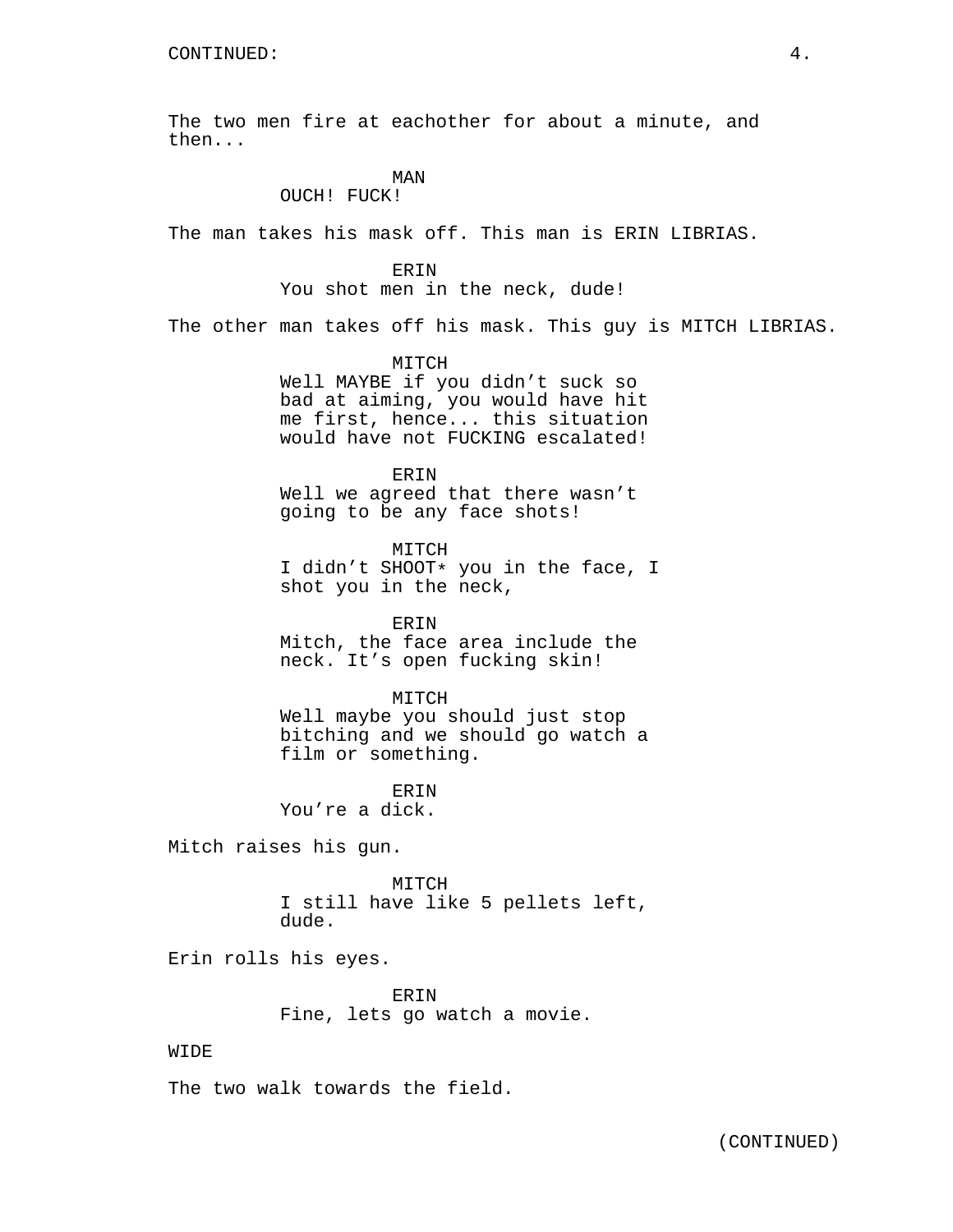We stay distant from them. Erin barely raises his gun, but just enough to shoot Mitch in the leg.

Mitch quickly grabs his leg in pain.

## MITCH

ASSHOLE!

CUT TO BLACK.

A Pearce Bros. Film.

Cigarette Burn Entertainment

In association with Red Dragon Productions.

INT. BEDROOM- MORNING

FRIDAY- 8:00 AM

Erin reaches his arm out from under the covers when his alarm goes off.

He presses the snooze button.

CUT TO BLACK

INT. BEDROOM- MORNING

FRIDAY- 8:05 AM

Erin sits up out of bed and turns off his alarm.

WIDE:

We pan around the room as Erin gets out of bed and walks over to his dresser. He grabs clothes out of his drawers and walks to the door and opens it.

INT. HALLWAY- MORNING

ZOOM IN:

WIDE:

Down the hallway towards the door as we hear the shower running.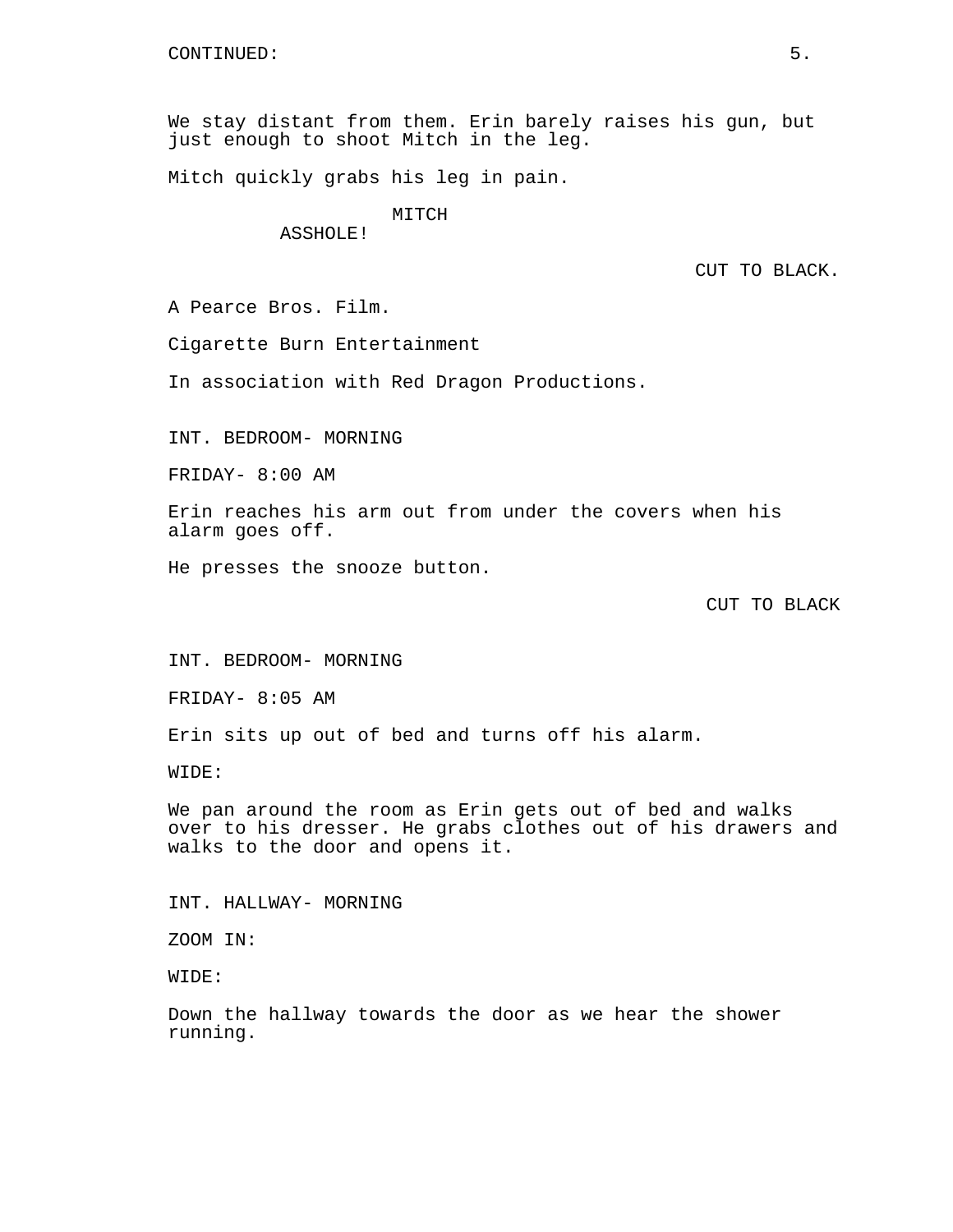6.

INT. KITCHEN- MORNING

WIDE:

Erin is putting butter on his toast.

INT. LIVING ROOM- MORNING.

WIDE:

Erin plops down on the table beside MITCH who is sitting on the couch watching TV.

> ERIN Where's Mom and Dad?

As Mitch stays focused on the TV.

MITCH They took the kids to school.

**ERIN** Why didn't they ride the bus?

MITCH I don't fucking know.

ERIN Chill out, I was just asking.

MITCH Well, stop. I'm watching this.

Erin turns his attention towards the TV and starts watching it.

There is a moment of silence as the two are watching the television.

CUT TO BLACK

INT. LIVING ROOM- MORNING.

FRIDAY- 10:07 AM

WIDE:

MITCH I love that flick. Bruce Willis is such a badass.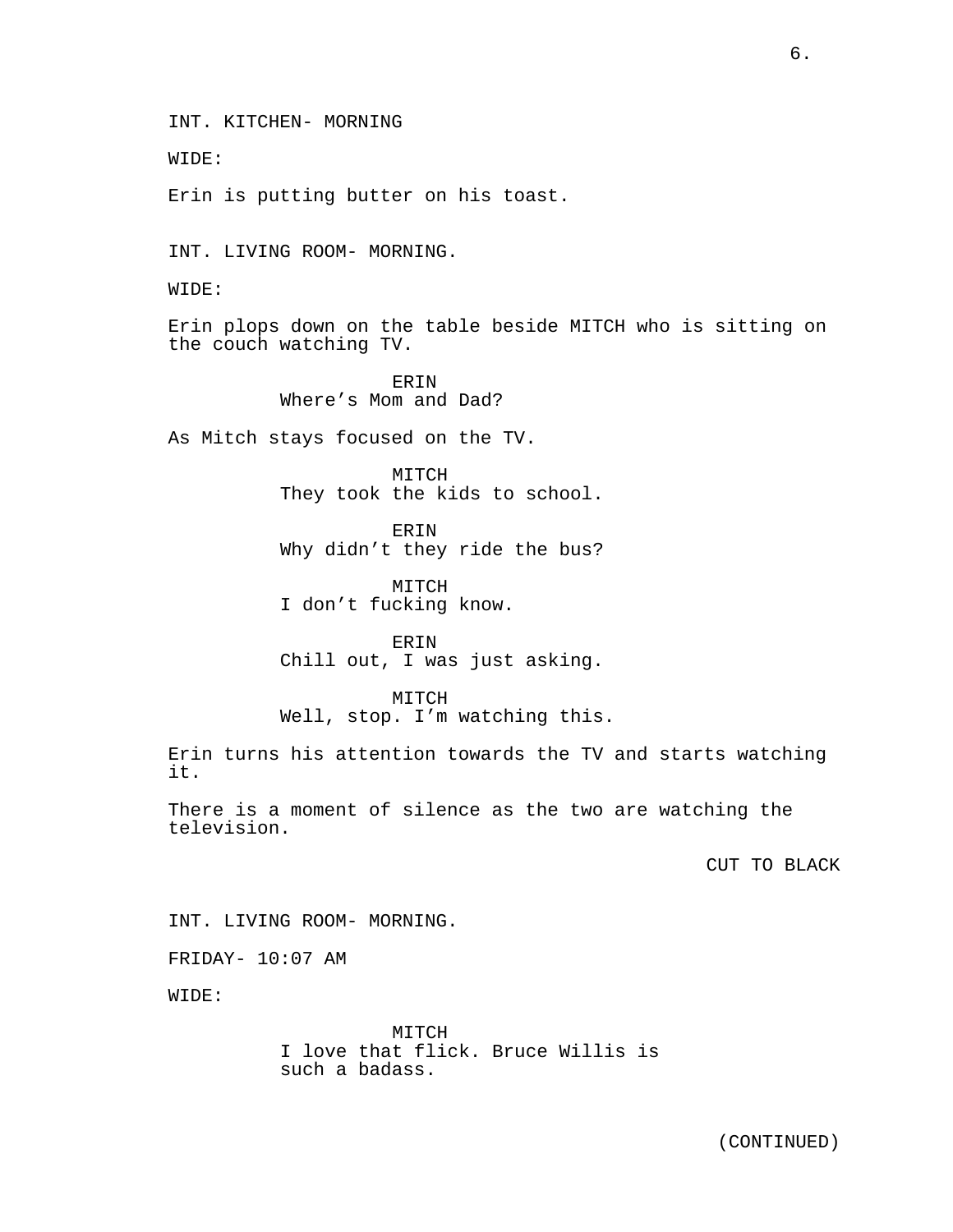ERIN I know, I love all four of those movies.

MITCH And you know what, even the new one wasn't that bad. I enjoyed it.

ERIN I have no issue with Justin Long. Live Free was definitely an exceptional addition to the Die Hard saga.

MITCH

Agreed.

There is a moment of silence.

MITCH What is that box?

ERIN

I don't know, it doesn't have a return address on it or anything.

Mitch leans forward and looks at it.

#### MITCH

How do they fuck up the address. This package doesn't even get mailed on this street at all.

### ERIN

I don't know, dude. The mailman is a dumbass.

#### MITCH

Yeah, I ordered Doctor Who season two a few months ago and they sent it to somewhere in Clearfield. Had to drive all the way to their post office to pick up the damn thing. Then it was scratched when I opened it.

#### ERIN

Yeah, I think I was going to return this box today to save myself any trouble.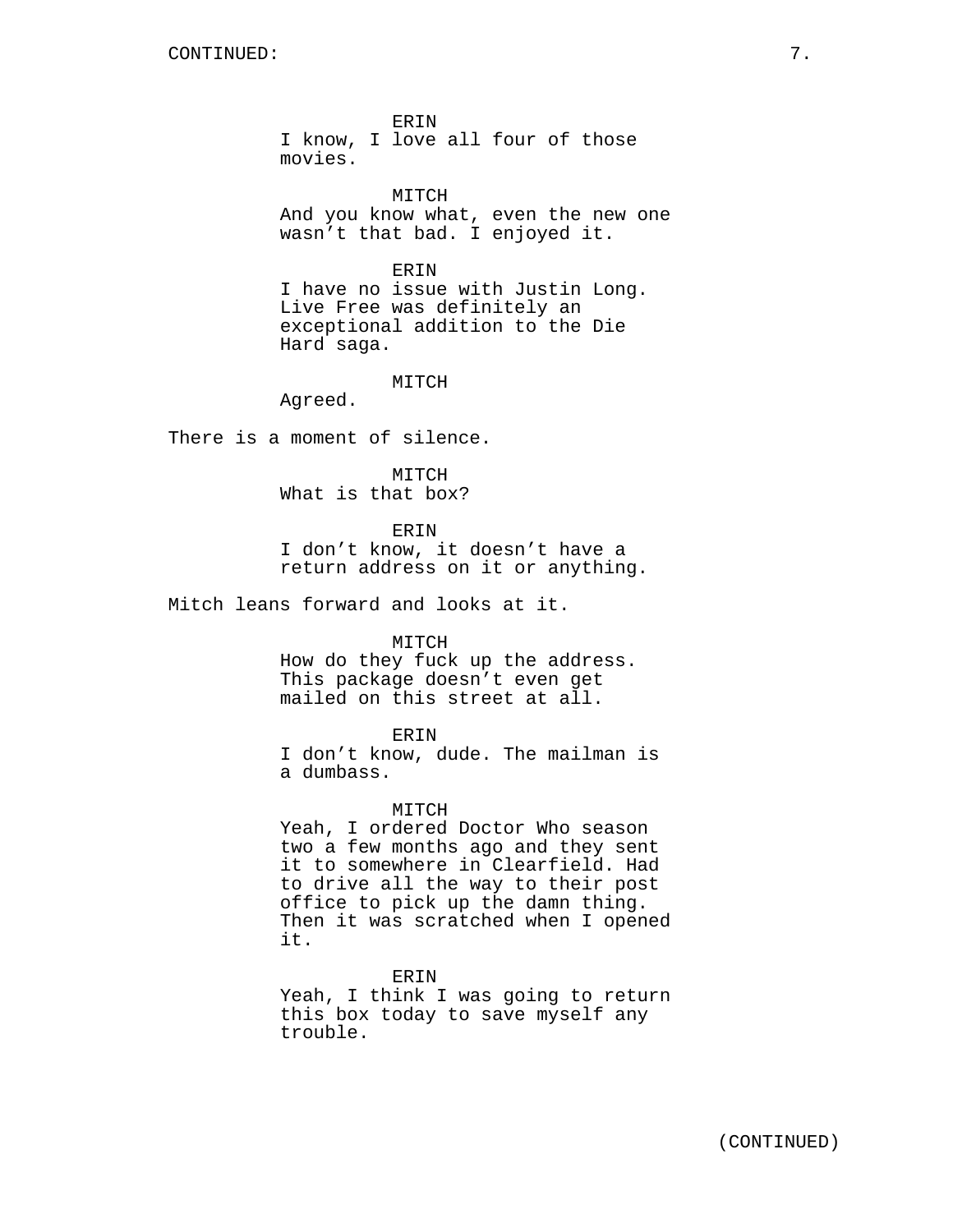MITCH Take me with you. I want to go in town, but my car is still in the damn shop.

ERIN

Yeah, man.

Erin pulls out his phone.

ERIN It's 10:10 now. If we leave now, we can make it back by noonish and watch a movie.

MITCH

Lets go.

ERIN Well stop talking and lets go.

### CUT TO BLACK

INT. CAR- MORNING

FRIDAY- 10:37 AM

They pull up to the post office.

ERIN

Alright, I'll be right back. Going to go return this package, and then we'll go get something to eat.

MITCH

Alright, hurry bro.

Erin turns around and looks in the back seat.

He turns back forward and looks forward.

ERIN

Mitch...

MITCH

Erin?

ERIN Did you happen to grab the box off the table like I asked.

The two look forward. Mitch gets a confused look on his face.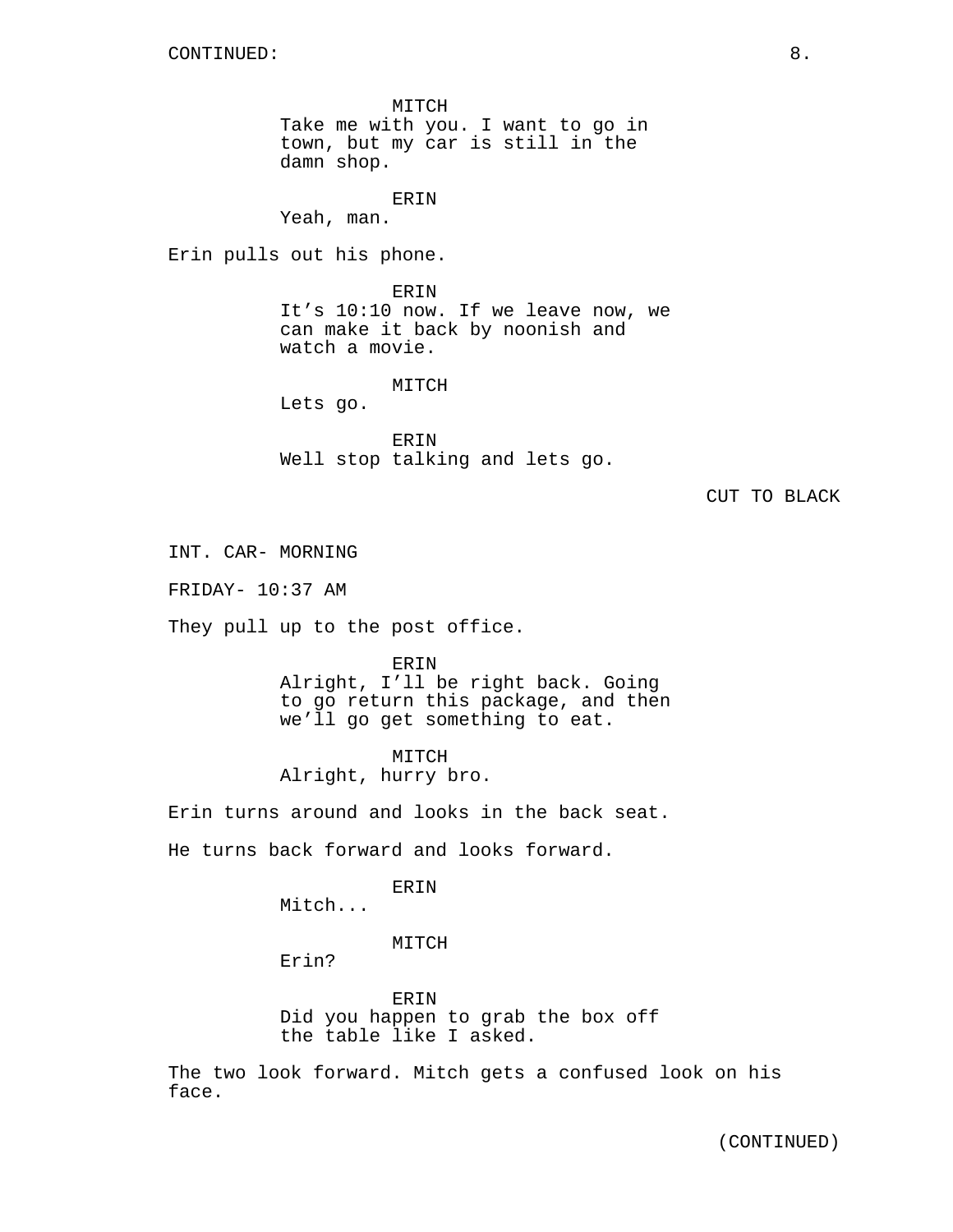### INT. DINER- MORNING

The two are sitting at a circular table in a nice diner eating breakfast.

#### MITCH

So, I'm thinking of getting a team together.

ERIN A team? A team for what?

MITCH Pellet gun wars.

ERIN

That'd be pretty cool. I'd say I'm in, but I'm a terrible shot.

MITCH

No shit. But, yeah, I was going to post an event or create a group on Facebook and was going to invite everybody. And whoever wanted to join could, you know?

### ERIN

Yeah, Mitch... nobody really does pellet gun wars anymore besides us, I don't think.

MITCH Eh, you'd be surprised. I think I can get a team together. We'll fucking own.

ERIN

If you think you can, then go for it.

MITCH

I KNOW I can. So, what are we doing after this?

ERIN Well, I wanted to look for some movies to buy.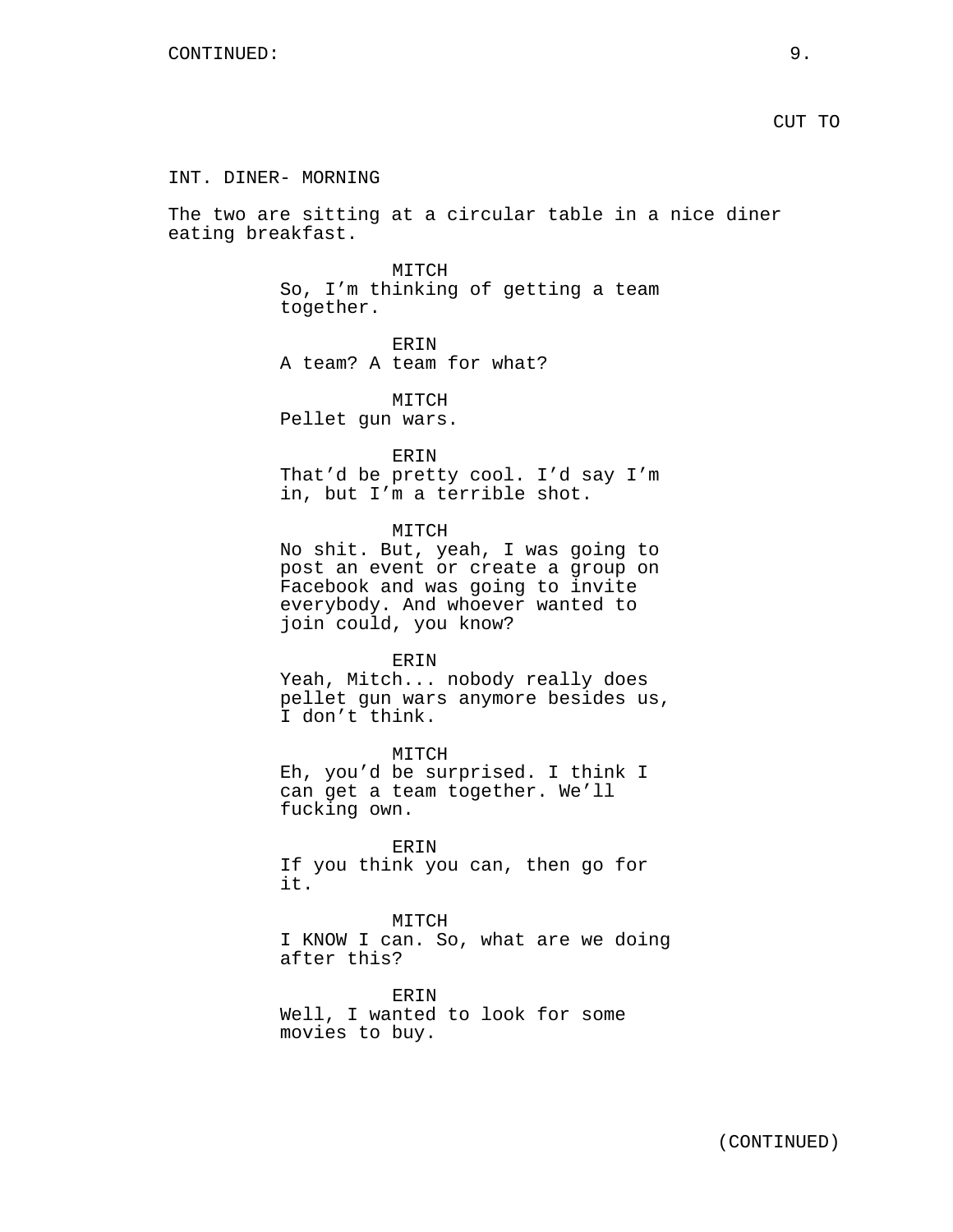MITCH At Film Fiesta?

ERIN Yeah, there are some good deals going on there.

MITCH I saw that! buy two, get two.

ERIN Yeah! That starts today, actually. So that's where we are going when we're done here.

MITCH Well, I'm done.

ERIN

Me too.

## WIDE:

The two stand up. Erin slams money down on the table, and they walk out of frame.

WHIP-PAN TO:

INT. FILM FIESTA- MORNING

FRIDAY- 11:52 AM

Erin SLAMS a DVD on the counter. "Hot Fuzz" is facing up.

ERIN I FUCKING love this movie!

MITCH I know! Great film!

ERIN Amazing homage to action flicks. Done so well.

A hand off screen grabs the movie.

We hear scanning in the background.

MITCH I'm kind of pissed we spent like an hour and a half in here just so you could get one movie.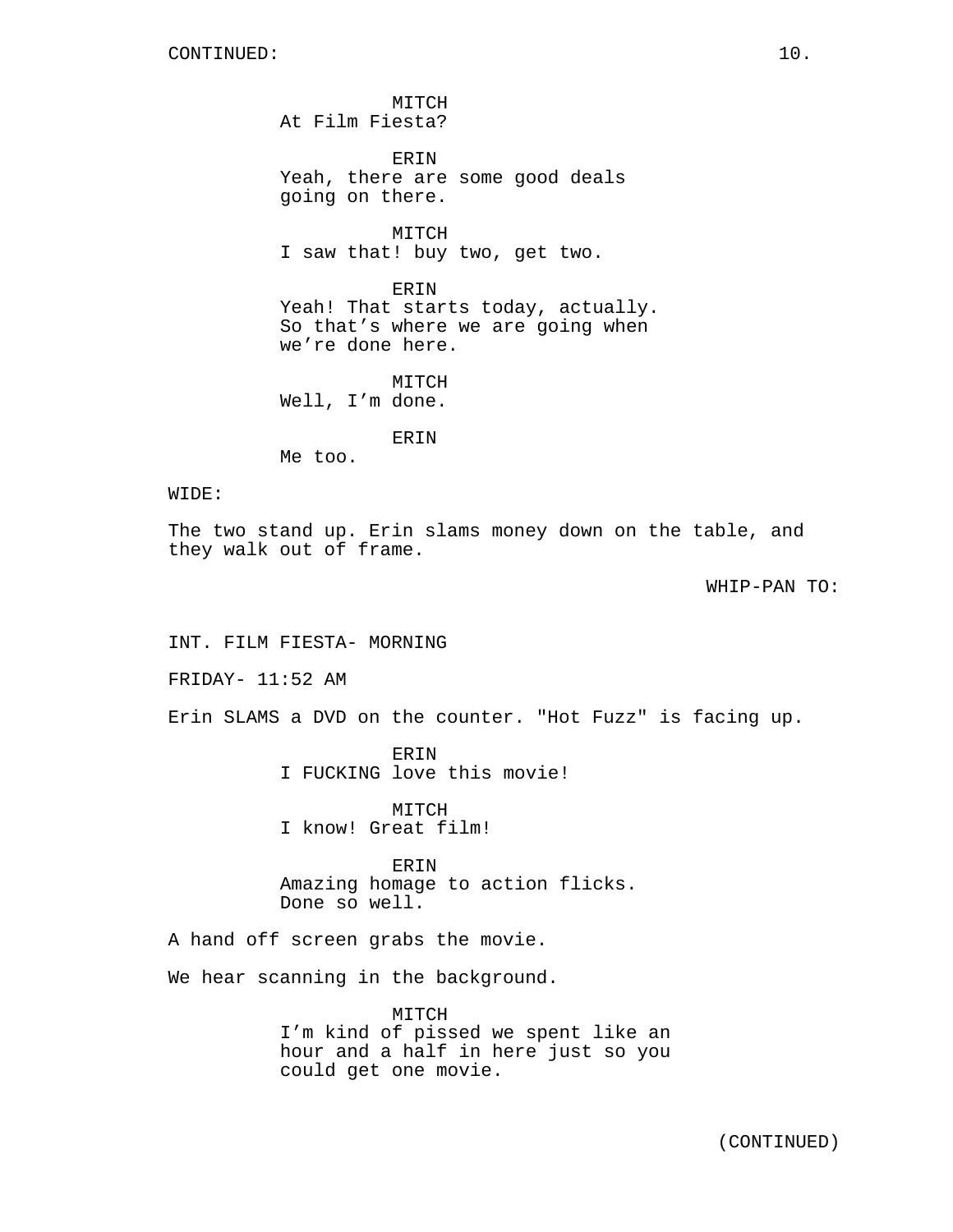CASHIER (V.O) Yeah, you know it's the buy two get two deal? ERIN Oh yeah! EXT. SIDEWALK- NOON The two walk down the sidewalk side by side. Erin has a bag of several movies in his one hand and is holding Hot Fuzz in the other hand. ERIN Fucking love this film! MITCH What all did you get? ERIN Hot Fuzz... Erin shuffles through the bags. ERIN Die Hard, Attack the Block, and Resident Evil 4. MITCH The game? ERIN

No, Afterlife.

MITCH Oh, that one sucked.

ERIN

Really?

MITCH

Yeah.

ERIN

Damn!

All of a sudden ERIN bumps into A GUY.

Erin jumps back in fright, as it scares the shit out of him.

WHIP-PAN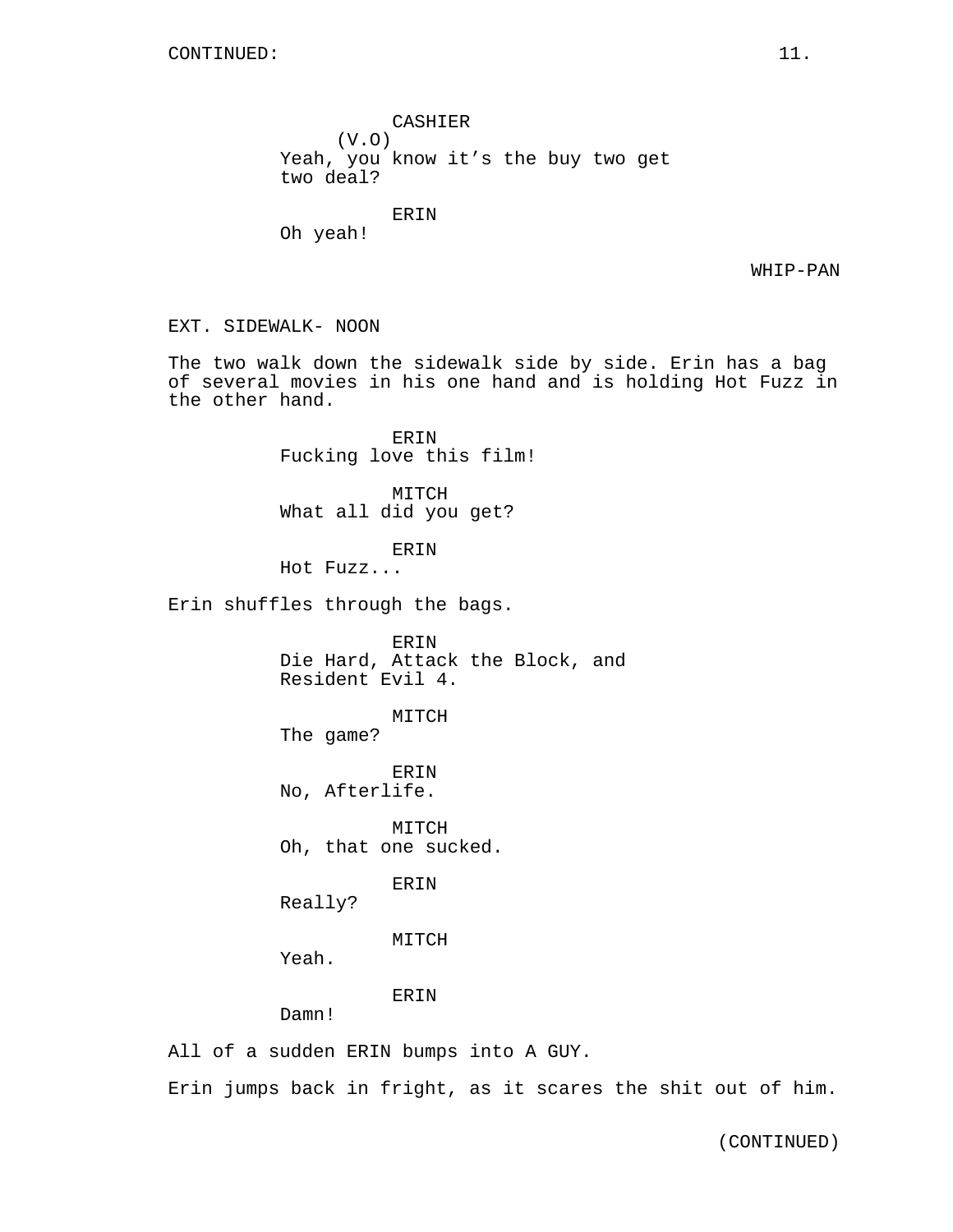Erin and Mitch now face STEW BRADFORD, the notorious Redneck of the town. Erin rolls his eyes. Mitch deep exhausts in annoyance. STEW Sup, queers? MITCH Sup shit kicker? STEW Buying more movies, Baby-face-Erin? ERIN I choose to have a baby face, hick-rat-bearded sister fucker. STEW Fuck off, nerd. That never happened! MITCH Get Fucked John Deer. STEW Shut your face b'for' I pound it in. And YOU, Baby Face-- ERIN I'm not baby face, fucktard. I have scruff in the morning, and then a 5 o'clock shadow at night. I just choose to shave my face and be professional unlike some pig fucking rifle shooting scuzzard like yourself. Stew Raises his fist and pounds it right into Erin's stomach. CUT TO BLACK

INT. CAR- NOON

The two are in the car driving.

Erin is holding his stomach.

ERIN Fucking rednecks.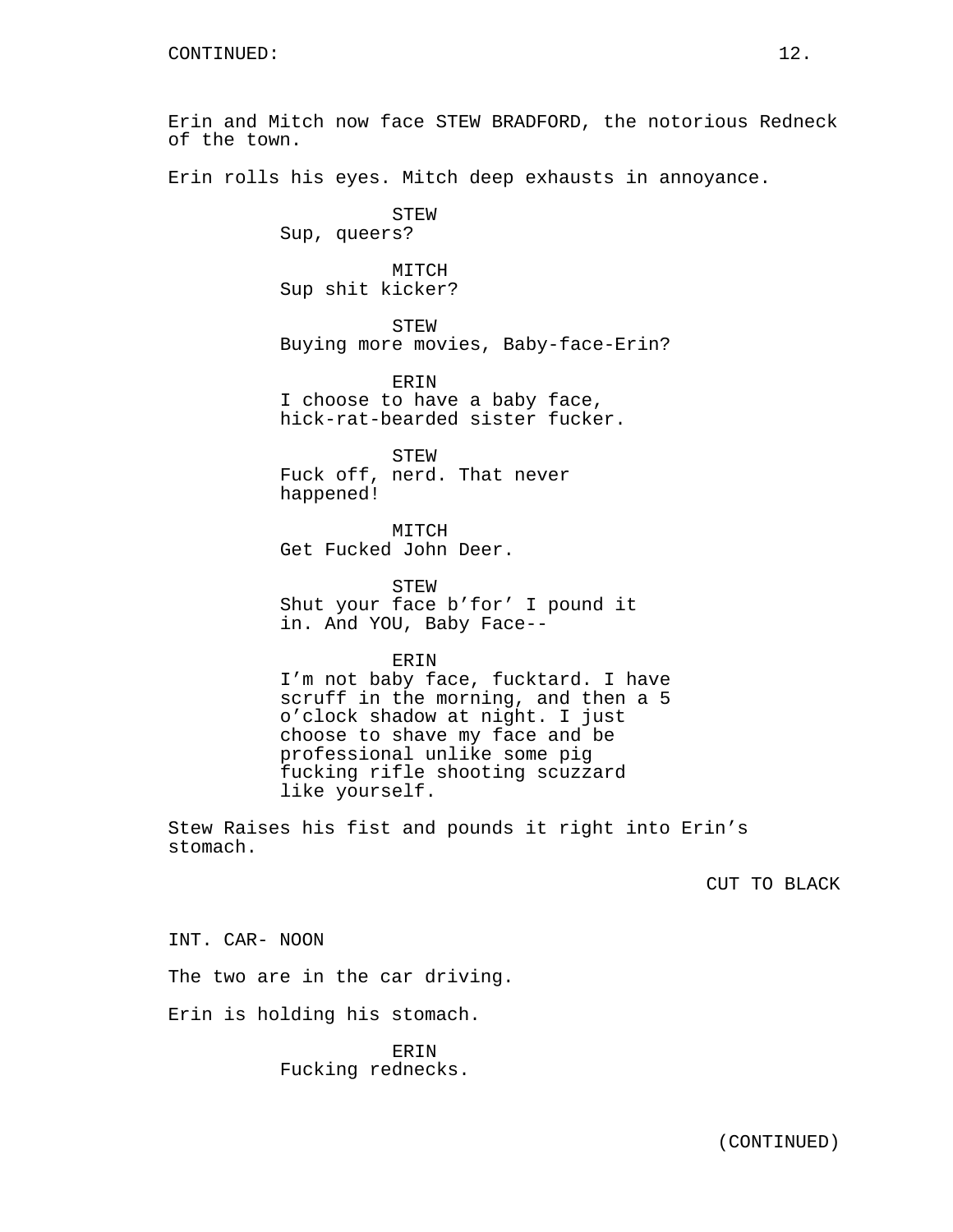MITCH I hate them.

ERIN You saw what I did, right?

EXT. SIDEWALK- NOON-FLASHBACK

Stew punches Erin in the stomach.

Erin goes to the ground.

Stew brings his foot back to kick Erin.

Erin Closes his eyes.

SLOW MOTION:

# ERIN

(V.O.) Grab foot.

Erin opens his eyes. He grabs Stew's foot.

# ERIN (V.O.) Blow to stomach.

Erin punches Stew in the stomach. Stew's face cringes in pain as he goes backward.

> ERIN (V.O.) Wind's knocked out. Right hook to jaw.

Erin stands up and punches Stew in the face, cracking his jaw.

> ERIN  $(v.o.)$ Broken jaw. Three months to heal. Take out with spinning back kick.

Erin does a spin kick to Stew's face. Knocking him to the ground out cold.

> ERIN  $(v.o.)$ Cracked ribs. Broken jaw and nose. Blunt Trauma. Estimated healing time, six months.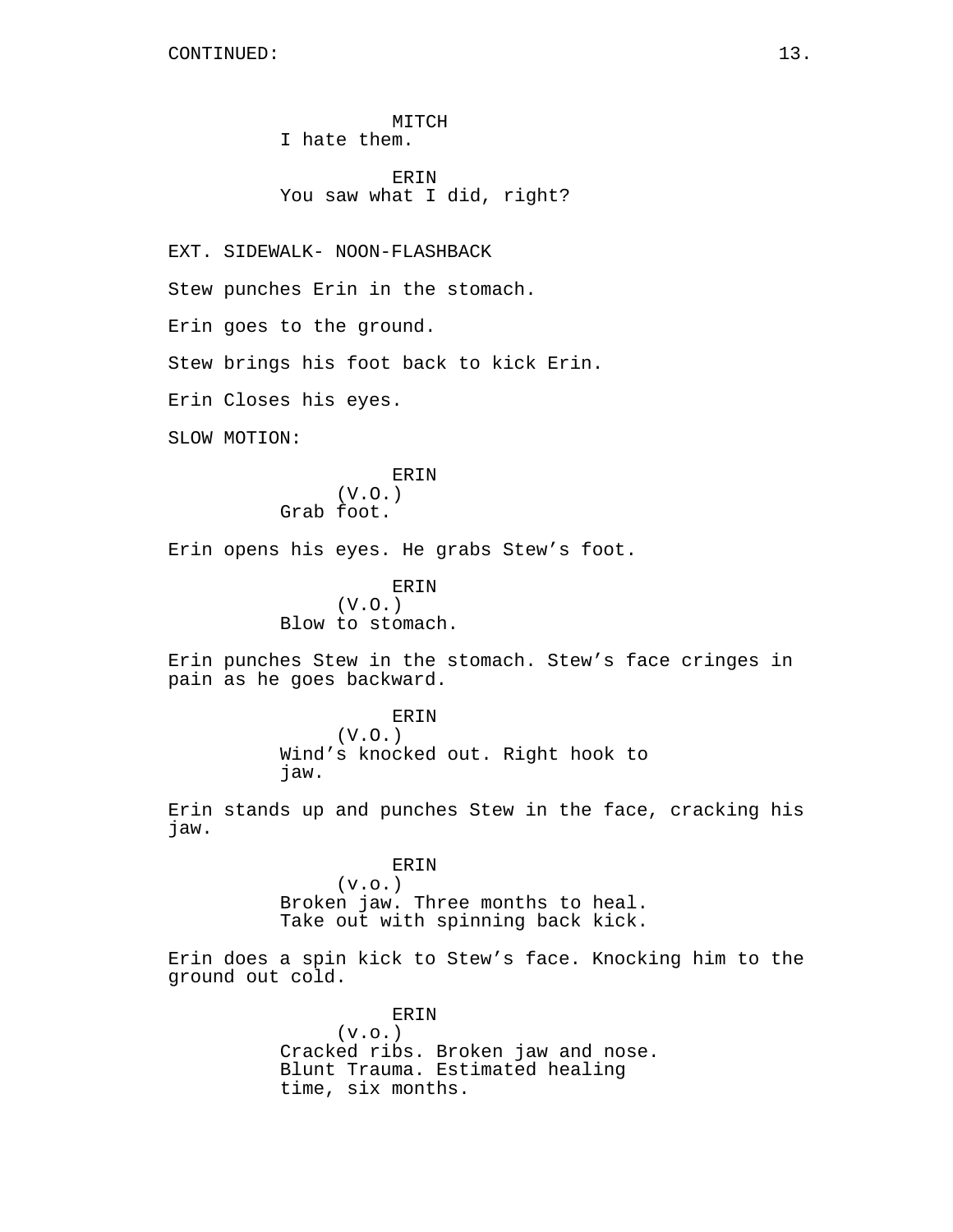Erin stands straight, looking badass. With Mitch in the background amazed at what happened.

INT. CAR- NOON

Mitch is looking at Erin as if he is a dumbass.

MITCH What? That didn't happen.

There is a moment of silence.

ERIN Would have been cool if it did though.

MITCH Fuck yeah, Shirley.

CUT TO BLACK

EXT. TOWN- NOON

As we move through the Village of GreenLine, We see children outside playing, parents having a great time. What is more lovely than seeing families outside having fun on a nice, sunny day.

"ADRENALINE"

Benjamin Pearce, Evan Pearce, Ashley Meyer, Josh Boyer, Hunter Pataski, Courtney Bergman, Joshua Lockwood, Ashlynn Smilowitz, and Jen Bugay. With Matthew Pearce and Francisco Pineo.

Written by

Benjamin Pearce & Evan Pearce

Directed by

Benjamin Pearce

INT. LIVING ROOM- NOON

Mitch and Erin are sitting in their living room. They look like theyre really into the scene thats happening on the television. They're squirming around and gritting their teeth and doing what people would usually do when watching an amazing action movie.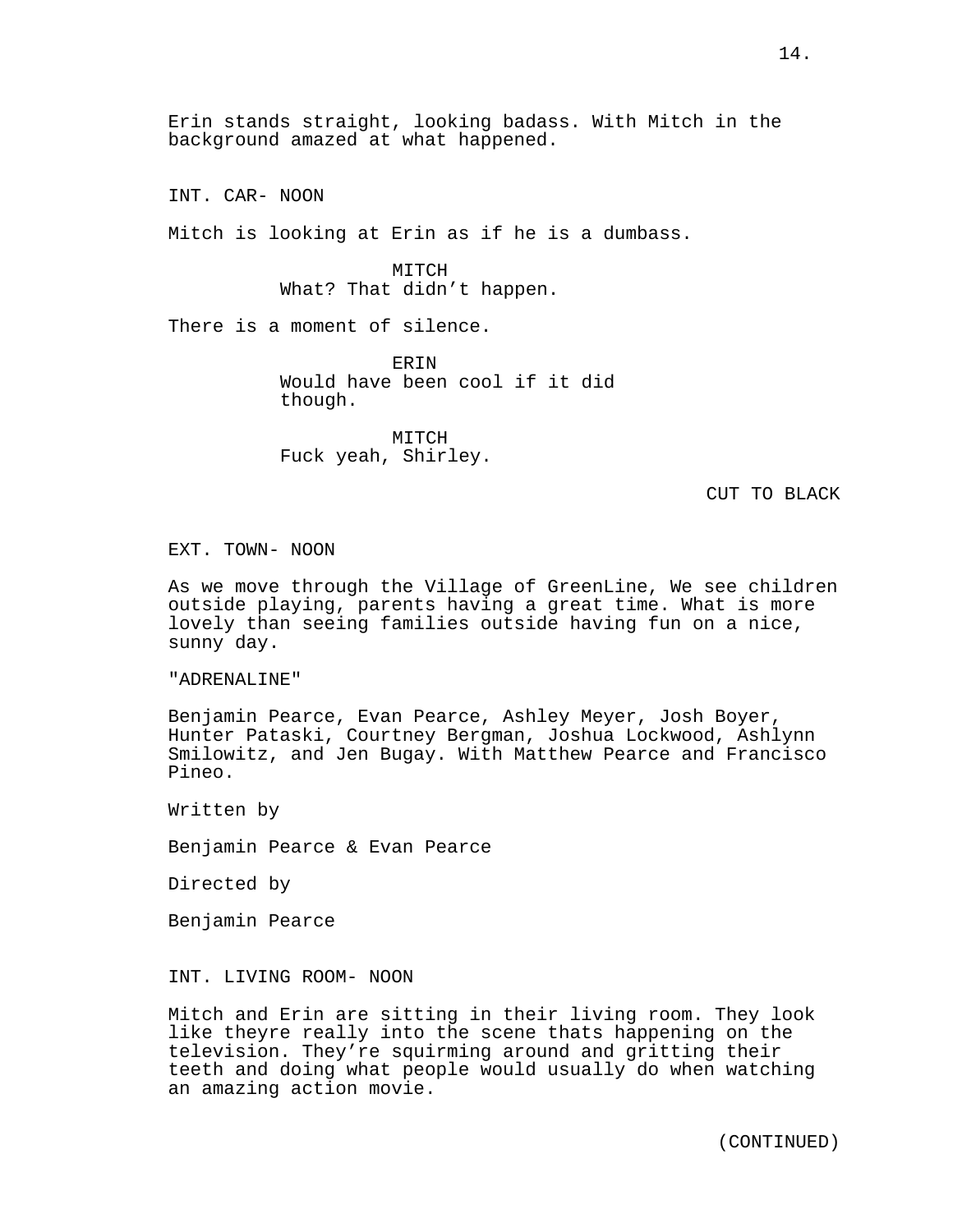MR. SKINNER

GET

CUT TO MITCH AND ERIN

The two are slowly leaning forewards towards the screen, gripping the edge of the couch.

CUT TO TELEVISION SCREEN

MR. SKINNER

OUT

CUT TO MITCH AND ERIN

They are now leaned in closer to the screen. Their eyes are much wider than before. Erin is biting his lip while Mitch pulls a stupid face, transfixed on whats going on.

CUT TO TELEVISION SCREEN

MR. SKINNER

OF MY

#### CUT TO MITCH AND ERIN

The two are leaned in really fucking close now, their mouths agape. Theyre gripping the couch really hard now, the line coming to an end.

CUT TO TELEVISION SCREEN

MR. SKINNER

VILLAGE!

We see Mr. Skinner's fist come down towards Nicholas, but just as the punch is about to connect, we seehim catch the fist. We see him gain control of the situation, then raise his fist.

CUT TO MITCH AND ERIN

Erin and mitch are both looking at eachother now, grinning like madmen. They quote Simon Peggs line.

> MITCH AND ERIN Its not your village anymore!

> > CUT TO TELEVISION SCREEN

Nick punches Mr. Skinner, knocking him into one of the model houses that they are surrounded by.

(CONTINUED)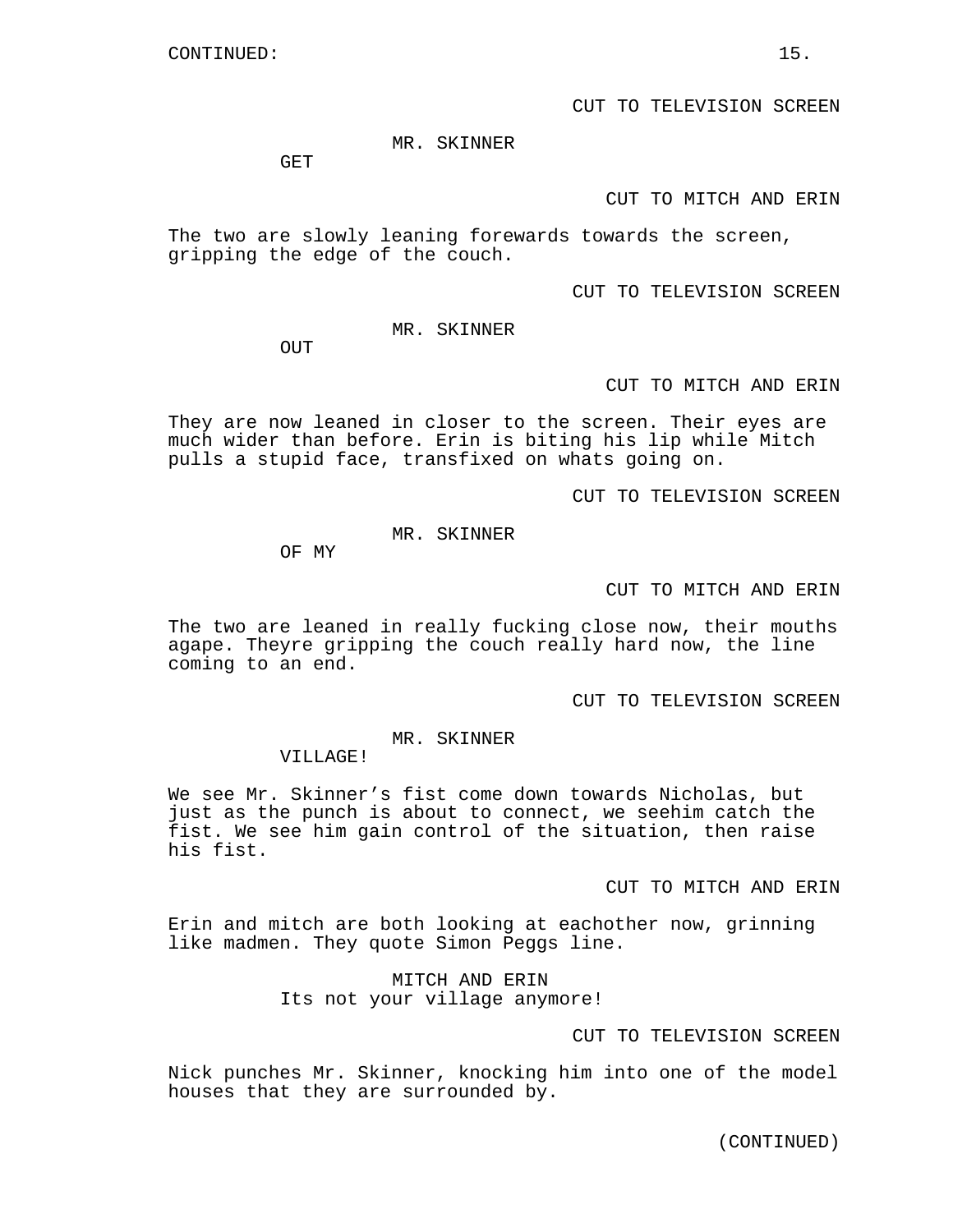The two explode. Not literally, but metaphorically. They throw their hands into the air, shout, wiggle in their seats, etc. Like I said,the usual movements that you do when watching an awesome action movie. Eventually, they relax, leaning back on the couch a bit, not as tense.

#### MITCH

I love that goddamn scene so much!

### ERIN

I know! IT's like... you think Peggs gonna get beat to death or something, but then, juuuust when you think he's beat, he comes back and totally beats the shit out of the boss guy! Totally badass!

#### MITCH

Hell yes it is! It's crazy! Even Frost's character became a badass! He never even had a gun before that point in the movie, and suddenly, BOOM! He's shooting priests and making badass one liners! Thats awesome!

#### ERIN

See, that's exactly why action movies are so awesome!

### MITCH

Hmm? I... dont follow.

### ERIN

Oh, well, think about it, man! In almost every single action movie ever made, you start out weith a run of the mill guy. Normal job, normal face, normal everything. Then, they get hit with a crisis. And what do they suddenly get? What suddenly transforms them into a badass? A gun! Suddenly they're jumping through windows, firing two guns whilst jumping through the air! Mitch! I watched a movie where the main character was actually BANGING some chick while shooting people! And it all happens because they have the firepower!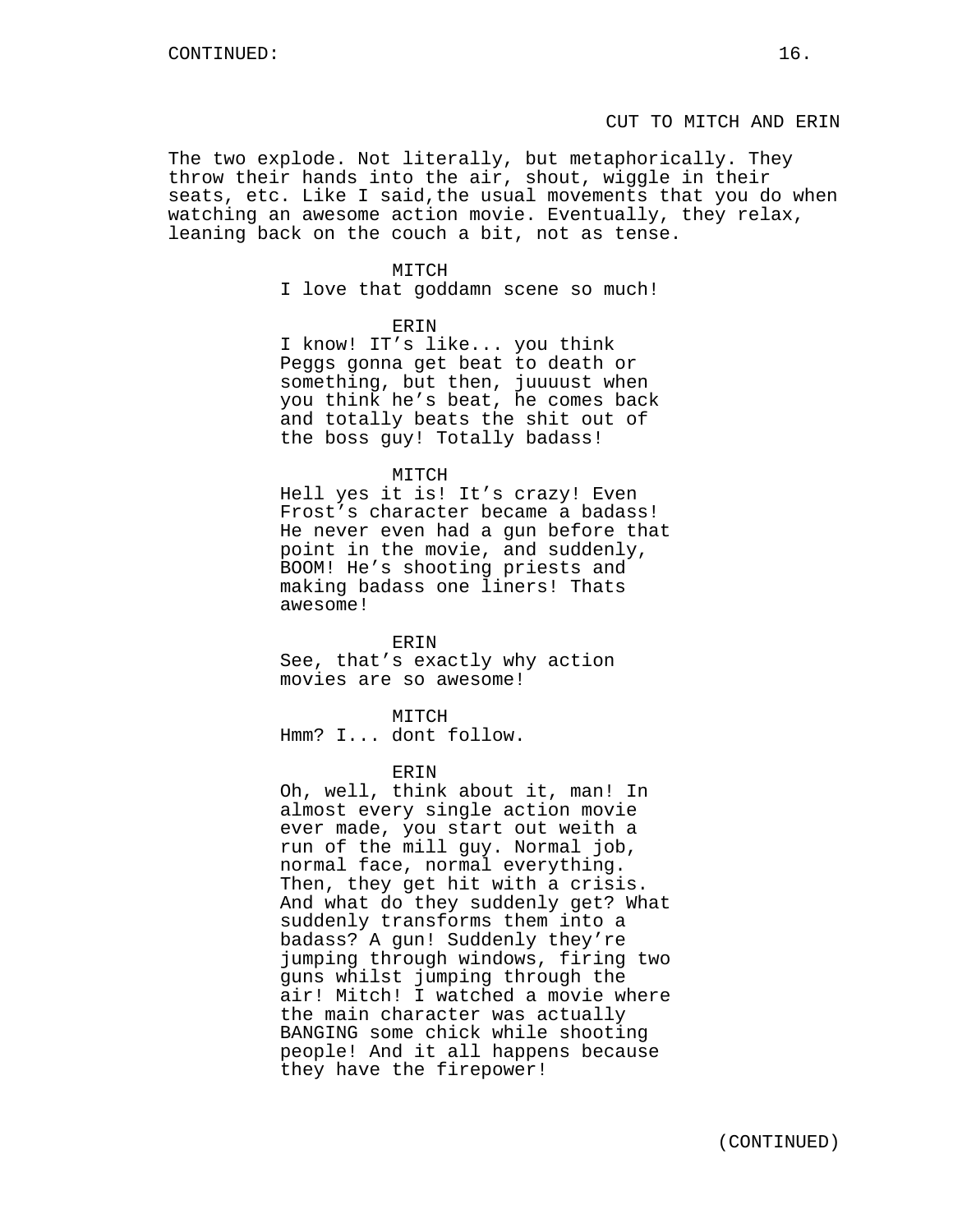MITCH Oh...damn.. daaaamn! Youre right! Ha! Good observation, Erin! Never woulda thought!

There is silence for a moment.

MITCH ...hey... heyy, Erin! Erin!

Mitch starts hitting Erin as he says that line, a little too hard, causing pain in Erin, making him flinch and stuff.

> ERIN Ahh- fuck- what?! What is it?! Christ!

> > MITCH

What if WE bought some guns, man! What if we had the firepower! Then WE would be the badasses jumping through glass and fucking hot chicks! We could be action heroes!

As Mitch is saying that line, Erin goes from looking angry/frustrated to excited and giddy.

> ERIN Holy shit... that'd be awesome! "Erin and Mitch Vs. The World!" Man, that sounds awesome! We could be badasses! We should do it! Let's fucking do it!

MITCH Well then... lets get some guns!

**ERIN** Yeahhhh, boyyy!

The two jump out of the couch, shouting and hollering as they do. They sprint for the door. The following should be done in a series of Edgar Wright-esque shots.

we see a close up MITCH lacing up his SHOES

A HAND grabs the CAR KEYS off of the KEY RACK

ANOTHER HAND grabs the DOORKNOB and TWISTS IT

TWO sets of feet are shown running down the SIDEWALK

We see a HAND grab the CAR DOOR and pull it OPEN

(CONTINUED)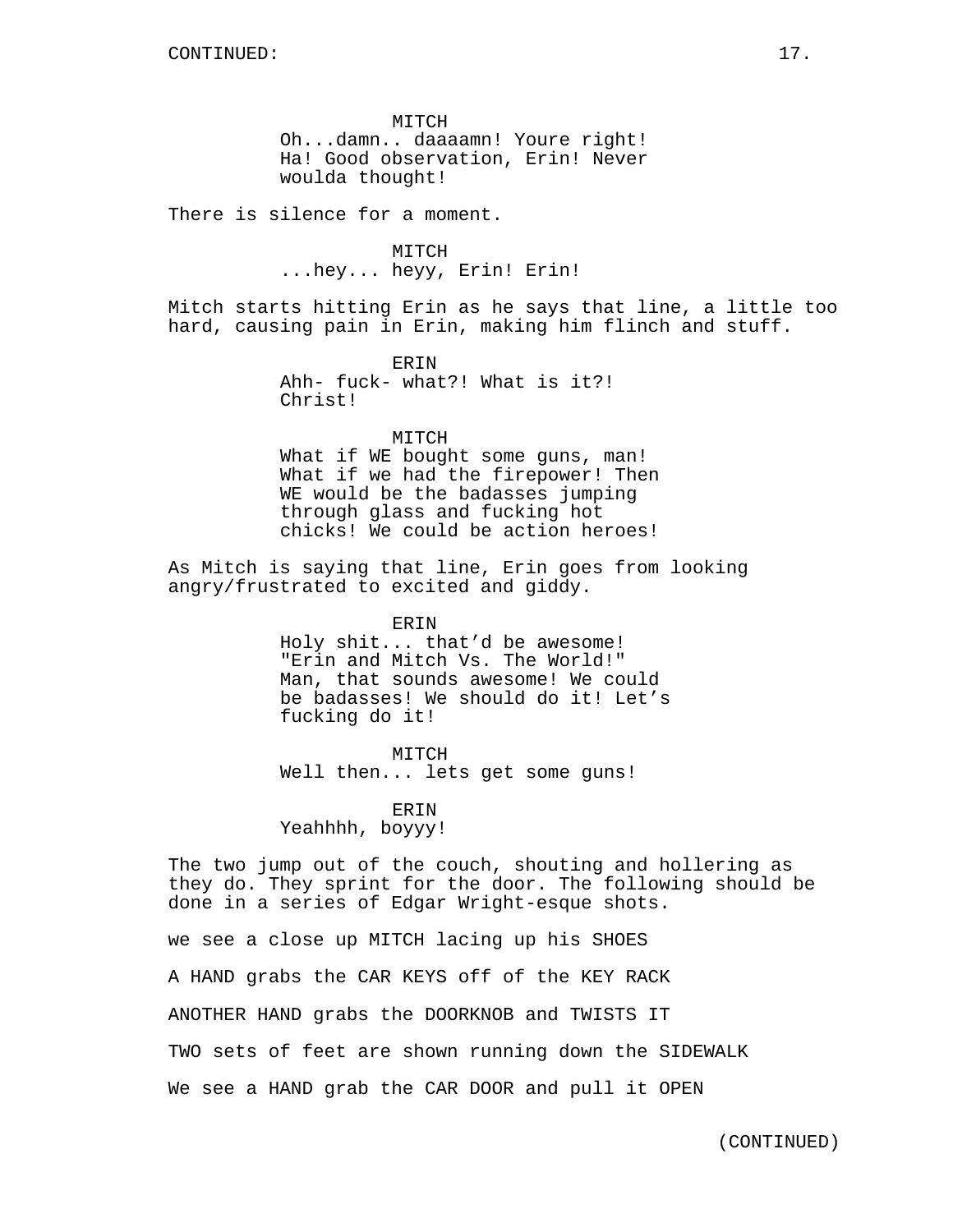TURN THE IGNITION

And finally, we see a shot of the car driving down the road.

INT. CAR- AFTERNOON

As the two sit in the car, pumped and looking excited to go get their weapons. Erin looks at Mitch. Erin Looks back at the road.

Mitch turns towards Erin.

MITCH

What?

ERIN Do you realize that Pittsburgh is like two hours away?

MITCH

Yeah? So?

ERIN Well, I'm just sayin' that it's gonna be a long trip!

MITCH Dont worry! I plan for everything! Observe...

Mitch reaches off screen for a moment. We hear rustling and movement in the back seat of the car. His hand comes back on screen with a CD.

> MITCH Ta-da! A mix CD filled with the greatest songs ever! Made specifically for long car rides and thise times where you just dont want to hear your friend talk about their Ex any longer!

ERIN Sssweet! Pop it in, brother-of-mine!

MITCH Alright, lets do this! It's about to go off!

Close up of MITCH sliding the CD into the player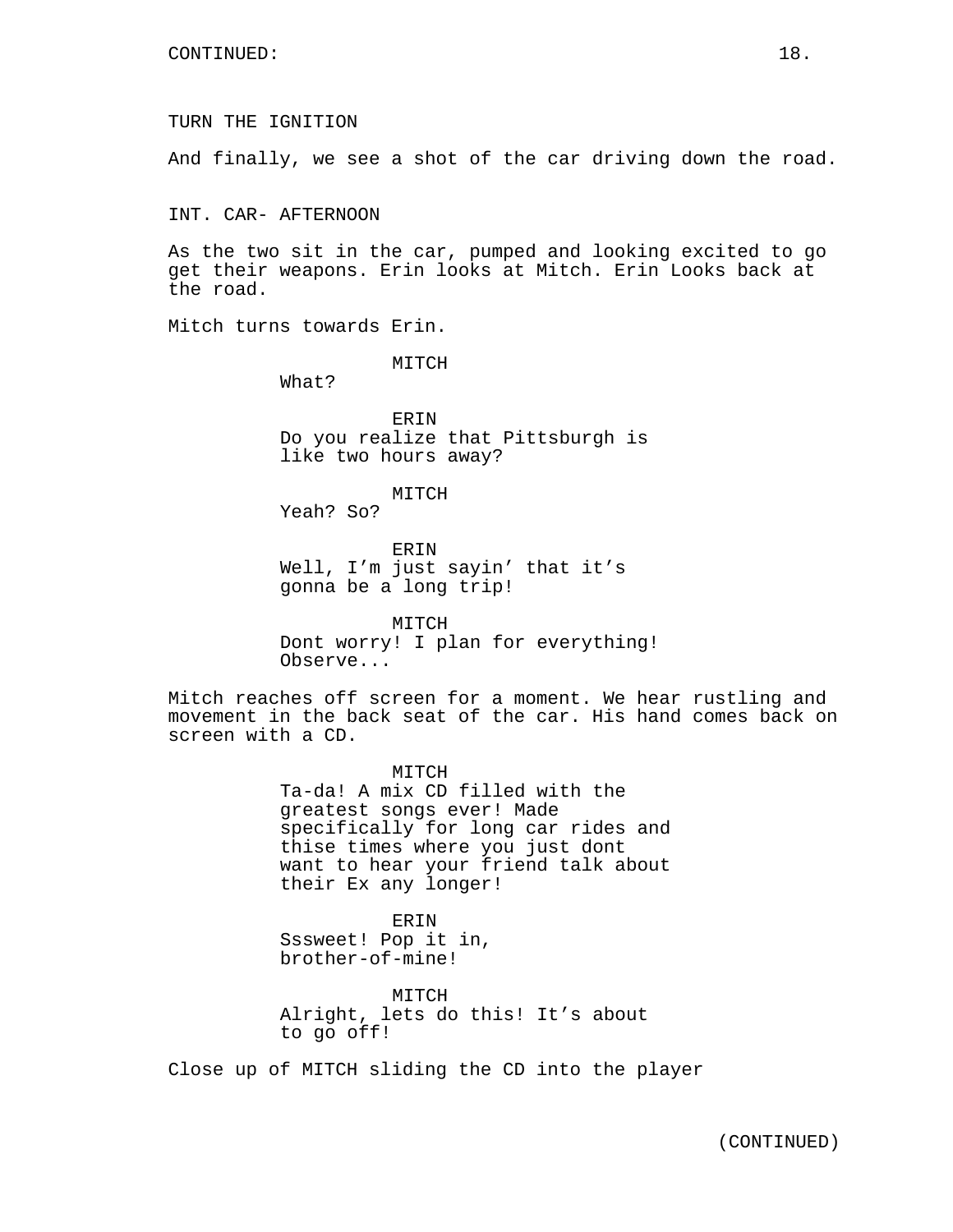Close up of the SCREEN flashing which song number is gonna play.

INSERT MONTAGE SCENE HERE PLOX.

As the two are dancing and Lip Synching like idiots, Erin sort of forgets to look at the road, mouthing words into the heavens. He doesn't notice a car coming around the corner... or that he is starting to drive on the wrong side of the road. He keeps driving and driving and driving until MITCH finally looks at the road and--

### MITCH ERIN! FUCK! THE ROAD!

Erin looks at Mitch, giving him a confused look.

ERIN Fuck the road? What the he--

MITCH WE'RE GONNA FUCKING CRASH, ERIN!

ERIN

 $What--$ 

Erins eyes finally find the road.

ERIN

SHIT!

He turns in the nick of time, just avoiding crashing into the oncoming car, which swerves in the opposite direction. We get a shot of the car crashing off the road. Erin slams on the breaks.

> MITCH What the hell, Erin?!

ERIN Dammit! You and your stupid mix tape!

MITCH Wha--ME?! You crashed the--

Suddenly, ERIN throws the car into reverse, making MITCH cry out and scream in surprise. He comes to a stop just away from the crashed car. Erin peeks his head out the window.

> MITCH What are you doing now?!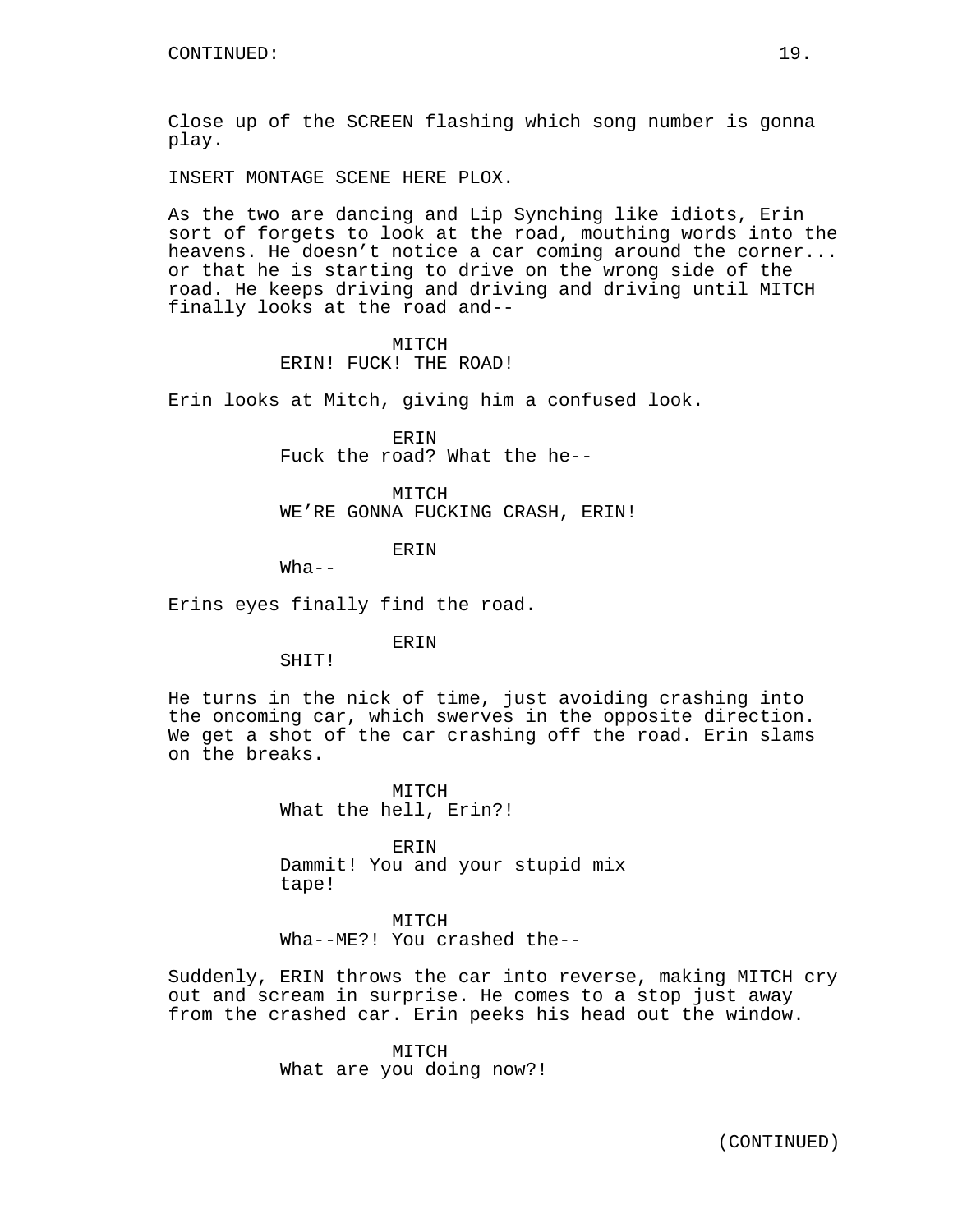ERIN Iv'e gotta see if he's alright! Hey, buddy? You okay?

MITCH He's gonna be pissed regardless!

ERIN Thats not the point, Mitch! 'Ey, you alright?

VOICE (OFFSCREEN) Sonuva bitch!

ERIN Oh, well thank the gods for that.

Erin pulls his head back into the car, then throws the car into DRIVE. HE puts the pedal to the metal and speeds out of there before he gets in trouble.

WHIP-PAN

EXT. GUN SHOP PARKING LOT- NOON

Erin and mitch are leaning against the hood of the car, staring at the gun shop. They both have their "deep-thought-faces" turned on, contemplating how they're gonna handle this transaction.

> MITCH So how exactly are we gonna do this?

> > ERIN

Ah...well, we cant seem like pussies, y'know? We cant be too baby-ish. We need to go in calm, cool, and collected. But at the same time, we cant seem like uber badasses, or they might think we're rapists or murderers or something.

MITCH

Mm-hmm. Both very bad things.

ERIN

So we need to go in there and pretend like we're the coolest people in the world.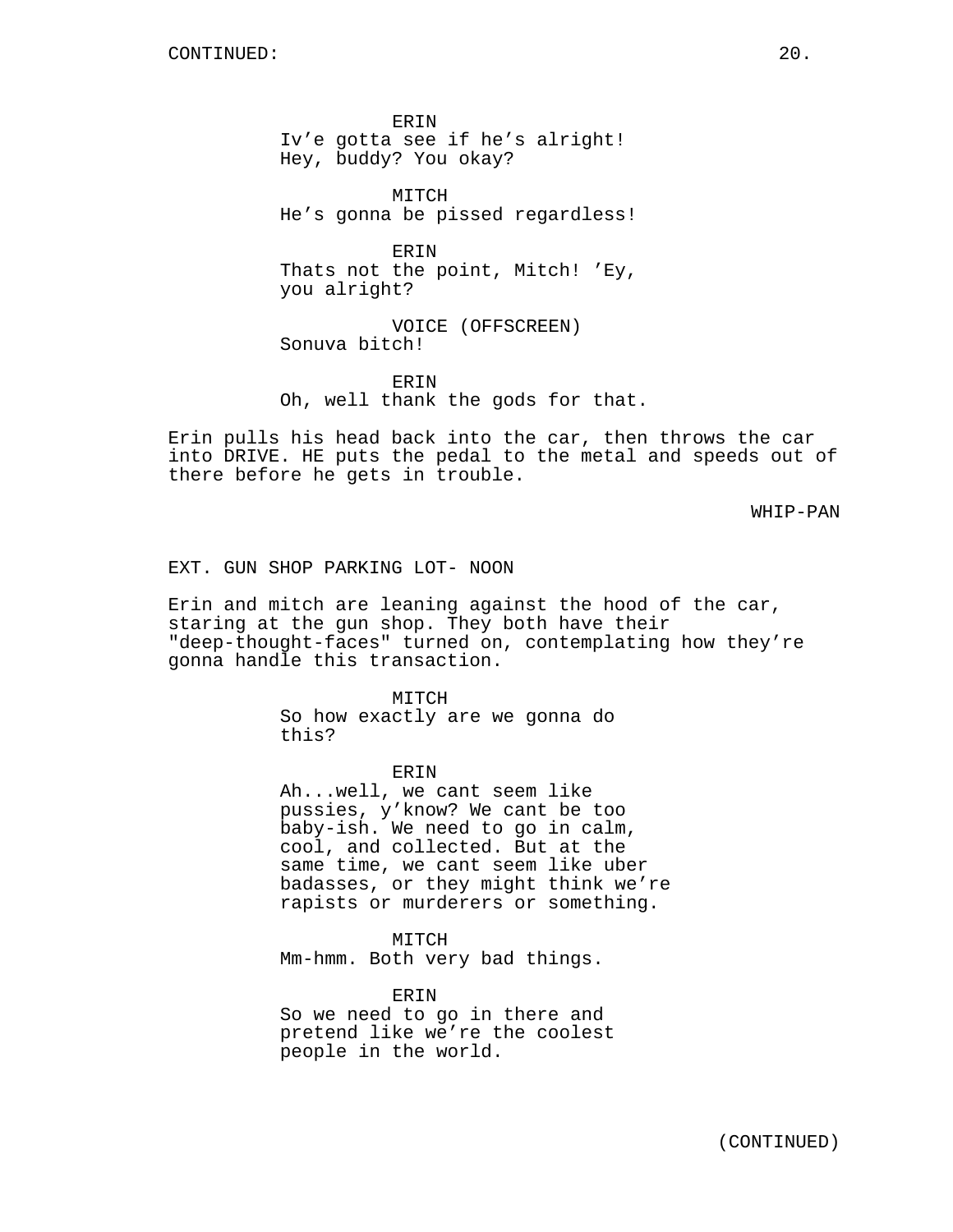#### MITCH

Well... how the hell are we gonna pull that off? Im an 18 year old shut in nerd, and you cried the last time we watched 'Toy Story 3.' I dont think 'cool' is much of an option with us.

ERIN

...wh... I--that was a goddamn emotional experience for me and you know it, dickwad!

Erin storms off towards the gun shop, leaving Mitch alone at the car. He looks confused.

> MITCH ...I was just saying...touchy...

Mitch jogs after Erin. They are both approaching the gun shops main entrance now, ready to get the guns.

INT. PIECE'S GUN SHOP- NOON

ERIN enters the gun shop, MITCH trailing close behind. Erin turns around and faces Mitch.

> ERIN Now remember: Calm, cool, and collected.

MITCH Yeah. Cool. Got it. Lets do this.

Mitch and Erin walk towards the check out counter, where one person sits idily behind the counter, reading a magazine. Erin and Mitch have totally determined looks on their faces. They are ready for this. But just as they make it to the counter, Erin trips on his shoes and falls towards the counter, stopping his fall with his hands. This makes the cashier look up at the two, giving them a glare. Mitch does a few awkward poses with his arms before crossing them over his chest.

ERIN

We need--

His voice cracks on that line. There is a two second pause.

The Gunsmith looks up from reading his magazine.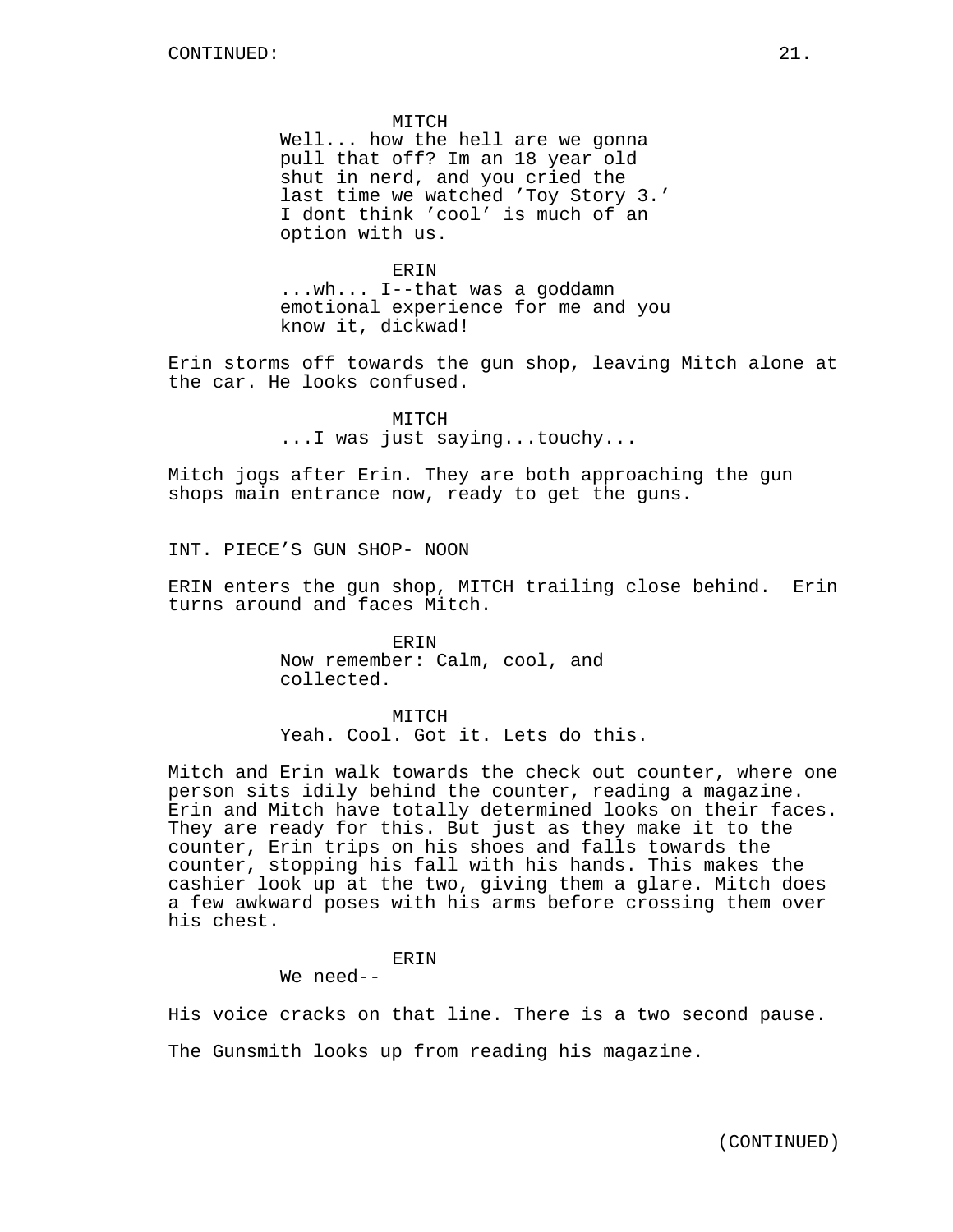## CASHIER What're ya buying?

He clears his throat and starts over.

## **ERIN**

### We-- do you have guns here?

The cashier raises an eyebrow.

# CASHIER

What, here? At the Piece's Gun Shop? No, no I dont think so.

Erin looks like he is about to say something, but he stops, looking down at the ground, defeated. The cashier makes a slight gesture with his hand.

> CASHIER What you see is what you get, kid.

ERIN Y-yeahh, yeah we'll just--

Erin's voice trails off as he sees the cashier go back to his magazine. He turns around and starts walking towards the back of the shop.

> MITCH Good talk, Mister Smooth.

ERIN Shut the hell up and follow me.

Mitch chuckles to himself and follows Erin to the back of the store. They find themselves at a table with guns lined up on it. Erin is looking down, contemplating, while Mitch gets a cynical look on his face.

# **MTTCH** Weird--shouldn't these be behind glass or something? Not sitting out in the open?

ERIN Hm? What? I dont know, dont question it. Shut up, Im contemplating.

This next shot is filmed at an upward angle so we can see ERIN and MITCH. It is following them as they walk alongside the table of guns.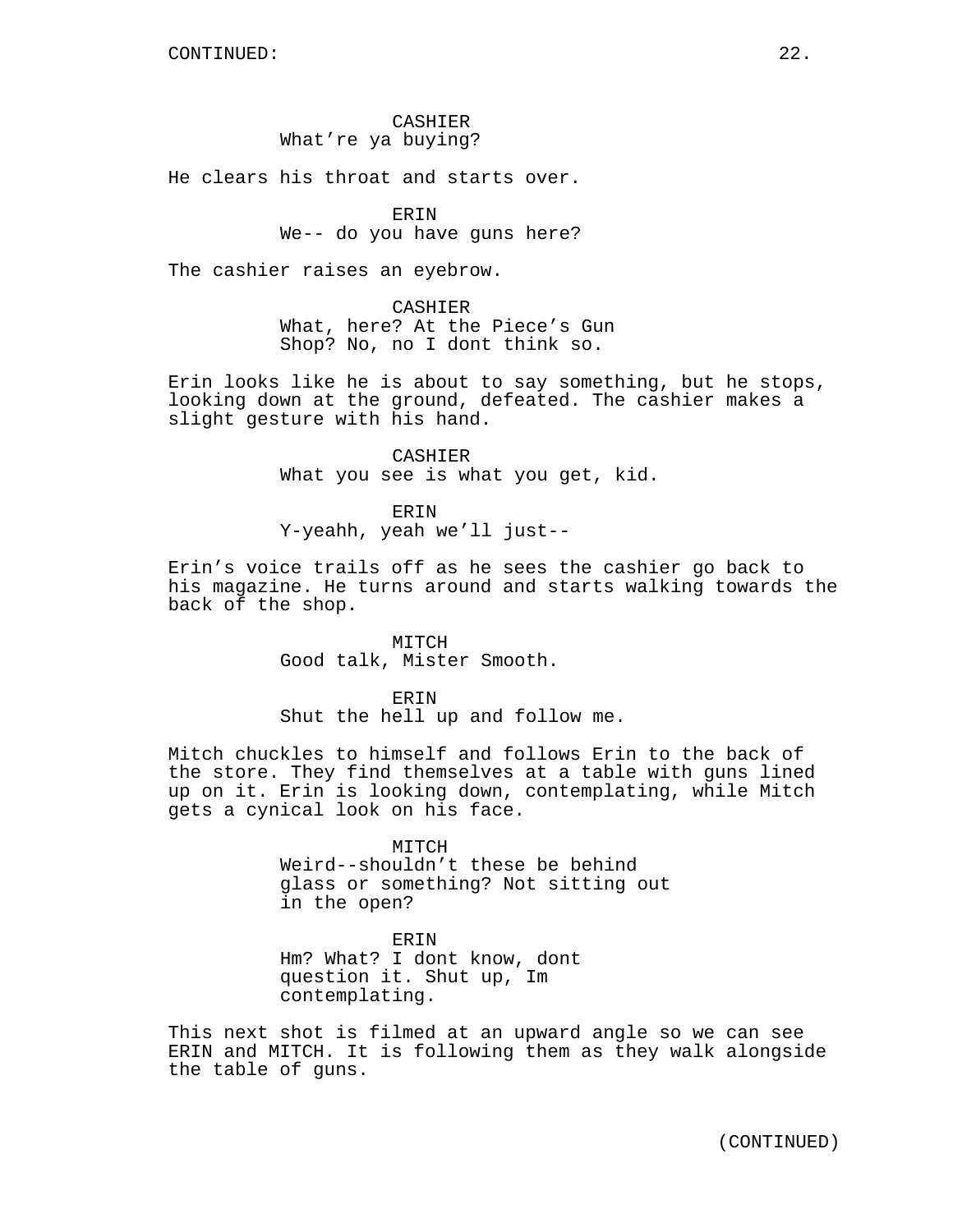ERIN Okay, so we need that one.

### MITCH

Got it.

Mitch reaches off the screen for the gun, then puts it in a canvas bag he brought into the store with him. (He will do this for each gun. Im writing it here so I dont need to write it over and over. Shut up.)

ERIN

That one.

MITCH

Of course.

ERIN Those, the duel revolvers there.

MITCH Wouldn't miss 'em for the world.

ERIN That that, and that.

MITCH Right, right, and right.

**ERIN** Aaaanddd this!

ERIN reaches down and pulls up a shotgun, holding it, since it wouldnt fit in the canvas bag.

> **ERIN** Annd we should be good. You have the money?

MITCH Yep! Lets go check 'em out!

ERIN Alright, awesome, lets go.

Erin starts for the counter, Mitch following behind again. But Mitch does a double take off screen, then stops, looking at something excitedly.

> MITCH Erin! Hey, Erin! C'mere! C'mere, man, quick!

Erin walks back onscreen, a little peeved.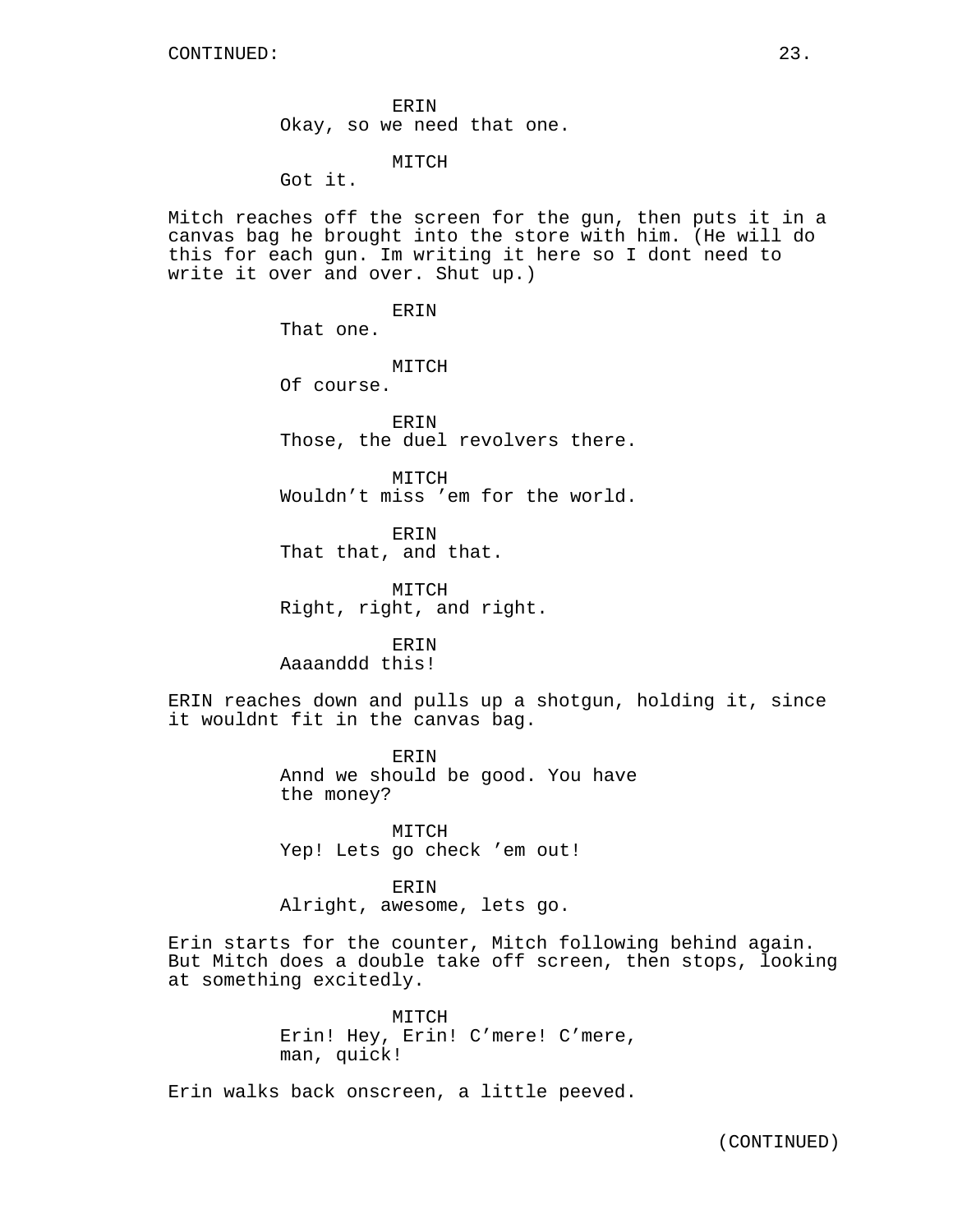ERIN What, man? We've got guns to purchase here!

Erin shakes the shotgun he's holding in Mitch's face. Mitch bats it away, still looking off at the wall.

#### MITCH

That.

Mitch points to the wall. We see a shot of a bow hanging on the wall next to some arrows. Erin gets a look on his face.

> ERIN Now, wait here. We're about to purchase an arsenal of guns. Literally enough to start a gang war. What the hell do you want with a bow?

MITCH Aww, man, c'mon! Those things are bad ass! Picture it! Running through the woods, loading an arrow, and shooting it at the bad guy! It'd be like you were Rambo! I'd feel like the male version of Katniss Everdeen!

ERIN Ehh... I dunno, man...

MITCH Come on, Erin, please? If not for us, for me? I want that bow, man!

Erin pulls a face, thinking.

ERIN Ahhh, I suppose. But only because youre my brother!

#### MITCH

Yes!

He runs off screen towards the bow.

MITCH and ERIN set all of the weapons on the table. The cashier looks at the weapons, then the two of them cynically. He sighs, then reluctantly punches a few numbers in on the register. He looks back at Erin and Mitch.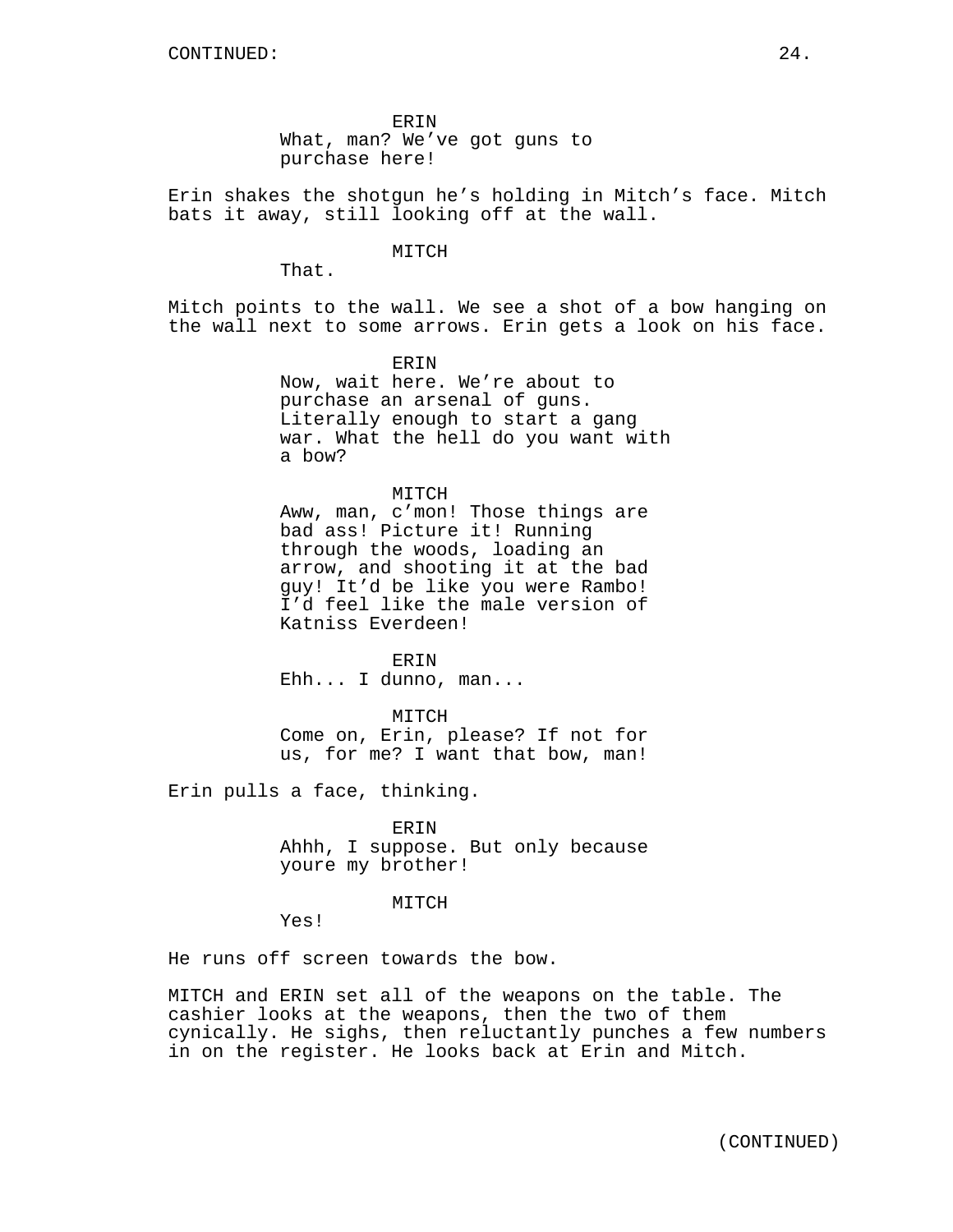CASHIER That'll be \$255.62, how will you be paying?

Mitch slams a large bag of coins down on the counter.

MITCH

Cash!

The cashier looks into the bag, sticks his hand in, then comes hout with a handful of change. He slowly drops it all into the bag, sighs, then takes the bag and drops it on the floor behind the counter.

> CASHIER Thank you for your purchase, have a nice day.

Mitch and Erin start collecting their guns happily. Suddenly, mitch stops and looks at the cashier, confused.

> MITCH Wait, isn't there usually a wait time for buying weapons?

> > CASHIER

Isn't there?

The cashier goes back to his magazine. Erin and Mitch swap a few confused/freaked out looks.

WHIP-PAN

EXT. GUN SHOP PARKING LOT- NOON

A wide shot of Mitch and Erin walking towards their car.

ERIN Well, I think that went well.

MITCH Oh, yes, I totally agree.

Car Ride back from getting guns

EXT. MITCH AND ERINS HOUSE- DAYTIME

The car pulls in and Mitch and Erin step out of the car. Mitch has the canvas bag of guns around his shoulder and the bow around his back. Erin is holding the shotgun. They walk towards the house.

(CONTINUED)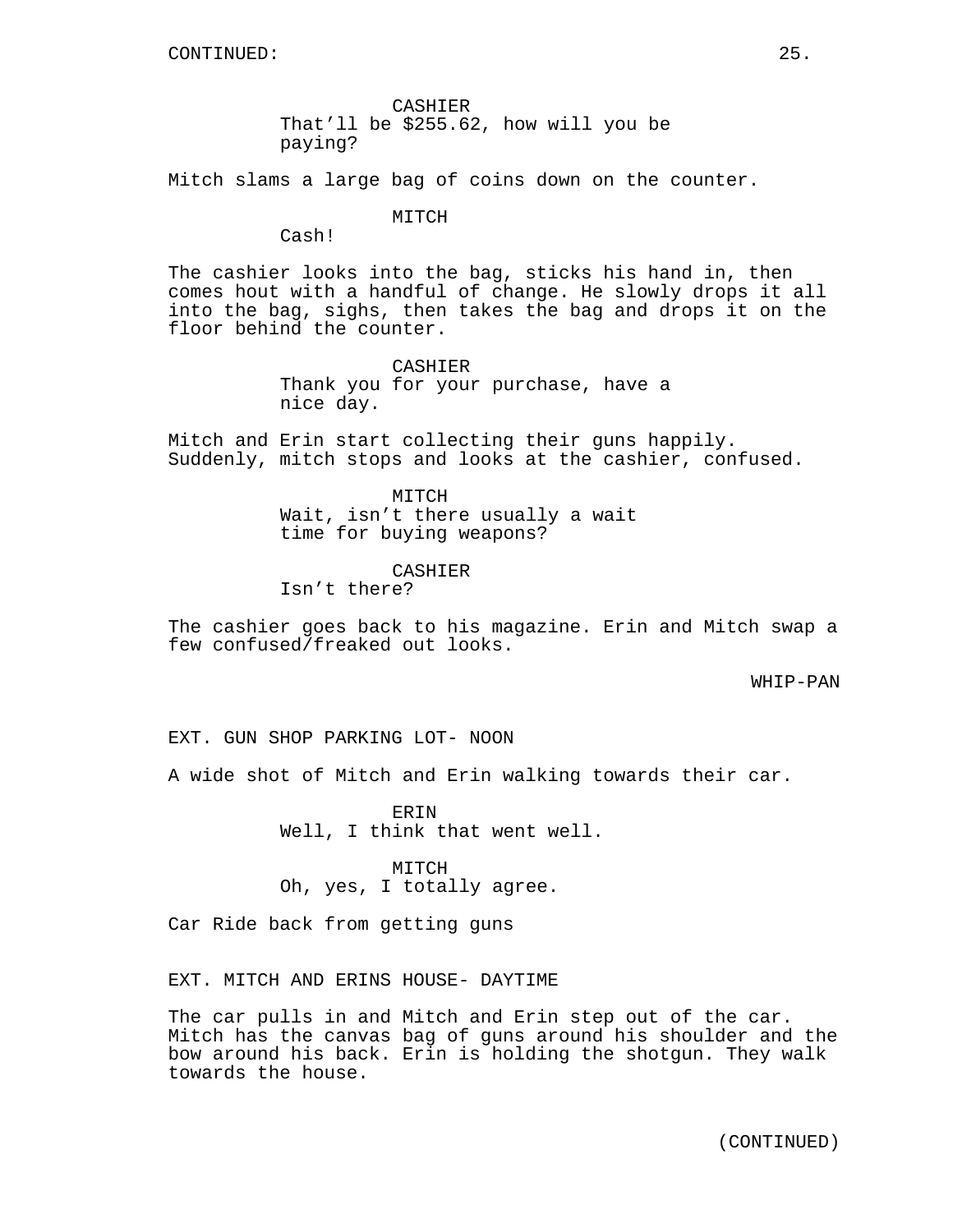ERIN (Sing-songey) We are awesome, we are awesome, so cool cuz we have some guns! We are awesome...etc.

## INT. LIVING ROOM- DAY

Erin and Mitch walk into the house and don't bother shutting the door.

> ERIN Alright, let me take these bags upstairs and--

MITCH What's that smell?

Erin looks around, trying to observe the smell.

ERIN I smell it too.

Mitch and erin both look off to the side.

INT. KITCHEN- DAY

The two stare at the stove, which is wide open.

MITCH Did mom and dad come home early?

# ERIN

Not sure.

Mitch walks over towards the stove to shut it off.

Erin looks in the computer room.

# ERIN

That dick.

Mitch turns around and looks at Erin.

MITCH

What?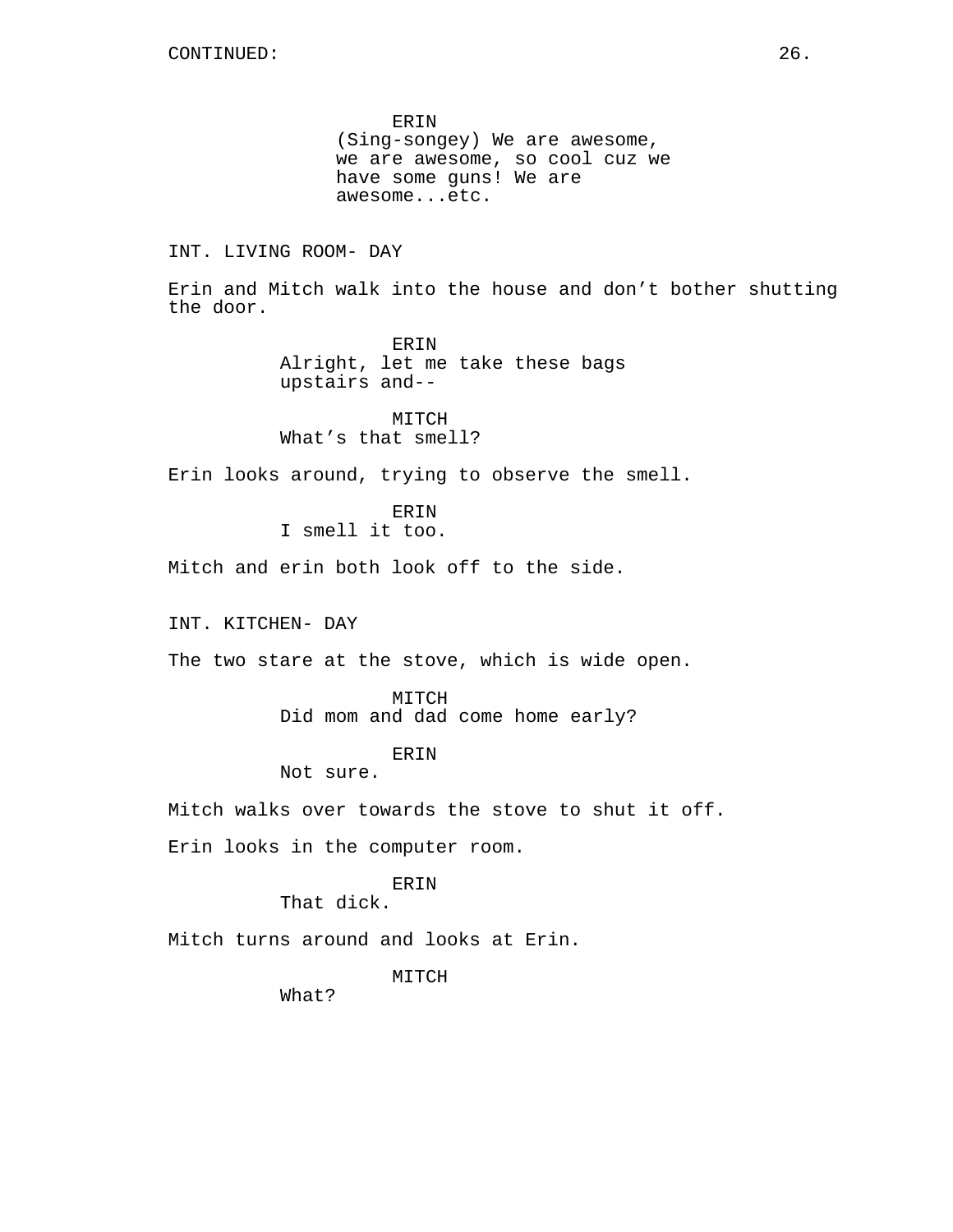INT. COMPUTER ROOM- DAY

Erin walks over to the TV and turns off the XBox.

ERIN Adam never turns off the three sixty.

MITCH That asshole. The last thing I need is another red ring. I don't want to go out and buy, yet again, another, Xbox three sixty.

ERIN He's not even supposed to be playing Rated M games.

CRASH-ZOOM WHIP PAN

OF GUNS BEING PUT AWAY.

INT. LIVING ROOM- DAY

The two sit on the couch.

Mitch is holding his revolver and looking at it, observing the unique design of the weapon.

> ERIN Why do you have that gun?

MITCH I just bought over two hundred dollars worth of guns, I'm not just going to stuff them in a closet and not mess with it.

**ERIN** What if Mom and Dad walk in and see you with that?

MITCH Then I'll tell them that...

Mitch looks around the living room.

ERIN

What?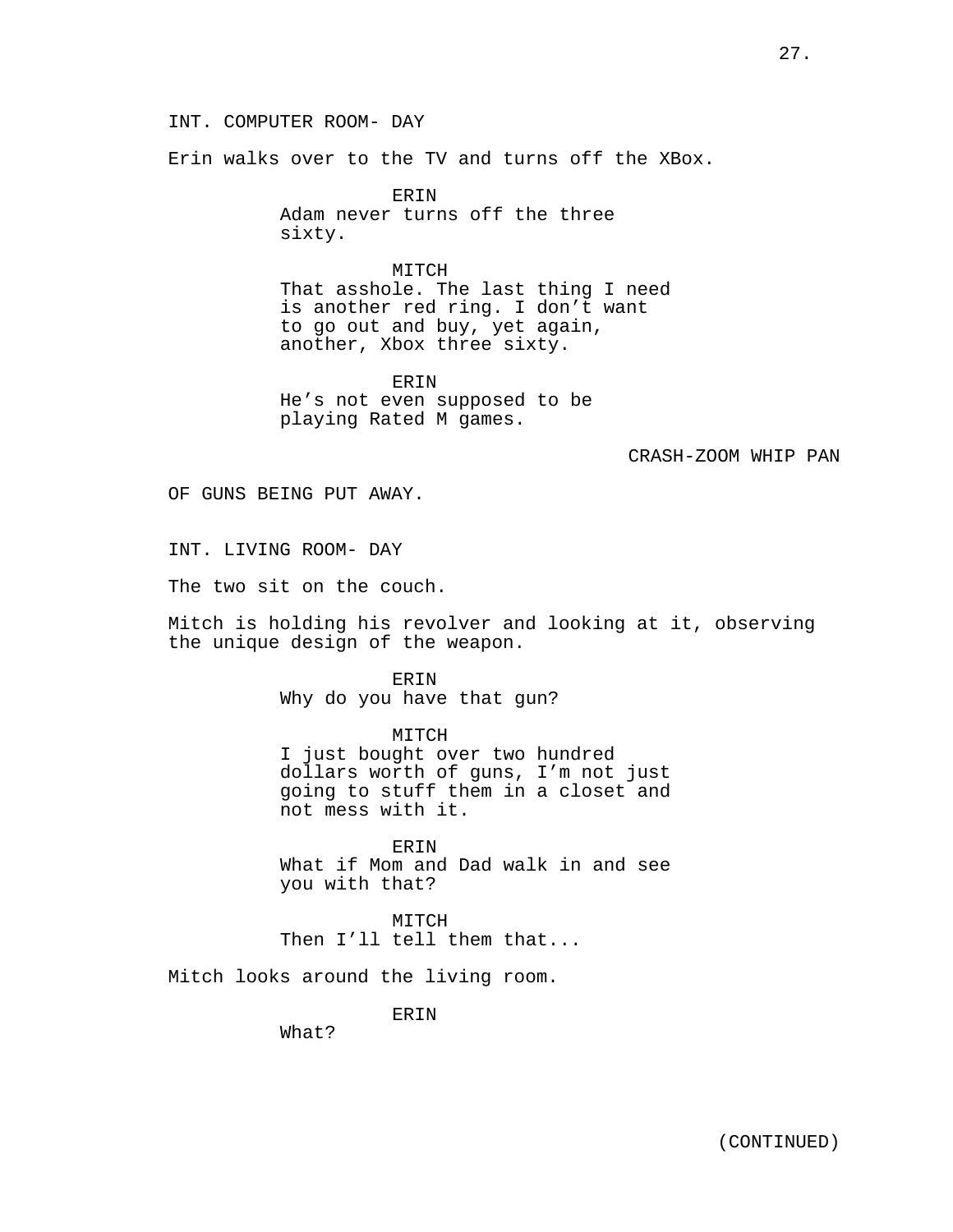MITCH Wasn't this room clean when we left?

Erin looks around.

ERIN Yeah, it was. What's going on?

A crash is heard from upstairs.

The two look up at the cieling and then at eachother, wide-eyed.

EXT. YARD- DAY

The two burst out of the house in fear. Mitch is holding his gun up to his chest.

> ERIN Holy shit, our house is haunted.

MITCH I told you, don't buy the fucking Ghost Radar app, but you just HAD to talk to Billie.

ERIN Hey, fuck off, man. i loved that dog!

MITCH Then you should have kept her on a damn leash!

Erin is looking around, observing the village of Greenline.

ERIN Where is everybody?

Mitch starts to look around.

MITCH Do you want to have a look around?

EXT. STREET- DAY

EXTREME WIDE SHOT: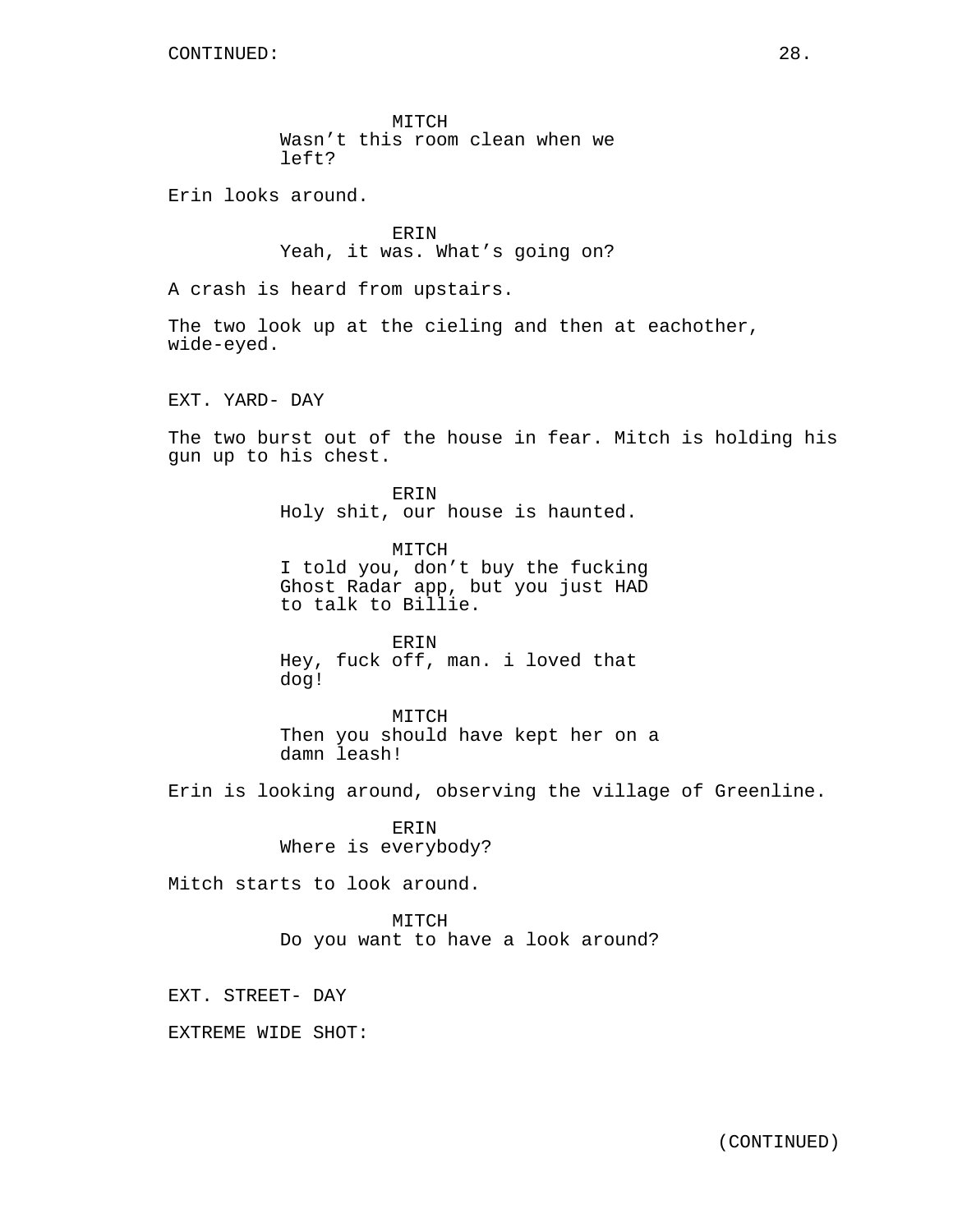The entire village is completely empty, some cars are in the middle of the street. For it being a tiny village, there isn't much to look at, but now there are skid marks on the road, some strangely positioned cars, running hoses, open doors, and some smoke in the distance.

As we tilt down, we follow Erin and Mitch, walking side by side on the street.

#### MITCH

What...

ERIN This is kind of odd.

### MITCH

How could this have happened? How long were we gone? What? Like two, maybe three hours? How do we miss this much shit in two hours? What the hell happened?

ERIN

Not entirely sure, today IS Friday, isn't it?

#### MITCH

Yes.

ERIN Well, I think mom mentioned something about some discount sale going on downtown.

MITCH Oh yeah! That shoe sale!

**ERIN** Yeah, maybe that is where everybody is.

**MTTCH** Well what about all of this ruckus?

ERIN You know how girls are when there's a shoe sale.

#### MITCH

True... women.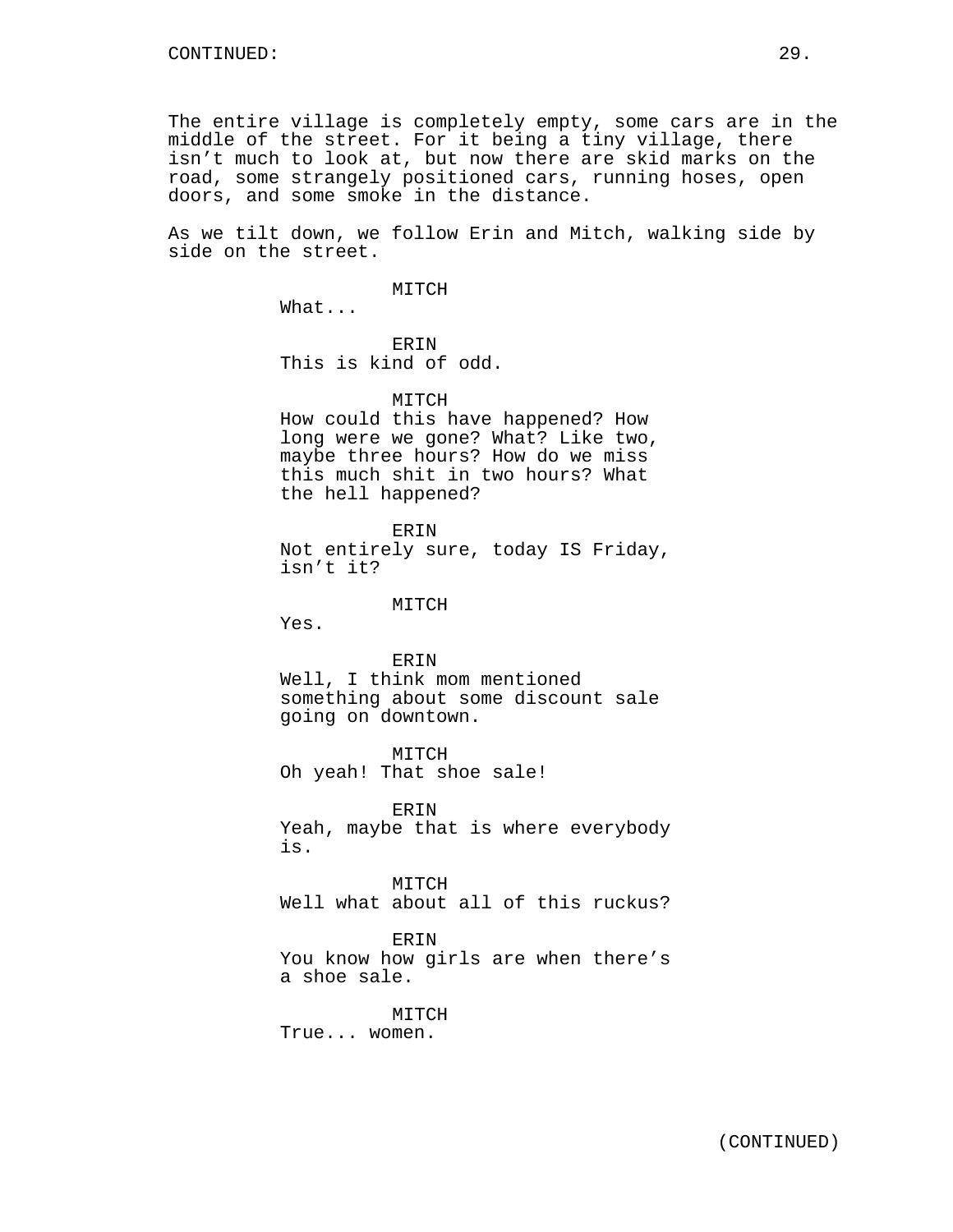ERIN They're pretty destructive.

MITCH Any woman who can carry a parasite in them for nine months can be expected to be a pretty chaotic mother fucker.

Erin turns and looks at Mitch.

ERIN

Parasite?

MITCH

Well, yeah, man! I mean, when we're babies, when we're in the womb, we feed off of the mother. Make her all bitchy and stuff, then we leave. It's all in The Matrix, dude.

ERIN Very solid point. Women are bitches.

MITCH Yep. My point exactly.

A similar crash is heard in a backyard up the road from them.

> ERIN What the hell was that?

MITCH Is this whole town haunted?

ERIN Lets go check it out.

MITCH Check it out? Are you crazy?

ERIN

You have a fucking gun, and bullets. What could you possibly be afraid of?

MITCH I don't want to be carrying a gun with me through town! What if somebody comes back?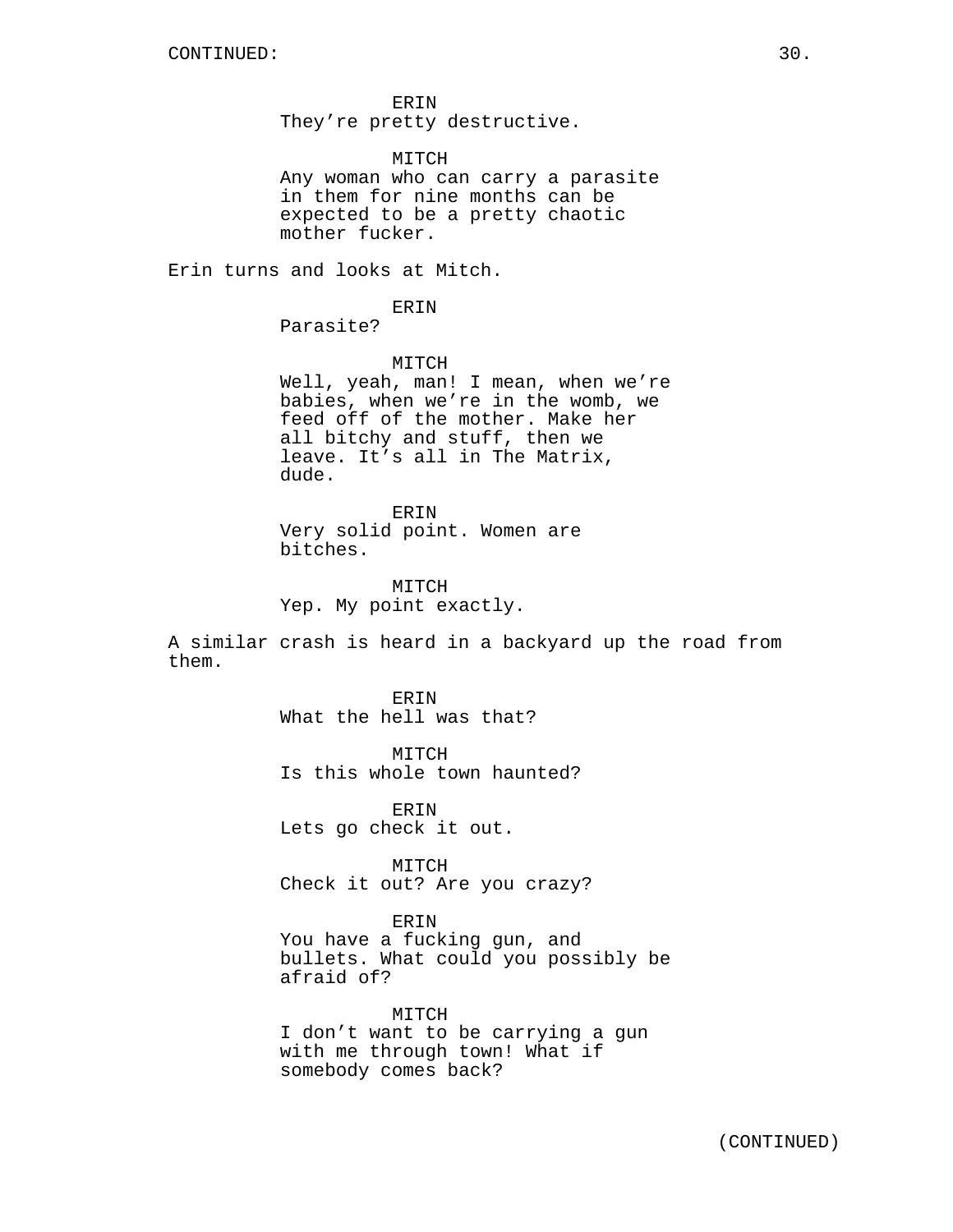ERIN Then you stuff it down your pants like a straight-up G.

MITCH I just don't want to go and investigate. This seems kind of hinkey.

ERIN Hinkey? Quit your bitching and lets go. It's probably nothing.

EXT. BACKYARD- DAY

The two come around the corner. Mitch is mumbeling and ranting.

Erin looks ahead and stops dead in his tracks.

Mitch is looking down, not paying attention. He runs into Erin.

> MITCH What the hell, dude?

Erin points.

Mitch looks in the direction he is pointing.

SAM RAMI ZOOM/ANGLE

AT A CHILD CROUCHED IN THE CORNER.

As Erin and Mitch approach the kid, he raises his head a little bit, for he can hear them walking his way.

CUT IN

ERIN What's he doing? Playing with himself?

MITCH I think that's the Kintner boy.

ERIN What's his first name?

MITCH Fuck if I know. Get his attention.

Erin rolls his eyes at Mitch.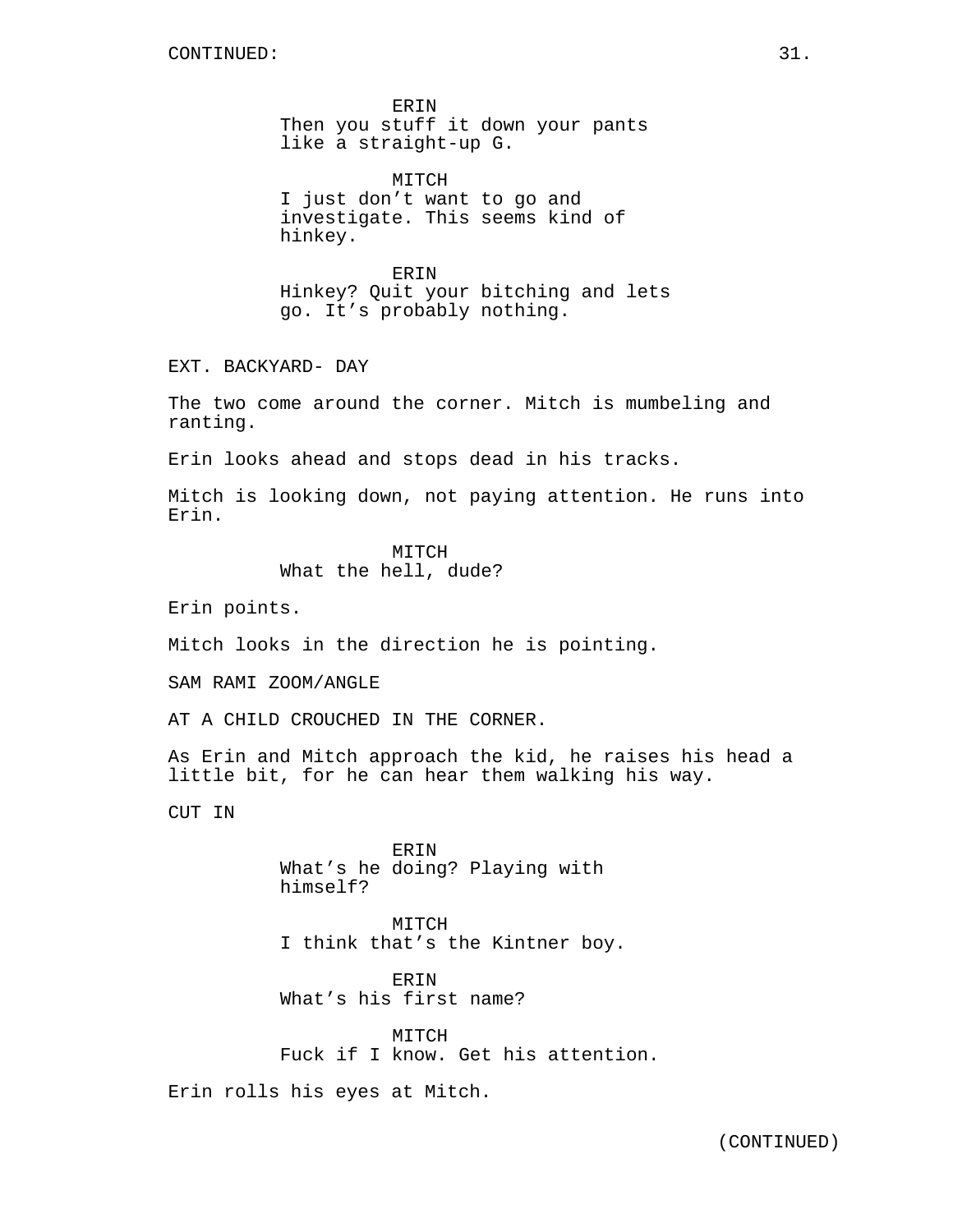ERIN Hey, kid. Are you ok?

The two look at eachother, confused and annoyed.

MITCH Hey bitch, can you tell us where everybody is? What happened here?

The two look back at eachother.

ERIN Is he a little slow?

MITCH

Not sure.

SAM RAMI ZOOM OUT

The kid stands up

KINTNER

Muere.

Mitch points at the kid. Erin turns and looks.

ERIN He must be. Hey kid...

KINTNER

Muere.

MITCH He can't even speak proper English. He's a moron.

KINTNER

Muere.

ERIN What the hell are you saying?

The Kintner boy turns around and is revieled to be holding a gun in his hands.

> MITCH Does that kid have a gun?

ERIN Hey, kid. Where did you get that?

The Kintner boy raises the gun and aims it at the two brothers.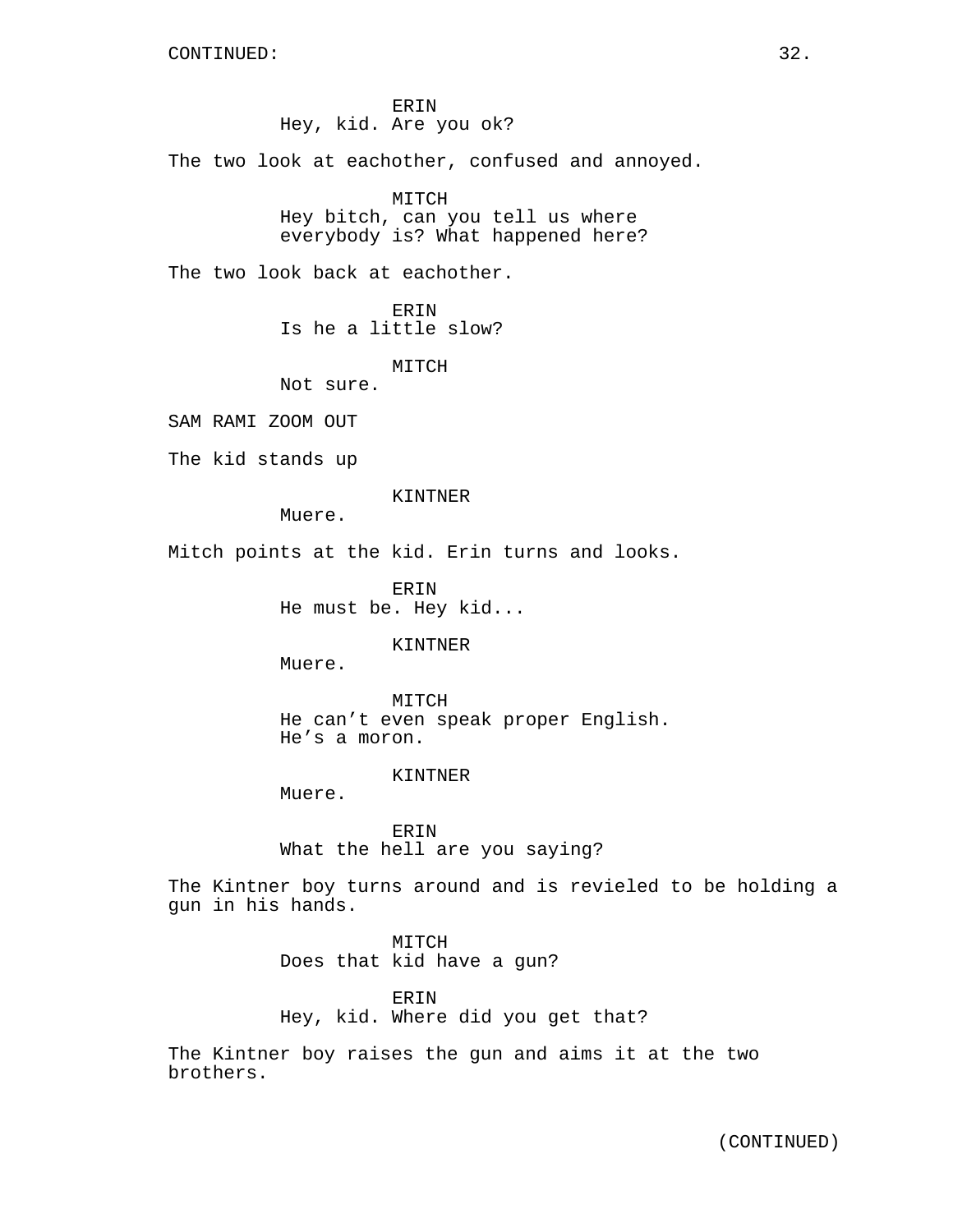MITCH Alright, the boy is aiming a gun at us, I'm a tad frightned now...

ERIN

Should we leave?

MITCH Pull out your gun.

ERIN

I left my gun in the house... wait! You're talking about aiming a gun at a fucking kid?

KINTNER

Muere!

A gunshot is fired. The two jump.

Mitch instantly pulls out his gun.

ERIN Holy shit, kid! You need to put the fucking gun down now!

MITCH I'll fucking shoot you in the face if you don't put your goddamn gun down right now!

ERIN Dude, he's like eight!

The Kintner boy runs towards them.

KINTNER Muere! Muere! Muere! Muere!

He fires at them again and misses.

**MTTCH** Take the fucking gun and shoot him!

ERIN No! I'm not going to shoot him he's a kid!

Mitch aims the gun at the kid.

The kid fires again.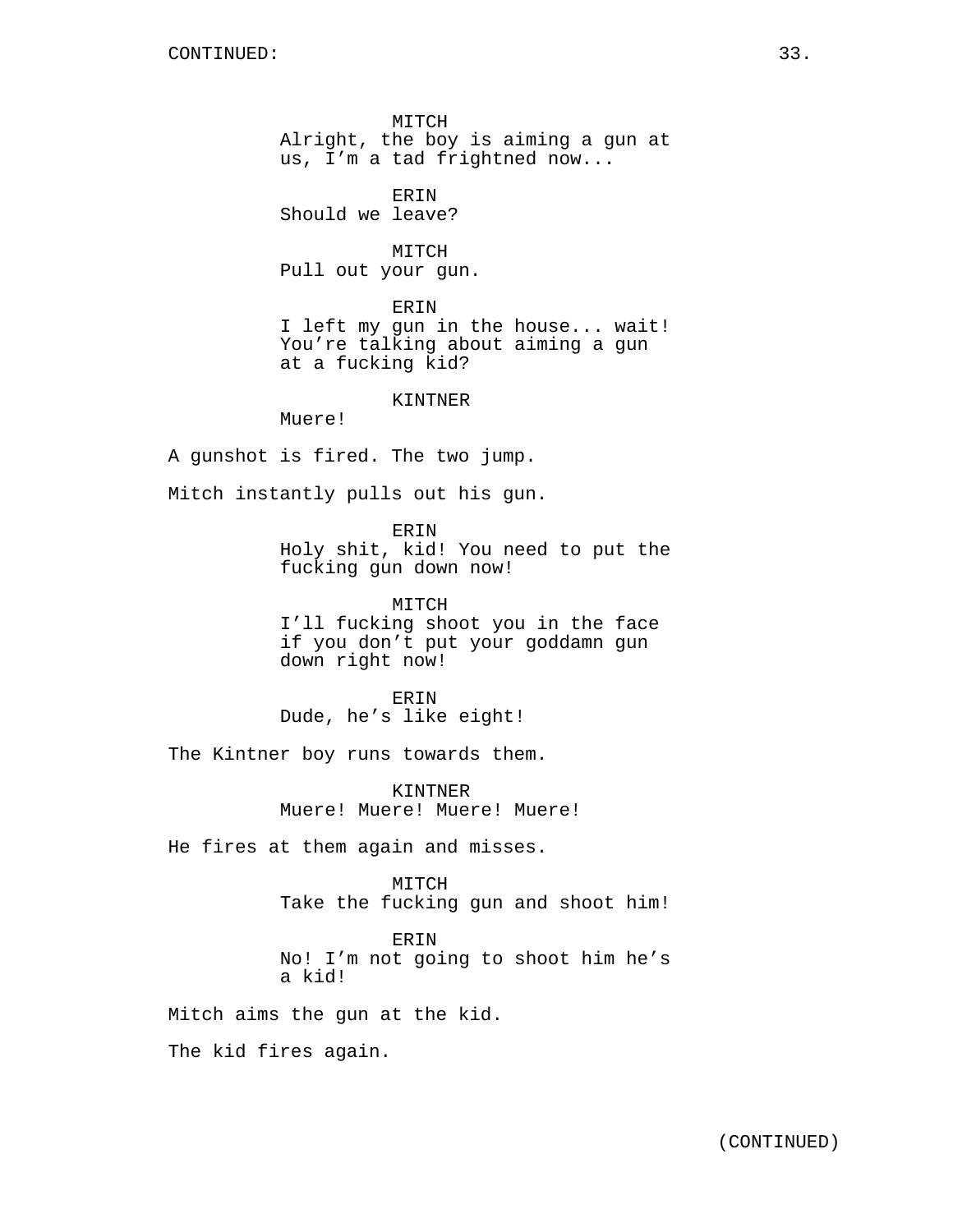CONTINUED: 34. MITCH Fuck this! ERIN no don't shoot him, he's a fucking kid man! WIDE: Mitch pulls the trigger and shoots the kid about five feet away from them. Erin jumps, then covers his eyes. **ERIN** What the fuck! MITCH What?! He had a gun! ERIN You just shot a kid, man! MITCH He was going to shoot us! ERIN We... are so... fucked! **MTTCH** Fuck! ERIN Why the hell would you do that?! Do you know what they do to scrawney kids like us in prison? MITCH Rape. ERIN Well I don't want to get pounded in the fucking ass, Mitch! We are going to jail for the rest of our lives! MITCH Chill out! Lets go back to the house. ERIN

Should we take the fucking evidence with us?!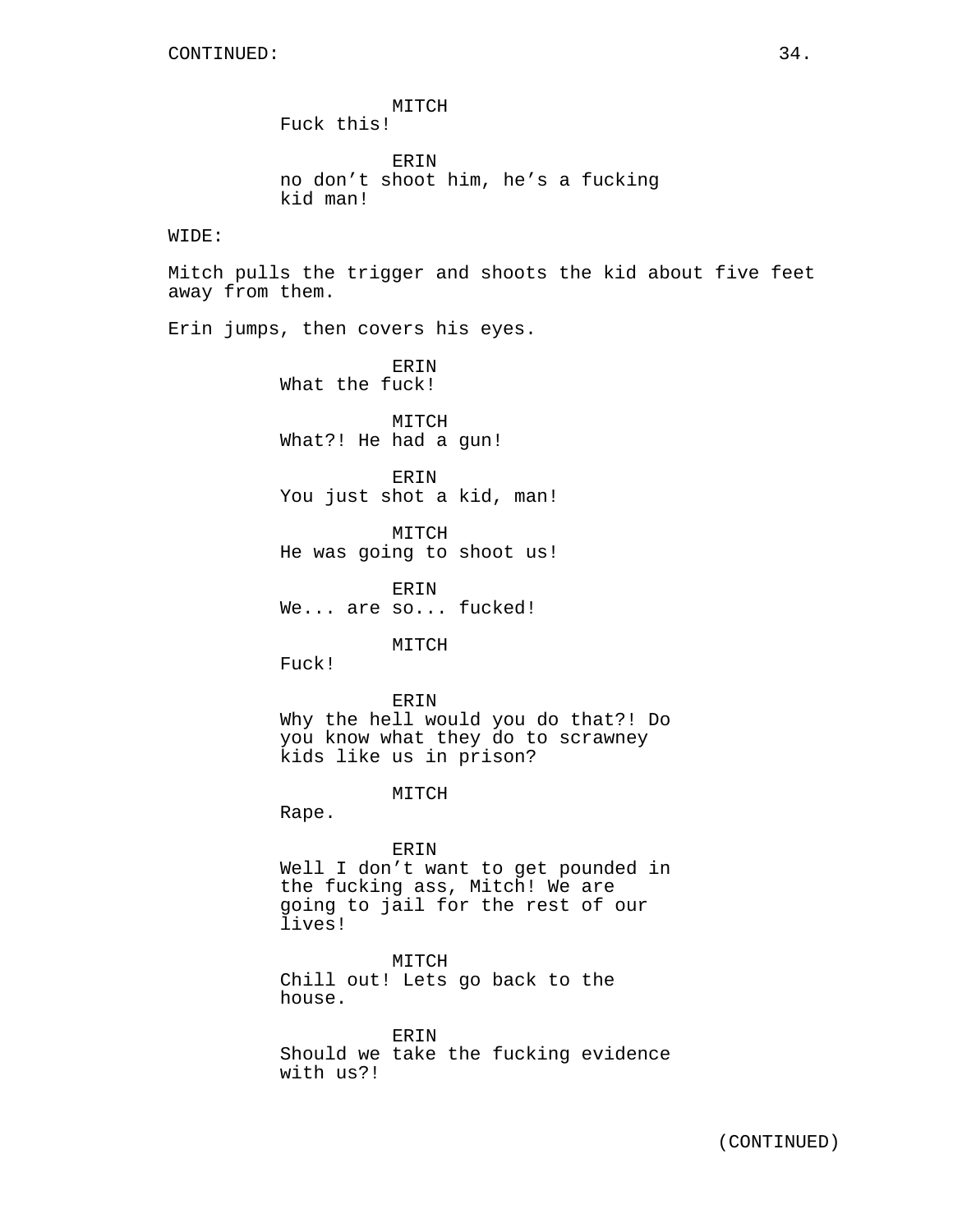MITCH Come on! The two turn around and see a little girl standing there. ERIN Fuck... great. We have a wittness. I've read about prison, man, we are so fucked. The little girl pulls a knife out from her skirt. The two look confused. MITCH What the hell is going on, Erin? ERIN Can we please go to the house now? MITCH Lets. The little girl raises the knife. MITCH GO! A gunshot is fired. The kid falls to the ground. **ERIN** Mitch! Stop shooting kids! Mitch is looking at his gun. MITCH That weren't me. The two look around. ERIN I think it's time to go inside. MITCH Agreed. The two turn around and BAM! They are face to face with a man holding a gun. ERIN SHOOT IT!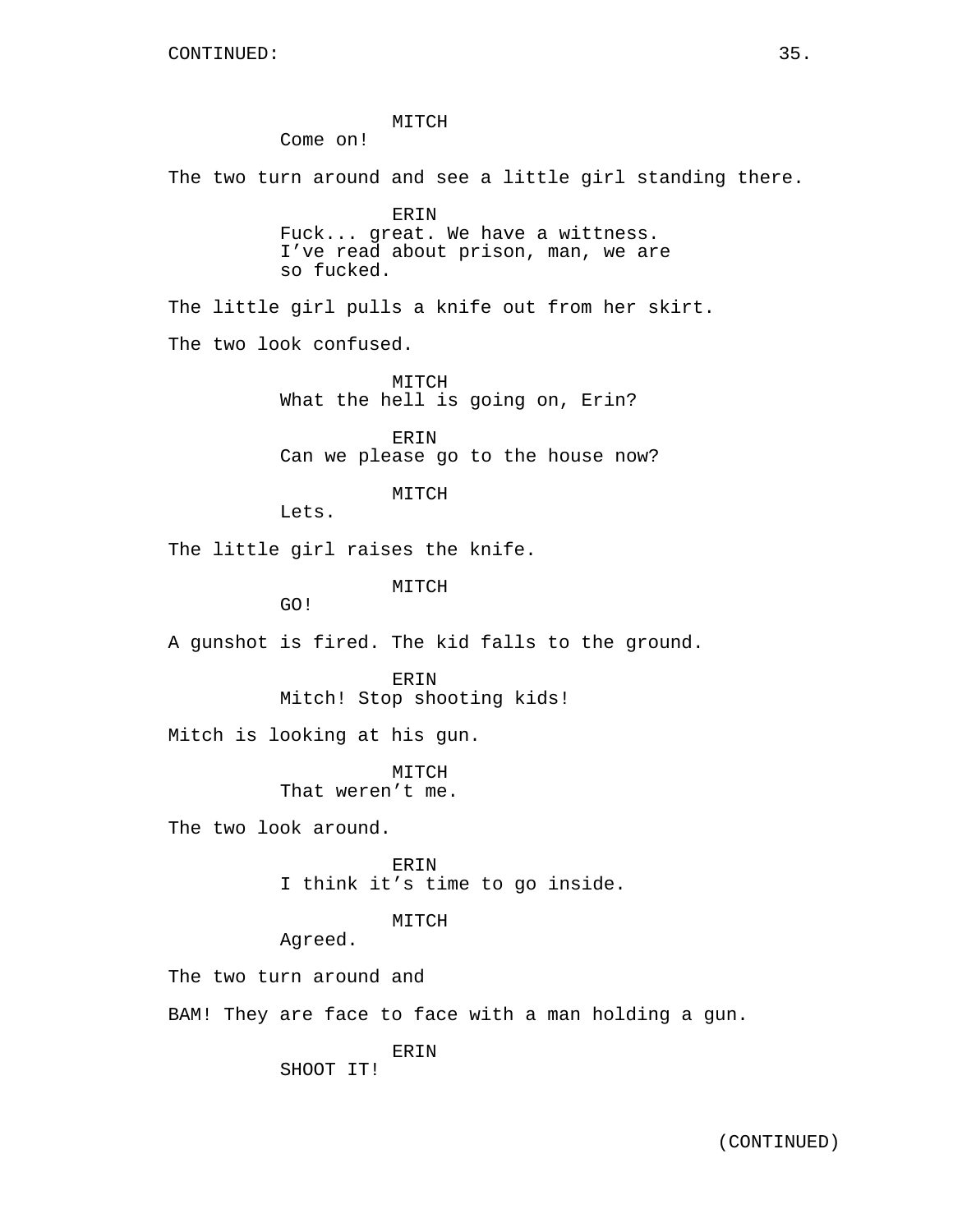GLENN Woah! Wait!

MITCH Who are you?!

ERIN Dont kill us!

GLENN

No! I'm a friend! We can't stand here out in the open and talk. We need to get out of the hot zone.

ERIN

Hot Zone?

MITCH What the hell are you talking about?

GLENN Just follow me, and keep a lookout.

GLENN DEMICKS turns and crouches and runs opposite of them.

ERIN Do we really need to Roady Run?

GLENN Yes! Move your asses.

Mitch and Erin look at eachother, then both shrug their shoulders and crouch and run.

EXT. CHURCH PARKING LOT- DAY

The three come around a corner and stand up straight and start walking a little bit slower and more calm. Erin and Mitch are still keeping a lookout.

> GLENN Alright, alright, cool, I think we're safe here.

**MTTCH** Cool, good... christ! We leave for two hours, and what do you get?!

ERIN A bunch of fucked up gun weilding children!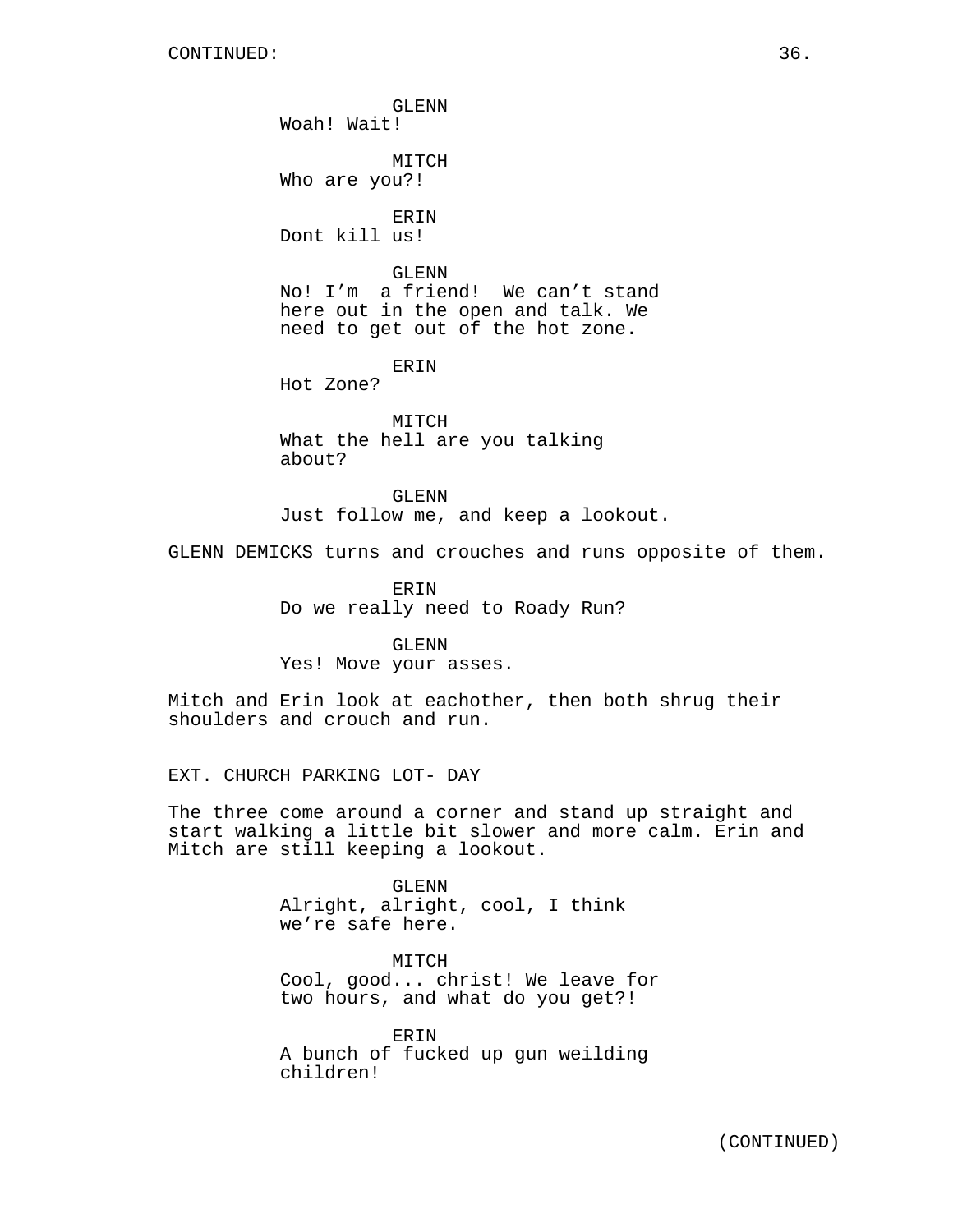MITCH That speak spanish!

ERIN Yeah! What the fucks up with that?!

GLENN Hey! Murtogh and Riggs! Stop your bickering and get over here!

Erin and Mitch start walking over.

MITCH You're Murtogh. Im totally riggs

ERIN In your dreams.

They approach Glenn.

**ERIN** Hey. Thanks for saving our asses.

GLENN Yeah, sure, sure.

MITCH What's your name, anyway?

GLENN

Ah, ah, no. Im not sticking to a first name relationship here. We'll get too attached, and I dont wanna be mourning over bodies in this place. Just call me... sssshackleford.

Erin looks annoyed, then looks at his chest.

### ERIN

Your nametag says Glenn.

Glenn looks down at his nametag, surprised. He looks back up, a look of defeat plastered on his face.

GLENN

...shit.

MITCH Good thinking, genius. Anyway, Im Mitch, and this is Erin.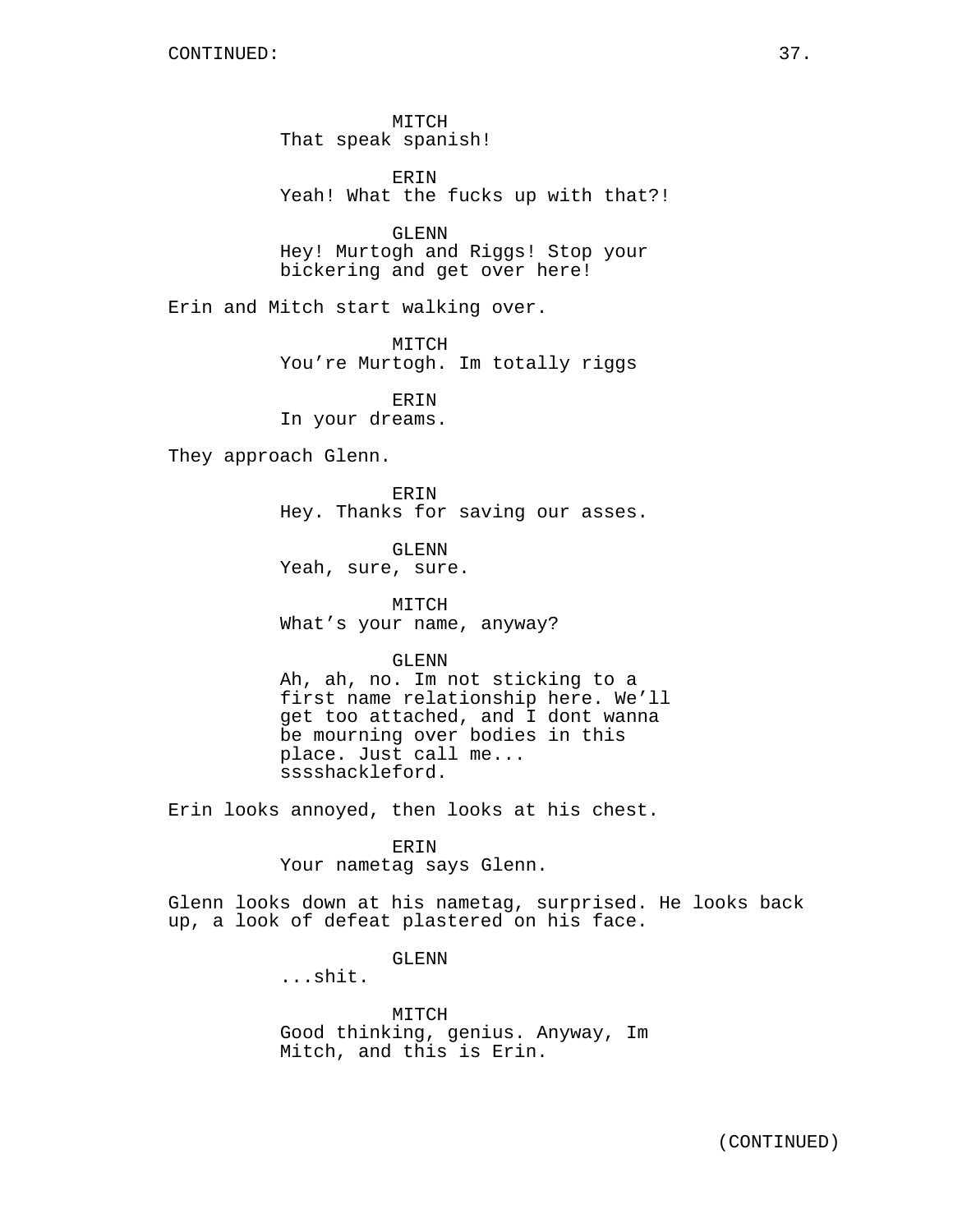GLENN

Erin, Mitch. Im Glenn Demmics.

ERIN

Glenn, would you mind telling us what in god's name is going on here?

### GLENN

Thought you'd never ask. Well I was out buying some booze earlier... for tonight. I happened to overhear these two hispanic guys talking about some bug in the reservoir and it got into the water and has infected everybody.

MITCH Well where are these hispanics?

GLENN

They're dead.

### ERIN

Dead?

GLENN

After I heard them, I heard some gunfire in the distance, and then I turned to walk towards these two to be like "wtf, guys? Tell me everything." and then guns started blazing from I don't know where and these two were shot to shit.

MITCH

Shit!

#### GLENN

Yeah, it was pretty intense. Then I started noticing a bunch of those little fuckers that almost killed you two running around with guns. Shooting the adults, killing basically everybody who wasn't infected. So, i happened to find a nearby dumpster and hid in it until the coast was clear.

ERIN This sounds pretty fucking intense.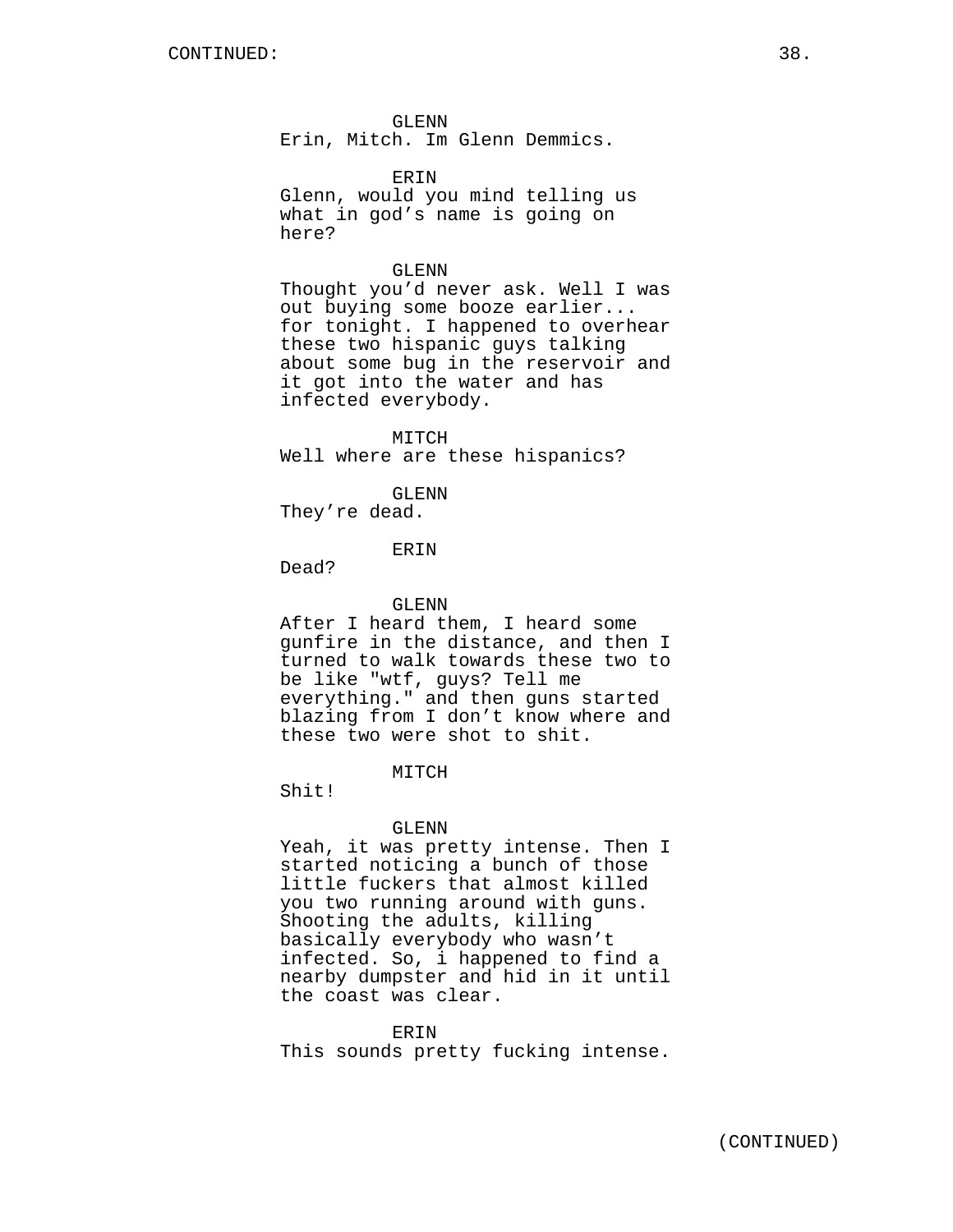### GLENN

It was. Then I ran back to my place, grabbed my gun, and tried to get out of the town. Ran into two of these kids before I ran into you guys.

MITCH Where'd you get the gun?

GLENN

Ex-military. Got kicked out for alcohol abuse. Was drunk 24-7 in training. But I know my shit. That and I played a lot of video games as a child. It's licensed, don't worry. Where did you get yours?

Mitch and Erin look at eachother and then back at Glenn.

MITCH AND ERIN

Pawn shop.

GLENN

Sweet tits.

ERIN So basically what you are saying is these children are infected with parasites?

GLENN Yeah, pretty much.

ERIN This is heavy.

### MITCH

Sweet!

Erin and Glenn turn towards Mitch and give him a pissed off "wtf" look.

> MITCH What? How often do you encounter no-holds barred adrenaline fulled thrill rides such as this?

## ERIN

They're kids.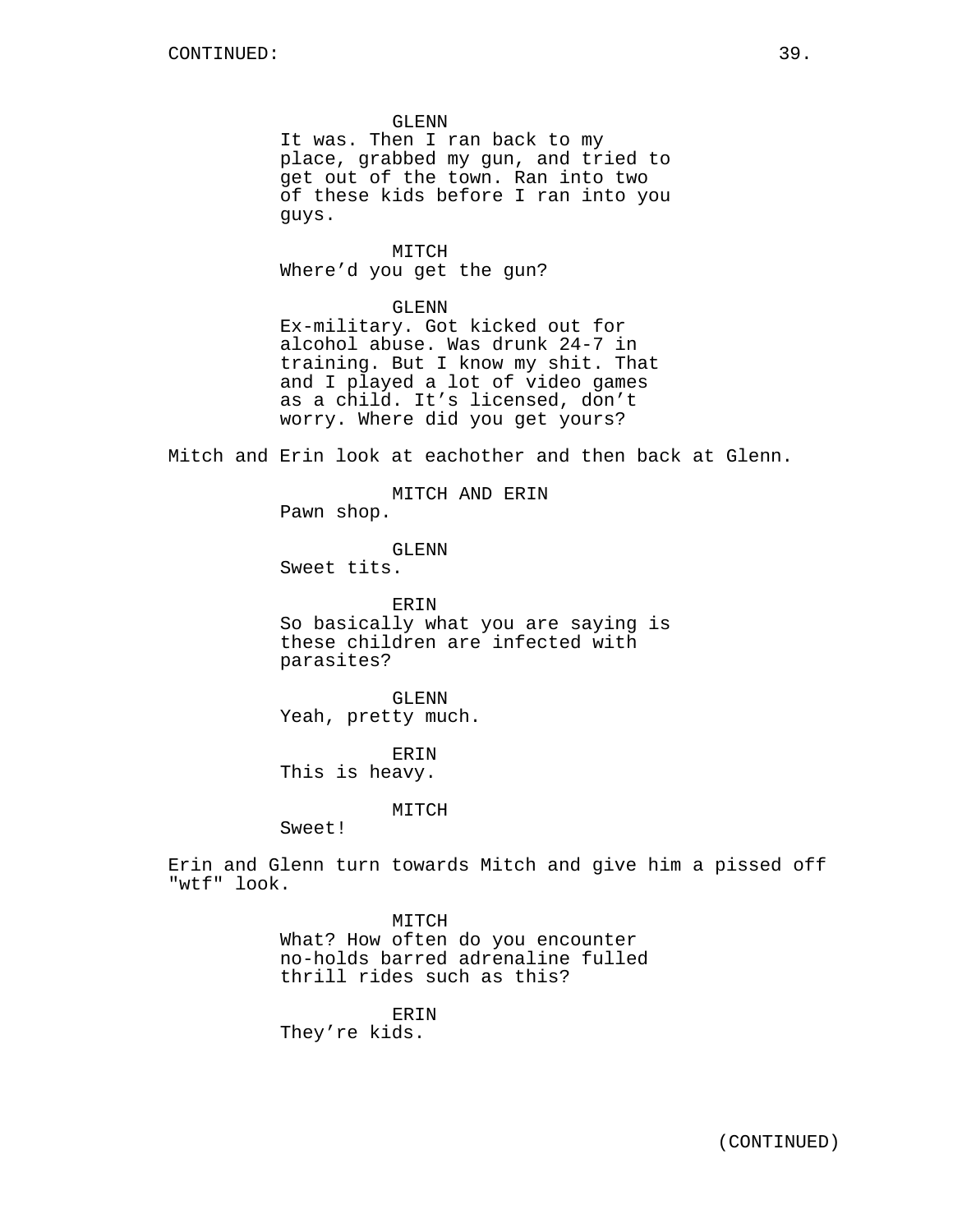MITCH They're infected! Who cares! We've been talking about the apocalypse for god knows how long and---

GLENN Can you bitches please stop your bickering?

Mitch squints his eyes at Glenn. He raises and aims his gun at Glenn.

> MITCH How do we know you're not one of them?

Glenn turns to Erin.

GLENN Is he serious?

MITCH Dead serious.

Glenn sighs.

GLENN

Well first of all, I've been drunk the last three days. Stocked up on booze, and locked my ass up in my house and have been drunk as fuck. Today happened to be the first day I left my house in three days, and it was to buy enough booze for the next three days.

Mitch looks at Erin.

MITCH That's not good enough!

GLENN

I'm normal. Just keep your voice down or you'll attract attention. I'm just fine. "The best time to wear a stripped sweater, is all the time." See, I'm perfectly normal.

Erin and Mitch look at eachother confused.

ERIN Maybe you should shoot him.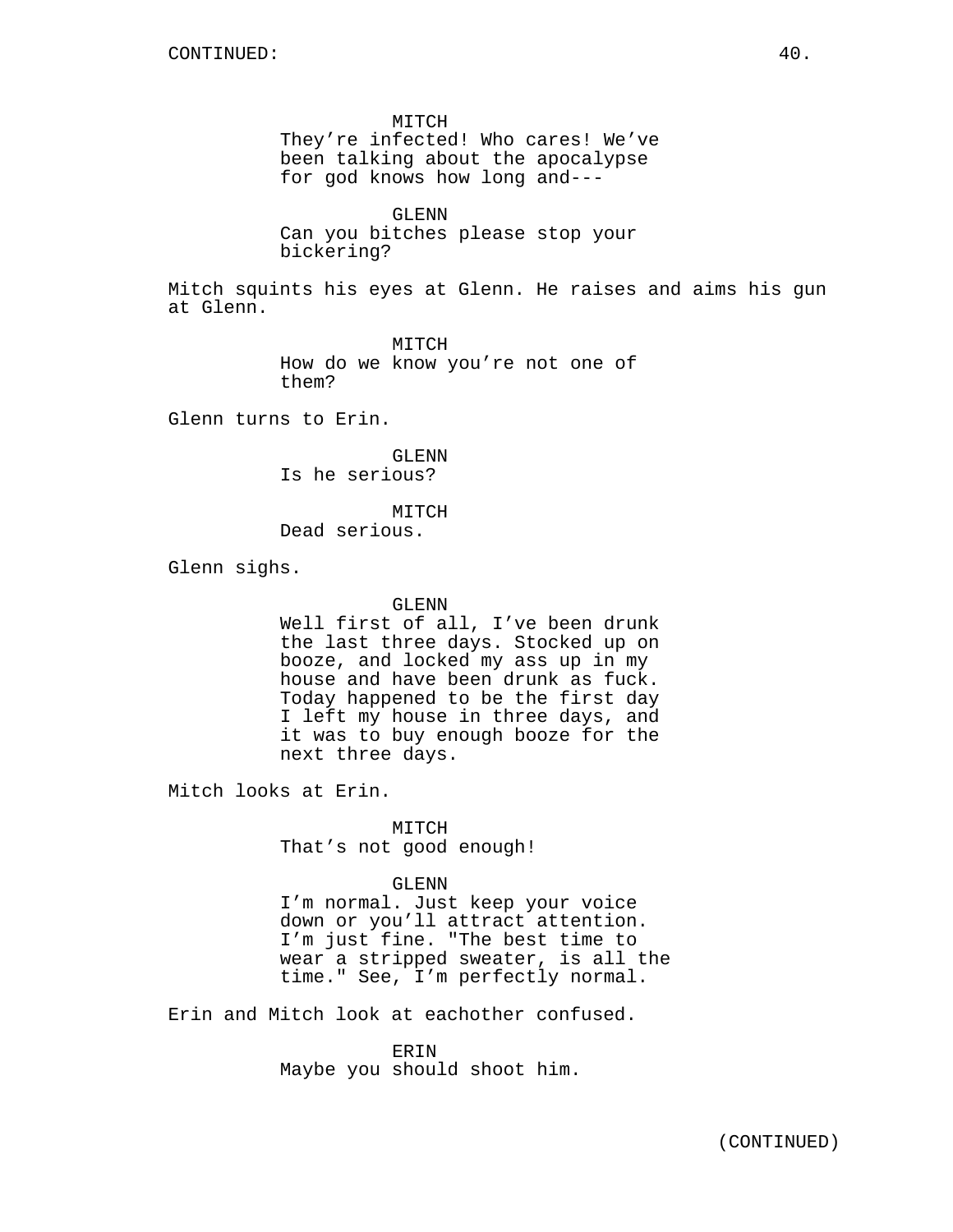### GLENN

Guys! There are slightly more opressing matters at hand! Alright! I don't think these kids speak any english anyway.

MITCH Yeah! What's up with that?

### ERIN

I thought the same thing.

# MITCH

How do kids in elementry school know spanish and I barely know ten words.

### GLENN

Maybe the parasite is from another country. Look, I don't know. But we should get to my house so we can get more bullets, since I wasted the last one to save you two, and get the hell out of here.

### ERIN

OR, better yet... we get the fuck to my car and drive out of here and tell the government to nuke the place.

MITCH But get the guns we just bought first.

# ERIN

Fuck yeah.

# GLENN

Good plan. Lets do that. Follow me, I know a way around these Plagas.

## Glenn turns around and

BANG BANG BANG!!! Glenn is shot dead to the ground.

Erin jumps and runs behind Mitch.

MITCH What the hell was that?!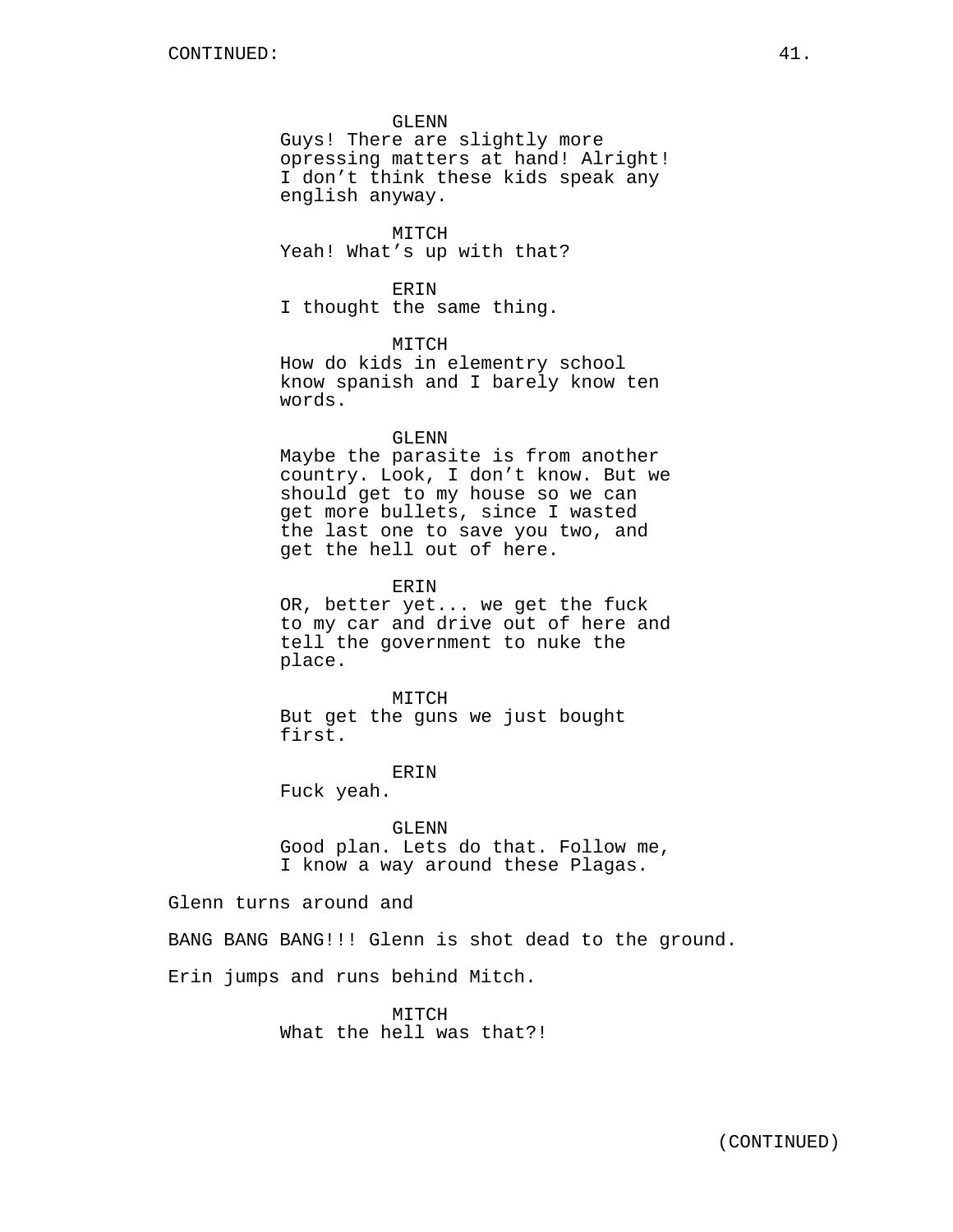ERIN FUCK! MITCH What the hell WAS that?! ERIN I don't know... but at least we know what's going on now. MITCH Sort of. ERIN Damnit. I don't even have a weapon. MITCH Why didn't we just go straight to the car? ERIN I blame him. MITCH I have like five bullets left. We need some blunt objects. Isn't there a shead around here? Erin and mitch look around. ER TN I think it's in the back. MITCH Erin... ERIN Mitch? MITCH Where did that gunfire come from? The two look around, alert. ERIN I am not sure, but I think we're safe for---

BANG BANG BANG! Gunfire everywhere. The two nerds freak out and run away.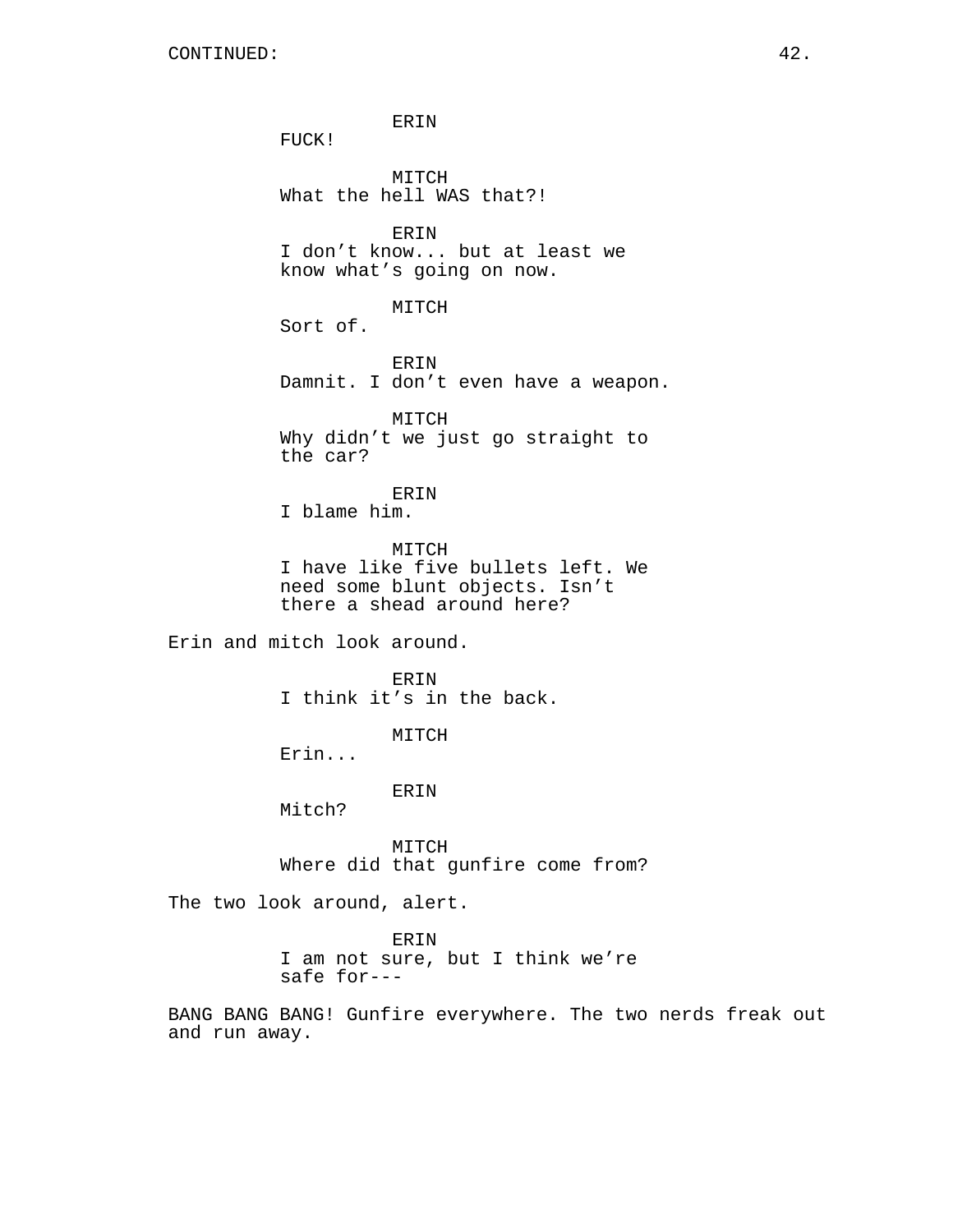Erin and Mitch run up to the shed. Erin grabs the handles and pulls on the doors, which dont open because it is locked with a padlock.

> MITCH What's even in there, anyway?

ERIN I dont know, it's locked.

MITCH What?! Why is it locked?!

ERIN I dont know! It's always been locked!

MITCH Well what do we do now?

ERIN

Um... well...oh! Okay, I saw this on Mythbusters! We can run into the woods and get some rope, okay? Then we tie it to the lock! The we find an oak tree and--

### MITCH

Fuck that!

Mitch aims his gun and shoots the lock on the shed, making it fall to the ground. Erin freaks out and jumps back.

> ERIN What the hell, man?!

> > MITCH

What?

ERIN You could have shot me! You need to warn me about that shit!

MITCH Oh, shut up! I got the door open, didnt I?

ERIN Wh--I--jesus, lets just go in!

Erin storms off into the shed. Mitch chuckles a little, then follows him in.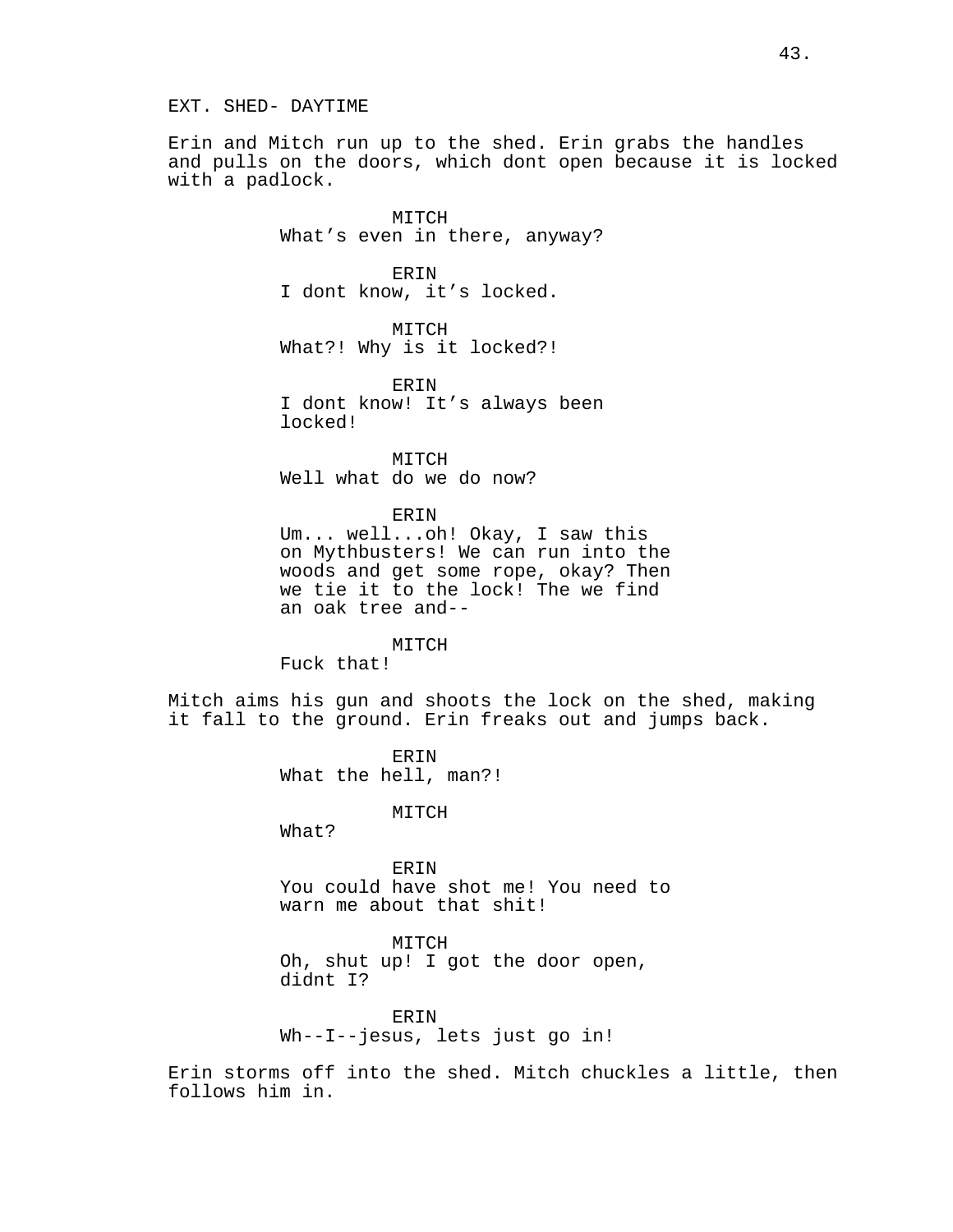INT. SHED- DAYTIME

Erin and Mitch enter the shed, looking around cautiously. After a few quick glances, they relax a little and start looking for weapons. They sort of tear up the place a little, trying to find stuff to use.

ERIN

Oh, sweet! I found something! I found my weapon!

Erin pulls out an old fasioned, wodden baseball bat. Mitch makes a face.

> MITCH Oh, c'mon, man! Let me use the baseball bat! Thats so badass!

ERIN No way, man! Find your own weapon!

MITCH Oh, screw you, Erin!

### ERIN

Jealous!

Suddenly, Mitch makes a noise, then chuckles slyly.

MITCH

Oh, no no. Im not jelly at all. Because I have...THIS!

Mitch suddenly pulls out a cricket bat, holding it up into the heavens.

> MITCH BADDA-BOOM-BAHH!

Erins mouth goes agape. He looks from his bat to Mitchs.

### ERIN

Mitch! Trade me!

## MITCH

No way, man! This is my weapon! You just had to have the baseball bat! You needed the baseball bat! Well, now I have the cricket bat, so shove off!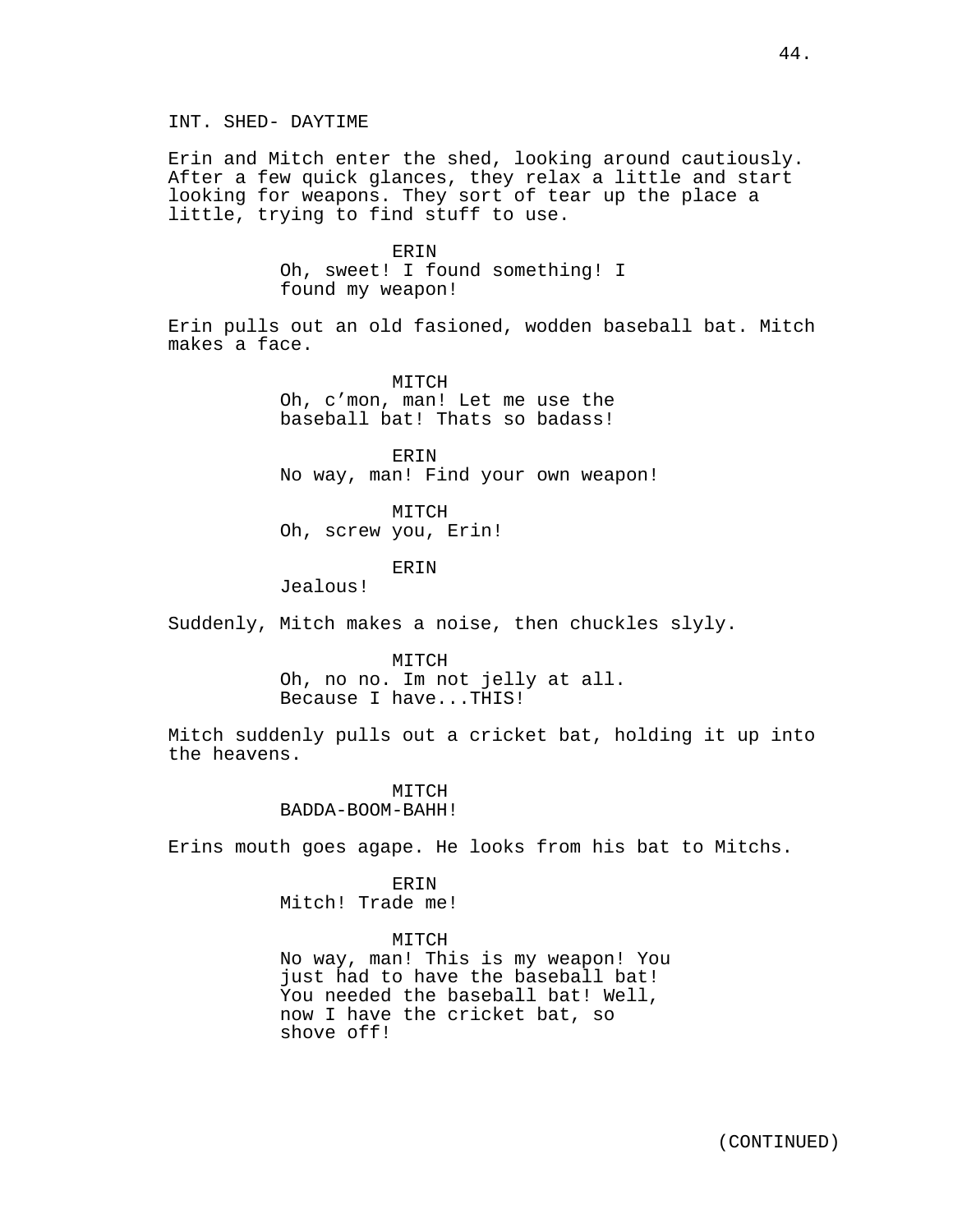ERIN Dick! MITCH Slut! ERIN Asshole! MITCH Pisshead! ERIN Bitchy trampoline! MITCH ...what? ERIN Oh yeah.

WHIP-PAN

### EXT. TOWN- DAYTIME

Erin and Mitch are standing just in front of the shed, weapons in hand. Next shot, we see a few of the kids have gathered around the area from the shed back to their house, all with melee weapons of their own. Some of them are milling around elsewhere, while others have noticed them and are walking towards Erin and Mitch menacingly. The two look at eachother.

> ERIN You ready? MITCH To kill a bunch of the neighborhood kids? ERIN

Yep.

MITCH Lets do this.

WHIP-PAN

The camera is now behind the two. They run forewards, ready to attack. Right off the bat, each of them hit a kid in the head simultaneously. They keep running.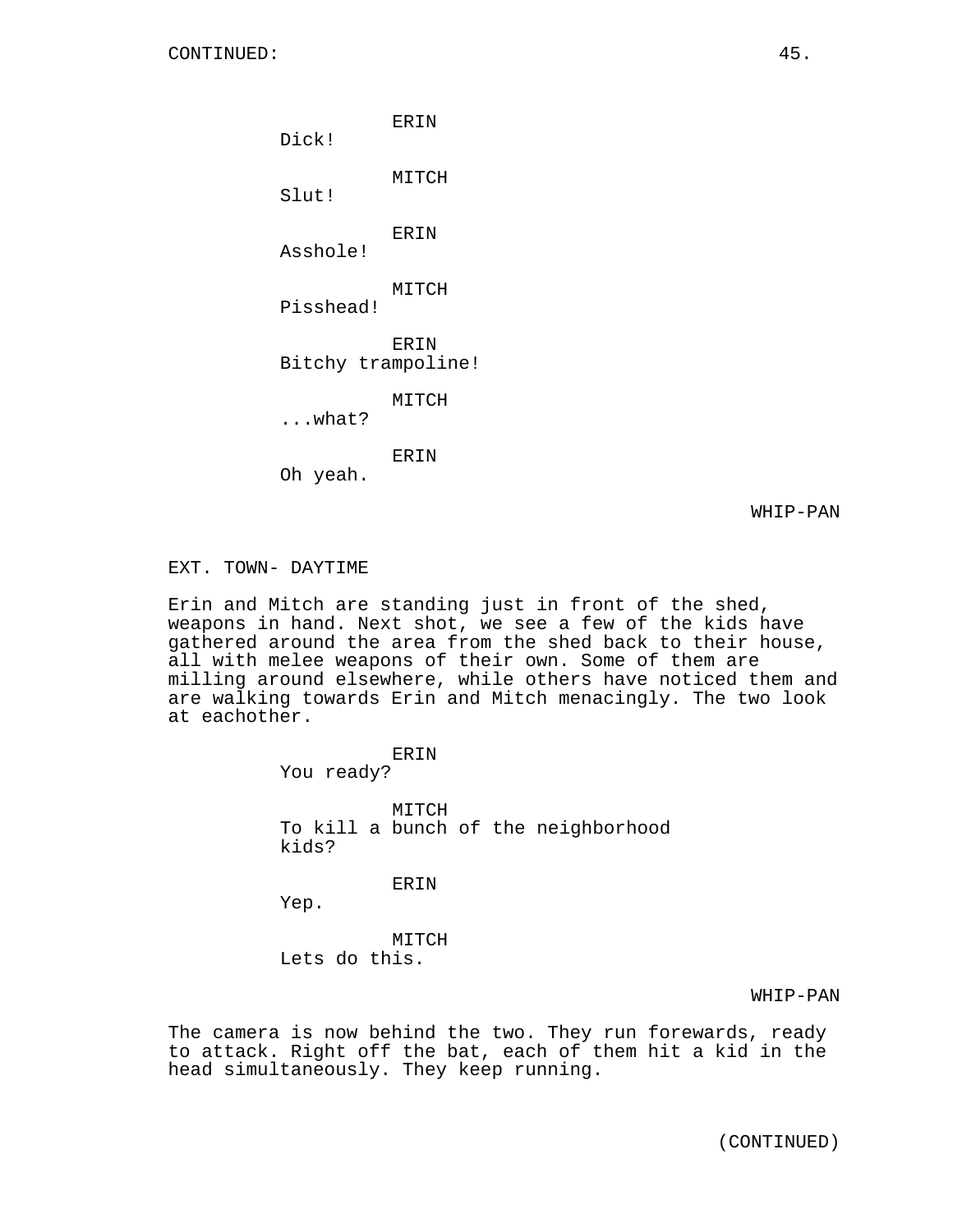Another kid approaches Erin, and he hits it in the stomach, making it double over.

They keep running until another approaches Mitch. He shoves it away with the cricket bat and keeps going.

Two more kids approach, one for Erin and one for Mitch. They each take a kid by the shirt, then shove them into eachother. They keep going.

They get to run for a while without kids. They exchange a bit of dialogue.

MITCH

Erin!

ERIN

What?

MITCH This is a seriously screwed up situation! But at the same time...

ERIN

What?!

MITCH This is awesome.

ERIN You're insane, arent you?!

MITCH Not the point! More kids! Watch your ass!

Three final kids run out into the driveway of their house. Erin and mitch look at eachother. They yell and run at the kids. Erin goes ahead and goes to swing the bat. When he goes for the hit, the kid grabs it and pulls it away. Erin shrieks and backs away. Mitch laughs.

> MITCH Ha! Wow! You just let a kid jack your bat!

ERIN I know, Im just as surprised as you are, man!

MITCH Wow. Here, lemme show you how its done!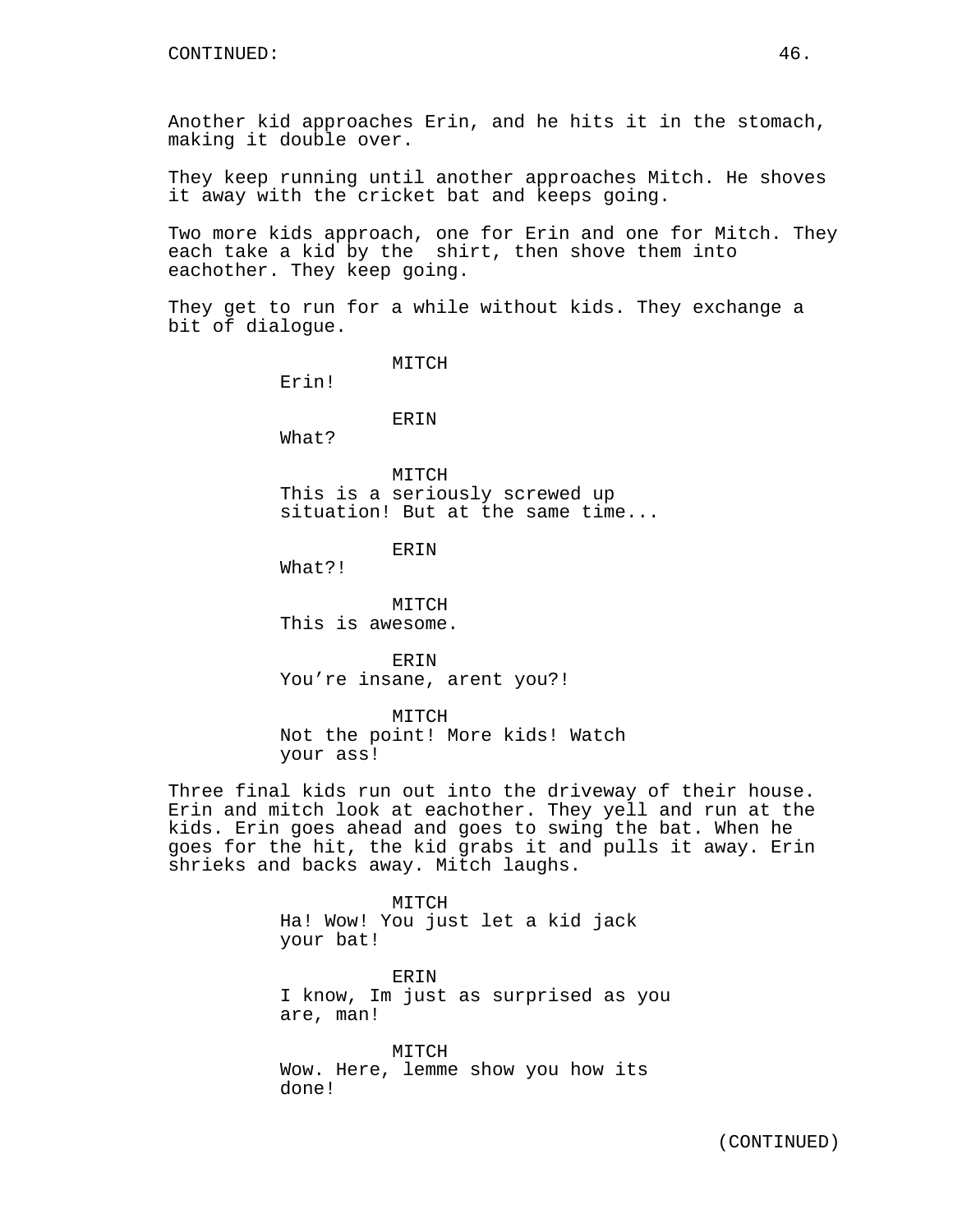Mitch runs in to jab with his cricket bat. They take it away.

# MITCH

AHHFUCK!

The kids start walking towards them.

Camera cuts to a view from behind the kids heads as they slowly approach.

> MITCH What the hell do we do now?!

> > ERIN

Plan B.

# MITCH

Which is?

Erin turns and runs for the house.

Mitch turns and runs with him.

ERIN Oh shit. Oh shit. Oh shit. Do any of them have guns?

A GUNSHOT IS FIRED.

The two jump and continue to run.

MITCH

Yep!

ERIN

Oh shit!

CUT TO

INT. LIVING ROOM- DAY

The door flies open and the two burst in.

MITCH

I'm going to lock the front door!

Mitch turns the lock.

MITCH

Got it!

Erin runs off camera.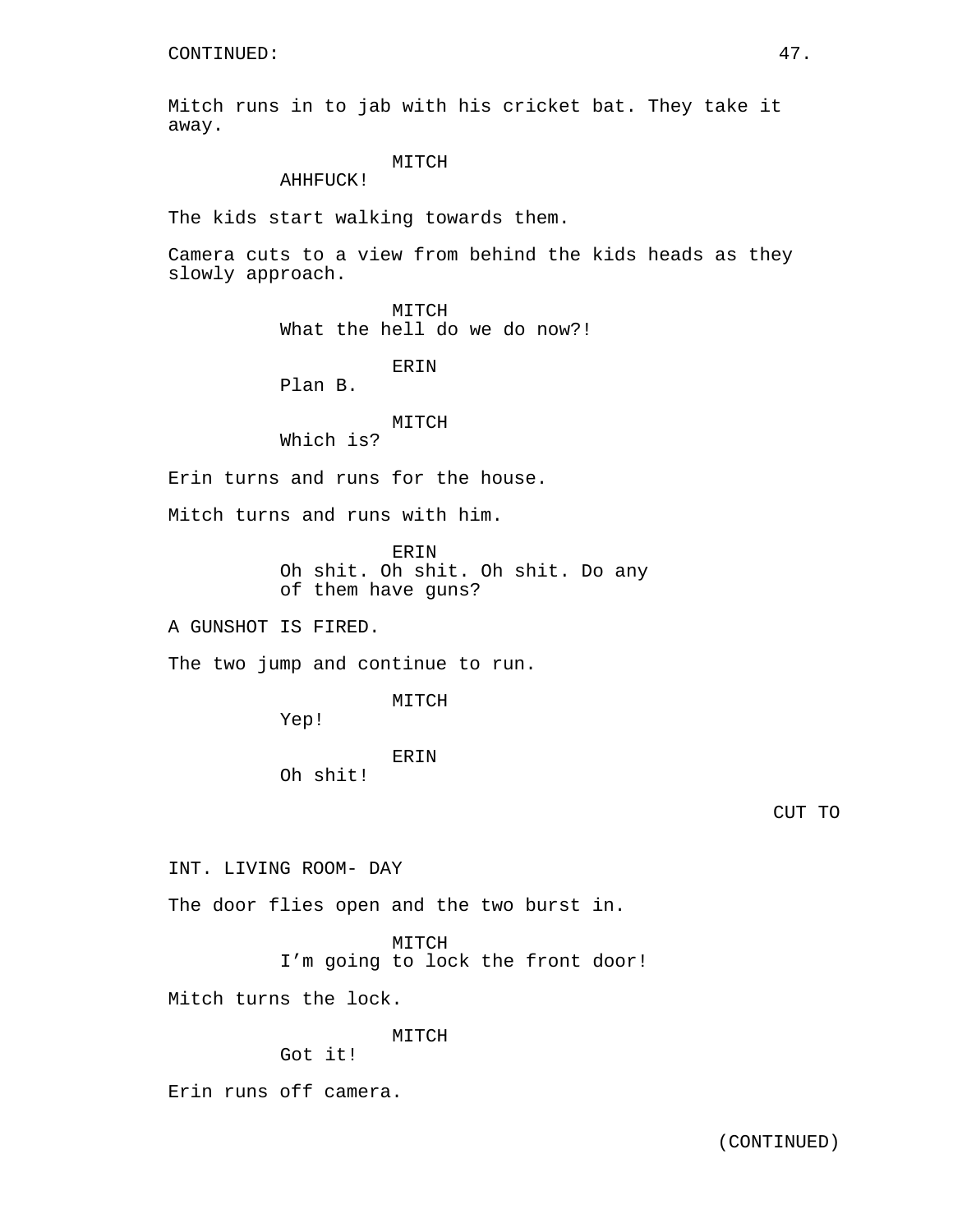MITCH Where are you going? ERIN (V.O) GUNS! MITCH Oh, fuck yeah! INT. BEDROOM- DAY The door is kicked open. Erin barges into the room. Erin follows. BLACK SCREEN. POV: The satchel. The bag opens and the two look into the bag. ERIN Which ones do you want? MITCH These. Erin reaches into the bag and grabs two revolvers. ERIN Badass. MITCH What about you? ERIN Just this. Erin pulls out a Glock 7. MITCH One gun? Against the fucking entire Plaga army? Are you serious? ERIN FINE! I'll take this! Erin reaches into the bag and grabs a revolver.

He bends down, out of shot.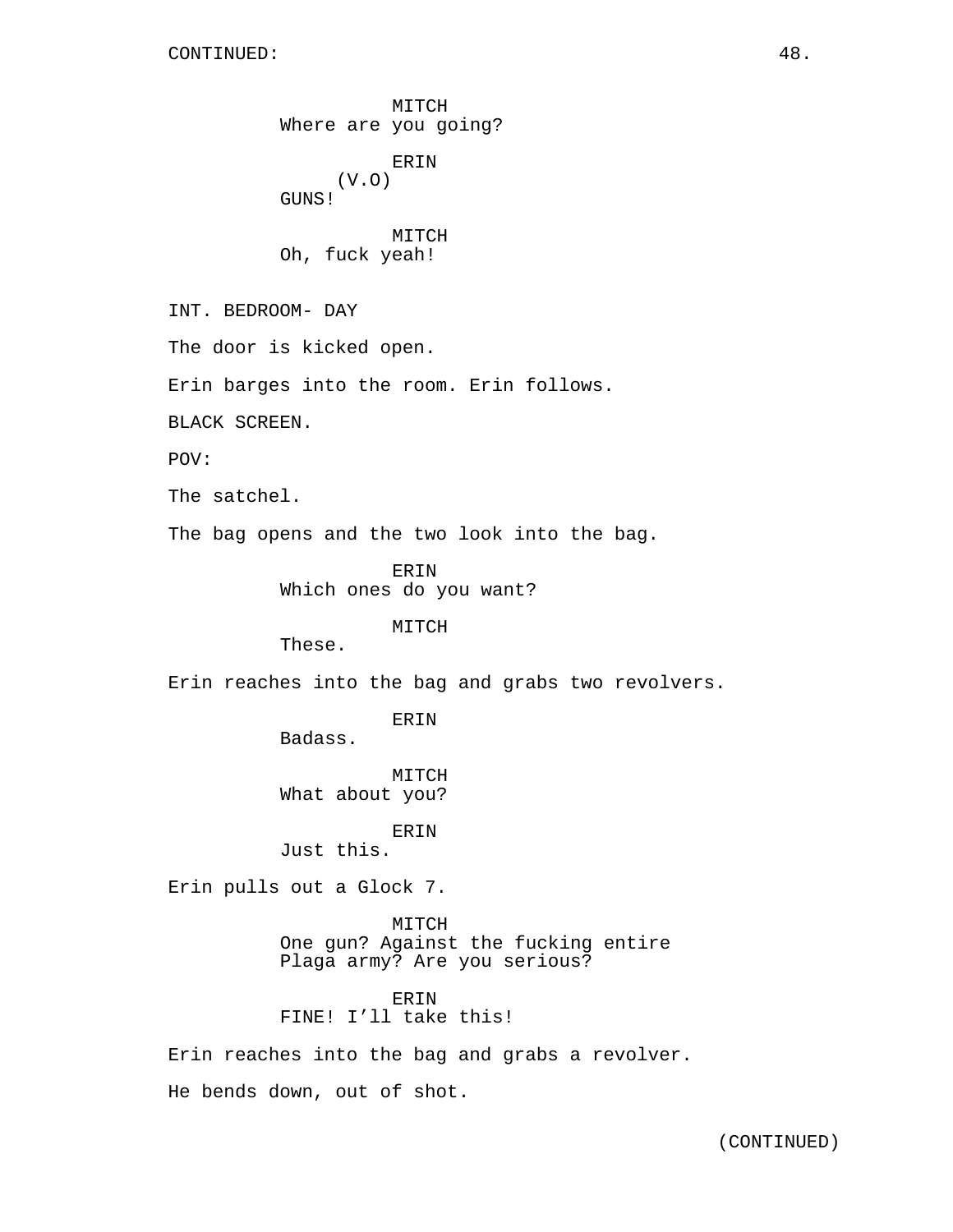He stands back up, and Mitch is giving him a look as if Erin is the dumbest person on the planet.

> MITCH Are you trying to get yourself killed?

ERIN For fucks sake! I grabbed the gun!

MITCH Exactly how suicidal are you?

ERIN What are you talking about?

MITCH Erin! You are a terrible shot!

ERIN Mitch! I'm bringing all ten clips with me. It's not like I'm going out there unarmed.

MITCH

Jesus.

ERIN (mocking) Jesus.

The two walk away from the bag.

Mitch grabs the BOW.

MITCH I'm totally taking this with me.

ERIN What? No! Leave that. It'll only slow you down.

MITCH What the hell was the point of getting it if I couldn't use it!

ERIN You didn't buy it with the intentions of battling a fuckload of hostile fucking children, did you?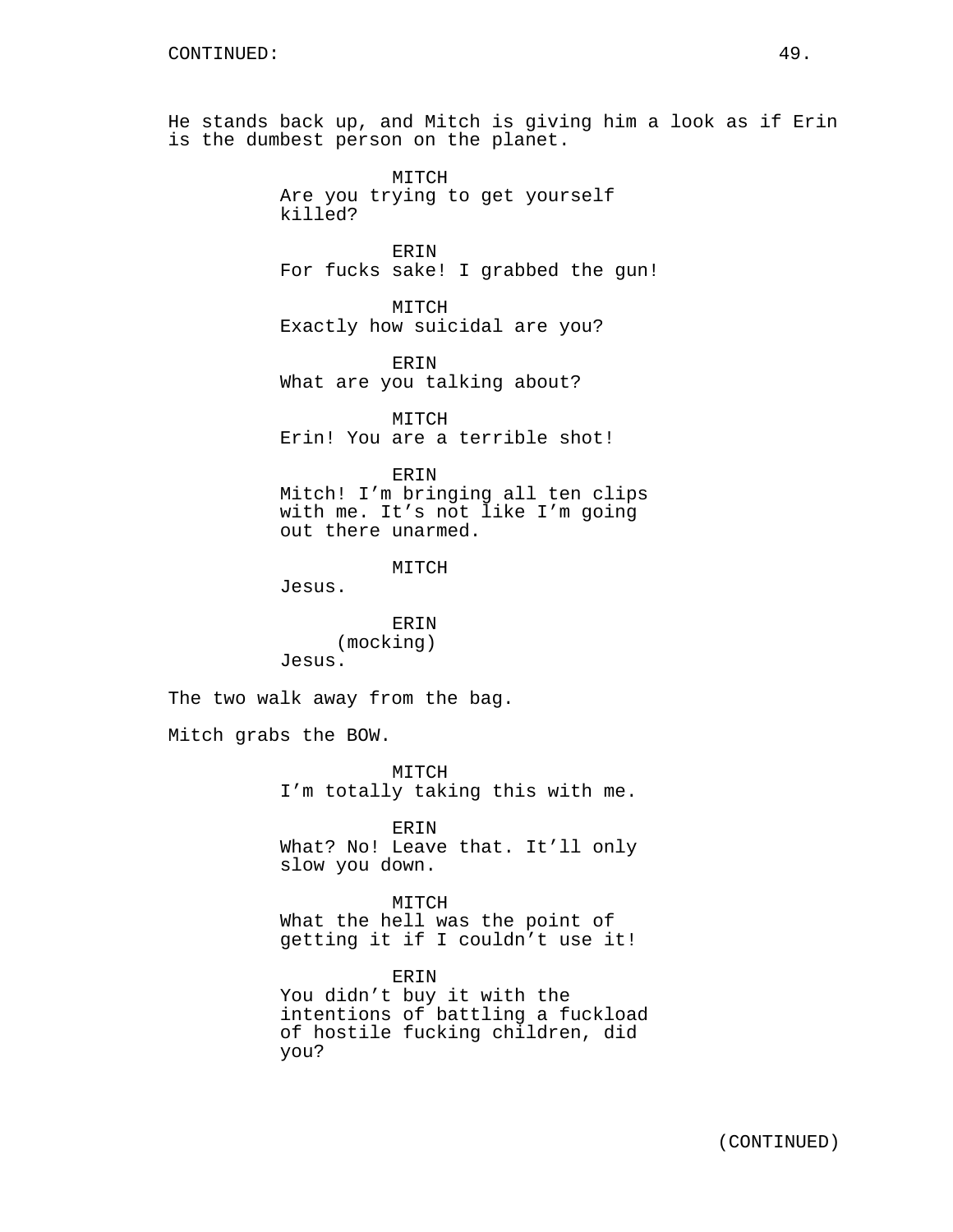MITCH I only want to use it once!

ERIN We're not even going to need this! We're running straight to the car an getting the fuck out of here.

MITCH Then let me take it and I'll shoot one on our way out!

ERIN

NO!

There is a moment of silence.

MITCH

Alright, gay.

Mitch walks back over to the satchel.

MITCH

But I'm taking this.

He holds up the shotgun.

Erin rolls his eyes.

ERIN

Groovy.

EXT. FRONT YARD- DAY

The front door slowly opens.

The two peek their heads out and look around.

MITCH See anybody?

ERIN No. They must have left.

MITCH Lets get the fuck out.

The two turn the corner. A kid comes around the other side, holding a shotgun.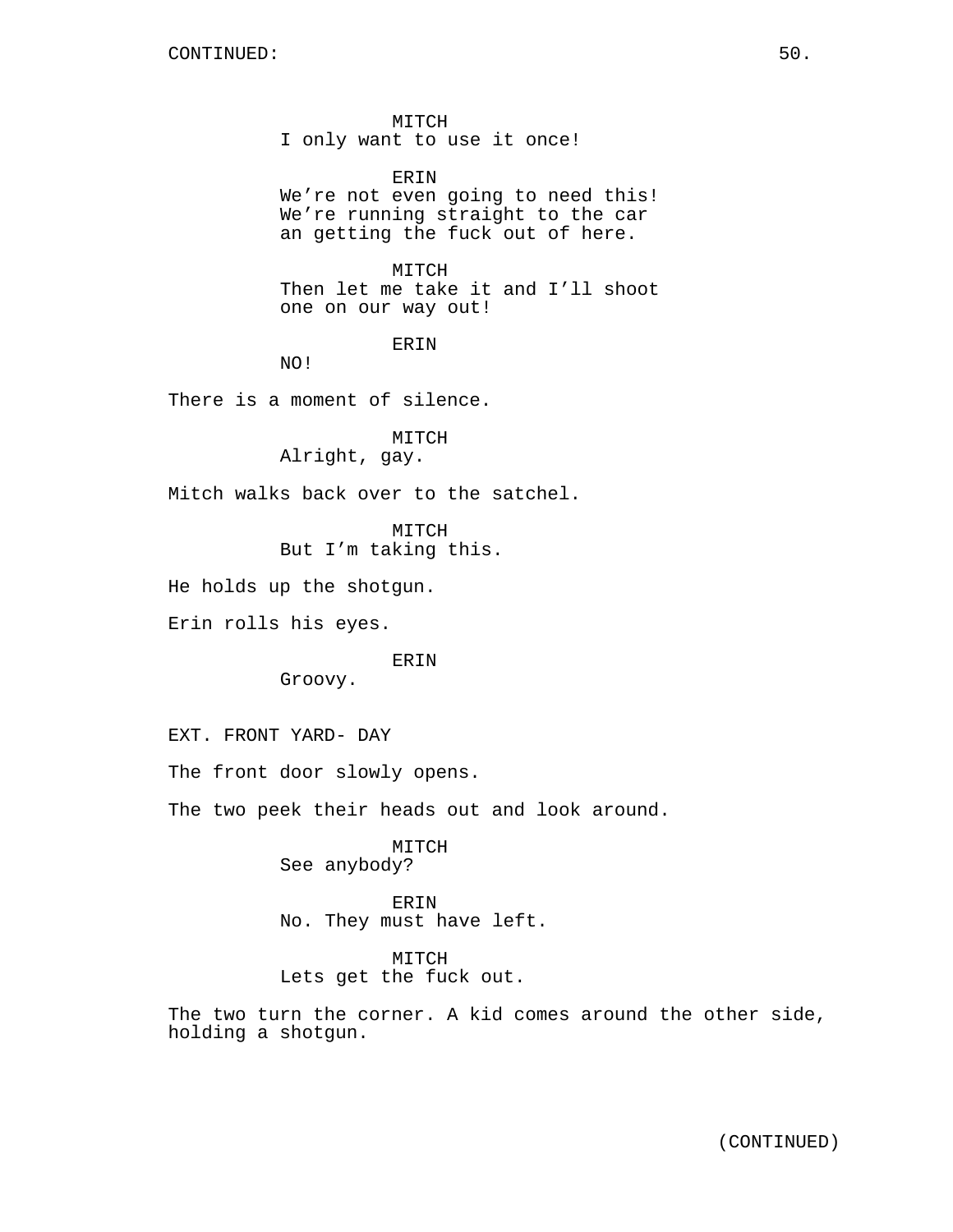ERIN

FUCK!

Erin shoots the kid in the chest. The kid falls to the ground.

> ERIN And you said I was a terrible shot.

MITCH Point Blank doesn't count.

**ERIN** 

Whatever.

The two continue to run towards the car.

As they get closer to the other side of the house, they see a bunch of children in the backyard.

# MITCH

Oh fuck! GO!

The two get in the car.

INT. CAR- DAY

The two look ahead and see all of the kids with their heads down.

> MITCH Fuck! Erin! Fucking go!

ERIN I'm trying to get the keys out of my pocket!

# MITCH

Try harder!

Erin pulls them out of his pocket.

ERIN

I got 'em!

MITCH Our situation has not changed.

Erin puts the key in the ignition.

He turns the key, and the car makes a dying noise.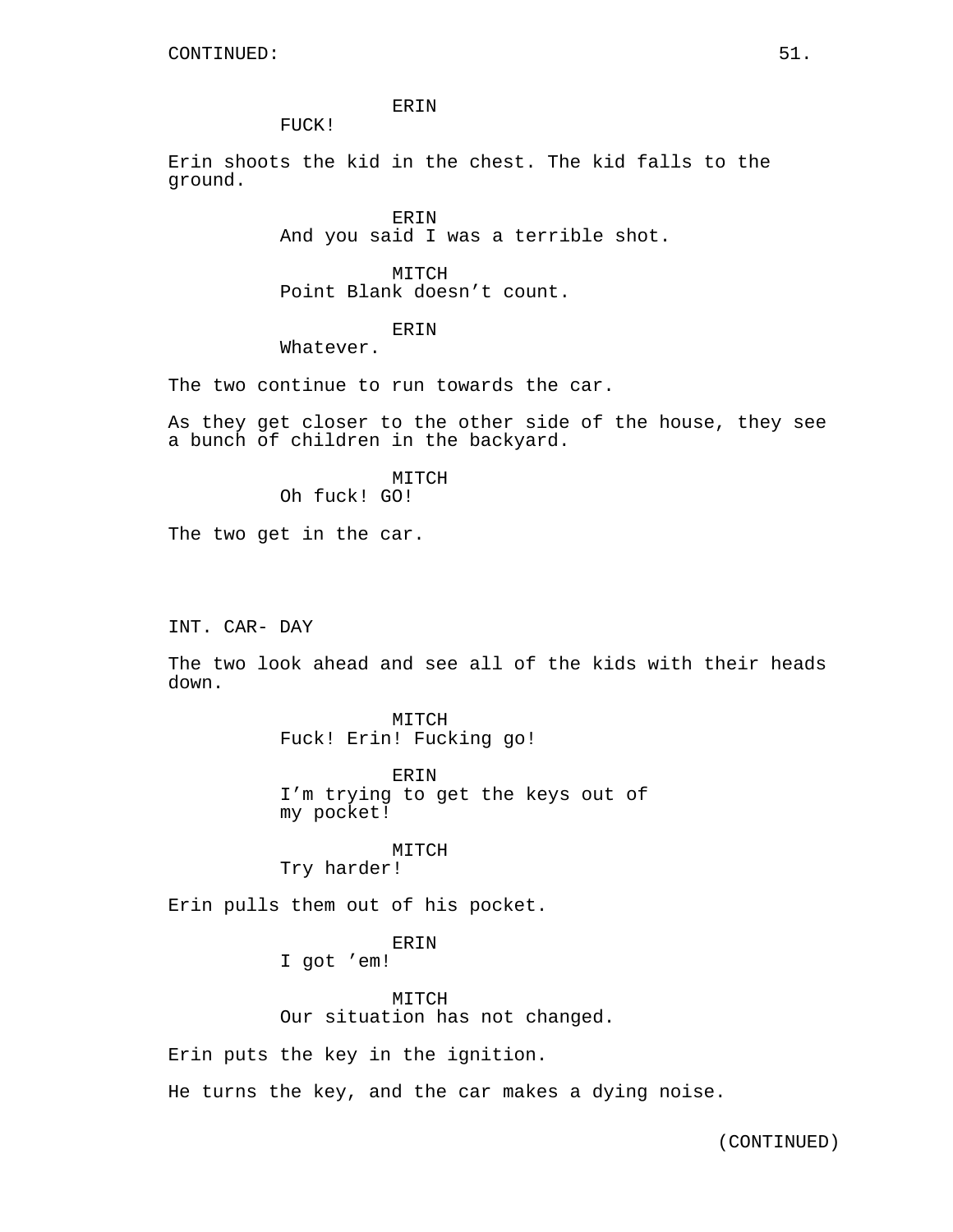ERIN What the hell?! MITCH What is it?! ERIN It's not starting! Goddamnit, I just got this car! MITCH The hood's open! Those little pricks did something to it! **ERIN** Fuck off, you little fucking pricks! Erin hits the wheel and the horn beeps. THE KIDS raise their heads and look at them. Erin and mitch look at eachother.

> MITCH Way... to... go...

The two get out of the car.

MITCH

Plan?!

ERIN Garage! The other car!

GUNSHOTS!

Erin runs beside the house and takes cover.

Mitch tries to run the other way, but stops dead in his track as a bullet whistles past him.

MITCH

Fuck!

Mitch turns and runs towards the car.

An infected turns around the corner where Erin is taking cover, trying to get a shot at the kids in the backyard.

Mitch jumps over the hood, aims his gun, and shoots the infected.

The infected child falls to the ground.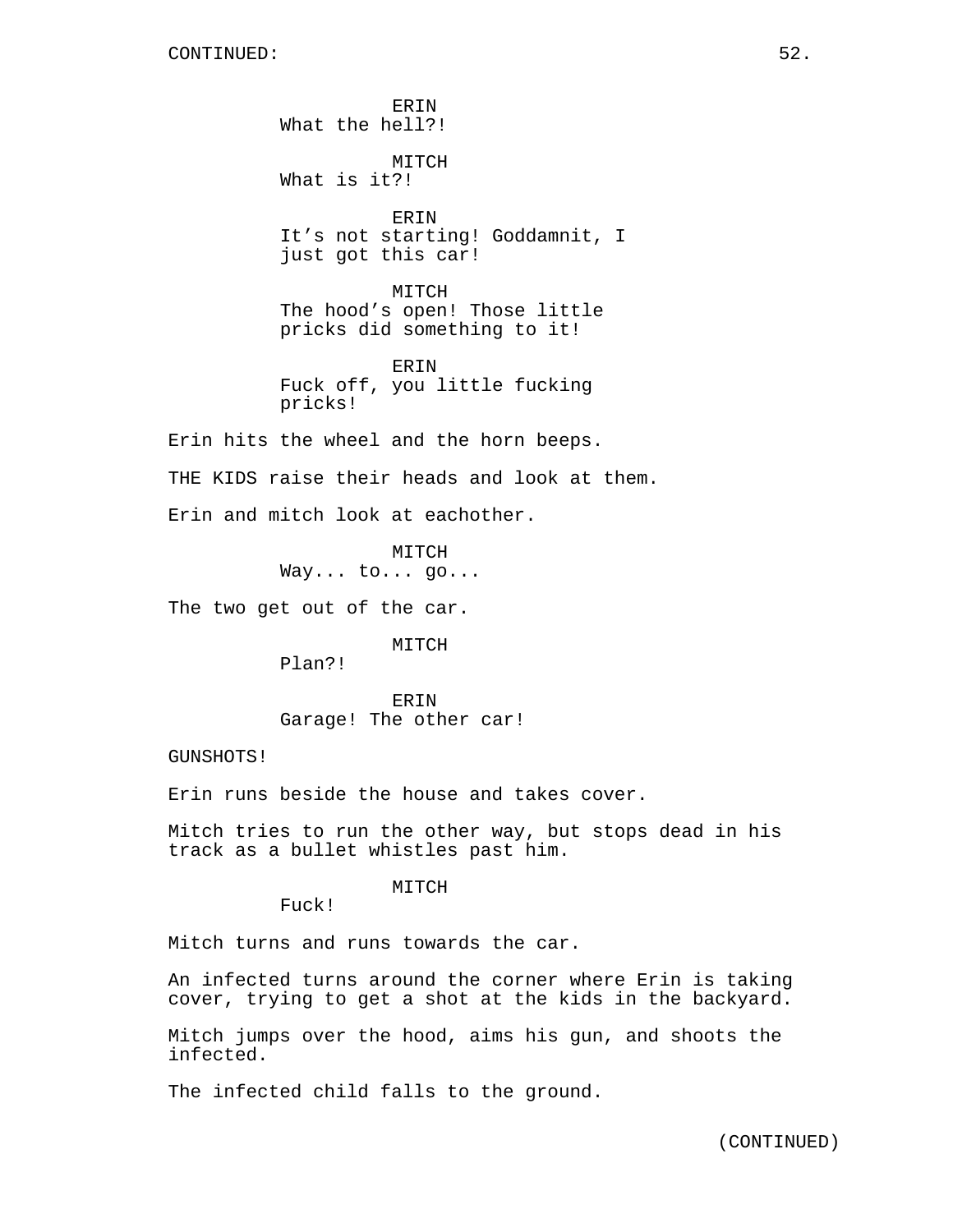Erin turns around and sees the infected child.

ERIN Thanks, bro.

MITCH No problamer.

Erin stands up from his crouched position.

MITCH to the garage?

ERIN Yes! But lets cut through the house to avoid death.

INT. HOUSE- DAY

The door opens, the two run inside and down into the kitchen.

INT. KITCHEN- DAY The two run into the kitchen and open the side door.

> ERIN you never turned off the gas!

### MITCH Bloody hell.

The two run down the stairs to the basement side door.

INT. BASEMENT- DAY

The two are standing in the doorway.

ERIN They're not in the backyard anymore. Lets go.

The two open the back door, go outside.

Mitch shuts the door.

There is a moment of silence.

The door is kicked open and the two run back inside.

Mitch shuts the door. They crouch.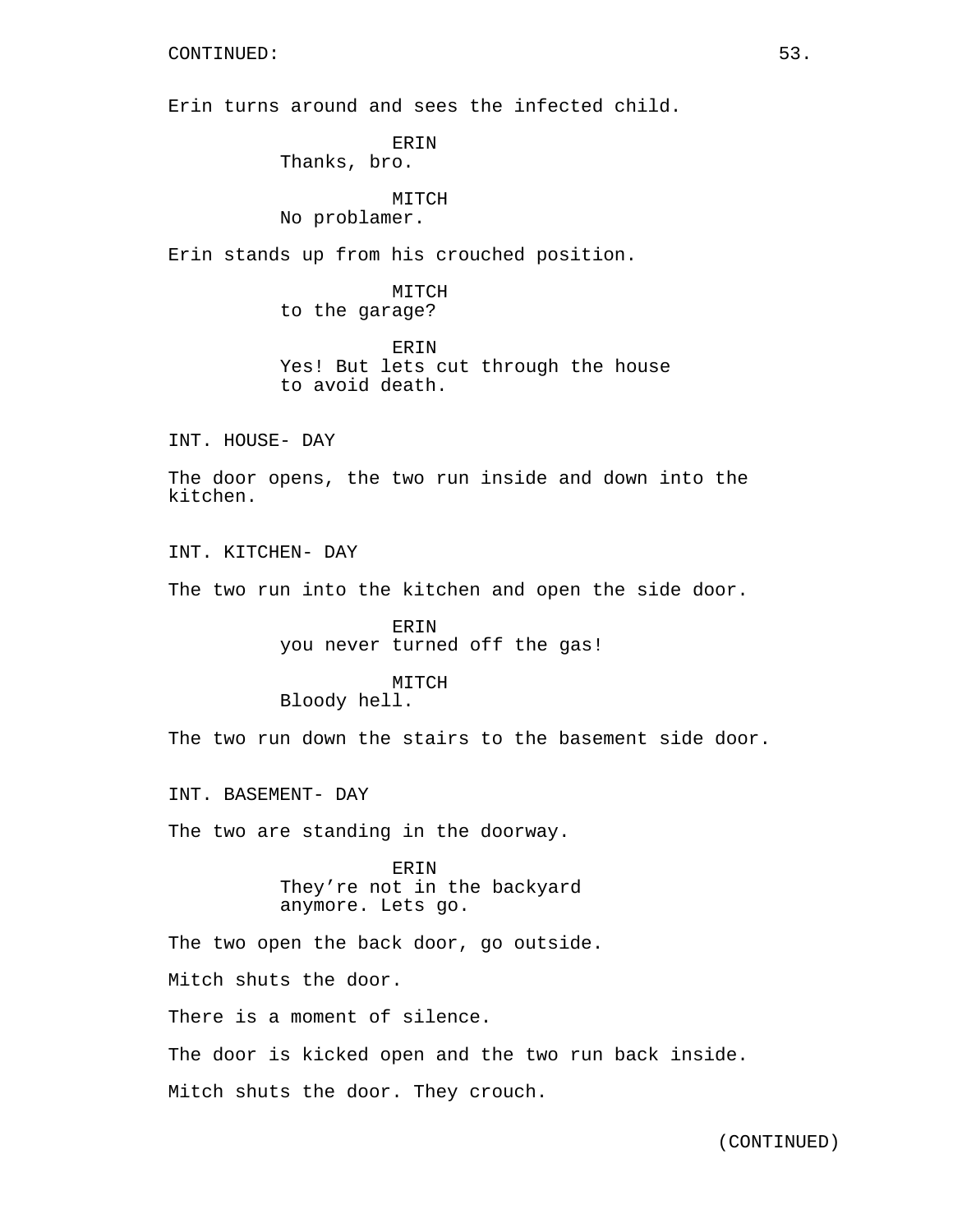**MTTCH** Terrible idea.

ERIN Sorry. What do we do now?

MITCH I guess we'll have to go shoot them all.

ERIN I don't know how many children i can shoot before I lose my mind. I'll need psychiatric help after this.

MITCH Quit your bitching and lets get out there and kick some ass.

Mitch opens the back door again.

EXT. BACKYARD- DAY

The run out the back door. They look around.

ERIN Where'd they go?

MITCH

Not sure.

GUNSHOTS!

The two look up and see the kids are on a high raised porch shooting at them.

> ERIN Fuck you, motherfuckers!

Erin shoots two kids.

The two are dodging bullets left and right from the five kids on the high rise.

Mitch aims his gun and shoots an infected in the head.

MITCH

Time out.

The two remaining kids are out of ammo. Their guns click. Erin and mitch look at eachother.

(CONTINUED)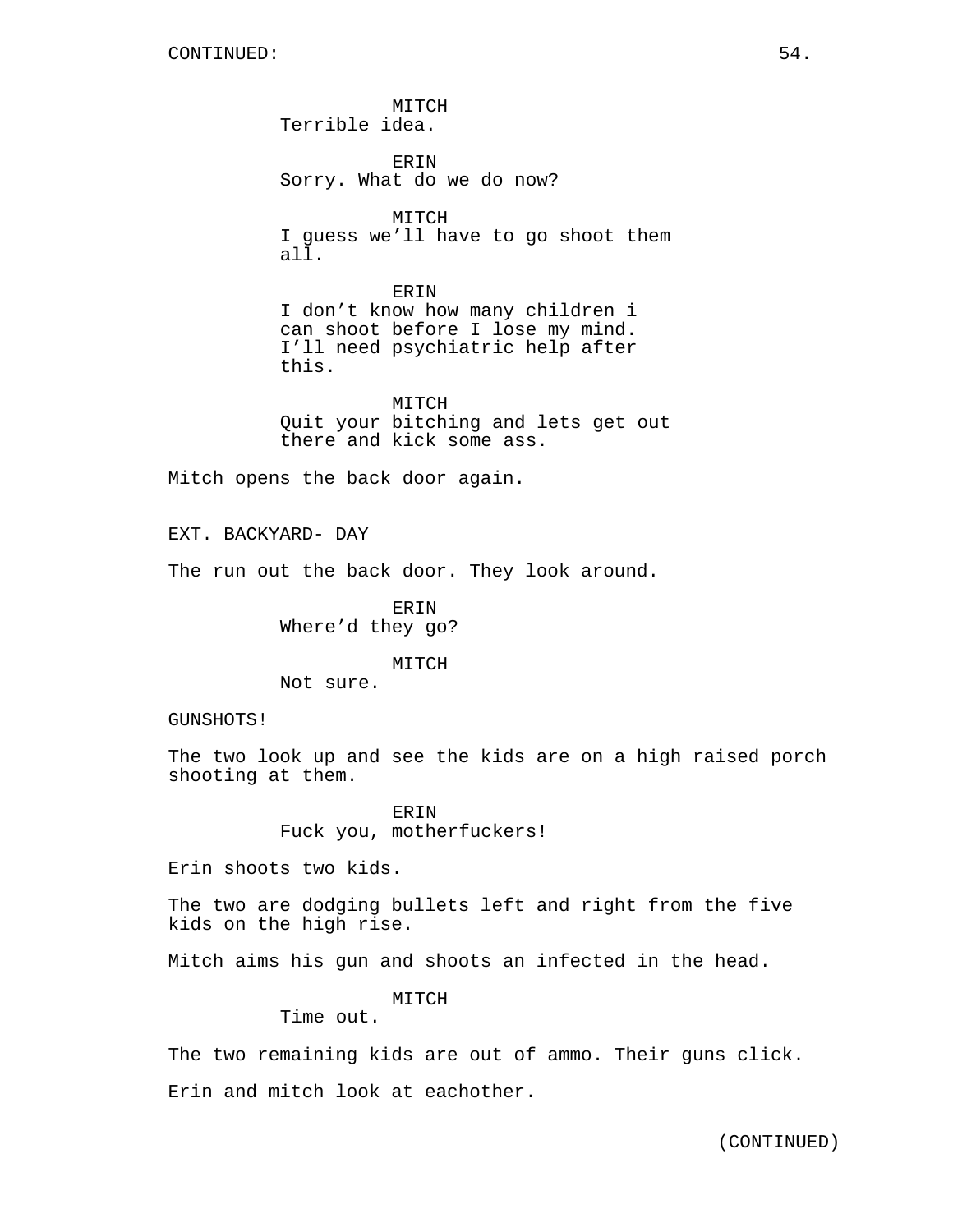The two infected look at eachother.

Erin and Mitch raise their guns.

ERIN Fuck you, you fucking fuckers.

MITCH Yeah, mother fuckers.

The two fire, taking out the remaining two infected. Erin looks at mitch.

> ERIN To the garage?

INT. GARAGE- DAY

The door opens. The two walk in slowly.

ERIN It's fucking gone?!

Erin walks in the garage.

MITCH You're shitting me?

Erin walks in an empty garage.

ERIN Does it look like I am?!

MITCH Where is it?!

ERIN How do I know? And I just wasted two clips out there!

MITCH

Shit!

ERIN

Yeah!

Erin starts routing through stuff making a ruckus.

MITCH What the hell are you doing?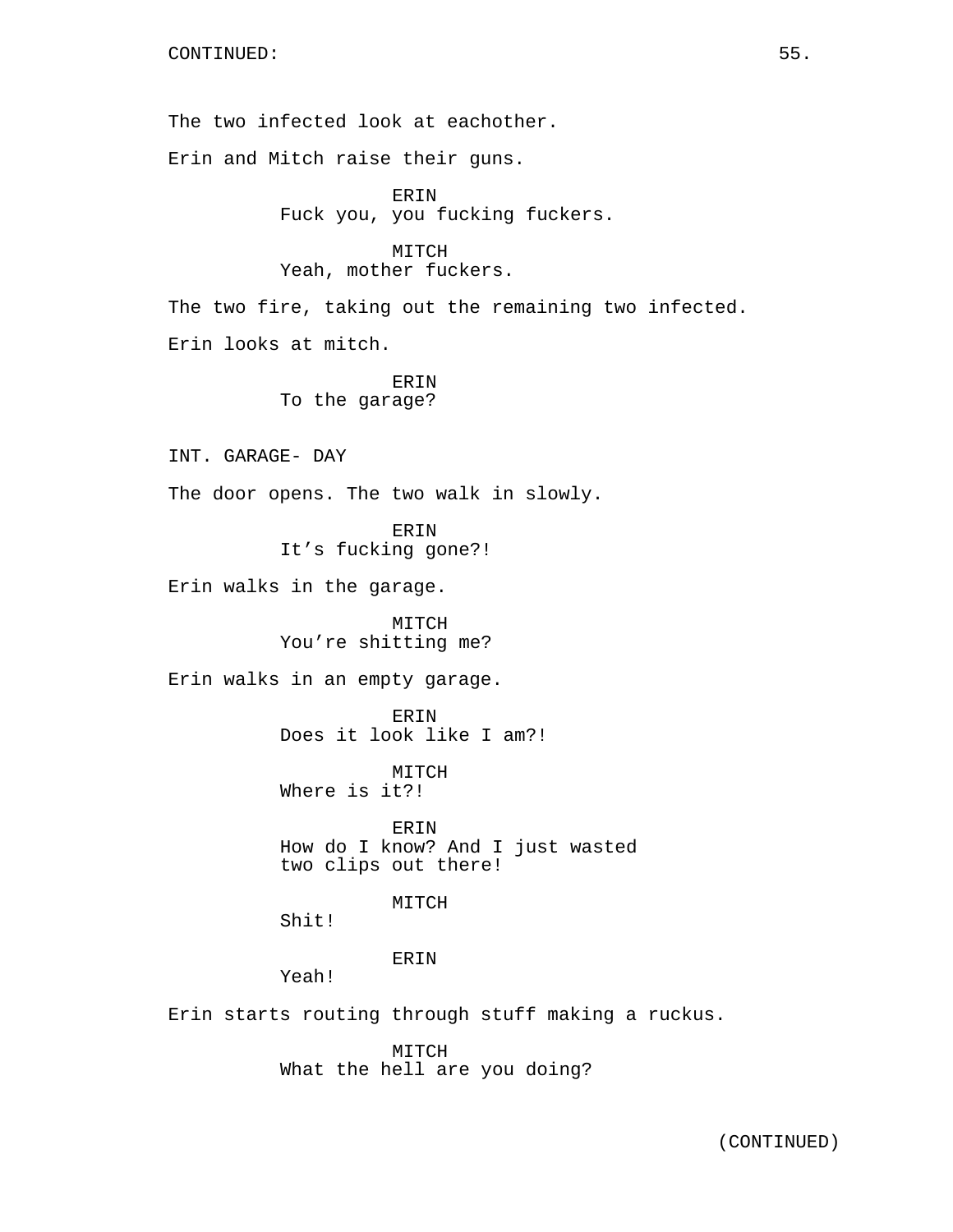ERIN

I need...

Erin pulls out a sword.

MITCH I've been looking for those!

Erin throws Mitch a sword.

MITCH Off the chain!

ERIN Now we can kick ass.

Erin runs to the side door.

MITCH Where are you going?

Erin runs back to Mitch.

ERIN Alright, there are two unarmed deadites out there.

MITCH Lets Finish them!

EXT. GARAGE- DAY

The garage door slowly opens.

The infected pull out blunt objects and start walking towards the garage.

The garage door opens completely. Erin pulls his sword from the holder. Mitch raises his sword up.

Mitch laughs.

MITCH That's little Linda Gruber.

ERIN We used to babysit her, didn't we?

MITCH No more lying to your mom about us now, are ya?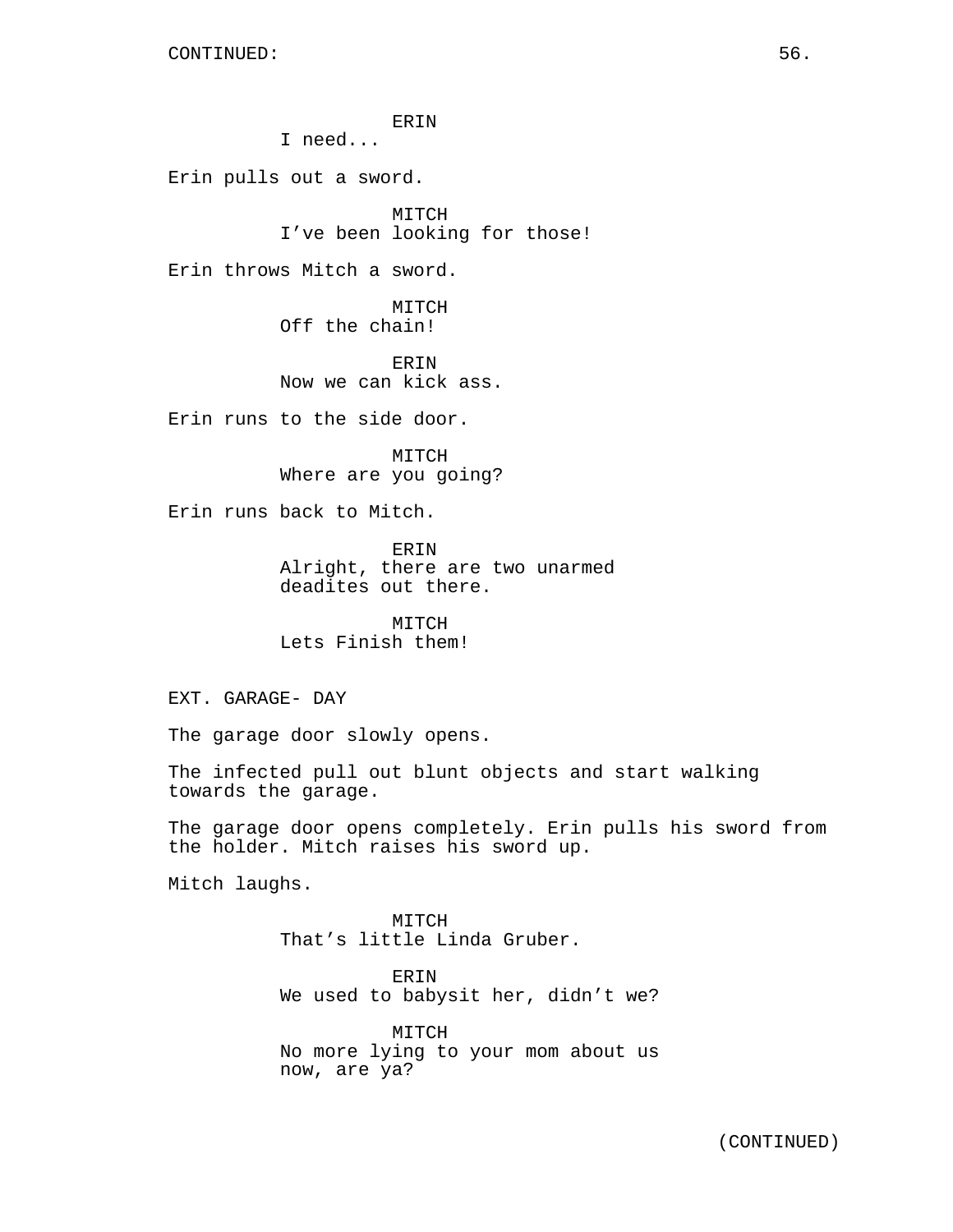# ERIN Little bitch.

The two look at eachother and run towards the two kids.

We hear off camera slicing and dicing.

Mitch and Erin back up towards the garage.

ERIN Too many kids.

MITCH

What now?

ERIN Back in the garage. Let me think of a plan.

MITCH

Brilliant.

The two back up into the garage. Erin shuts the garage door. Gunshots begin firing.

INT. GARAGE- DAY

Erin runs to the side door and opens it.

MITCH Now what?!

EXT. GARAGE- DAY

**ERIN** I'm just seeing if the---

A kid comes around the corner from behind the garage and fires at Erin.

Erin jumps and turns and fires at the kid, missing.

INT. GARAGE- DAY

Erin turns and looks in the garage.

He points.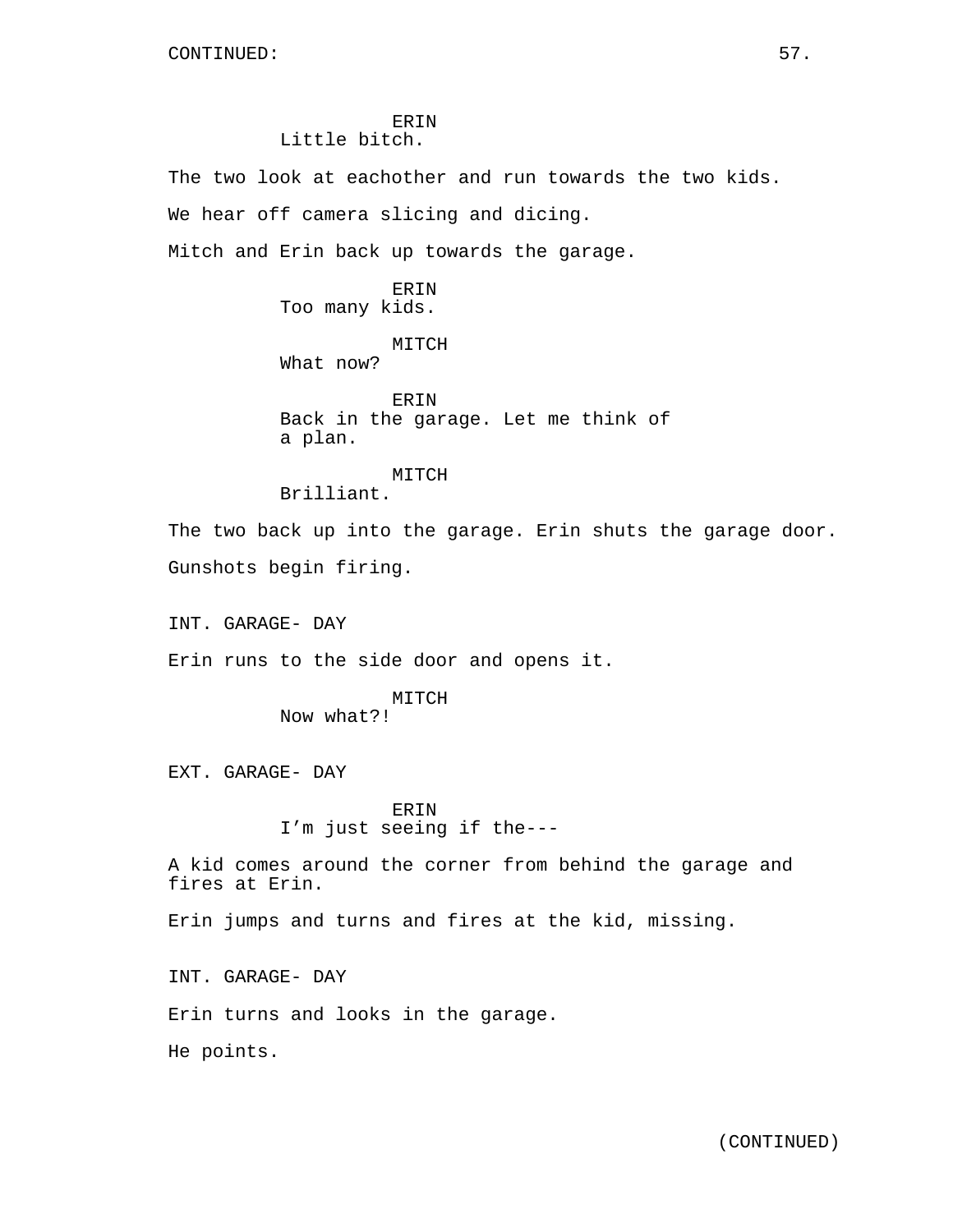# **ERIN** Hand me that!

Mitch turns and sees a skateboard lying on the garage floor. Mitch grabs it and throws it to Erin.

Erin holds it up as a shield.

MITCH That'll never work!

ERIN Trust me, i have a plan.

EXT. GARAGE- DAY

Erin pokes his head out of the garage. The kid fires. Erin goes back inside. Then the kid hides behind the garage.

ERIN JUMPS OUT THE SIDE DOOR, firing his gun at the kid, hitting him in the chest, killing him.

Erin quickly gets up, runs to the kid.

INT. GARAGE- DAY

Mitch sees Erin run away.

MITCH Erin! Where the fuck!

EXT. GARAGE- DAY

Erin grabs the gun from the infected. He stands up quickly as another kid comes around the corner. He stands against the wall with the skateboard.

Erin puts the gun in his pants, raises the skateboard.

The kid gets closer to the corner of the garage.

Erin turns around the corner and whacks the little girl in the face with the skateboard. She goes to the ground.

Mitch pops his head out of the garage.

MITCH Erin, stop playing around and get back--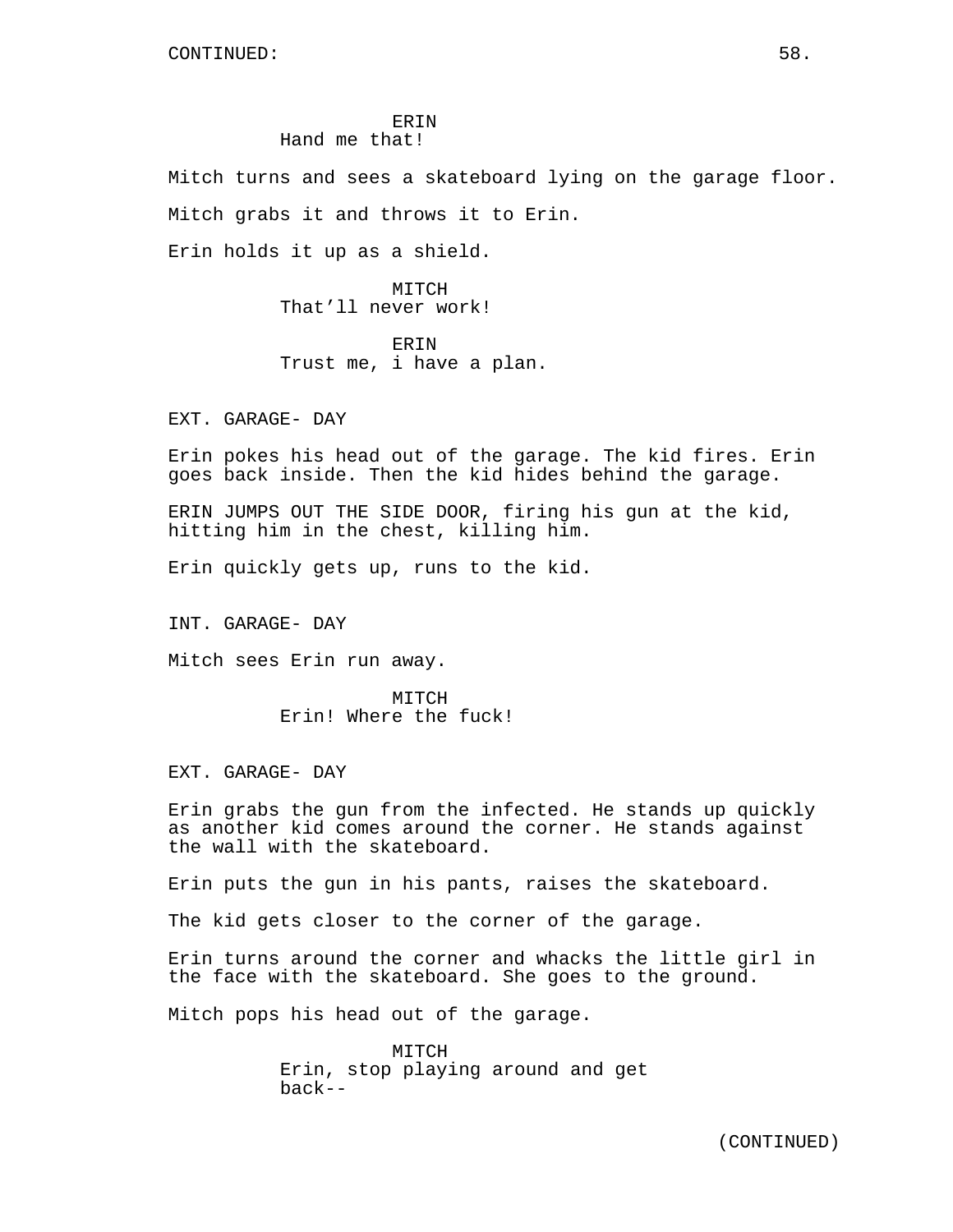Gunshots from the front are fired. Mitch gets back in the garage.

Kids come around the corner of the front of the garage. They fire at Erin. He turns around the corner of the back of the garage.

ERIN

Gunshots are fired.

ERIN

MITCH!

MITCH!

MITCH  $(v.o.)$ OH SHIT! OH FUCK! RUN, ERIN!

More gunshots are fired inside the garage. Glass is broken.

ERIN GODDAMN YOU LITTLE PRICKS!

Erin turns the corner and fires. He takes cover to reload.

ERIN

Mitch!

Shuffeling can be heard inside the garage, but no sounds.

ERIN Oh, god. Mitch... you can't be dead... Goddamn it!

Erin start to tear up.

ERIN Mitch... I'm so sorry that I bickered with you so much. I---

MITCH

 $(v \cdot o)$ FUCKING RUN, BRO!

Erin looks on the other side of the garage and sees Mitch running through backyards.

ERIN

MITCH!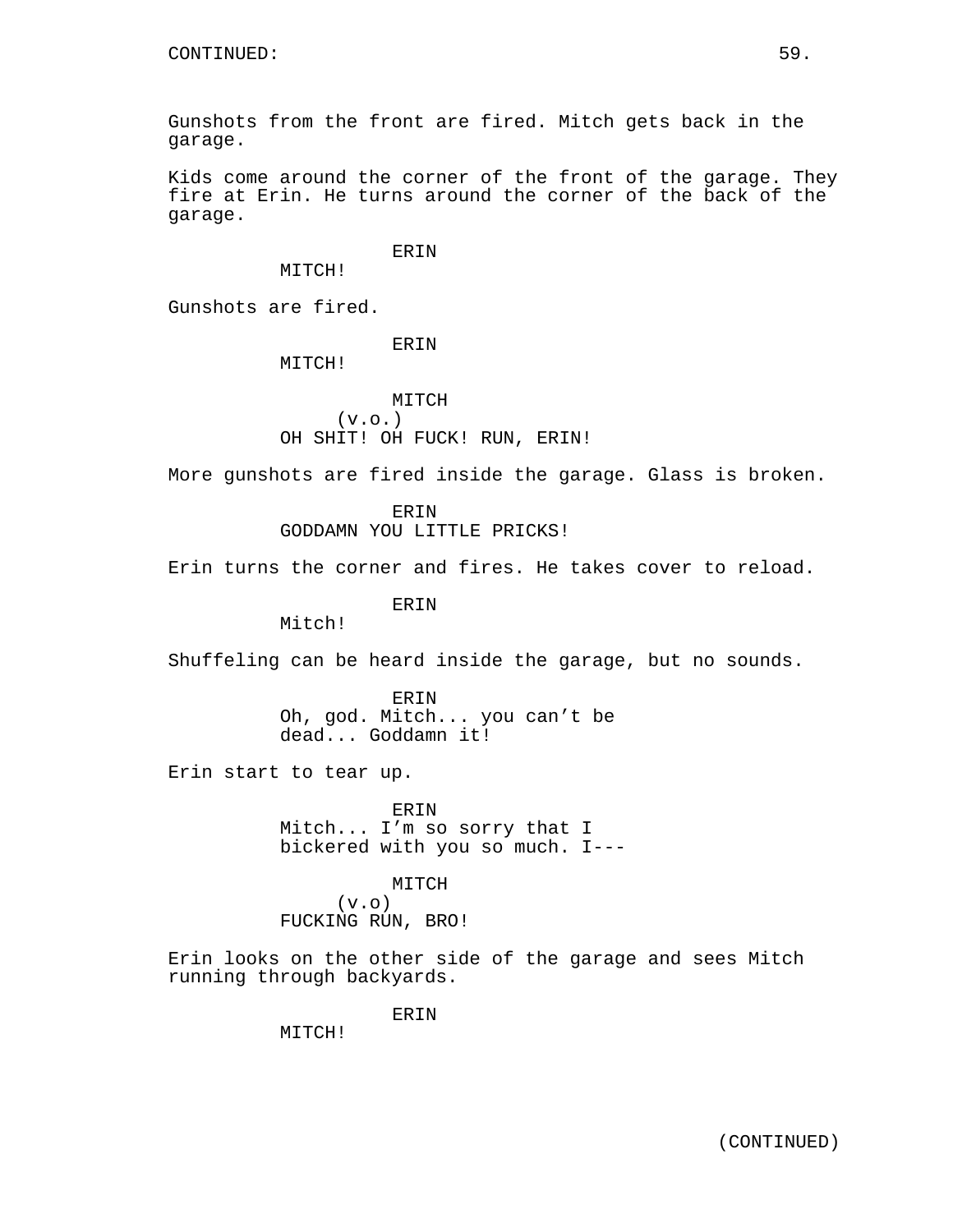# MITCH MEET ME IN THE WOODS!

Erin wipes his tears. He stands up and turns the corner.

ERIN Remember, Erin... Call of Duty. Aim, hold breath, fire.

Erin aims and shoots all twelve shots.

There is silence.

Erin stares at his gun in shock, and then back towards the direction he fired.

He stands up, picks up his skateboard, and walks towards the chaos.

As he walks towards the garage, a kid turns the corner, holding his baseball bat.

The kid swings. Erin jumps back and hits him in the stomach with the skateboard. The kid drops the bat and falls to the ground.

Erin drops the skateboard and picks up the bat.

POV:

ERIN steps over the kid and crouches, looking into his eyes.

# ERIN T-ball practice was cancelled.

Erin bashes the kid in the face.

CUT TO BLACK

INT. BEDROOM- DAY

Erin walks in, grabs the bow and the arrows. Walks over to the satchel.

FADE TO BLACK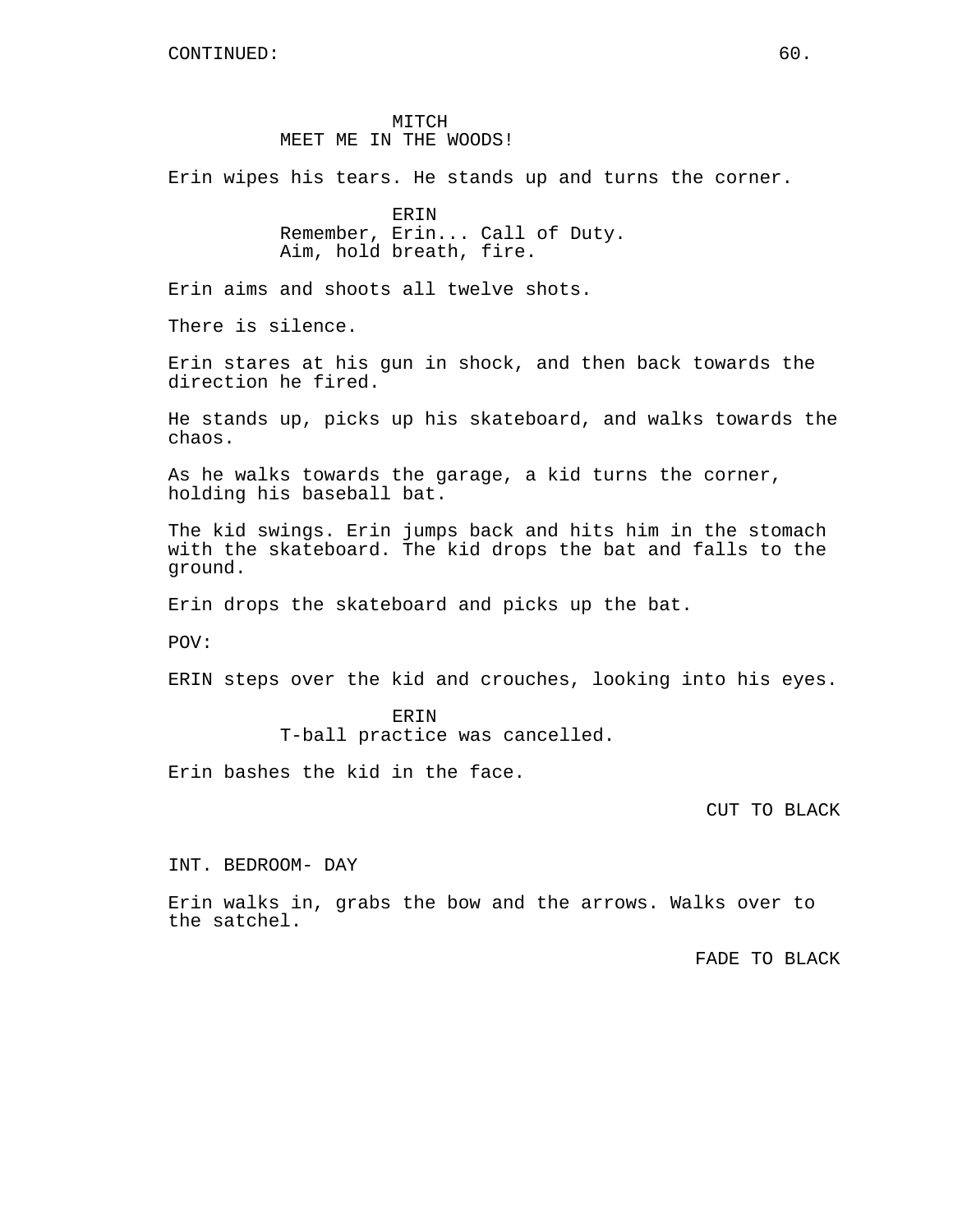Mitch is walking along the treeline, waiting for Erin to meet him.

> MITCH Goddamn. Erin, what the hell are you fucking about. Hurry up.

Mitch looks at his guns.

MITCH eight fucking bullets. Neat-o.

Leaves crackel in the woods.

Mitch turns around.

MITCH Stay the fuck back, bitches!

Two children come out of the woods, with spears made of sticks.

Mitch aims his gun at the kids, then a branch comes out of nowhere, hitting him in the hand. He turns and sees another kid.

Mitch fires one shot at the kid, hitting him in the head.

Mitch leans to pick up his other gun. A spear lands right by his hand, making him jump backwards.

### MITCH

WOAH!

Mitch aims and fires at the one kid, killing him. Behind him is another kid.

The two infected look at eacher and begin sprinting towards him.

> MITCH Shit Shit Shit!!!

Mitch crawls back and then turns and stands up and sprints back into town.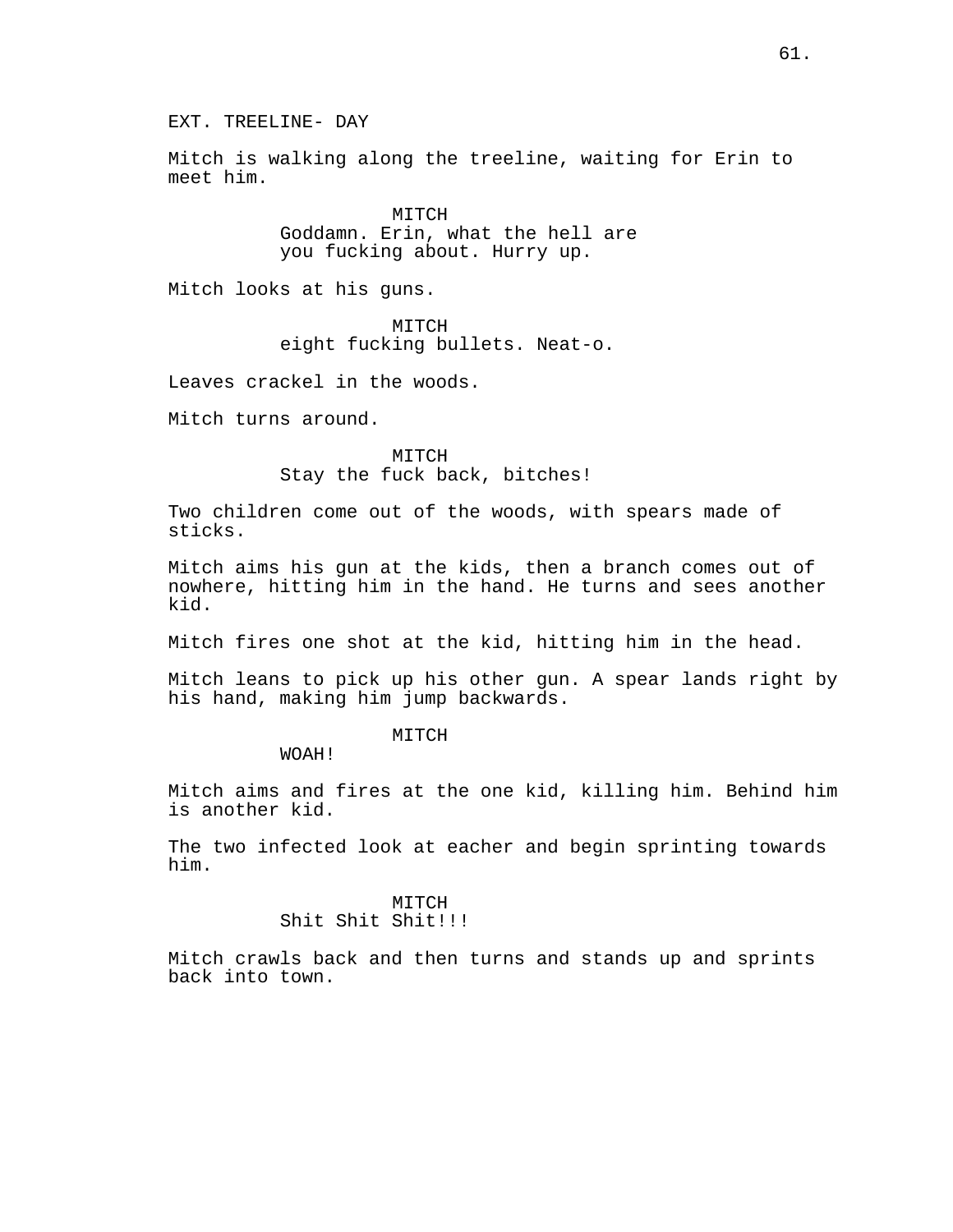### EXT. BACKYARD-DAY

Erin walks out the back door and into the yard.

He raises his bat and aims towards a kid holding a lead pipe.

> **ERIN** Batt'er up, bitch. Let's see what you've got.

The kid charges towards Erin.

Erin pulls out his gun and shoots the kid in the face.

Then he runs off camera.

INT. GARAGE- DAY

Erin walks into the garage.

He walks over to the back and grabs his blade and puts it in his pocket.

He walks towards the door to leave. He hears shuffling and instantle pulls his gun. He walks towards the back of the garage.

Something is moving under a tarp.

ERIN What... the fuck?

EXT. NEIGHBORS BACKYARD- DAY

Mitch runs into a backyard and turns and aims his gun.

He fires, it clicks.

# MTTCH

Cock fucker!

Mitch pockets his gun and continues running.

A spear is thrown and almost hits him, but sticks into the tree.

Mitch looks up the tree and gets an idea.

He begins to climb the tree.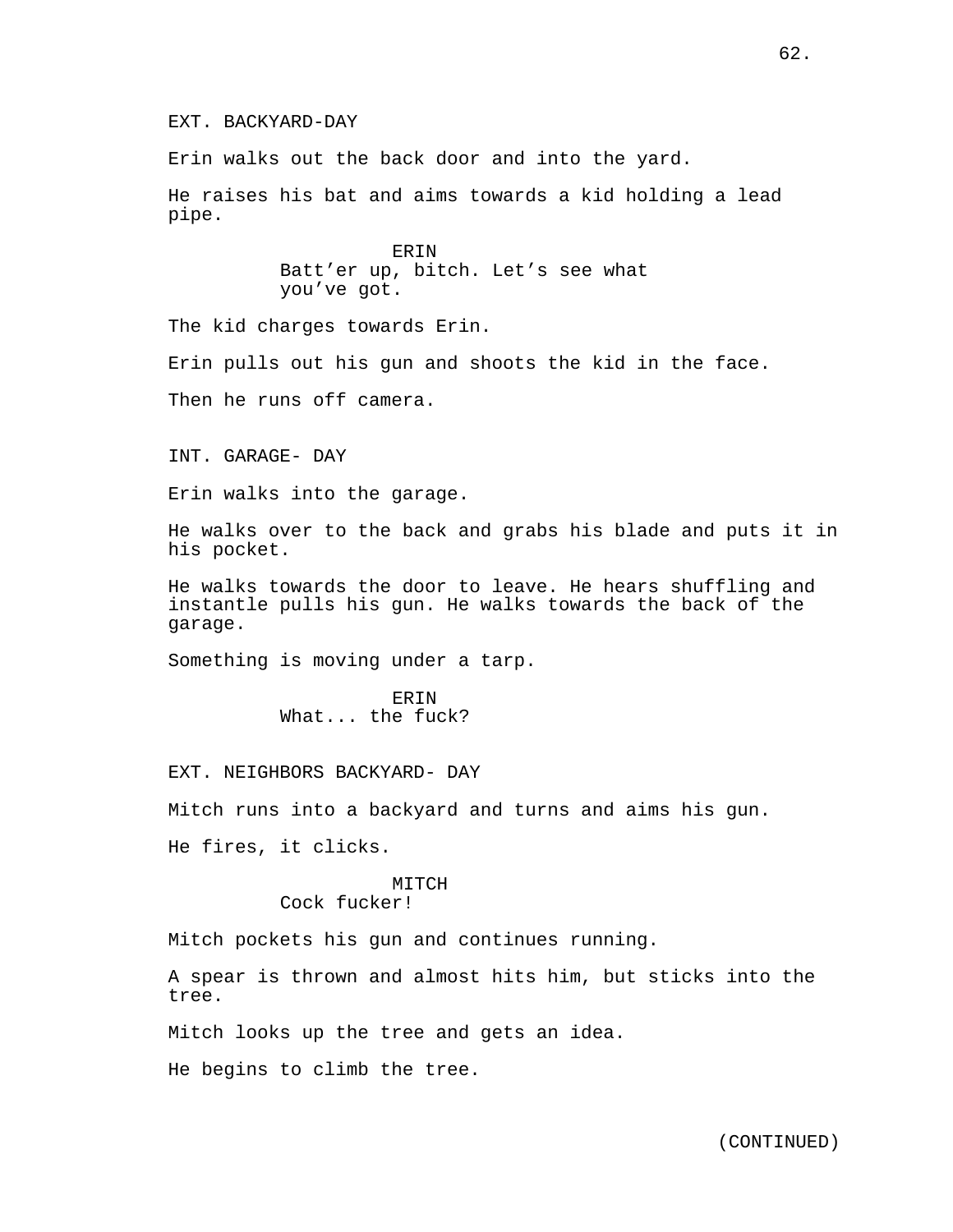The kids come running right underneath him and begin to climb.

He kicks a kid down on his way up.

He is able to stop for one minute ro put a few bullets in his empty revolver.

He aims down and shoots. Killing one of the infected.

He aims for the other and misses that shot.

# MITCH

Get away from me, you bitch!

Mitch fires, hitting the little infected girl.

Mitch looks beside the tree and sees a trampoline. He turns and looks the other way and sees five more kids running towards him.

# MITCH

Give me a break!

The tree branch he is sitting on breaks and he lands on the ground.

# MITCH

Ouch! Fuck!

Mitch quickly stands up and limps quickly away.

INT. GARAGE- DAY

Erin walks slowly towards the tarp.

He reaches out his hand towards it.

**ERIN** Terminator. Here kitty kitty.

Erin lifts the tarp.

A SNAKE-LIKE EEL TENTACLE PARASITE slithers towards him. It has vicious teeth and snaps at him.

Erin falls on his ass and begins to crawl backwards.

POV:

The tentacle slithers towards him.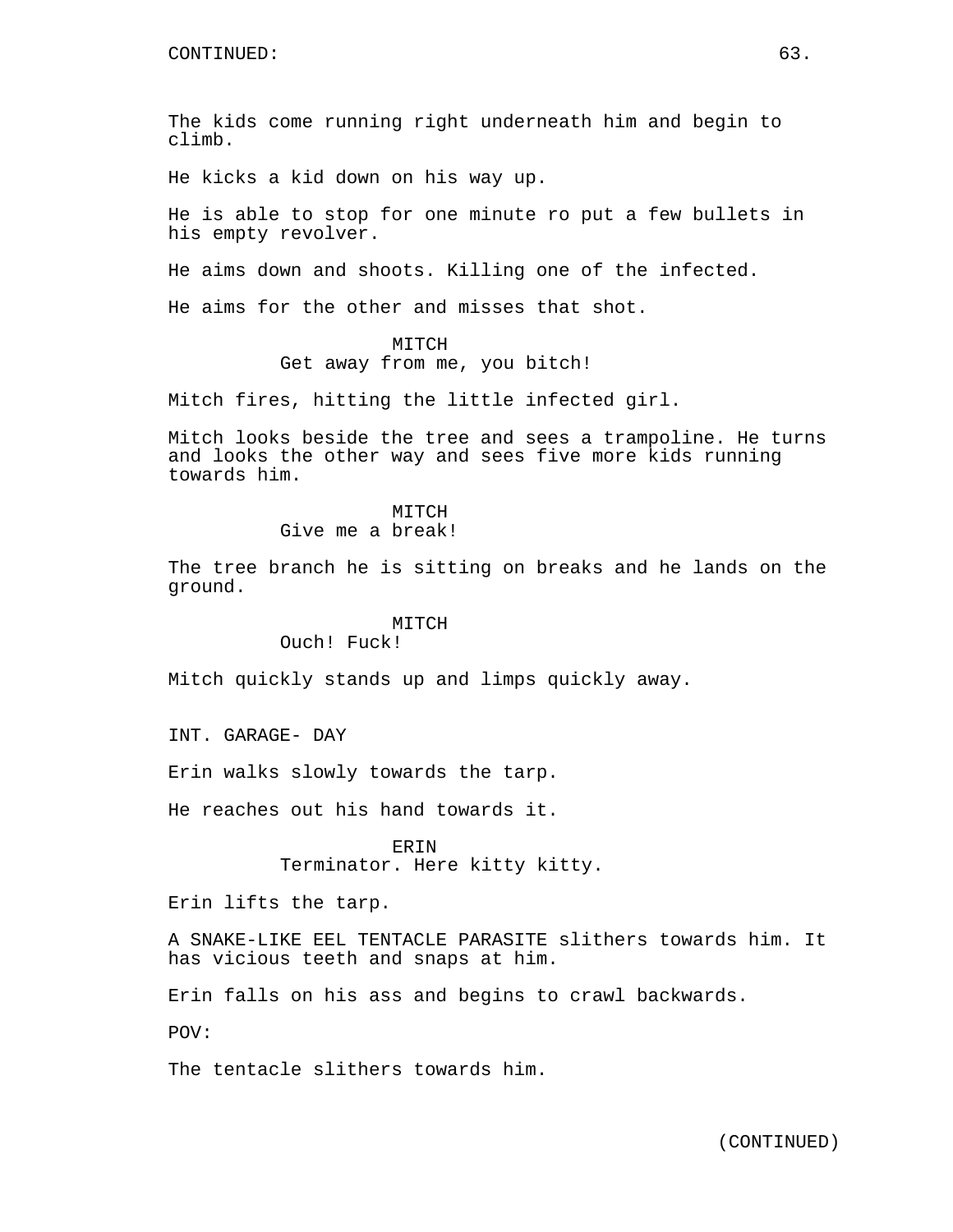As Erin crawls, he tries to aim his gun, but it flies out of his hand.

Erin continues to crawl back, until he is backed into the garage door.

The tentacle slithers to him. Erin KICKS it. It goes back a few feet.

Erin quickly pulls out the knife.

The tentacle parasite springs into the air.

Erin closes his eyes and swings his blade.

TENTACLE HEAD falls to the ground.

Erin opens his eyes and sees the tentacle cut in half.

ERIN That was some John McClane/Night of the Creeps shit.

Erin looks to the side and sees the dead bodies of the infected. Their shirts are moving.

Erin hears the slithery sound the Parasite was making.

ERIN Alright, alright. I'll fuck off.

Erin gets up and runs out the door.

EXT. HIGH RISE PORCH- DAY

Mitch is running up the stairs.

The kids are in the yard.

He gets to the top of the porch. The kids are right below him, coming up the stairs.

The kids get to the top of the stairs and run inside.

PAN OVER, we see hands holding on to the legde.

MOVE UP AND TILT DOWN

Mitch is hanging off the ledge of the high-rise porch. His gun is on the ledge. He can't reach it.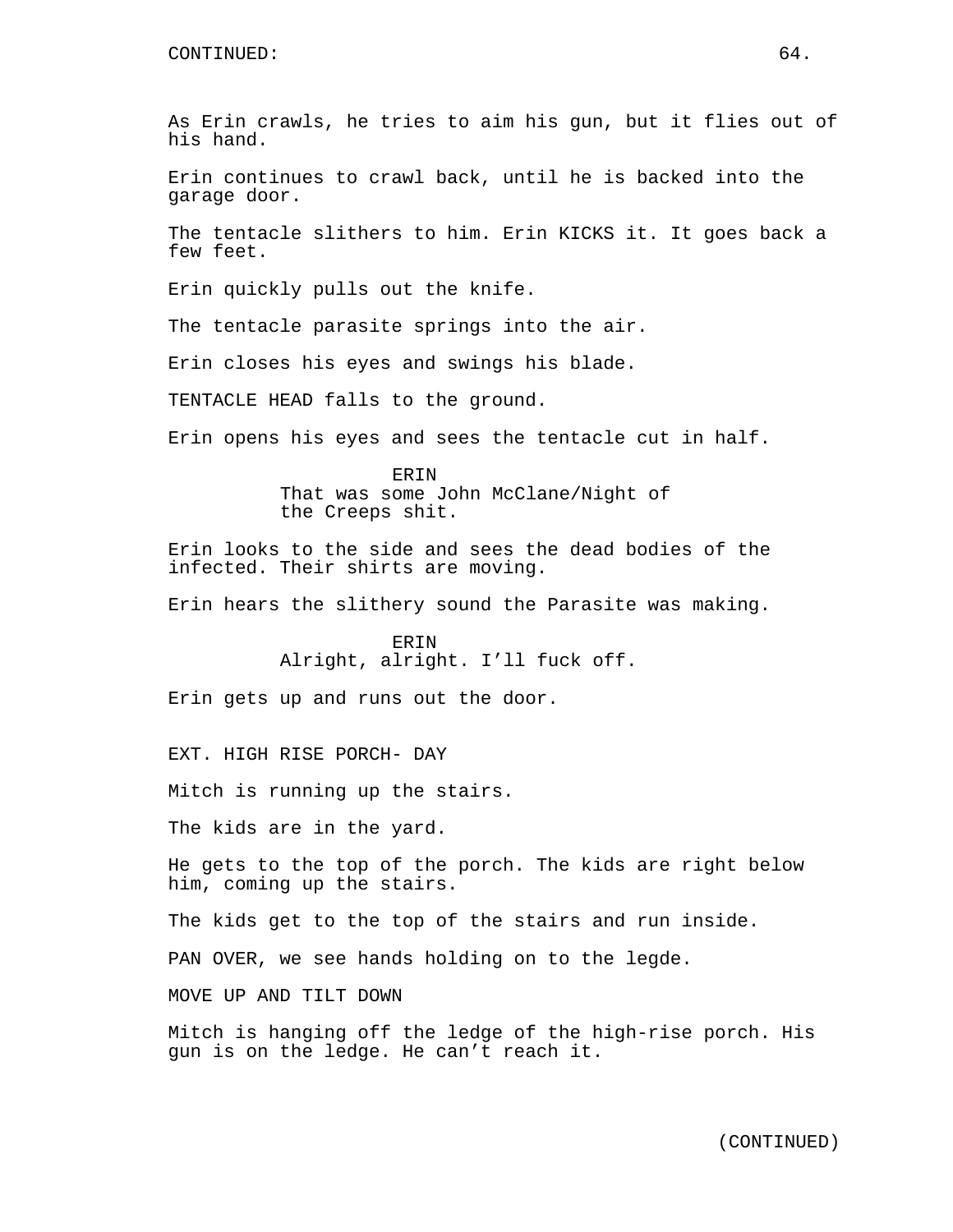MITCH Oh, fuck. This was stupid. I'm dead... I'm DEAD!

Erin walks into frame.

ERIN Mitch, what are you doing up there?

MITCH Taking a nap! Help me down.

ERIN

Well, while you were hanging around here, I uncovered some crazy shit!

MITCH That's fan-fucking-tastic... but can you help me down?!

ERIN Just let go, I'll catch you.

MITCH Ok, on three.

ERIN One. Two. Three. Go?

MITCH One. Two. and I'll jump!

### ERIN

Gotcha.

MITCH One. Two. Three!

Mitch lets go and plops to the ground.

He quickly stands up.

### MITCH

Dick!

ERIN You said three!

# MITCH

Three IS go!

Erin pulls out a gun. He hands it to Mitch.

Then he takes the bow off his back. he hands it to Mitch.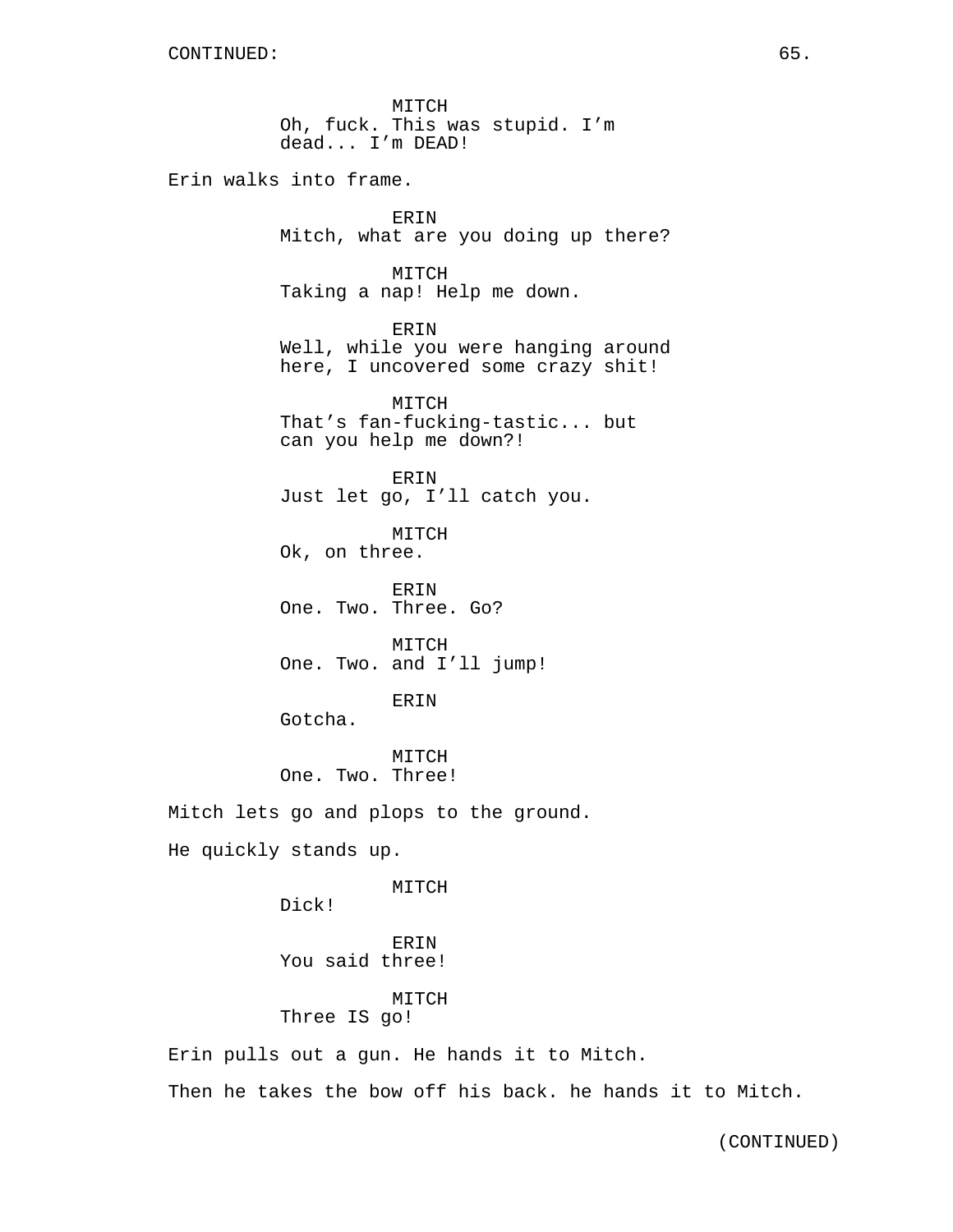ERIN You asked for it.

MITCH

Life saver!

GUNSHOTS!

The two jump to the side and go down a small flight of stairs.

EXT. BASEMENT STAIRS- DAY

Gunfire is going on as they take cover. There are several gas tanks surrounding them. Many of them are empty.

> MITCH You know, I'm becoming extremely exhausted with all of this! No break at all!

> > **ERIN**

Yeah.

MITCH I mean... this is fantastic we survived as long as we did, but this is so fucked.

ERIN

Yep.

Mitch looks up to see where the gunshots are coming from. He notices the gas cans.

> MITCH Ok, alright. Let's see how fucked we are. The children of the corn are attacking the town. We're basically out of ammo. And we're taking cover under a porch surrounded by gas cans!

> > ERIN

Dude, if we make it out of this alive... they totally need to make a movie about us.

MITCH Yeah, except we're going to die here as soon as these gas tanks are hit.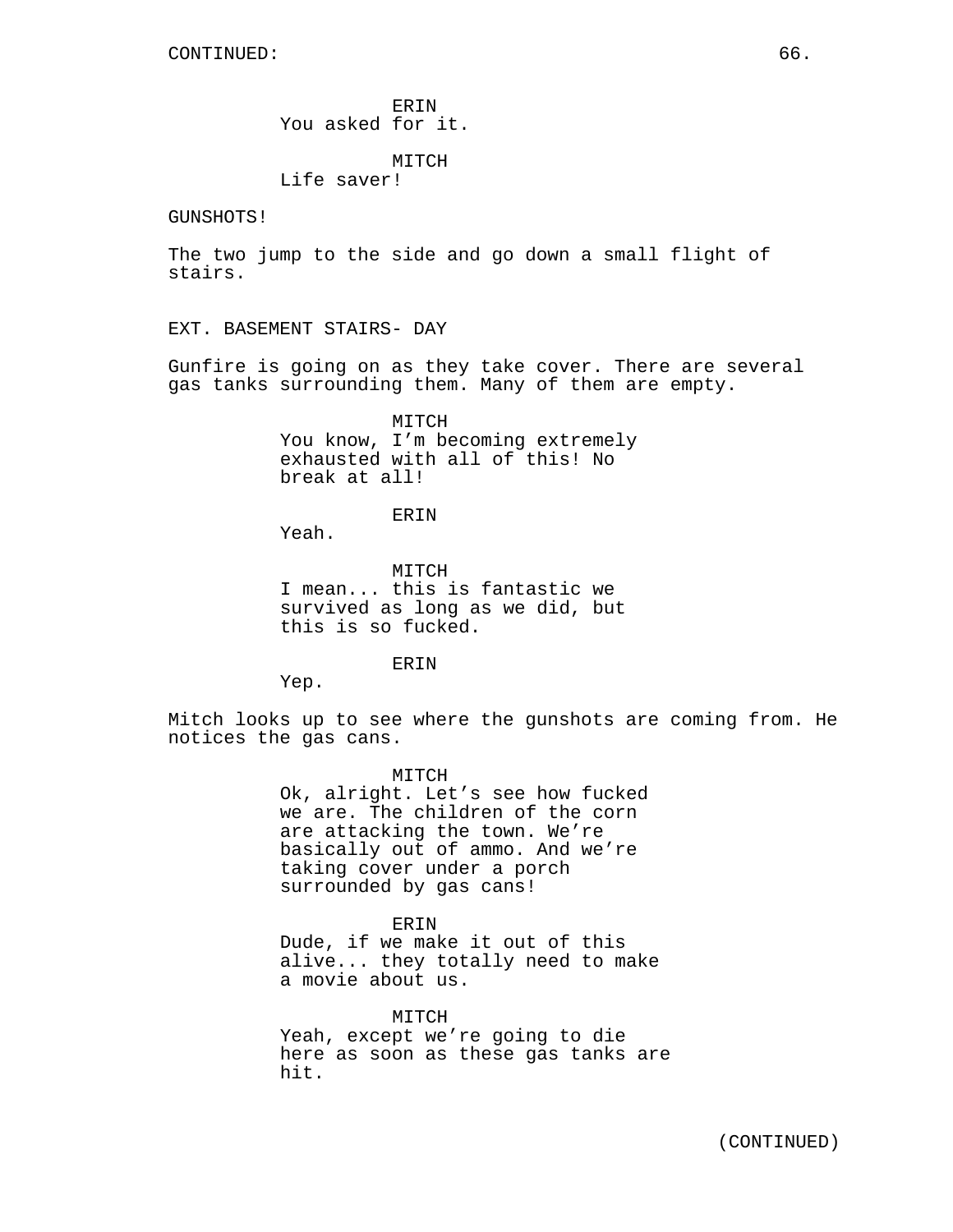ERIN Dude... I grabbed EVERYTHING.

MITCH

Meaning?

ERIN

Idea.

Erin grabs a gas can and throws it into the yard.

MITCH

good idea. There are still a hundred fucking gas cans here waiting to blow the fuck up on our asses.

ERIN Wait for it.

The kids are running towards them.

MITCH

Erin... do it.

Erin fires, hits the gas can, and it blows up. burning all of the kids.

MITCH

As terrible as it sounds, being you just burned a bunch of kids alive... that... was... amazing.

ERIN

Got my gaming instincts back.

MITCH

Fuck yeah!

The two run out from under the porch.

They turn the corner of the front yard and see a bunch of children running towards them. They turn back.

> MITCH Next plan?

ERIN Not sure. We may be fucked.

MITCH Way to be optomistic.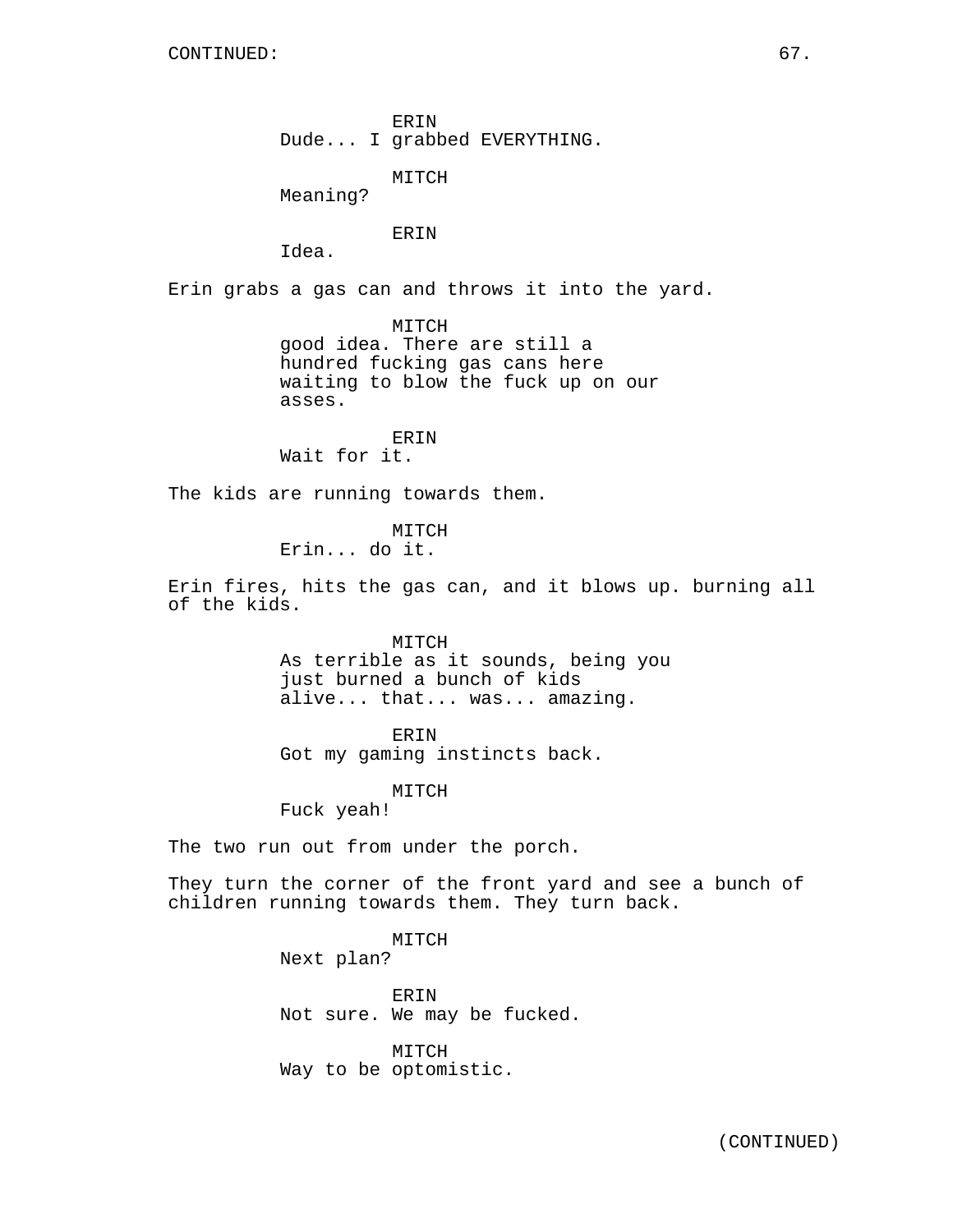ERIN Let me think! MITCH Think faster! BANG BANG! Mitch turns the corner and fires twice. Erin opens his eyes wide-eyed. ERIN Ok, I have an idea. MITCH Lets hear it! ERIN Alright, in the movie GRINDHOUSE, there was this chick that had a gun for a leg, and what she did was shoot INTO the ground and went like fifty feet into the sky. MITCH Lets try it! ERIN Alright. The two aim. MITCH AND ERIN One. Two. THREE! BANG BANG! They go nowhere. Erin looks at his gun, confused. MITCH That did NOT work. ERIN Well, it worked in the movie! MITCH How about we just run?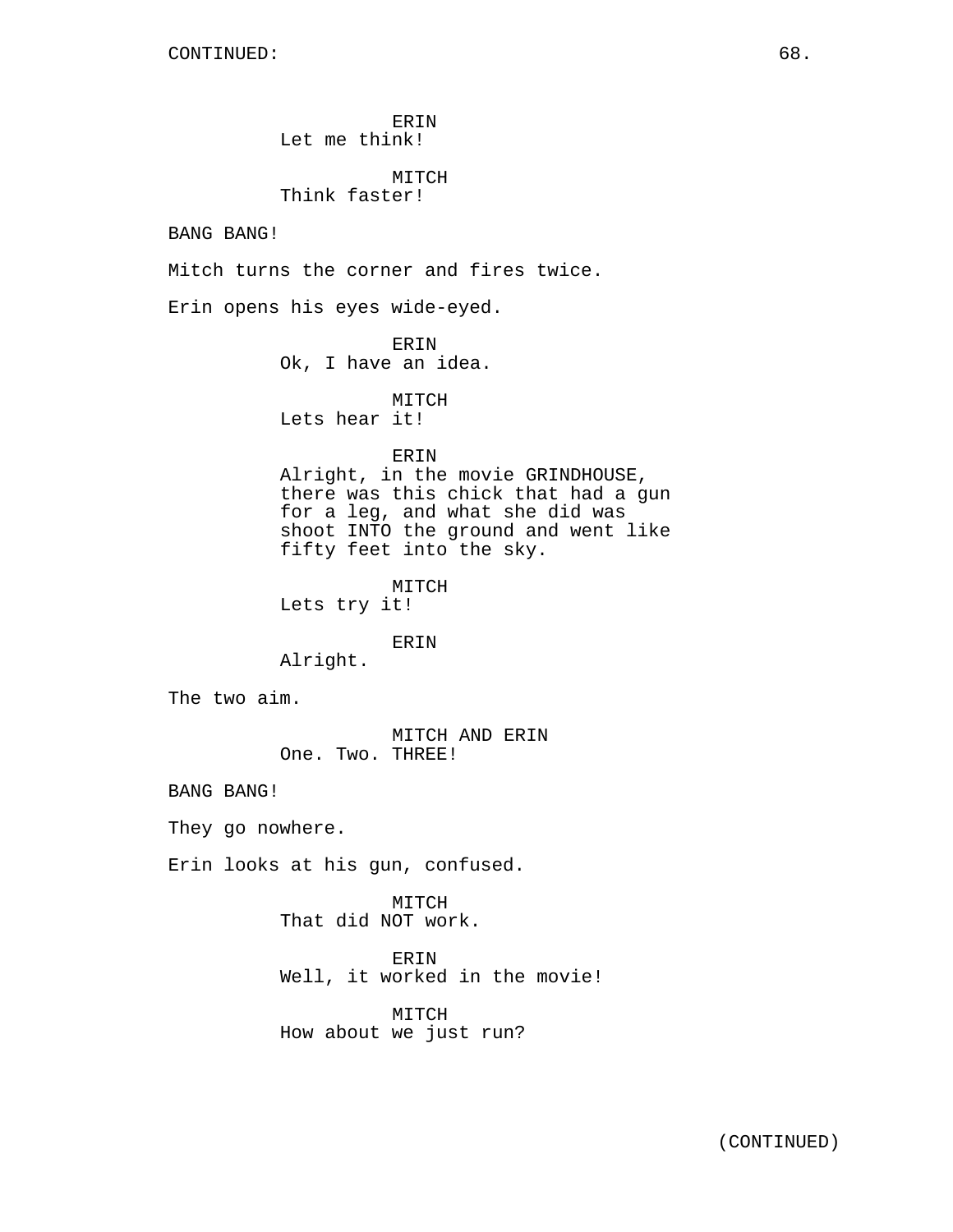ERIN

Deal!

The two run away.

EXT. BACKYARD- DAY

Mitch and Erin are in their own backyard, literally.

MITCH Where exactly are we going.

ERIN We're going to get the fuck out of Greenline and head towards Punxy.

MITCH What's in Punxy?

ERIN Not fucking zombies!

MITCH Don't say that, they're not zombies.

ERIN Whatever. Do you need anything at the house before we...

Erin is looking towards the house.

### MITCH

What?

Mitch turns.

Their little brother ADAM walks out of the house.

MITCH Shit the bed!

ERIN

Adam?

MITCH Un-ba-fucking-leavable.

ERIN What's up with his trench coat?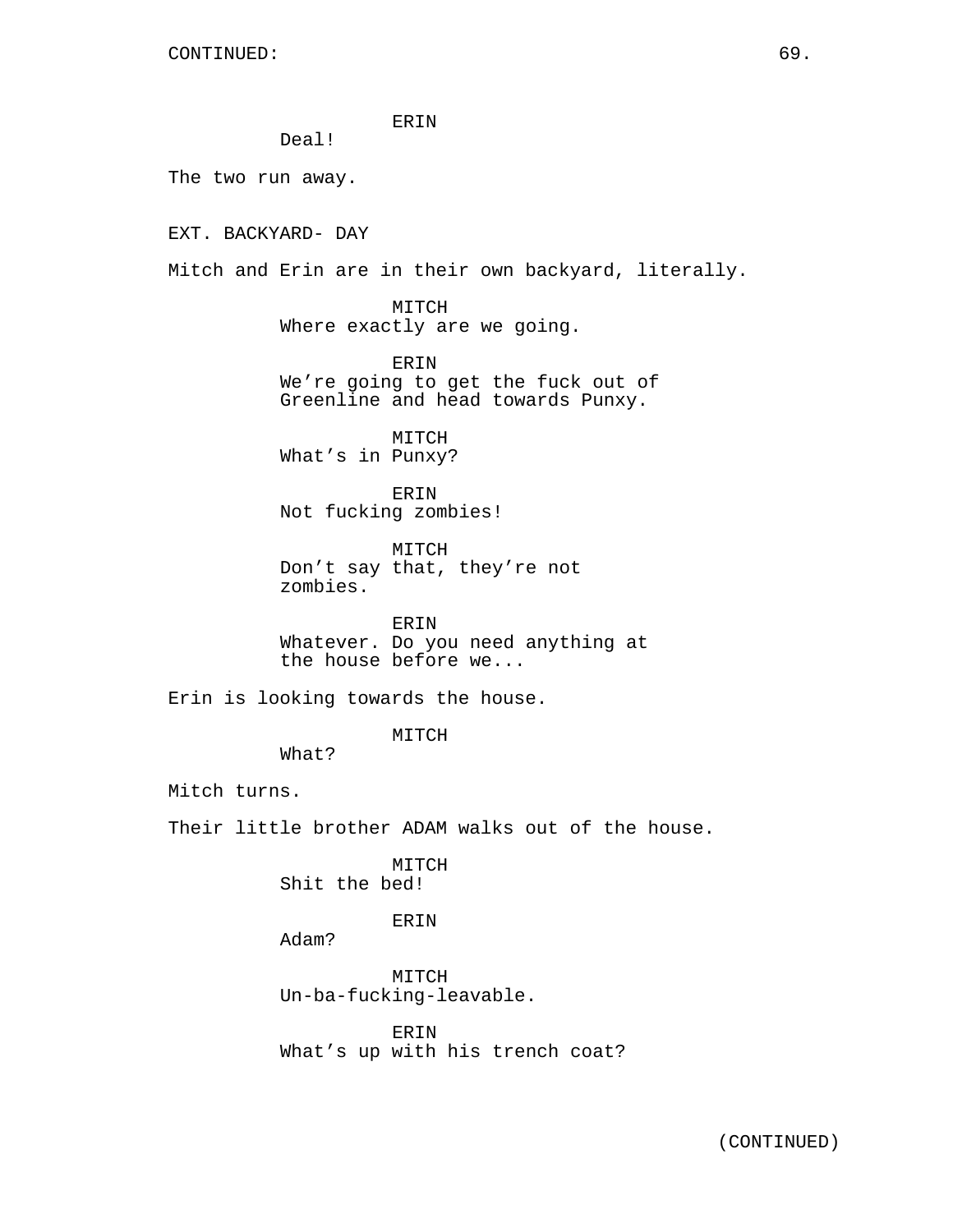MITCH Not sure. I won't lie, he does look pretty badass in it.

Erin elbows Mitch anc chuckles.

ERIN Hey... he must be the big boss.

Mitch laughs.

MITCH

I guess.

ERIN Are you going to shoot him, because I don't think I can.

MITCH I contemplated it. He did risk the Red Ring today.

ERIN Seriously, man, are you?

Adam pulls out a machine gun.

ADAM Gu Mona Stalo!

MITCH Where the fuck did he get that?

ERIN Not sure but you better shoot him!

MITCH

I can't!

# BANG!

Adam's gun is shot out of his hand. Adam looks to his left. Mitch and Adam look at their guns, confused.

MITCH

Did you...

ERIN

Naw, man.

BANG BANG BANG!

Adam falls inside and lies on the ground.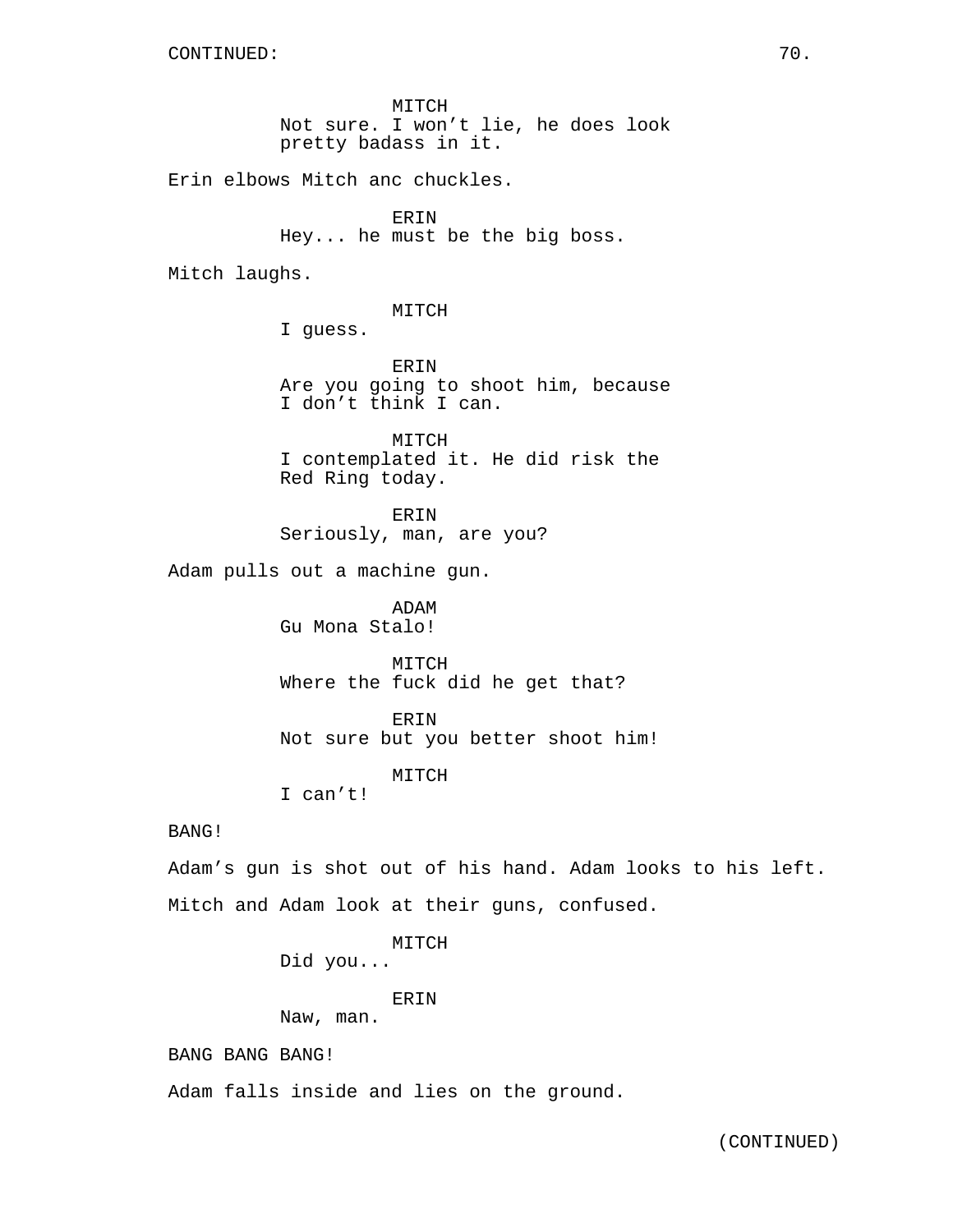# VOICE (OFFSCREEN) GET YOUR ASSES IN HERE!

Mitch and Erin look into the distance and see a man standing there with the door open, holding a rifle.

The two look at eachother.

ERIN Well, thank god for that.

INT. SUNROOM- DAY

Erin, Mitch, and the stranger are standing in the doorway.

The stranger slams the door shut and locks it.

ERIN Thank you, man. You are a life saver.

The man, dressed in all black steps toward Erin and extends his hand. This man's name is LIAM RODREGIUEZ.

LIAM

Liam.

ERIN I'm Erin. This is my brother.

MITCH I'm Mitch. And again, thank you.

ERIN I don't think I could have shot him.

LIAM Do not hesitate, or you will be shot.

MITCH Thanks for the advice.

LIAM No problem. Now come in and meet the rest of them.

Erin and Mitch look at eachother confused.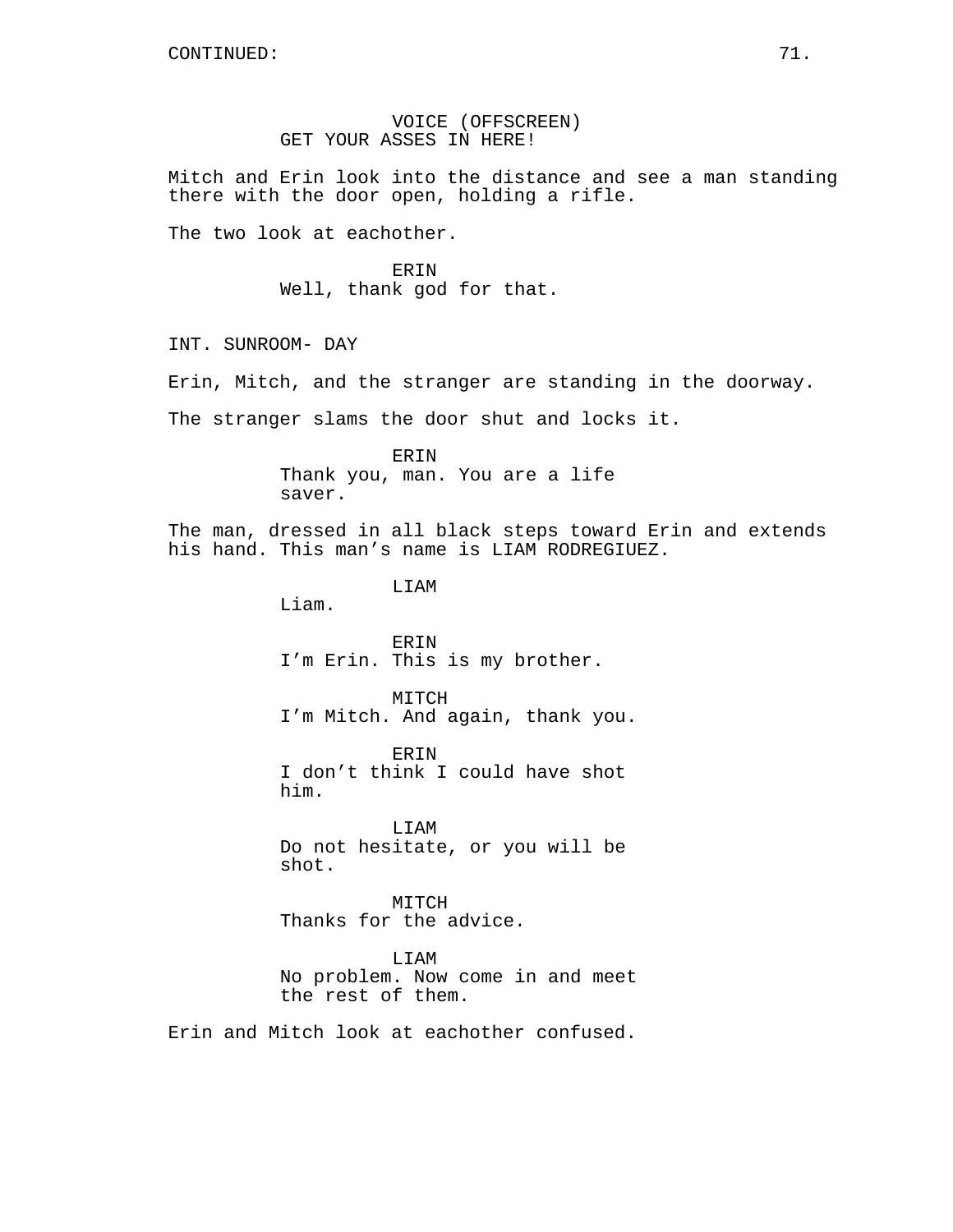72.

INT. DINING ROOM- DAY

Liam stands in the enterence of the dining room and extends his arm.

Mitch and Erin walk in and sees FIVE MORE SURVIVORS in the room.

> LIAM I believe this is the rest of the survivors of Greenline.

A woman in the back has her head turned away from them.

A woman in red walks over to the two brothers. This woman is HEATHER MARTEZ.

> HEATHER Hola, boys. I'm Heather.

Mitch smiles at Heather. Erin extends his arm.

ERIN I'm Erin. This is Mitch.

HEATHER Pleasure to meet the both of you.

Heather looks towards Mitch.

# HEATHER Especially you.

Mitch grows a giddy smile and somewhat hunches. Being the fact a woman actually is flirting with him.

Heather backs away.

The two brothers look further towards the back of the room and see a man in a cowboy hat sitting in a chair.

> MITCH Oh look, it's "The Man With no Brain."

ERIN Fucking redneck.

STEW BRADFORD stands up, holding a hunting rifle.

STEW What'd ya queers say?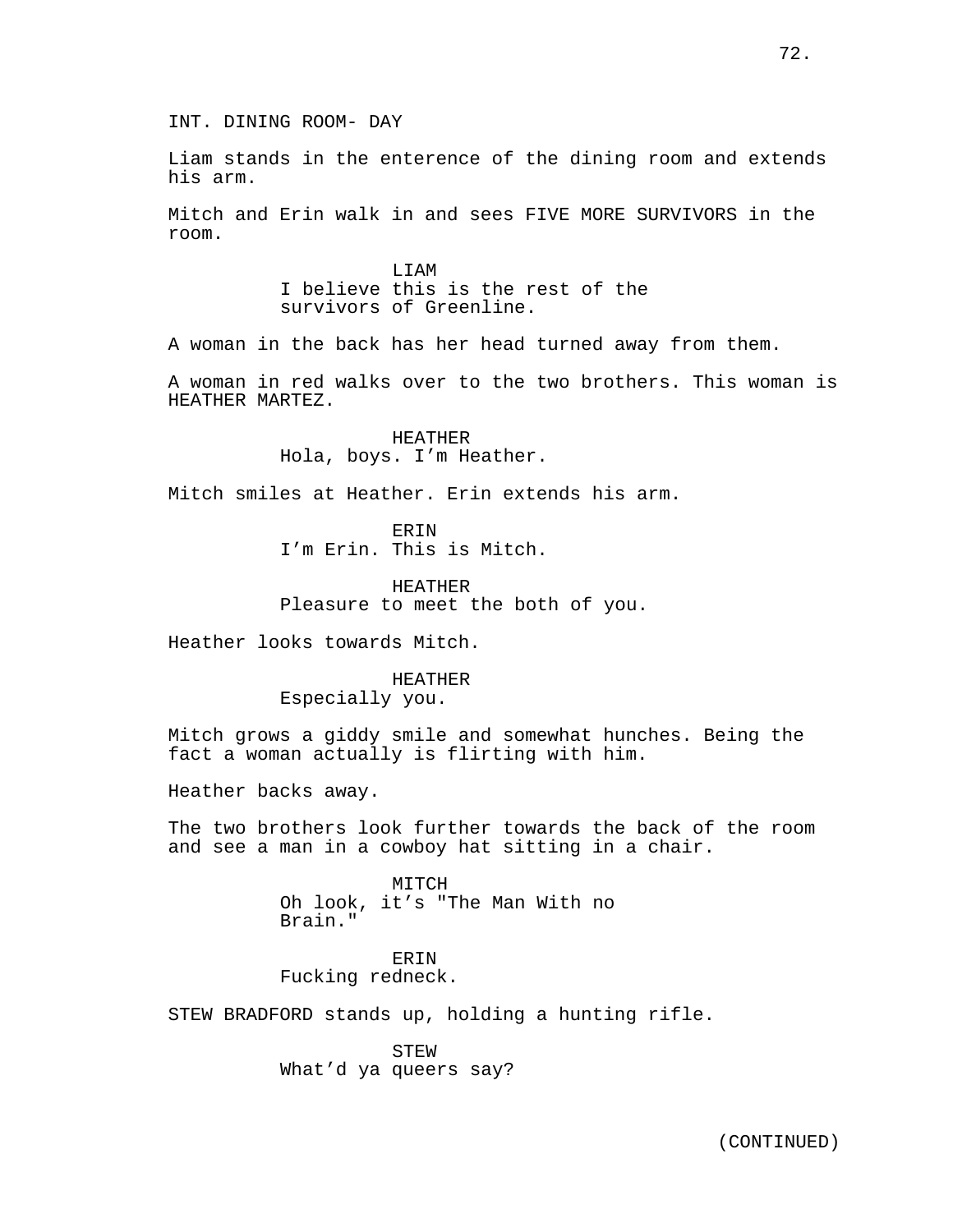ERIN I was just asking how it felt to fuck your farm animals, hick-fuck shit kicker.

STEW You really wanna start shit NOW? Who's holding the gun.

ERIN Well, I happen to have a gun. And so does my partner in crime.

Mitch holds up his gun and waves it.

LIAM I take it you fellas know eachother already.

ERIN Unfortunately.

Stew flips Erin off and sits back down.

MITCH (whispers) What a cocksucker.

ERIN (whispers) I know.

Another woman in a dress extends her hand. This woman is VENESSA WATERS.

> ERIN Hey! Venessa! I haven't seen you since graduation of 09'!

VENESSA It's been so long!

ERIN Shit! How have you been?

VENESSA Eh, surviving.

MITCH Aren't we all?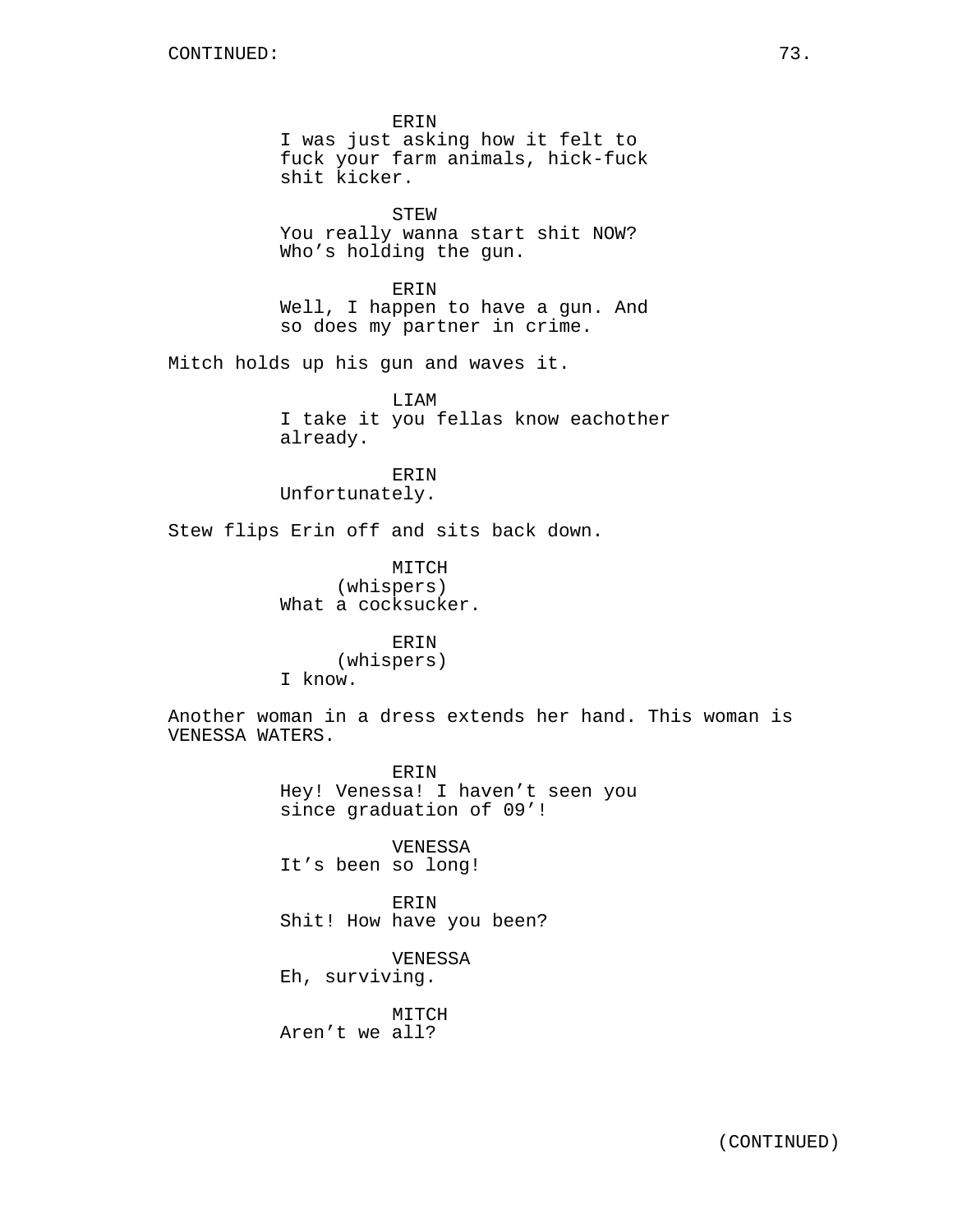WOMAN VOICE That's the truth.

Another woman walks in from the kitchen, holding an apple.

MITCH (whispers) Who's that?

ERIN

(whispers) Another girl I went to school with. She's a creeper. She's all into occult bullshit. Fucks with Ouija boards, practices witchcraft, cuts chickens heads off. Reads the bible, all sorts of crazy shit.

MITCH (whispers) Fucking creepy.

PATRICIA

Hello, boys.

Erin puts his head down and is trying not to laugh.

Mitch just holds his hand over his mouth and tries not to, but you can see his smile.

> **ERIN** Hi Patricia.

MITCH Can you tell us when Cthulhu's going to rise?

Erin and Mitch bust out laughing.

Patricia rolls her eyes and walks over to the window.

ERIN I'm sorry, that was mean.

PATRICIA Just feel lucky I didn't use my voodoo spells on you like I wanted to, Erin Librias.

Erin's face goes from smiley to freaked-the-fuck-out.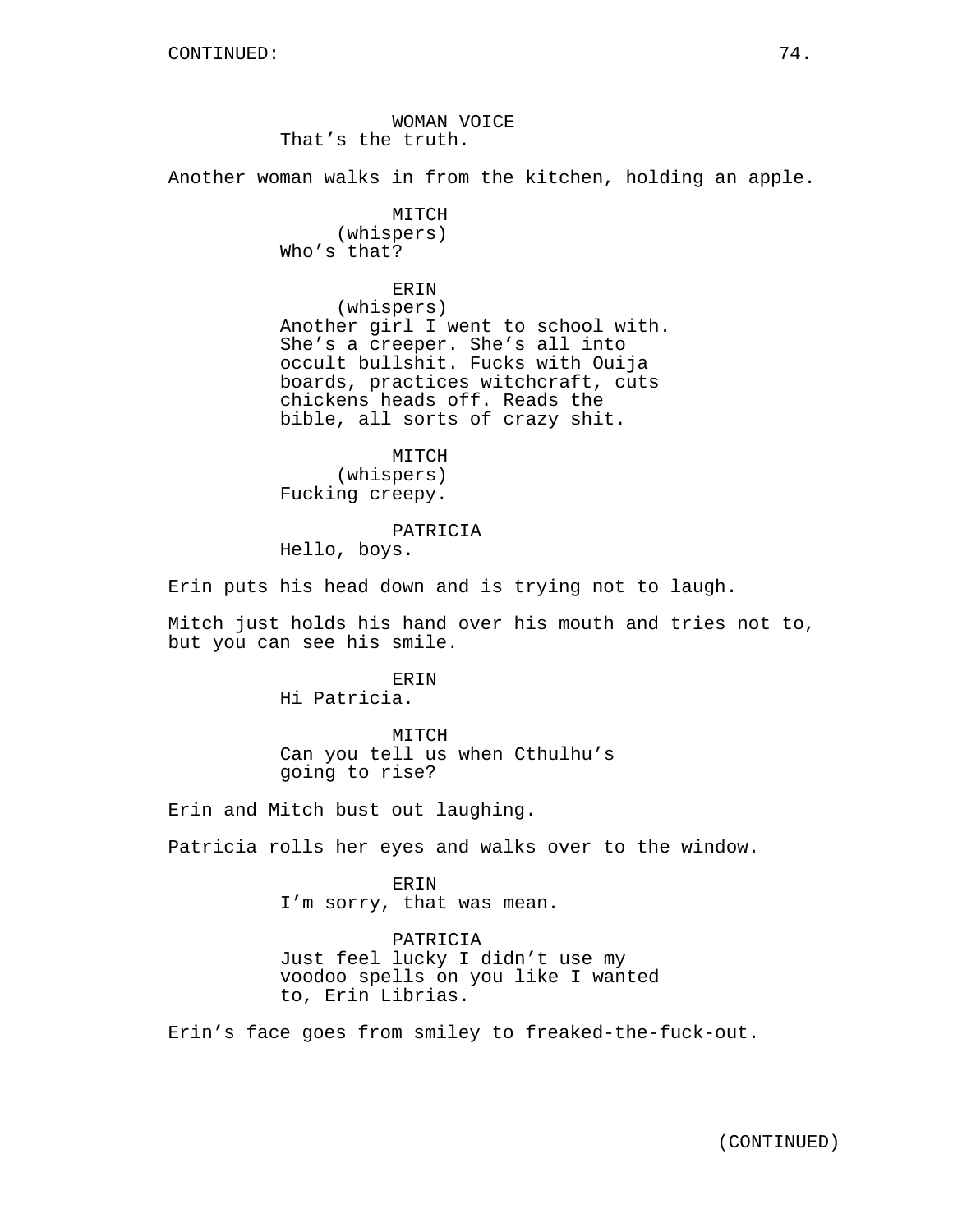Voodoo?

PATRICIA Mhm. I see you've changed.

ERIN

Changed how?

PATRICIA Complete nerd to complete asshole.

MITCH He is an asshole.

ERIN

Hey, now!

LIAM Alright, enough of that.

Erin and mitch turn to eachother.

MITCH (whispers) Who the hell is this guy and why does he think he's our boss?

ERIN

Not sure.

Erin turns to Liam.

#### ERIN

I don't mean to be an ASSHOLE! However, who died and made you king of the village?

LIAM Nobody, I'm just trying to keep things civil.

The woman in the back stands up and turns towards the boys.

Liam points behind Erin and Mitch, who are looking opposite of her.

> LIAM And I believe everybody knows Ms. Leah Zellers.

Erin and Mitch quickly turn their heads to her direction.

Leah smiles and waves at the two boys.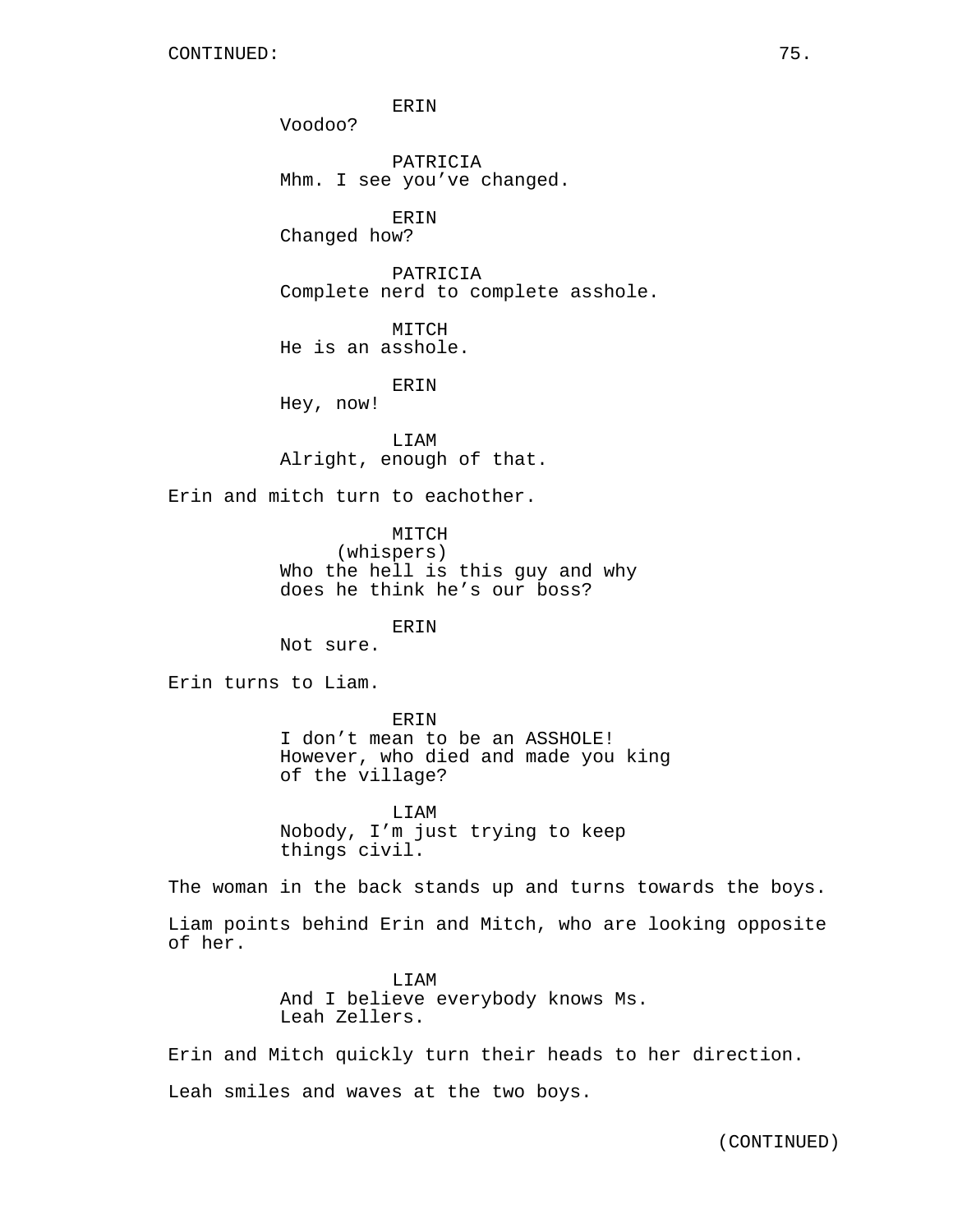Erin freaks out and walks in her direction.

ERIN Leah Zellers! The SINGER! No way!

LEAH Yes, sir. That is me.

ERIN

I seriously listen to your music all the time! Ask my brother. We've been listening to your music all day!

Erin turns towards Mitch

ERIN Haven't we, Mitch?

MITCH Yes, we have!

Mitch turns his attention towards Heather.

MITCH So, how did you all survive this long?

LEAH

Well, I just so happen to be driving through this town to get to my gig before my tire flattened. Finding out it was gunfire, I ran into Stew here, and we made it here.

Erin gazes into Leah's eyes.

## ERIN

We went out of town to get some stuff. And then we came back and found out the whole town was destroyed and these kids were infected with parasites.

LEAH

Oh yeah?

ERIN Yeah. God, you're lovely.

Leah smiles.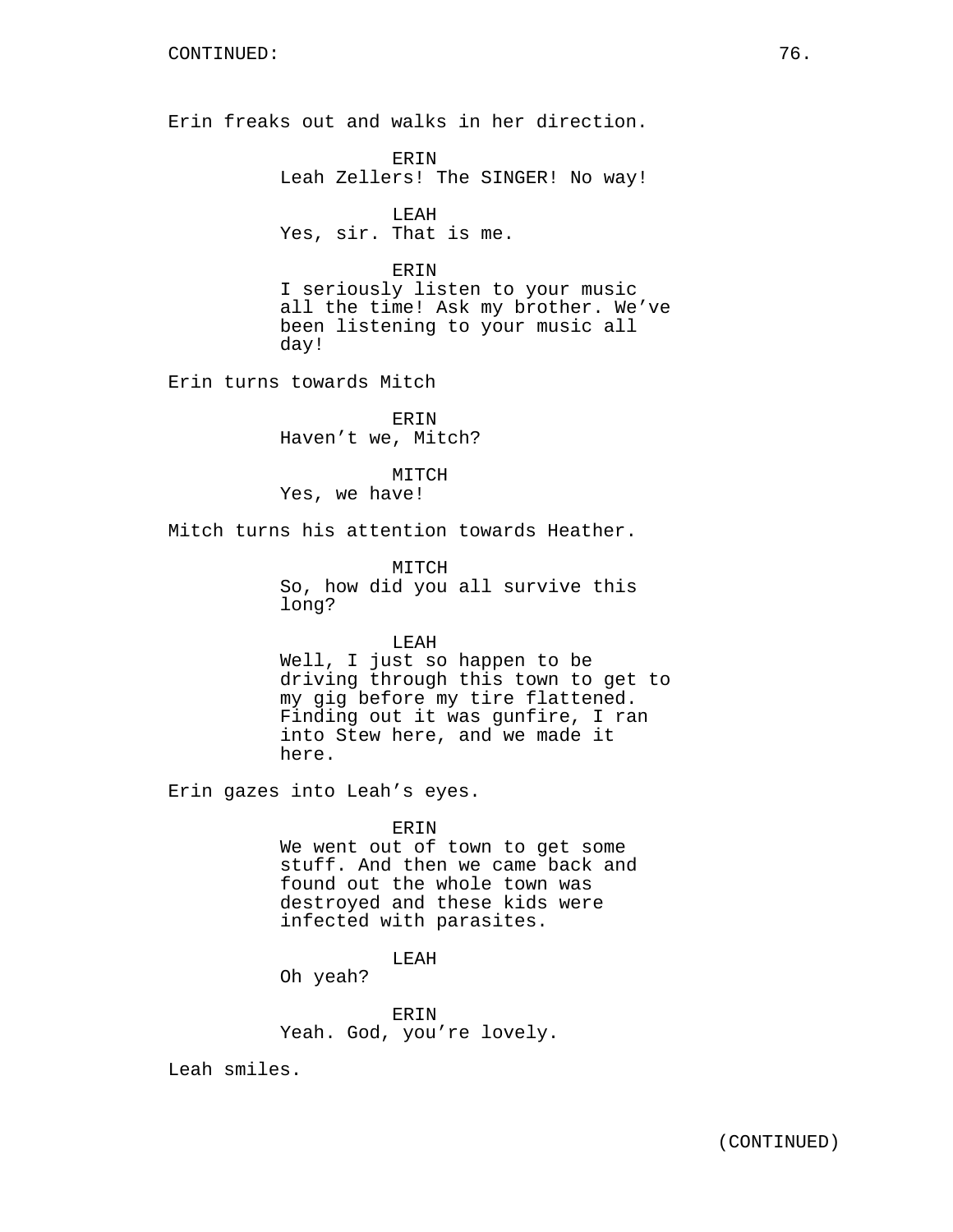LEAH

Thank you.

Stew stands up.

STEW I was at the gun range.

Erin rolls his eyes.

ERIN Surprising, not.

STEW Fuck you, you baby-face faggot!

Erin turns and faces Stew.

ERIN

I have a baby-face by choice. It's called looking professional. A clean-cut shave. Thank god I do because I'd hate to look like a fucking rat took a shit all over my face. So go back to your farm, you fucking hick.

LEAH Boys, please calm down, there are more opressing matters at hand here.

Erin gets a look of guilt on his face for causing a scene in front of THE Leah Zellers.

> ERIN Sorry, babe.

Leah glares at Erin.

LEAH Don't call me babe, Erin.

ERIN Sorry, sweetheart.

LEAH

Or that.

ERIN

Sorry.

Liam steps in.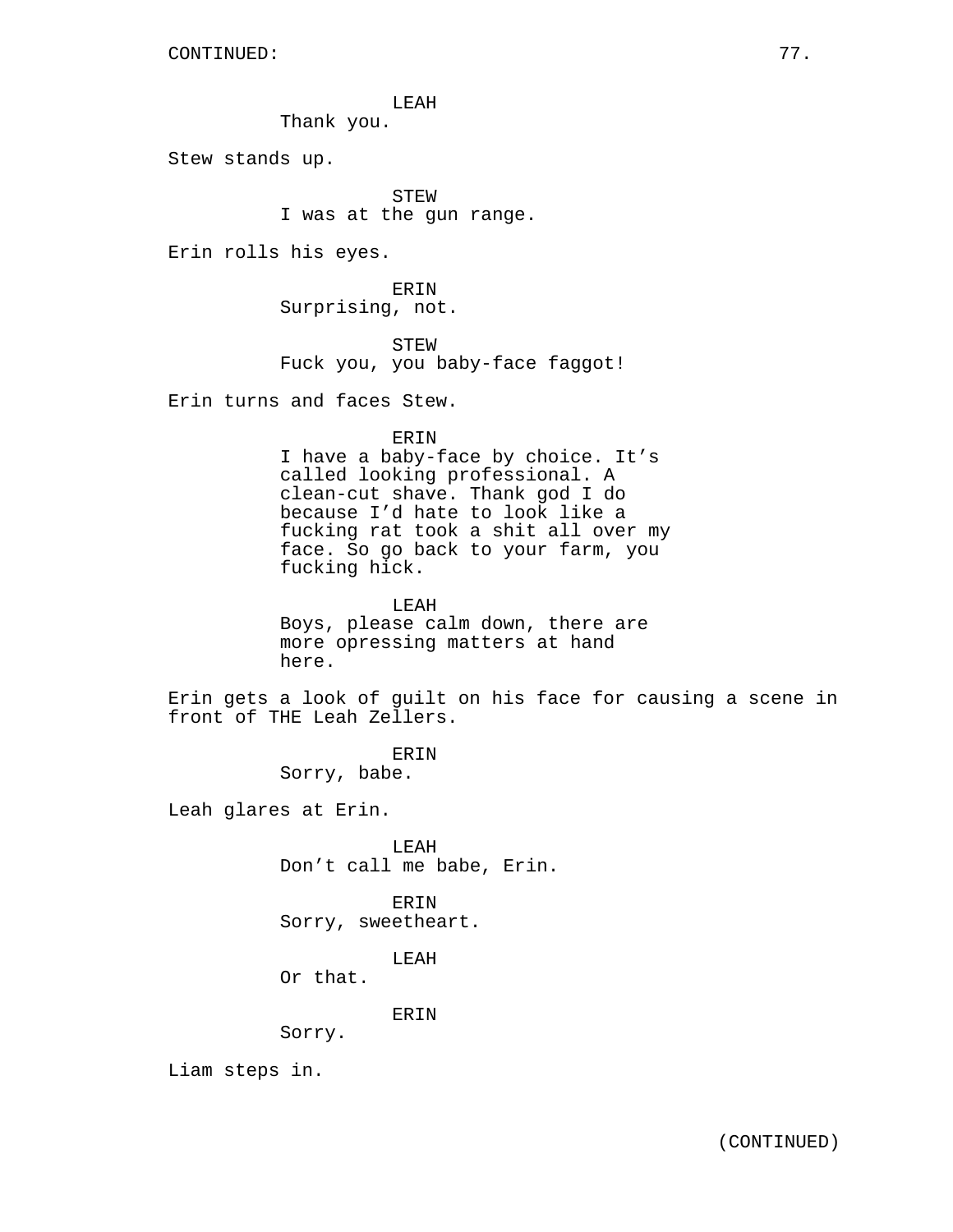LIAM

I'd say lets sit and chat, however there are infected kids out there with guns, and we need to get out of this town.

#### STEW

Well we were about to get the hell out before these two idiots rolled into town and started making all sorts of noise. Now they all know we're here.

#### MITCH

Well, we killed a good number of them out there.

ERIN There's still a lot more.

#### VENESSA

How about we figure out a plan instead of standing here bickering.

HEATHER Not all of us have guns. We can't all run out there and make a run for the highway.

STEW Well, i may have a plan.

Stew walks up to Liam.

STEW

I have a gun room at my house. It's about three houses away. If we can make a run for it. We can get everybody guns n' ammo.

Erin and Mitch stand side by side.

#### ERIN

(whispers) I liked it better when it was just us two.

MITCH (whispers) I'm afraid I must agree. At least we're safer.

Liam turns to the crowd.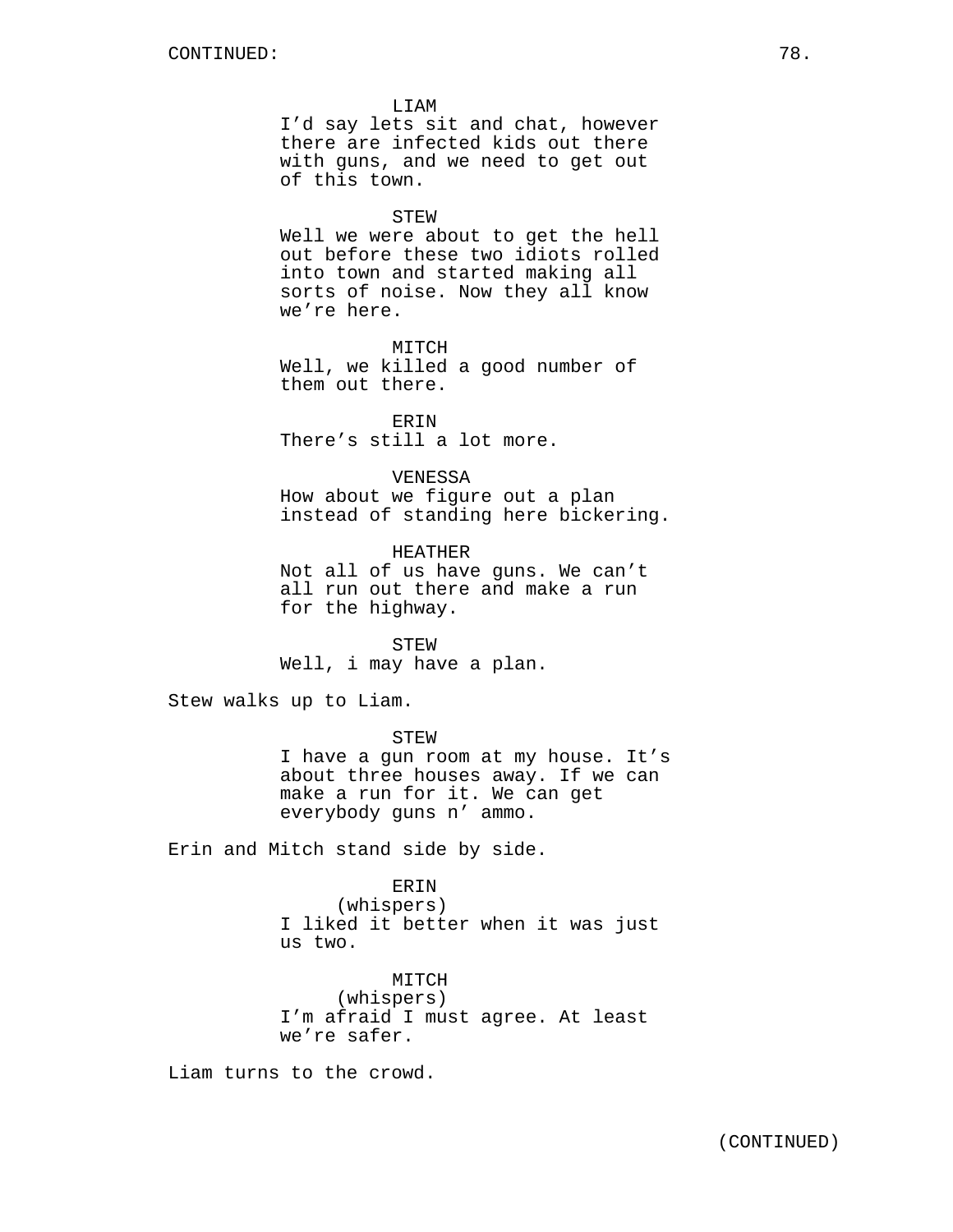LIAM Alright, the two brothers come with me. Stew, you too. Everybody else, stay here, We'll be back with guns,

and then we're getting the hell out of here.

ERIN Sure, follow the leader.

PATRICIA Shut the fuck up.

EXT. DOORWAY- DAY

The door opens. The four stand there.

STEW

Just don't get your queer self anywhere near me, I don't wanna turn into one of ya.

MITCH Don't worry, you smell like shit... literally.

ERIN Horse shit.

LIAM Alright, guys, lets go.

The four run out of the door. Liam shuts the door.

Liam and Stew are running normally.

Erin and Mitch are roady running.

GUNSHOTS ARE FIRED.

Liam shoots.

Mitch Shoots.

Erin Shoots.

Stew Shoots.

STEW My house is the red one.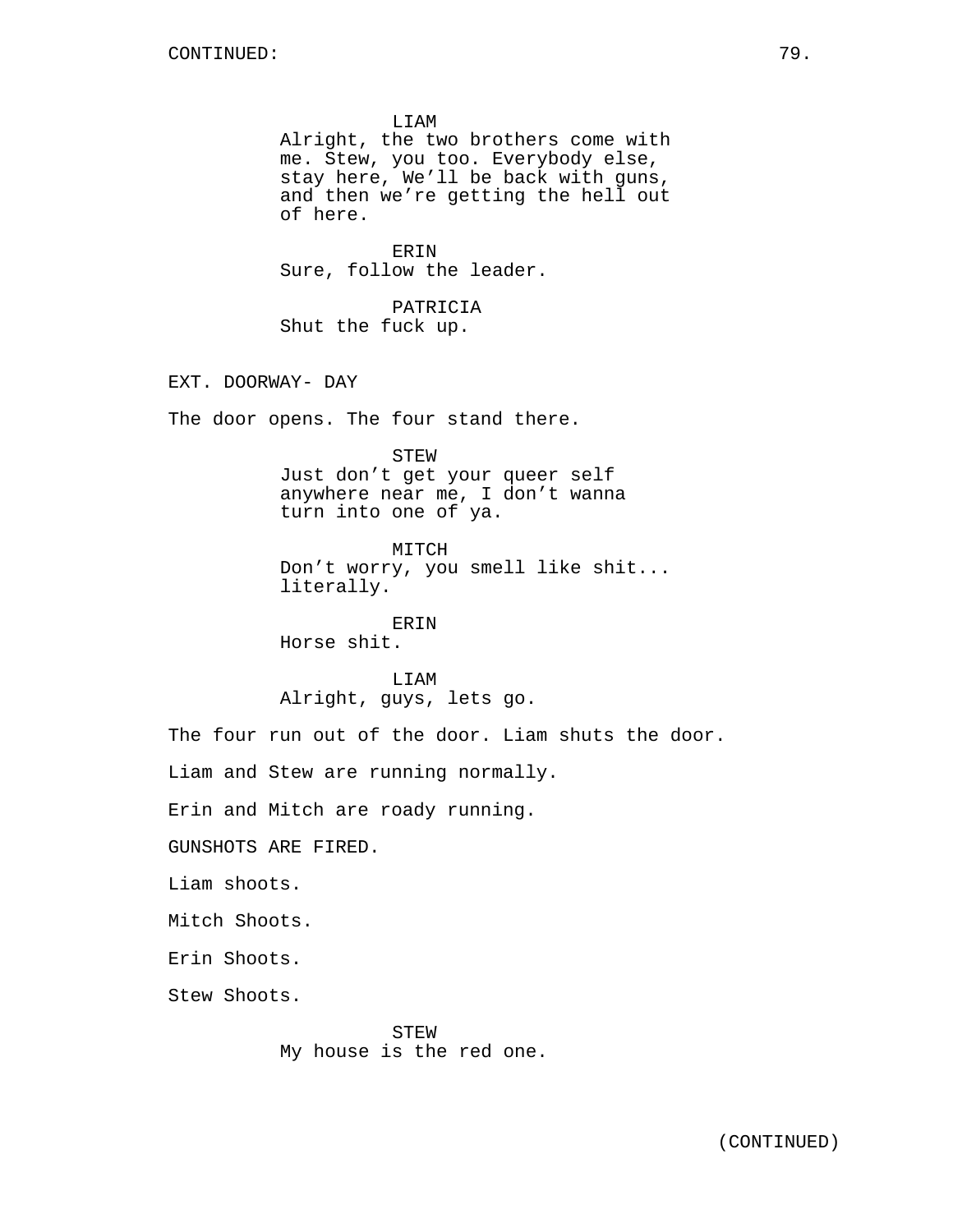# LIAM Everybody keep moving!

Erin turns around and sees a kid running at him firing.

Erin shoots him in the chest.

Mitch shoots upwards.

STEW Backdoor! Front door is locked!

# ERIN

Fucking brilliant.

The four go around the house and run to the backdoor.

Stew opens the backdoor and---

BANG!

Stew is shot in the arm.

STEW Fucking Queer!

Stew shoots a kid in the hallway.

The four make it inside.

INT. GUNROOM- DAY

ERIN Holy shit.

MITCH Thank god for rednecks.

STEW See, I am prepared for the apocalypse too.

LIAM Everybody grab some guns!

Erin walks over to an AK-47.

ERIN This is totally mine. Definitely.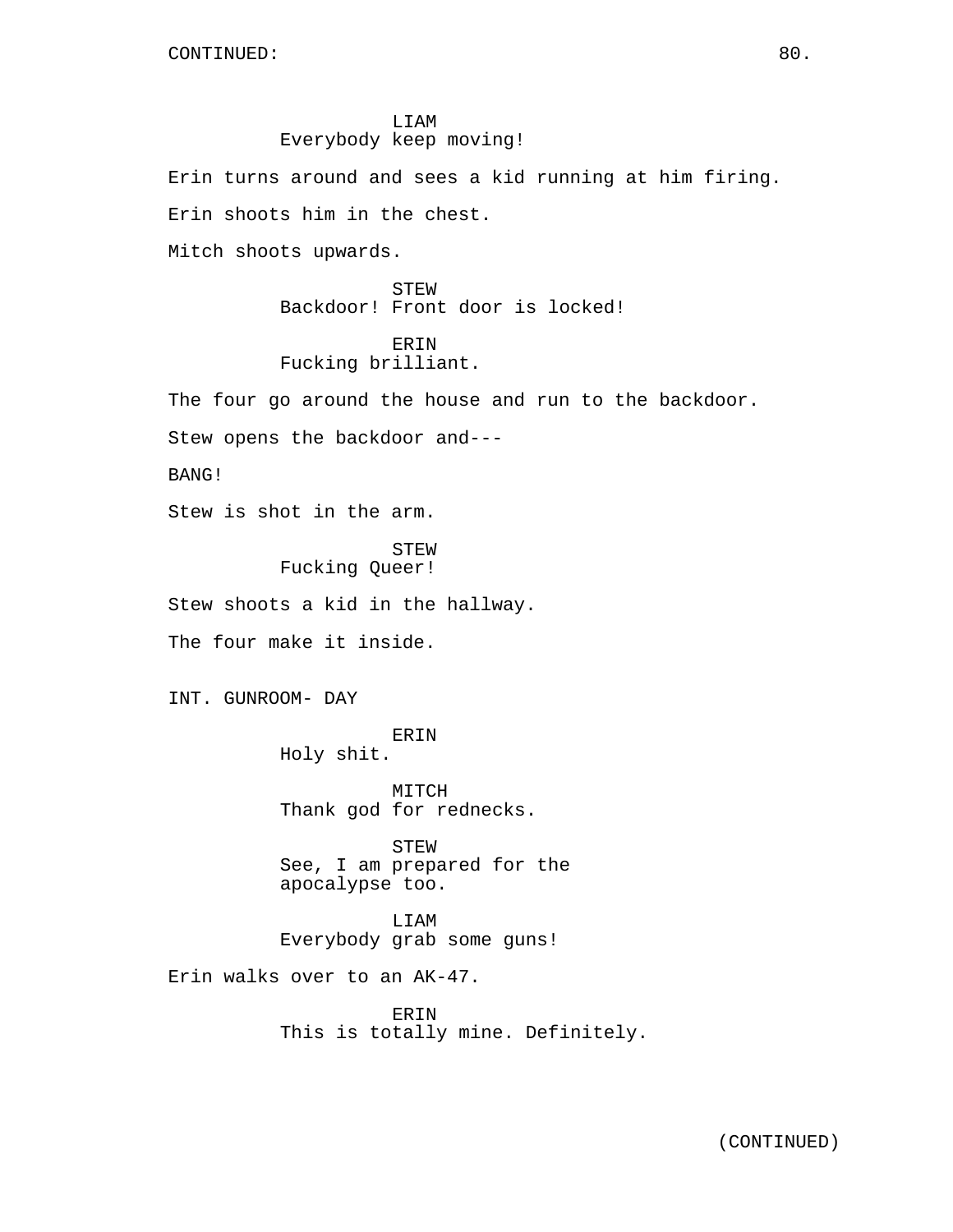STEW You like it, eh?

ERIN Stew, I must say, I have way more respect for you now. Because this..

Erin cocks his gun.

ERIN Is one badass motherfuckin' gun.

STEW You two aren't so bad yourselves.

MITCH I'm enjoying this bonding time, but we need to move on.

LIAM Very true.

Liam stuffs a duffell bag full of guns.

STEW Cool bow, kid.

MITCH Haven't used it yet.

STEW Ya' know how?

MITCH Pfft, are you kidding me? Crossbow champ of 2010.

LIAM

Really?

Erin and Mitch both knod their heads.

MITCH AND ERIN

No.

EXT. STREET- DAY

The four run through the streets.

Erin is shooting all over the place.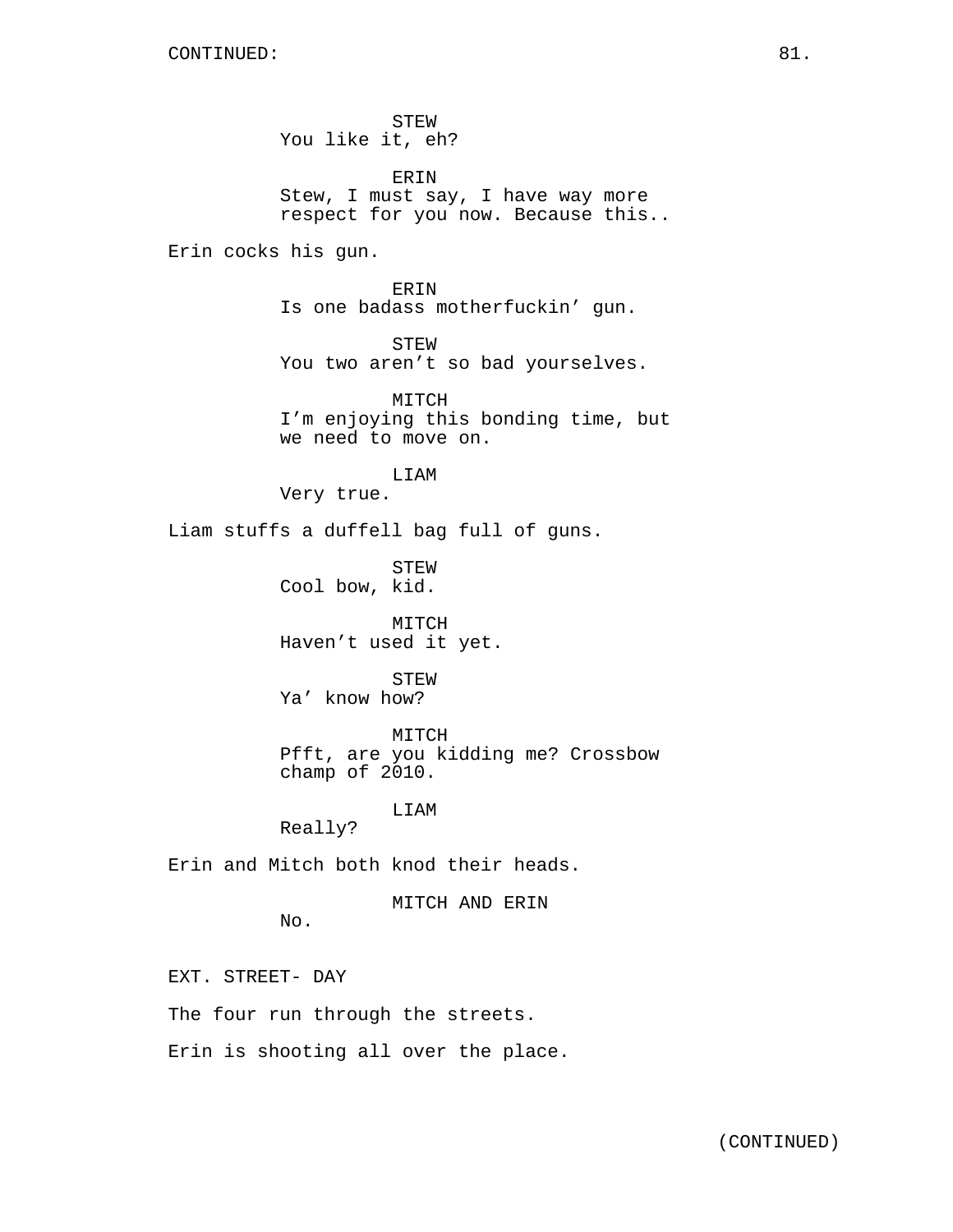Fuck you!

Erin shoots again.

# ERIN

# Fuck yeah!

Liam fires his gun.

Mitch shoots his shotgun.

Stew aims and shoots his rifle.

INT. SUNROOM- DAY

The door is kicked open and the four come running in.

Liam shuts the door.

ERIN Yippie-ki-ay!

# MITCH Yeah, motherfucker!

Erin and Mitch high-five eachother.

INT. DINING ROOM- DAY

The four come running in all smiley.

STEW That... was the shit. Erin. You kicked ass.

ERIN You are pretty handy with the rifle yourself.

STEW You shot like thirteen kids with that gun!

ERIN I've never seen anybody shoot that fast with a rifle!

STEW We were both pretty badass, weren't we?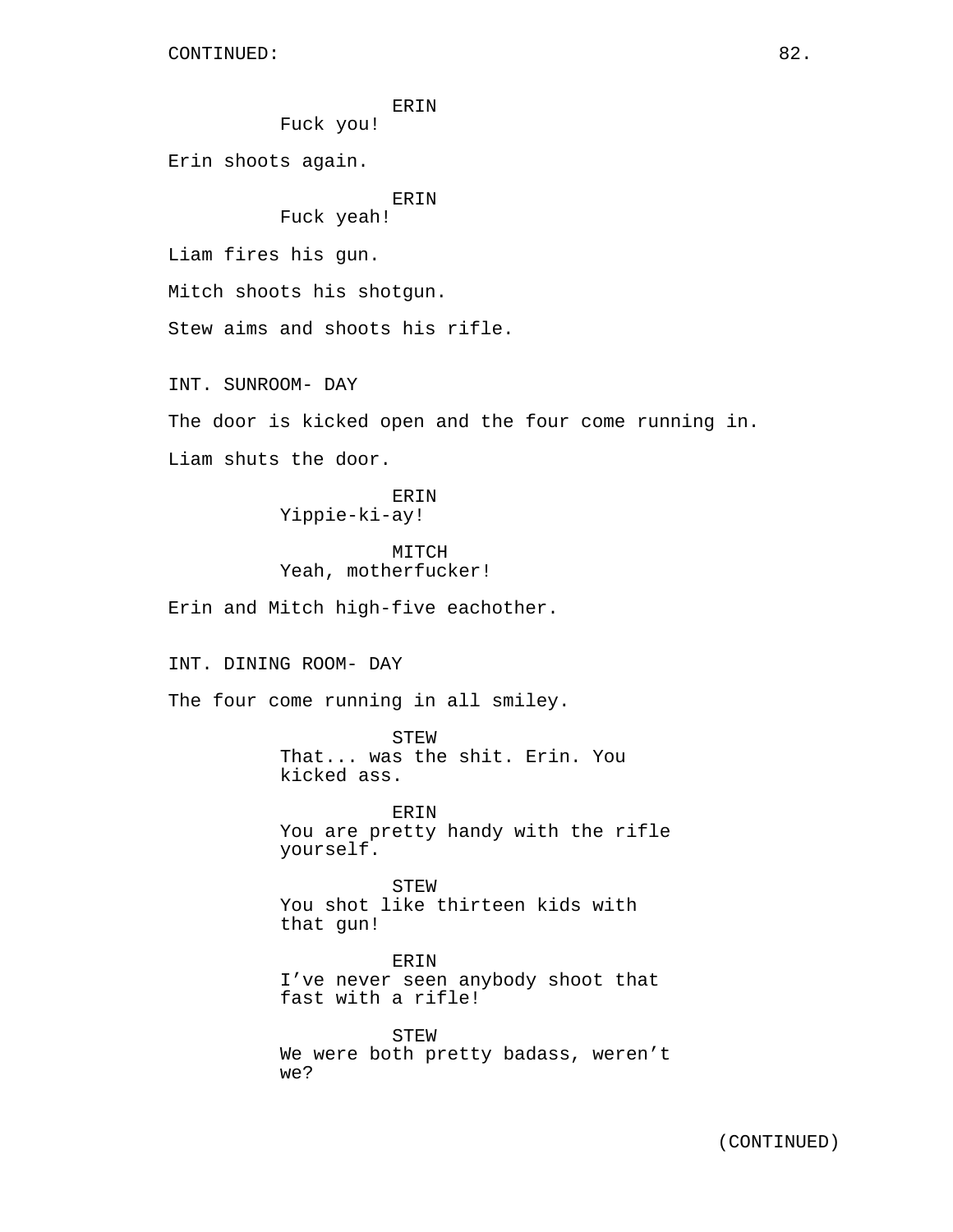Fuck yeah.

The crowd looks confused.

VENESSA What the hell just happened in those ten minutes?

ERIN

Bonding time.

LEAH

How cute.

Liam throws the bag into the ground.

LIAM Pick your poison.

POV:

Bag is opened. Everybody reaches in and grabs a gun.

PATRICIA I probably won't use this.

# VENESSA

Why not?

PATRICIA Don't you people realize, these are kids we're killing? They're not even thirteen years old.

MITCH I bet you like them thirteen, don't you?

Erin turns to Mitch and shrugs his shoulders.

ERIN That doesn't make much sense.

LEAH I think I have to agree with her.

LIAM Ladies, these creatures out there are not children anymore.

Erin steps into the crowd.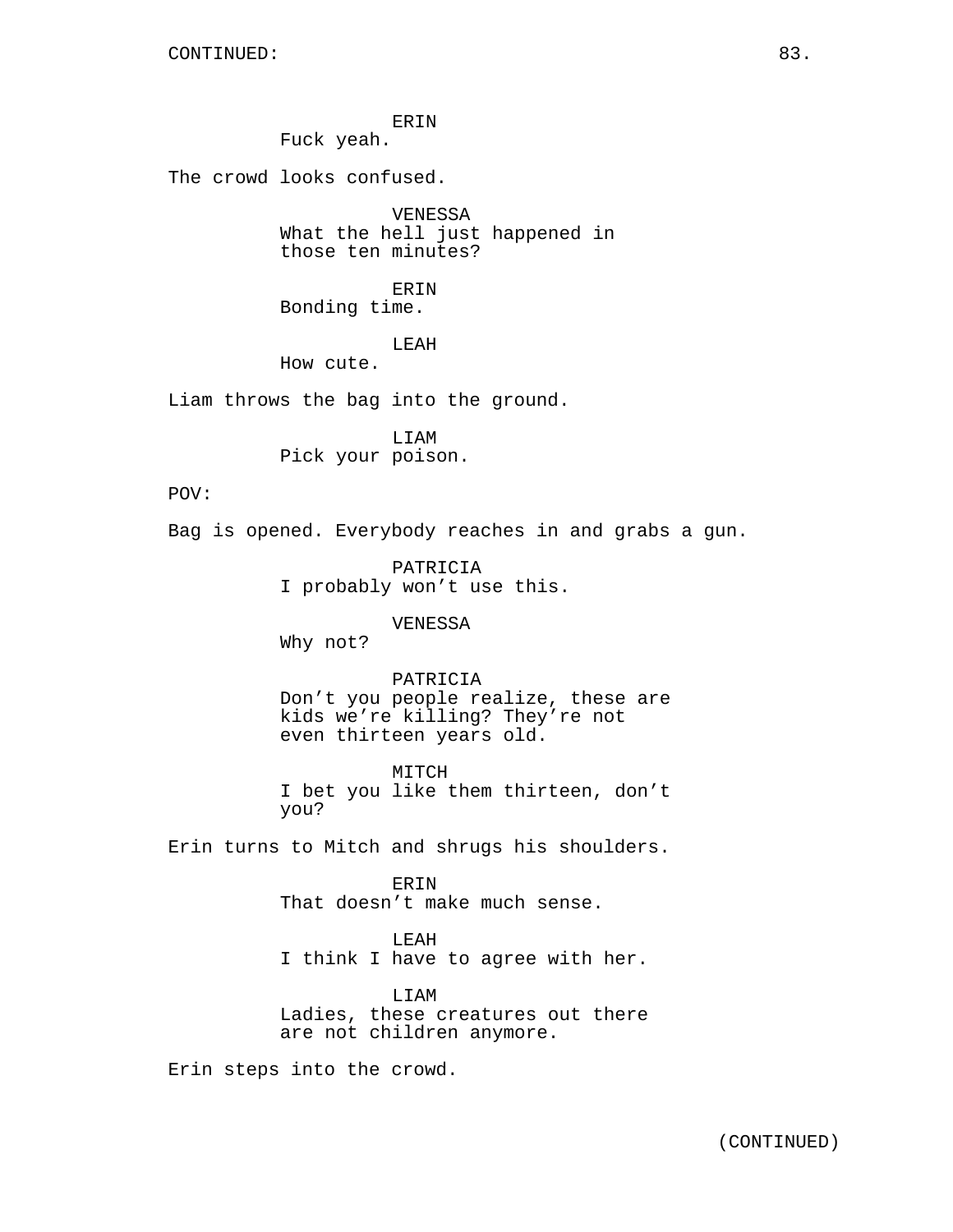Look, what's inside these kids are these demonic little snake-like creatures, alright. I was attacked by one. Just one. And it was vicious, and just it was fucking insane, alright. The longer we stay here and bicker, it won't be just the village people we'll have to worry about.

VENESSA

So pick up your fucking gun and lets get out there and make it to the highway.

Patricia throws her gun to the ground.

Mitch runs over and picks it up.

Erin looks at Mitch again.

MITCH

I dropped my other gun.

STEW Fuck it, let's get out there.

Everybody walks out of the Dining room and into the sunroom.

Patricia stands in the Dining room.

Mitch is the last one to leave.

He stops and turns towards Patricia.

MITCH Maybe your voodoo magic will save you.

PATRICIA I'm not into voodoo. I believe in god. That voodoo thing was a joke. I believe in the bible, and I believe these are the end of times.

MITCH Don't you want to try and survive?

PATRICIA I will survive. In the kingdom of heaven with The Lord, my savior.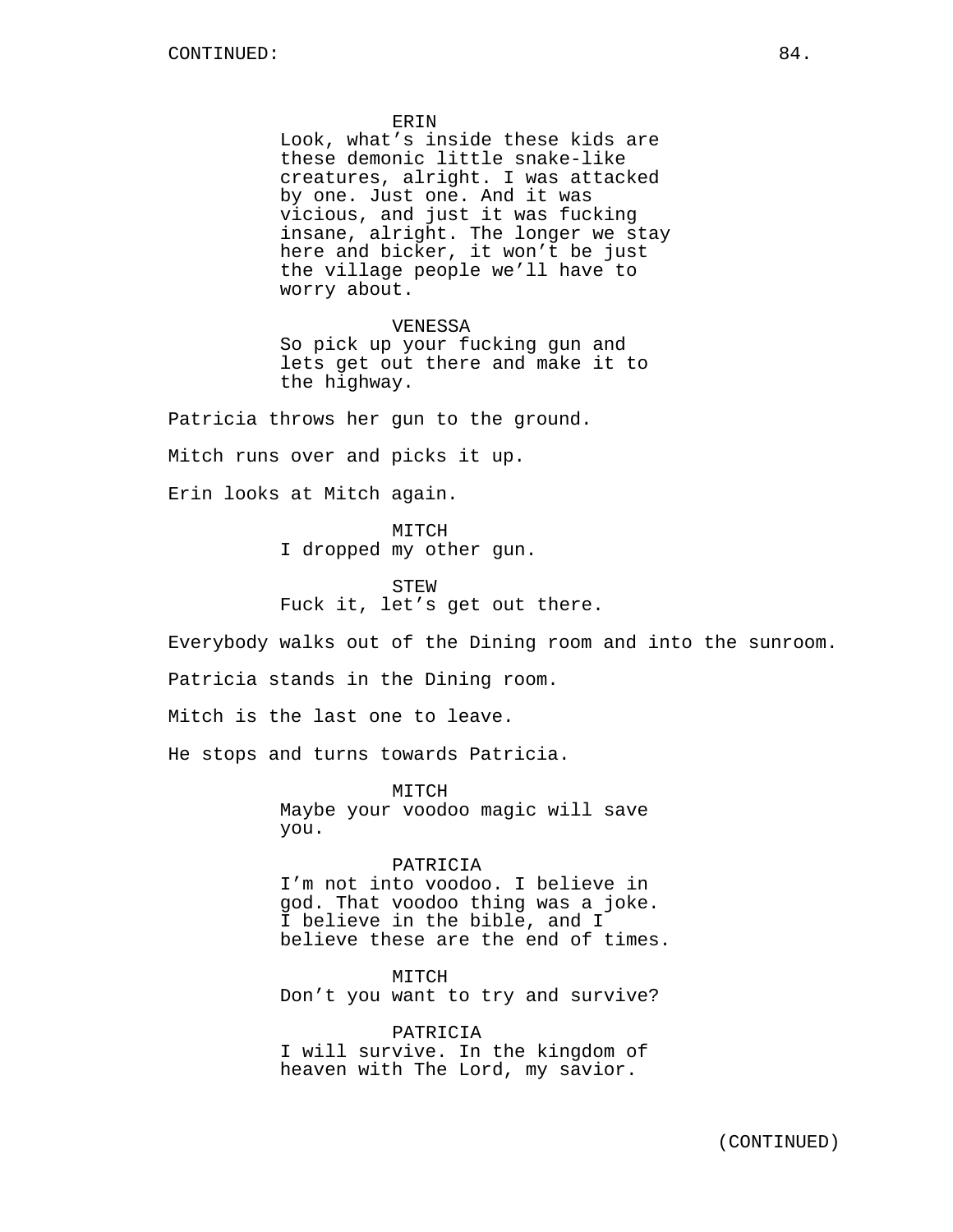MITCH Do you really think this is the apocalypse?

PATRICIA

I know it is.

Patricia pulls out a cross necklace and holds it.

PATRICIA I don't need guns to survive. The Lord will protect me through the valley of darkness.

GUNSHOTS FIRE THROUGH THE WINDOW.

Mitch jumps into the Sunroom as Patricia is shot to the ground, dead.

> MITCH Holy fucking crap!

Mitch turns and runs to the sunroom.

INT. SUNROOM- DAY

## MITCH They're here!

LIAM Alright. Follow the leader. ONE. TWO. THREE.

Erin and Mitch run in front, but are stopped.

Erin and Mitch look at eachother.

LIAM

GO!

The door swings open and everybody runs out.

EXT. DOORWAY- DAY

Everybody begins shooting.

Heather tripps and falls Immeadiately, after a bullit almost hits her.

Mitch turns around and picks her up.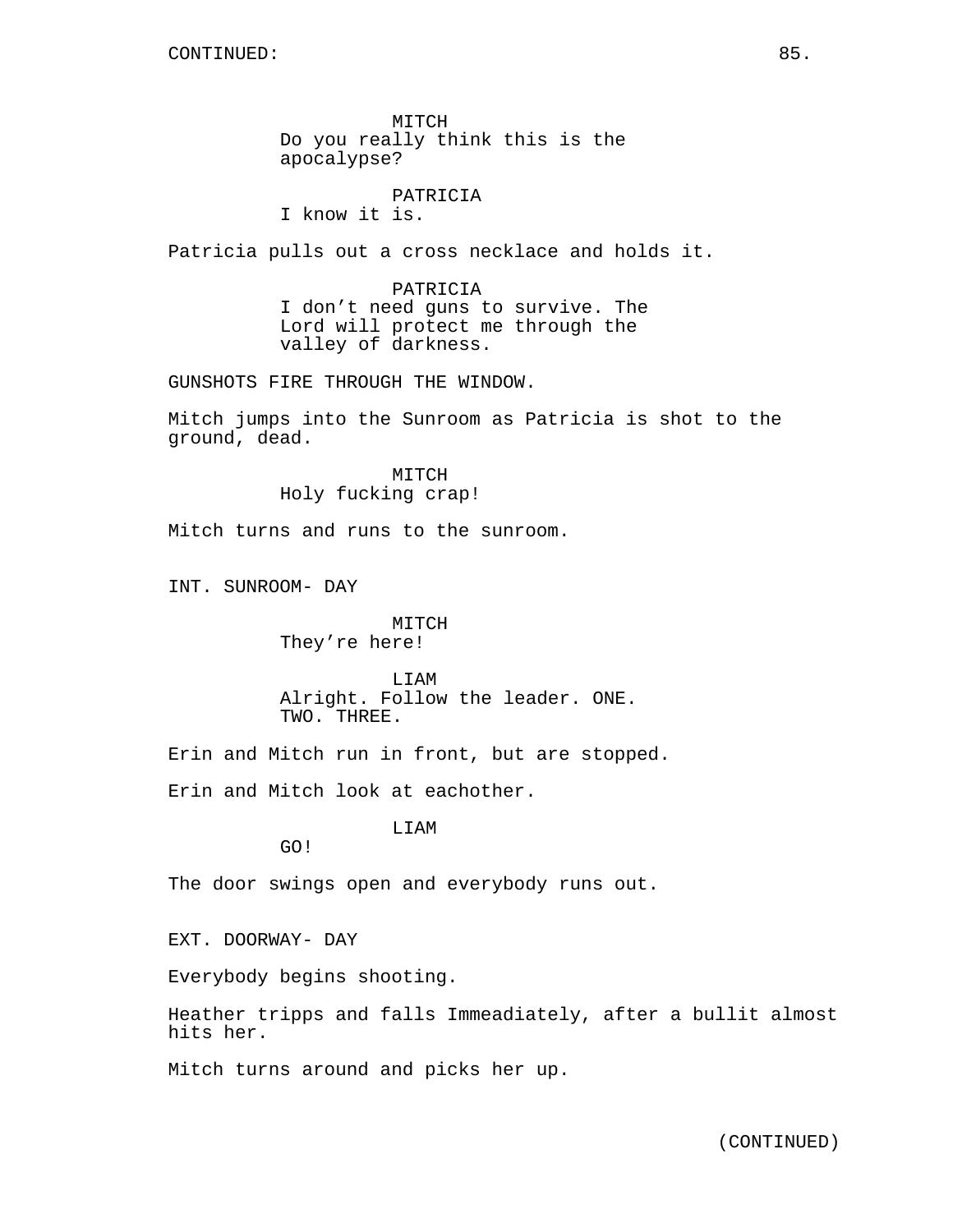MITCH Stay with me.

Erin is shooting in several different directions.

# STEW

Come on, kiddies! Free Candy!

Stew shoots his rifle. He reloads. He shoots again.

LIAM Head for the road!

ERIN No! Head for the Treeline!

## VENESSA

Why?

STEW Good idea! We can take cover easier there!

Venessa fires her gun.

VENESSA Oh my god, I just shot Little Clinton!

Mitch is holding Heather's hand. Mitch is firing ahead of him.

A little boy walks out in front of Mitch.

Mitch fires, but his gun is empty.

The little boy raises his gun.

BANG!

Heather's gun exhausts smoke.

# MITCH

Thanks!

HEATHER Don't mention it.

Mitch smiles and pulls her arm and they continue running. Leah shoots a little girl.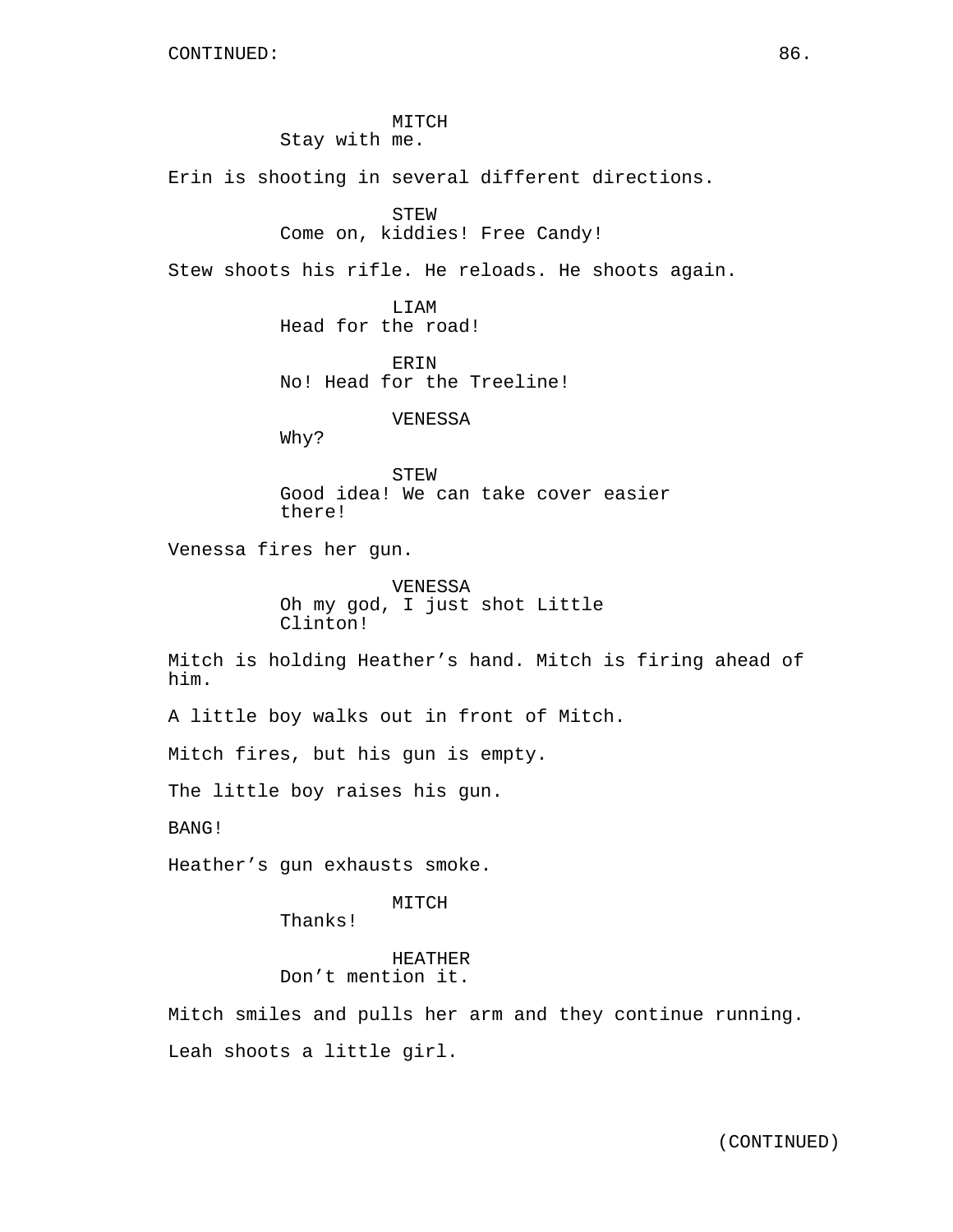LEAH If my agent saw this, I'd never have a gig again. ERIN You'll be fine, babe. Don't worry. LEAH I said don't call me that! ERIN Sorry babe! Erin shoots. Liam shoots. Stew Shoots. Mitch shoots. Venessa shoots. Heather shoots. Leah shoots. STEW I could totally do this for a living. Liam points. LIAM The treeline! Come on, guys!

MITCH Follow the leader!

EXT. TREELINE- DAY

The seven survivors run into the trees.

LIAM Now, is there a way to get to the highway from here.

Erin looks at Mitch.

ERIN Uh... no.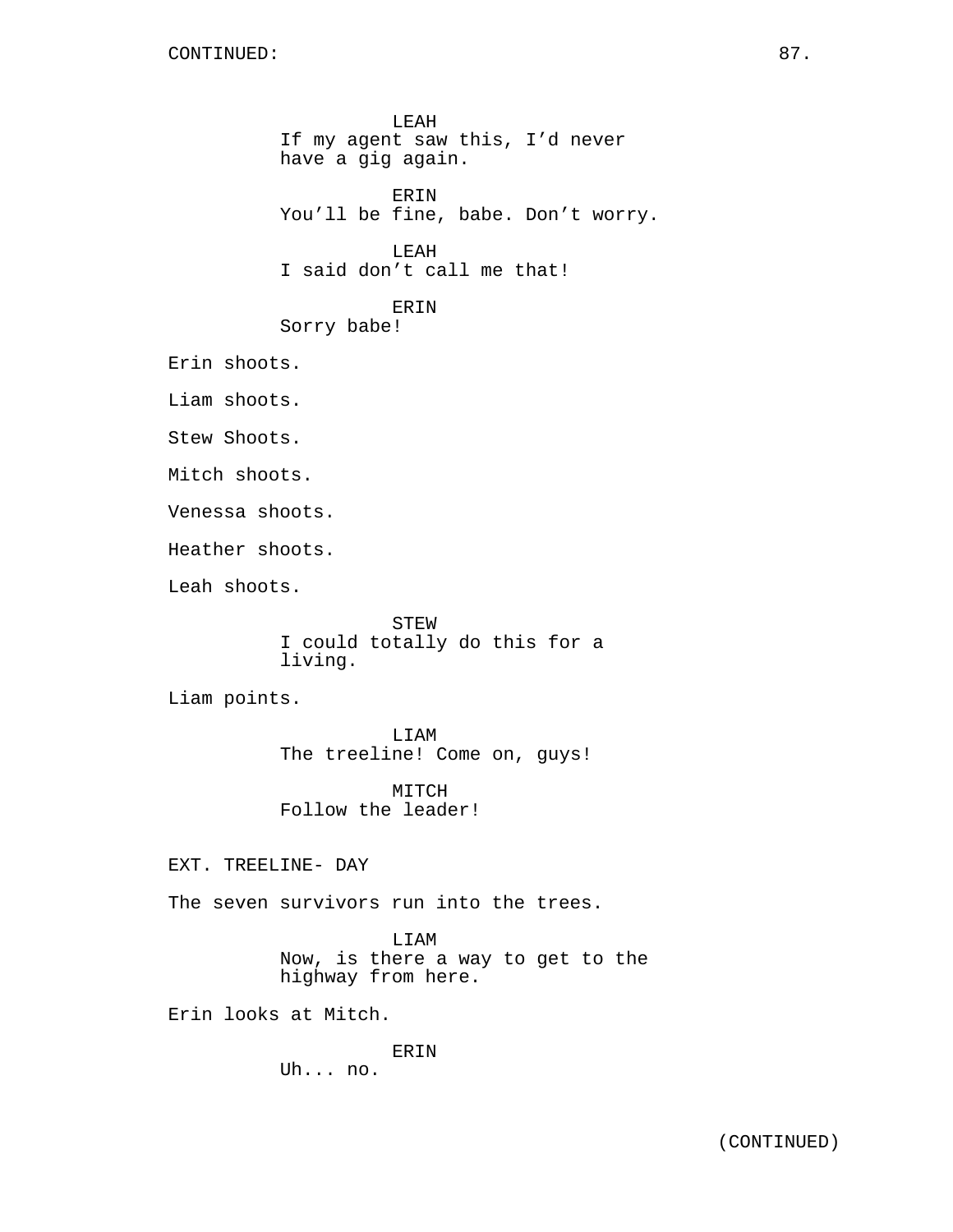LIAM Then why the fuck did you bring us here?!

STEW Lets not fight now! Let's go deeper in.

Erin leans to mitch.

MITCH That's what she said.

STEW There is a way out. We need to get to the other side of the woods. There's a construction site, with vehicles.

HEATHER Yeah! Lets get a car and just drive out of here and never look back.

STEW Wait, Erin... don't you have a car.

ERIN The munchkins fucked with it. I don't know what they did.

LIAM Well lets stop talking and head that way.

The two turn around.

A teenage kid is holding a shotgun.

Liam stares at him.

The kid hits Liam with the butt of the gun, knocking him out.

AN ARROW flies into his chest, killing him. We hear the shrieking of the parasite in him dying.

PAN RIGHT:

Mitch holds the bow in his hands.

Erin turns to Mitch.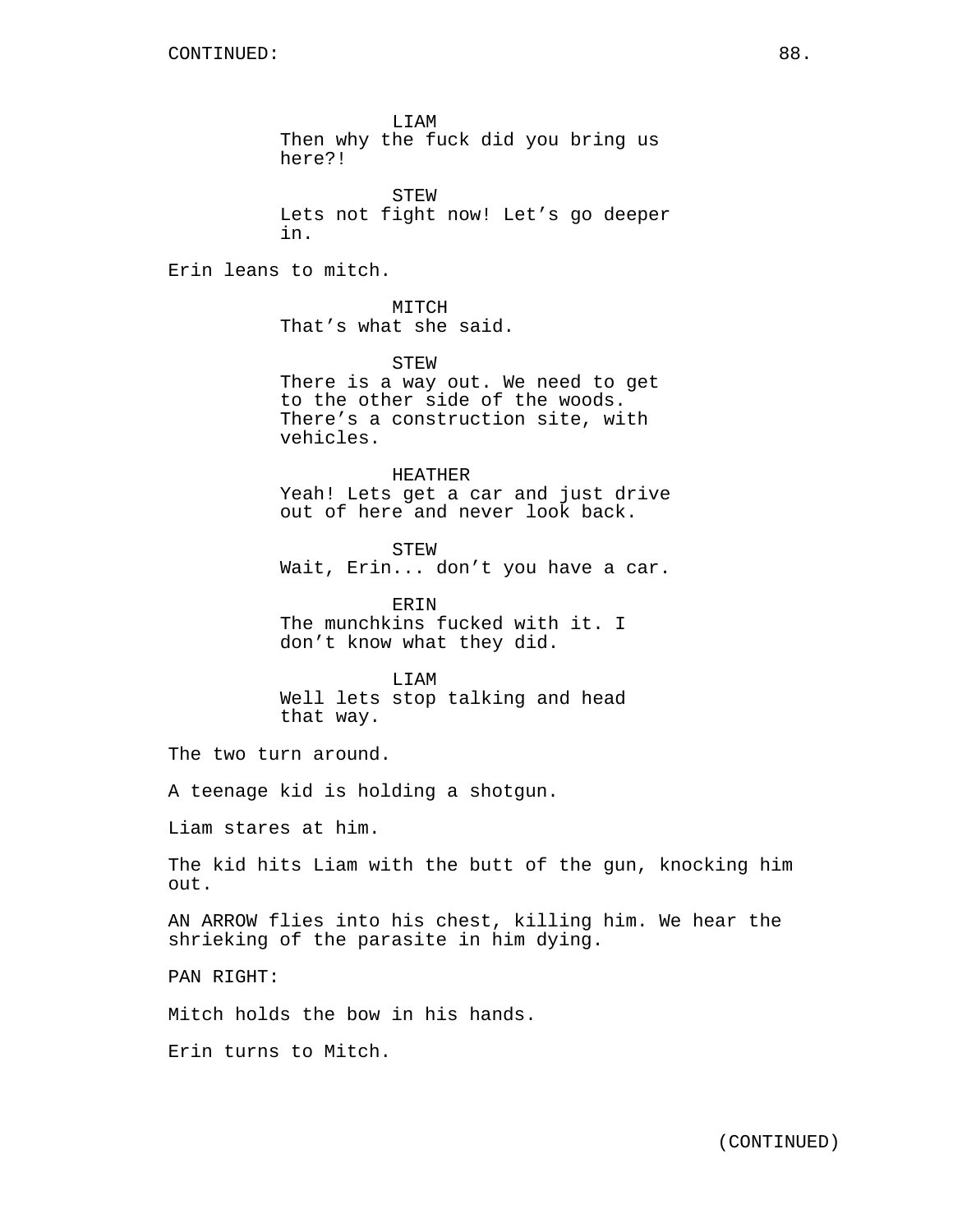ERIN Mitch! Katnus!

MITCH Call me Snake.

Venessa drops her gun and walks over to Liam. Who is struggeling to get up.

> LIAM What the hell?

VENESSA Are you alright, Liam?

Liam focuses on Venessa and smiles.

LIAM

I'm fine now.

Stew pulls out a clip, and throws the empty clip behind him. GUNS COCKING can be heard all around them.

> VOICE (hispanic accent) Put the guns to the ground.

The gang looks around and sees kids surrounding them.

STEW Head for the trees.

LEAH Not a good call, Erin.

ERIN Sorry, babe.

LEAH Don't call me babe.

A kid with a gun walks out of the darkness.

MITCH Holy damn, Hanson Smith is an infected?

HANSON Drop to your knees... EVERYBODY!

Everybody puts their hands in the air and drops to their knees.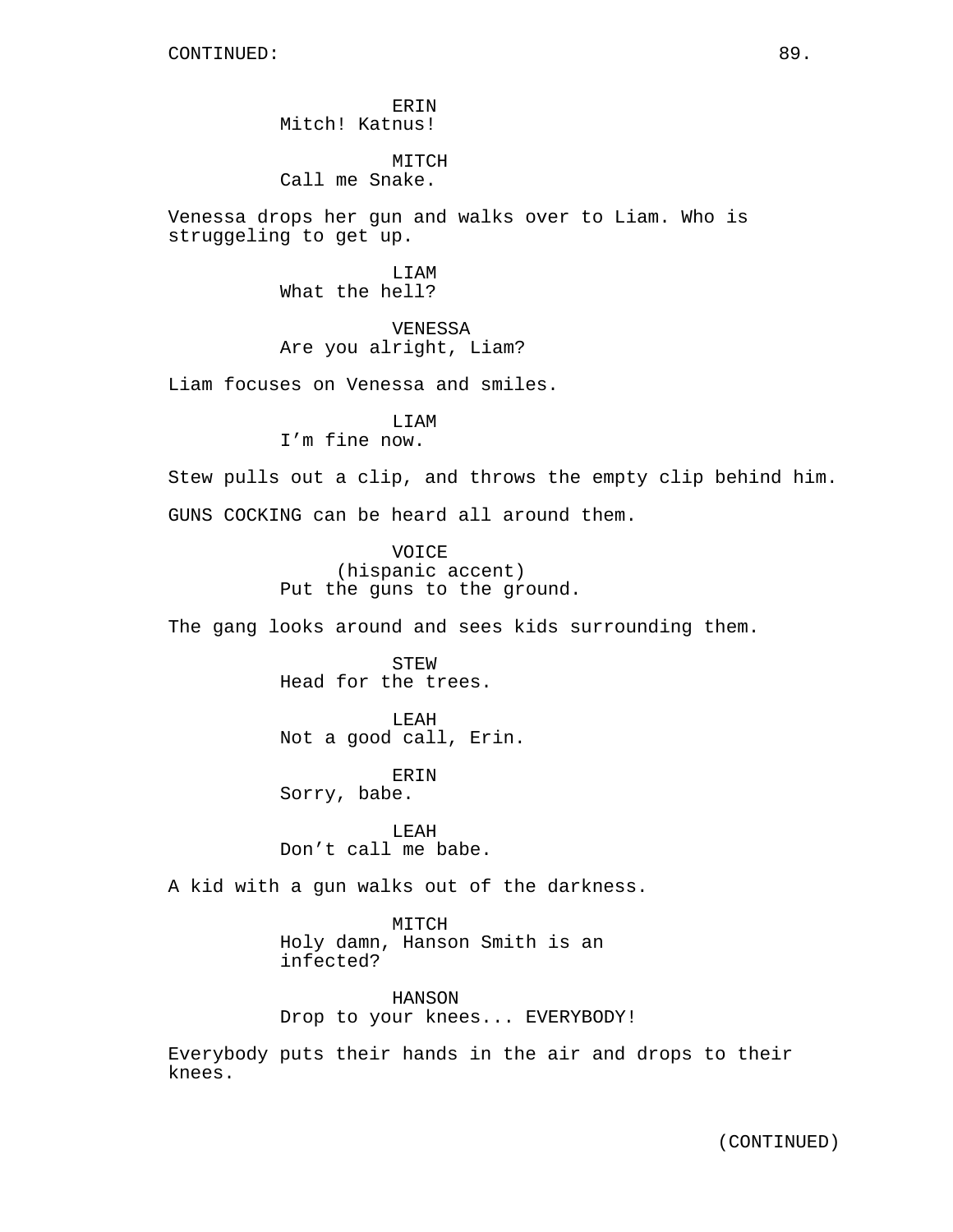HANSON Hands behins your head. You're all coming with us.

STEW

Brilliant.

Mitch is staring down Erin.

Erin turns his head to Mitch.

ERIN This is all YOUR fault.

INT. BACK OF TRUCK- AFTERNOON

The seven are in the back of a van, tied up, with guns pointed on them.

> VENESSA This is so fucked.

ERIN Leah, I just thought I should let you know, I'm your biggest fan. I love all of your music. From Sweet Dreams to Souljacker. I listen to your music every time I play Pokemon Blue.

LEAH Well... thank you.

Liam turns to one of the infected.

LIAM Where are you taking us?

HANSON QUIET, HUMAN. You'll see soon enough.

Stew turns to Erin

STEW Erin, do you have a cigarette?

Erin turns to Stew.

ERIN

Got gum.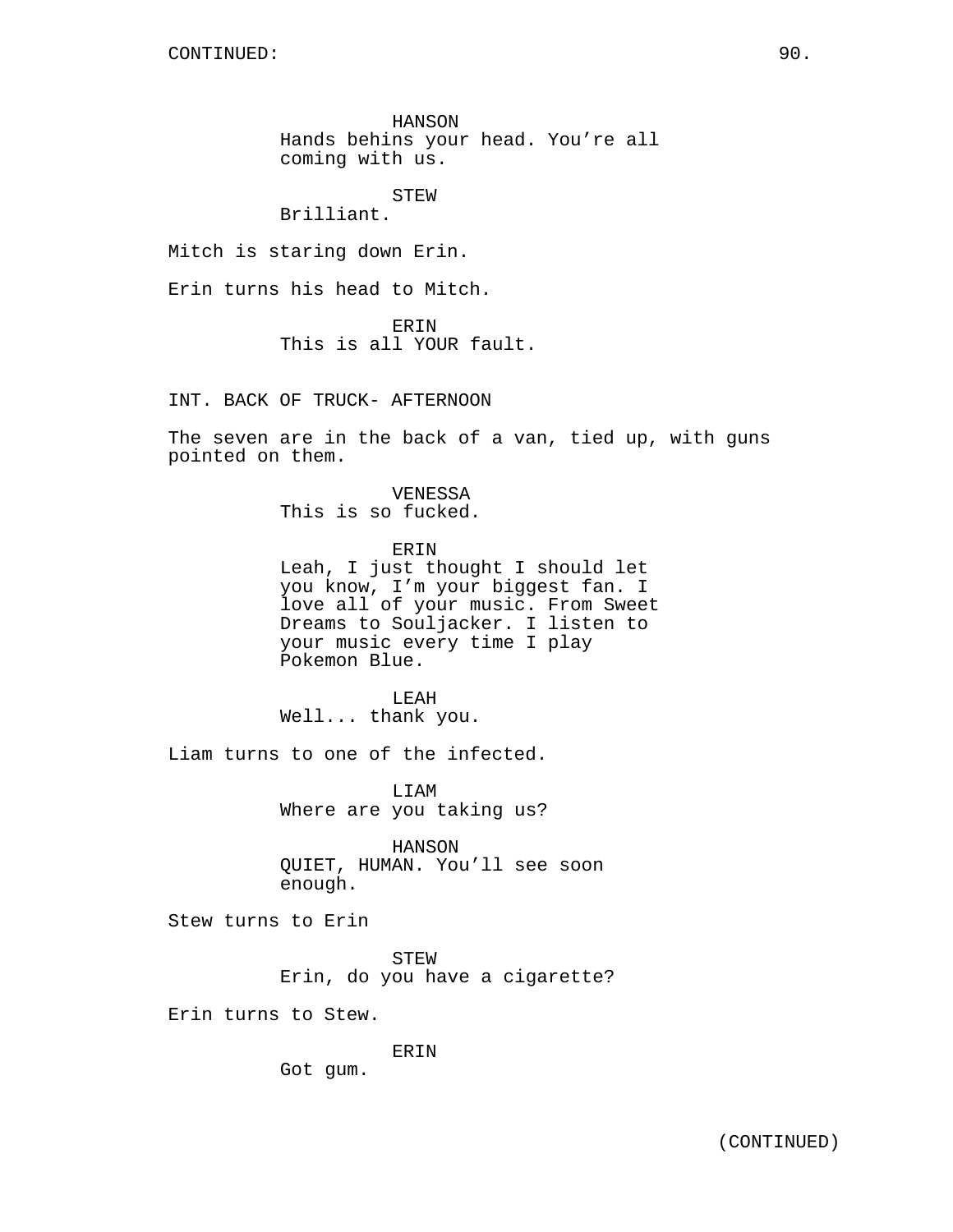MITCH We are so fucked. This is the end.

HEATHER We'll figure out something, honey. Don't worry. Your brother is full of ideas.

MITCH And look where they've gotten me.

EXT. TRUCK- DAY

The truck comes to a stop. The driver gets out and opens the back.

INT. TRUCK- DAY

DRIVER Come with me.

STEW Yes, sir.

EXT. TRUCK- DAY

The survivors get out of the truck.

They are walking with guns pointed at their heads.

They come to a giant, metal gate. Mitch and Erin look up at it.

> LIAM What do you keep in here, King Kong?

The leader turns to Liam.

## LEADER

Not exactly.

The big metal gate opens, revieling hundreds of children. All chanting and yelling at the survivors.

> MITCH This shit just got real.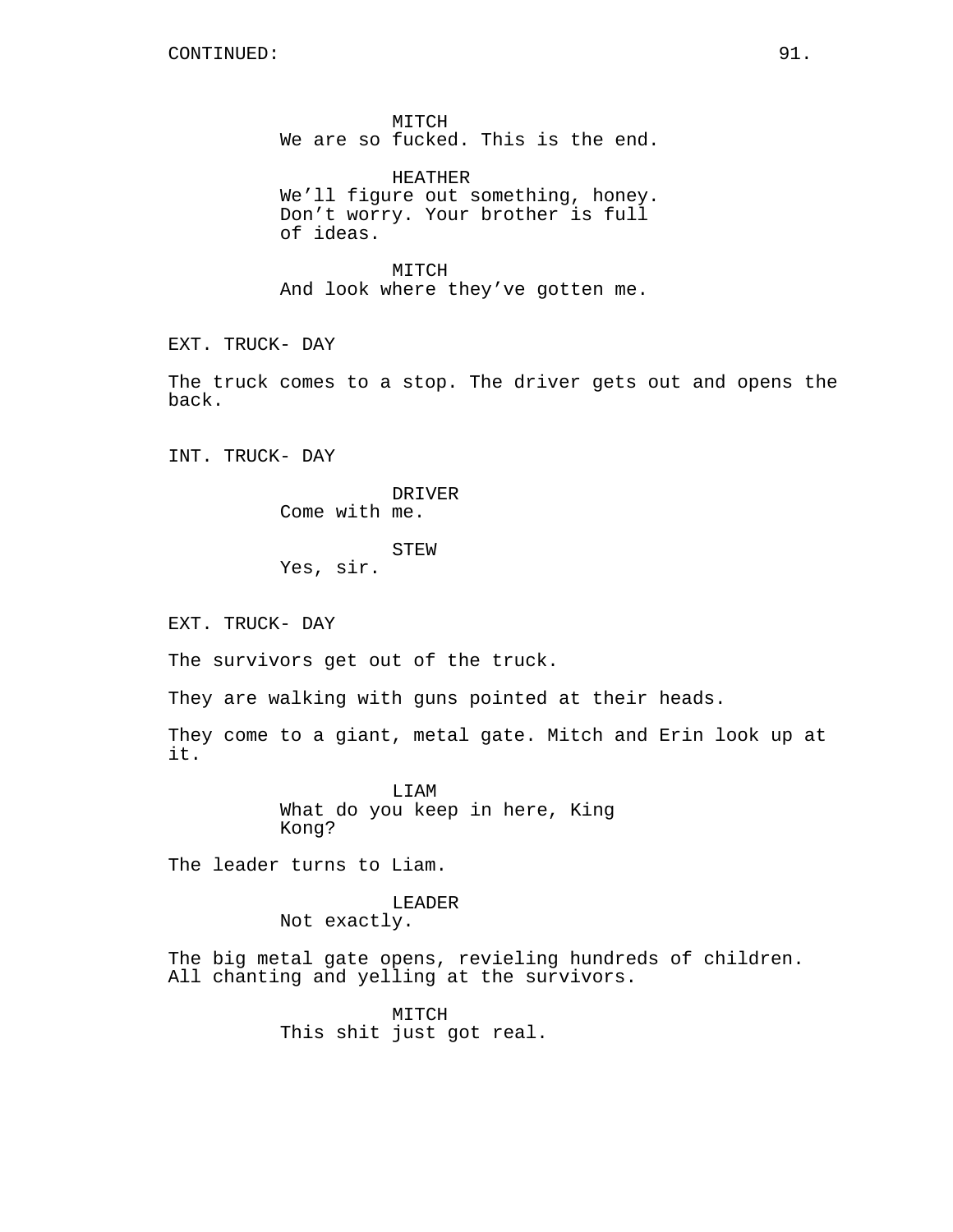As the survivors walk through, they see the children everywhere. Raising their guns, yelling at them. The infected seem to be chanting something in spanish.

Erin turns to Mitch.

ERIN I thought these kids spoke another language.

MITCH They grow up so fast.

The survivors are dragged to the center of the

HEATHER Mitchell, I'm scared.

MITCH Don't worry. We'll be fine.

Liam turns to Stew.

LIAM I'm not liking this one bit.

STEW I'm smellin' what you're cookin.

Liam turns to Erin.

LIAM Erin, you wouldn't happen to have another one of your brilliant plans in that brain of yours, would you?

ERIN Eh, not exactly.

LEAH Maybe think of something. I don't think these kids want to play football.

Liam leans to Venessa.

LIAM Just stand by me and everything's going to be alright.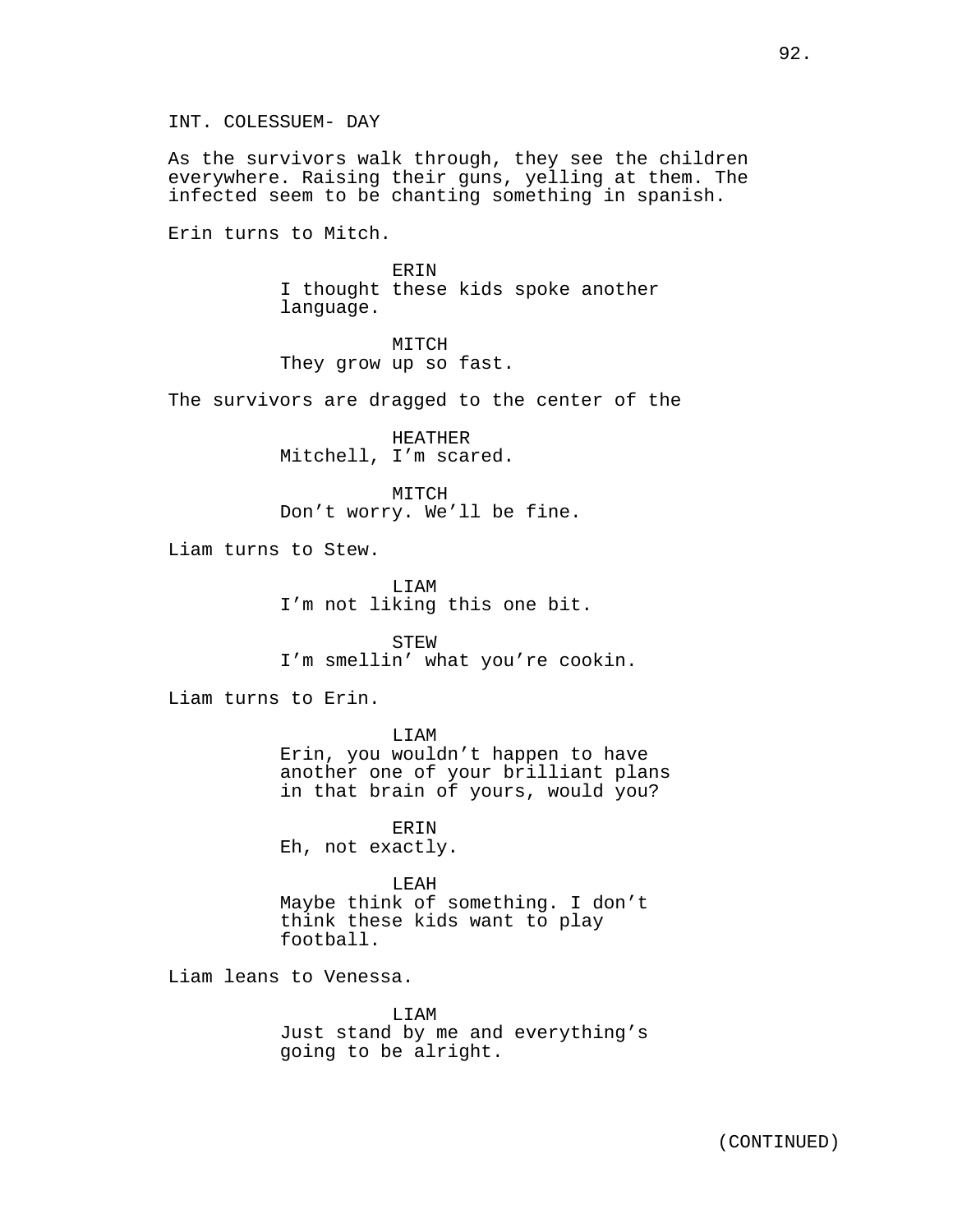## VENESSA I trust you, Liam.

HANSON holds his hand up in the air and everybody stops chanting.

#### HANSON

ATTENTION! Here be the plage, human! Who we dispise! Now, why don't we kill them now, and stop this parasite? This is a war.

Mitch leans to Erin.

MITCH Did they just call us parasites?

ERIN What the hell, man.

## HANSON

We keep this swine alive, so our leader can decide what punishment these dirty, foul-mouthed humans deserve. Once this village is clean, we shall continue to banish the rest of the human race to extintion.

STEW This really is the apocalypse.

MITCH So we're the parasites.

HANSON

The Plaga race will rise. And the Human race will be burnt to extintion. WITH the acception of our leader. Who I now introduce! Everybody give an applause... to our creator... LORD... SADDLER!

Erin and Mitch look at eachother in amazement.

LIAM You are kidding me.

MITCH AND ERIN

Saddler?

A hispanic man, dressed in a business suit, unbuttoned, revieling a band T-shirt, holding a gun, walks out of the dugouts.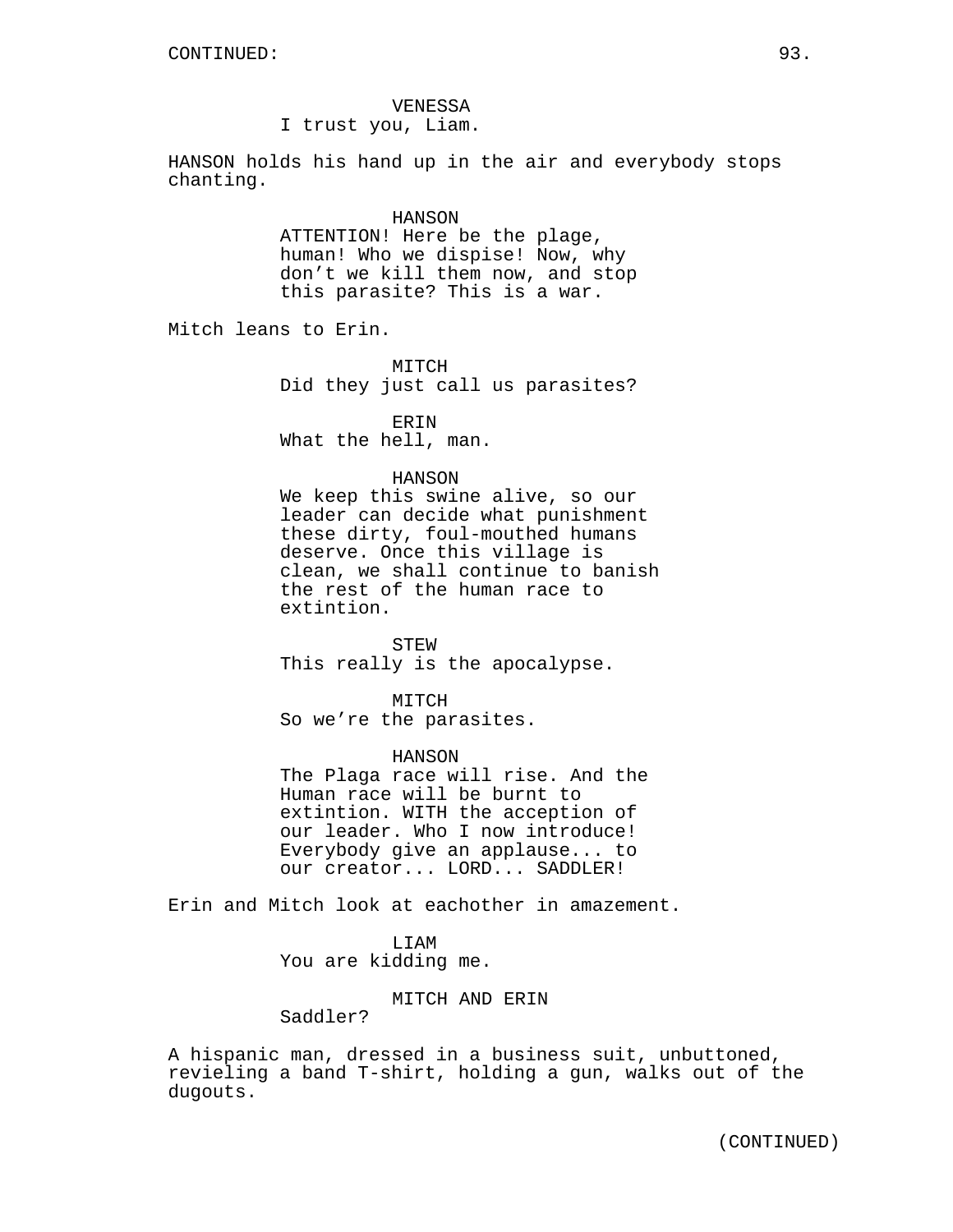LIAM Chet Saddler.

The man continues to walk.

LIAM Holds over eighty percent of the cocane sold in this country.

#### ERIN

Drugs?

The man continues to walk up to them.

LIAM His corporation is in Pittsburgh, but he is from Portugal.

MITCH A drug lord?

# LIAM

He worked with the spanish military for seven years. He is an amazing scientist. But the power got the better of him. And i think I know why he's here.

CHET SADDLER walks up to the group of survivors.

SADDLER Mister Rodregiuez. How art thou, homes?

Venessa turns to Liam.

VENESSA Liam Rodregiuez? The notorious drug dealer of Philidelphia?

Liam turns to Venessa.

# **T.TAM**

Sorry, Venessa.

Saddler raises his gun to Venessa's head and pulls the trigger without hesitation.

Everybody in the group jumps.

SADDLER You'd best keep your bitches on a leash, dawg!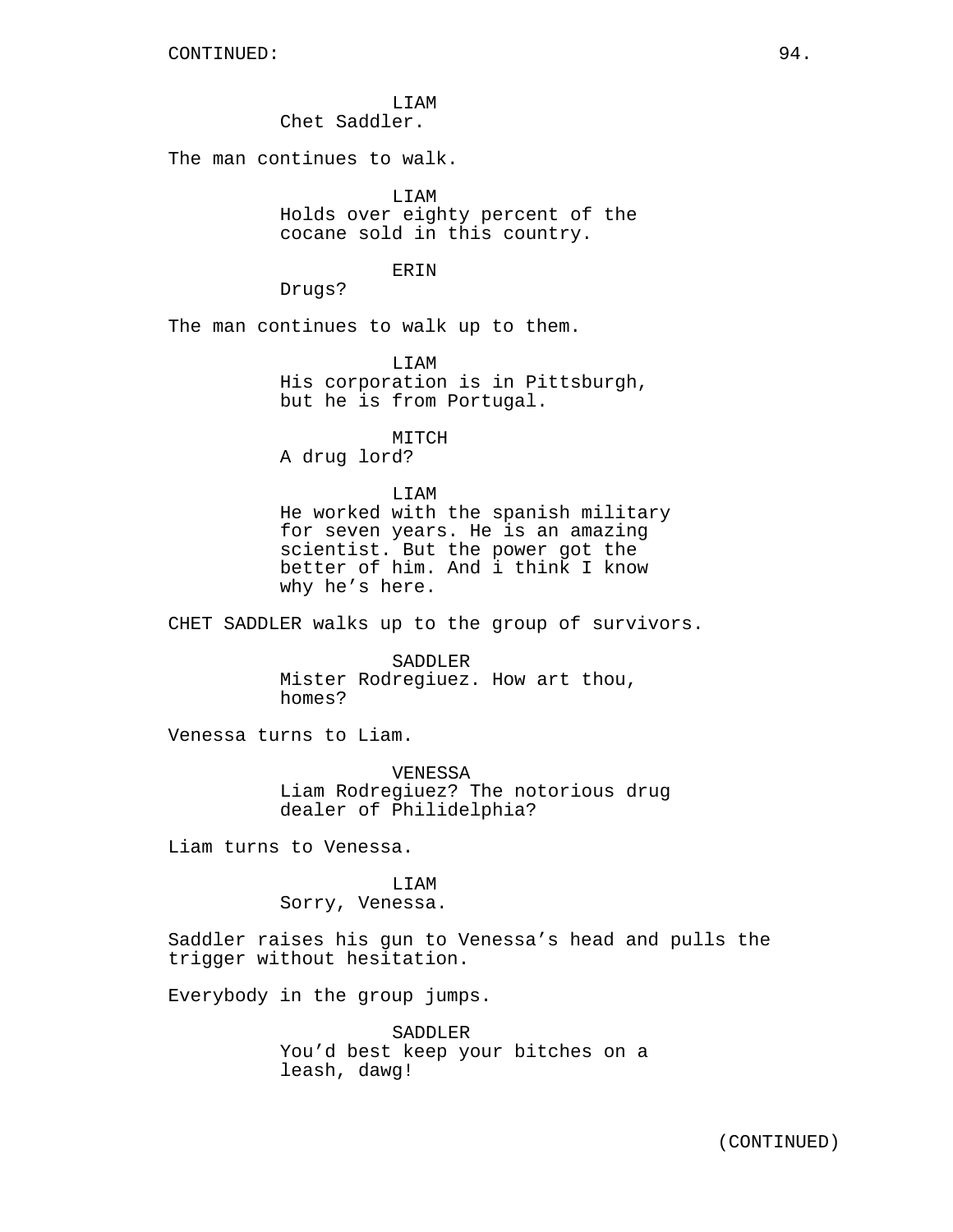LIAM Why are you here, Chet?

SADDLER You know exactly why I'm here, homes!

Erin leans to Mitch

ERIN This is some fucked up shit.

LEAH Shh! He'll shoot you too.

LIAM I never got it, Saddler.

SADDLER Well, that's why I happened to drive down here! Before some asshole ran me off the road.

Erin gets a very concerned, confused look on his face. Mitch turns and glares at him.

> LIAM If you just give me more time, I can find it for you.

> > SADDLER

Fifty G's of pure Sad-coke, homes. And it's MIA. Top-notch shit, homes. I trusted you with it.

LIAM I don't know what to tell you.

SADDLER I have an idea! Let's play a little game, dawg. If you win, I'll just give you the package, free of charge. But if you lose...

Mitch turns to Erin.

MITCH I'll bet if he loses, he dies.

SADDLER

You die, homes!

Erin leans to Mitch.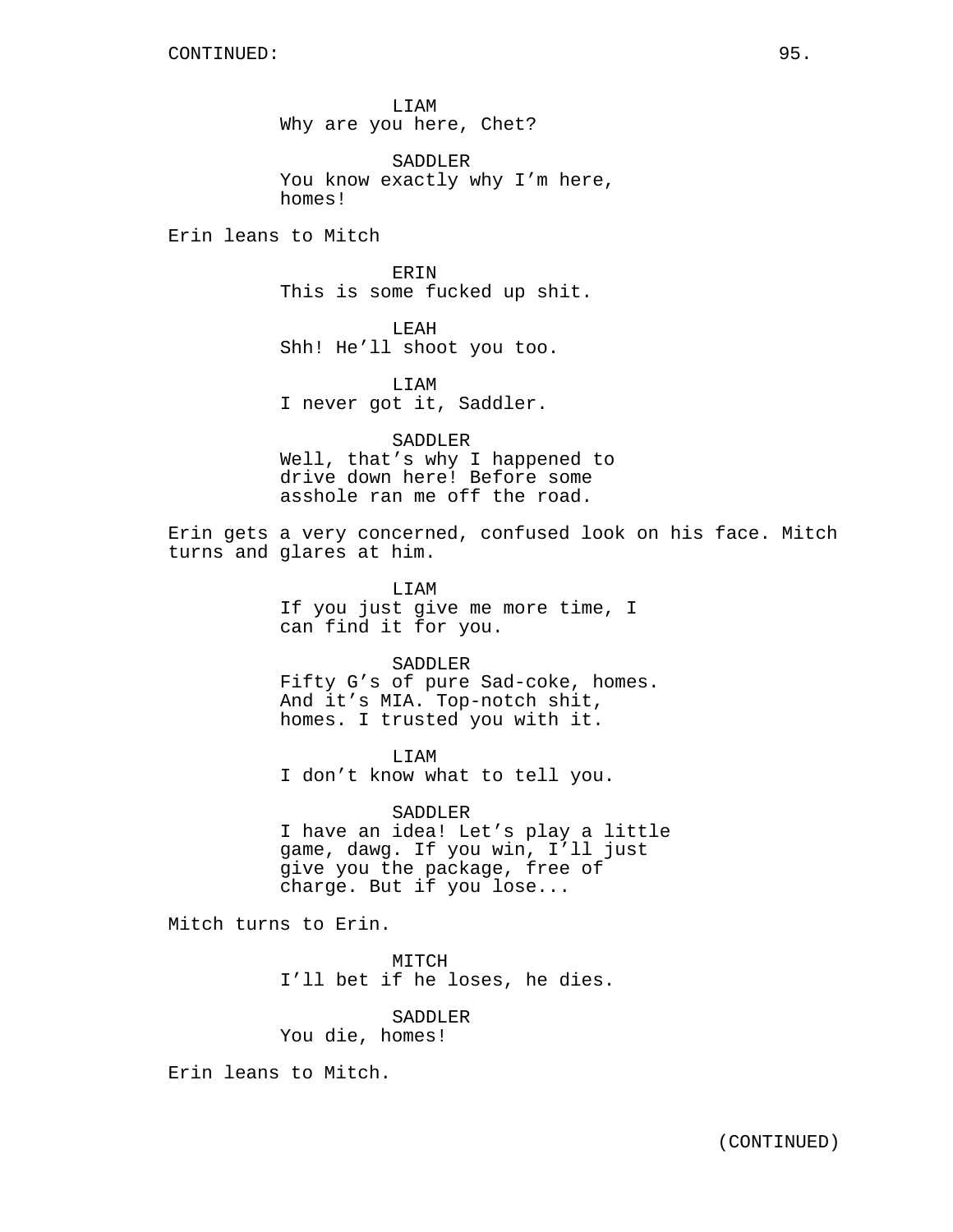ERIN Called it.

Saddler grabs Liam and Draggs him to the cage in the field. The gates shut, and he is locked in, with two infected. Saddler gets up on a platform and looks at the audience.

> SADDLER Boys and girls! I give you... K-9 and Jupiter!

The audience chants and cheers.

SADDLER Alright, Rodregiuez, the rules are pretty simple, I'm sure you've seen it on TV. You fight to survive.

K-9 has a baseball bat.

Jupiter has a chain.

Saddler walks over to one of the infected, who hands him a sword.

> SADDLER Lucky you, we picked this up for ya.

Saddler hands Liam the sword.

LIAM Saddler, let me go and I can get you your package.

Mitch leans to Erin

MITCH you know that package they're talking about?

ERIN I hope it's not...

MITCH It's from Pitt.

**ERIN** Mitch... not now.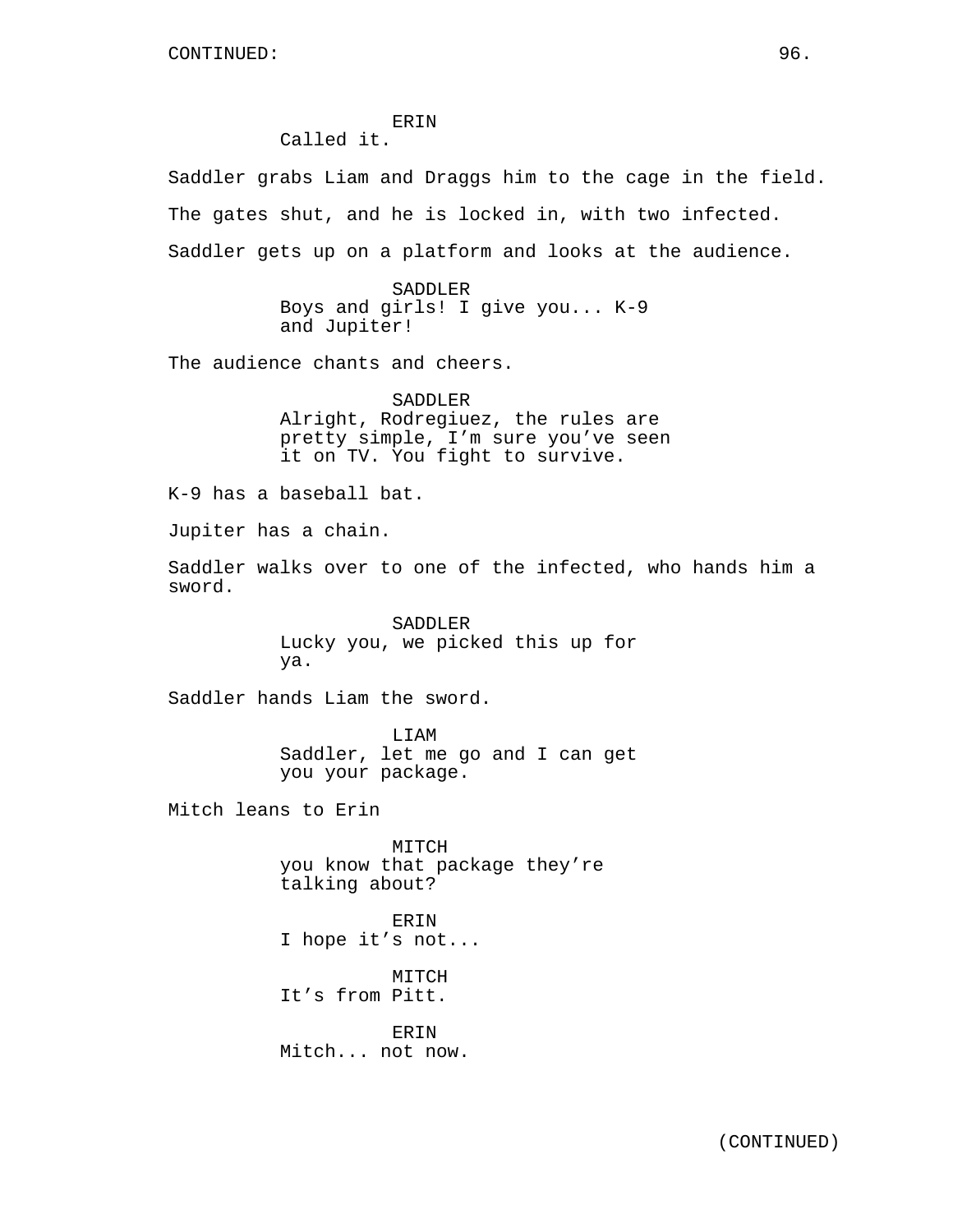MITCH It accidently got shipped to OUR HOUSE!

ERIN Mitch, keep your fucking mouth shut.

MITCH We are now involved in drug shit!

STEW Guys, please stay calm.

Saddler raises his hands.

SADDLER Sorry, bro. I have morals. You fuck with me, you get fucked. LET THE GAMES BEGIN!

Jupiter runs toward Liam and whips the chain at him.

Liam blocks it with the sword.

LEAH Hey, boys, hush. He's coming back.

ERIN Like I knew! I was going to return it to the post office!

MITCH You know, this whole thing is YOUR FAULT. YOU ran him off the road!

**ERIN** How the hell would I know he had a truck load of parasites.

HEATHER Guys, shut up!

Saddler walks back over to the gang.

SADLER

Watch this, this will be fun, boys.

Erin hops over to Saddler.

ERIN Mister Saddler?

Saddler turns to Erin.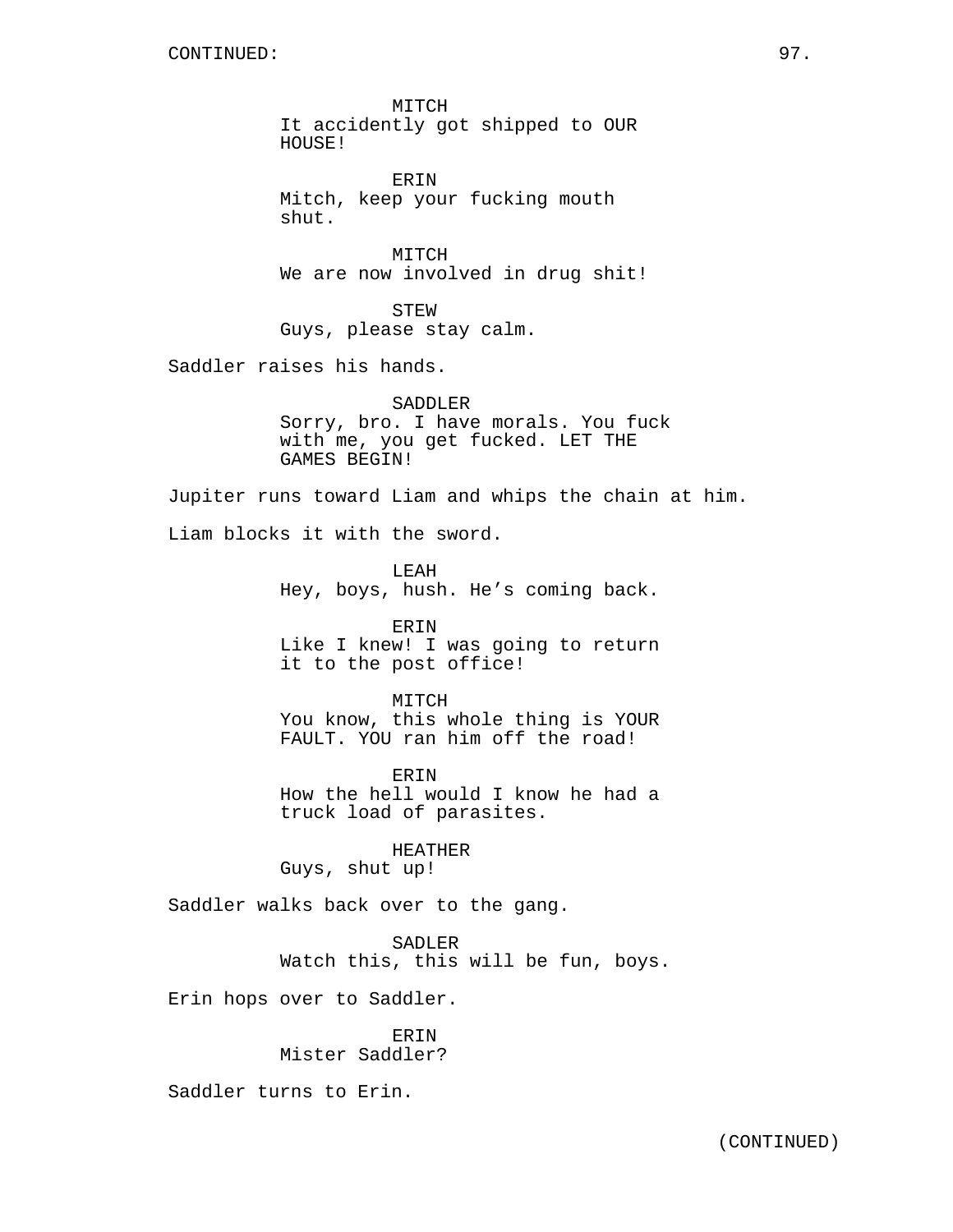SADDLER Are you talking to me?

K-9 charges with the baseball bat, swinging, hitting Liam in the legs.

Liam spins around and swings his sword at K-9, but it's blocked by the bat.

> ERIN You're this infamous Drug Lord from pittsburgh... where's your gang? Don't you have an entire possee.

SADDLER I did... until I wrecked into the reservoir.

STEW They died in the wreck, sir?

Saddler turns to Stew.

SADDLER

Nope.

Liam swings the sword at Jupiter. It gets caught in the chain and pulled out of his hands.

K-9 leans over Liam and bashes him in the head.

The group is all wide-eyed in terror.

MITCH

Holy crap.

#### SADDLER

When I was working with the Spanish military, we tested my DNA with specific brain parasites. There was a certian type of cocane grown in the Jungles of Brazil. We mixed it all together, and created my children. The Plaga.

ERIN

So, when you wrecked into the reservoir...

SADDLER The plaga escaped into the water. Not my intentions. But it's pretty fucking cool, ain't it, homes!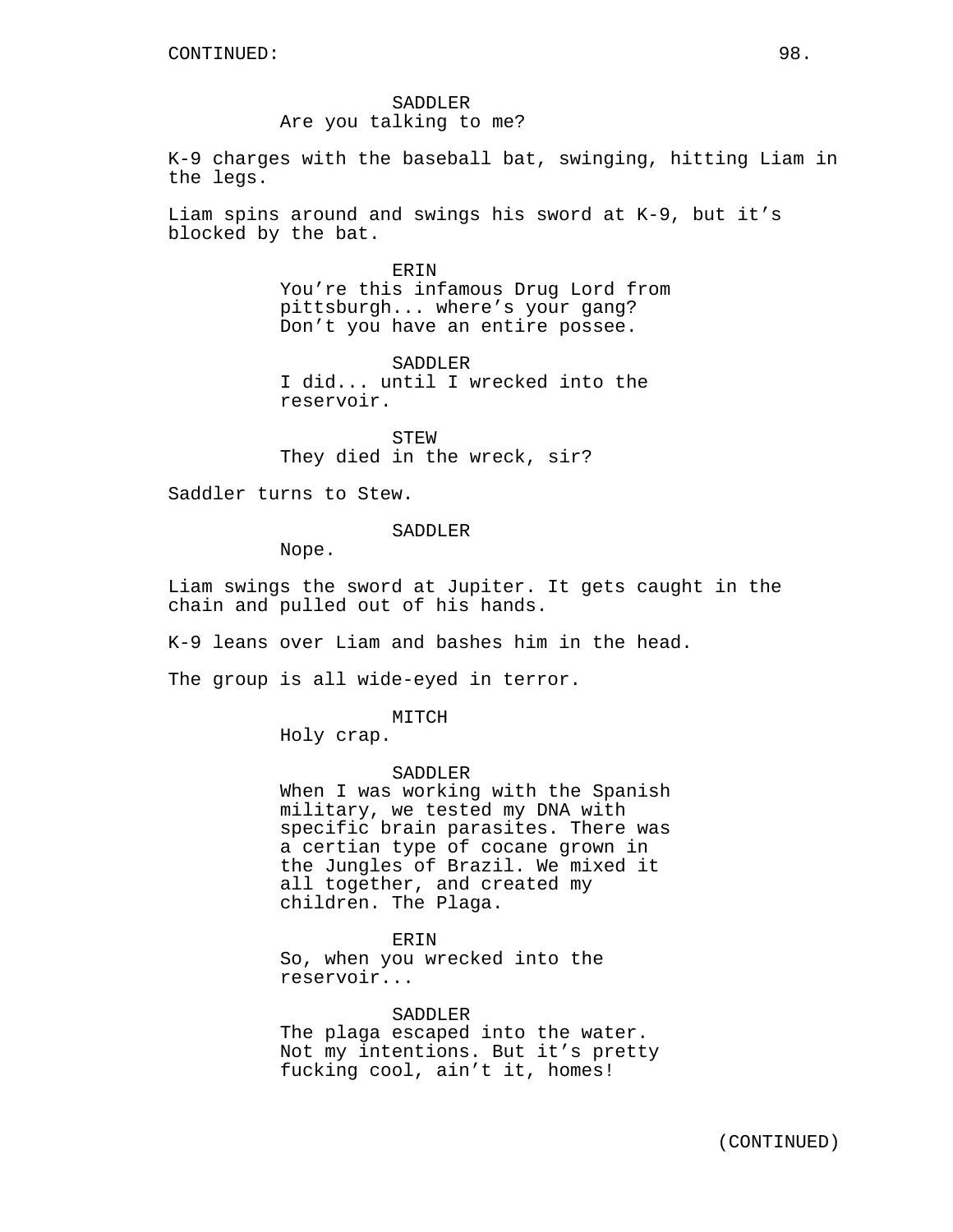MITCH Did they kill your gang?

SADDLER

Yep.

ERIN Why are you not like... one of them.

SADDLER Immune. Fucker.

Saddler walks up on the stage.

SADDLER It appears, my former business partner, is deceased!

Stew leans to Erin.

STEW do you have a fucking plan yet, bro?

ERIN Yes. I'm trying to get the knife out of my pocket.

MITCH Thank fucking god. Just hurry, ok?

HEATHER I think we're next.

SADDLER Now... lets let the audience vote... WHO'S NEXT?!

The group looks up as Saddler.

## SADDLER

We have the beautiful woman in red! We have everybody's favorite musician! We have the two nerds! and we have the shit-kicker! Take your pick!

All of the children in the crowd point at Mitch. Erin looks up at everybody.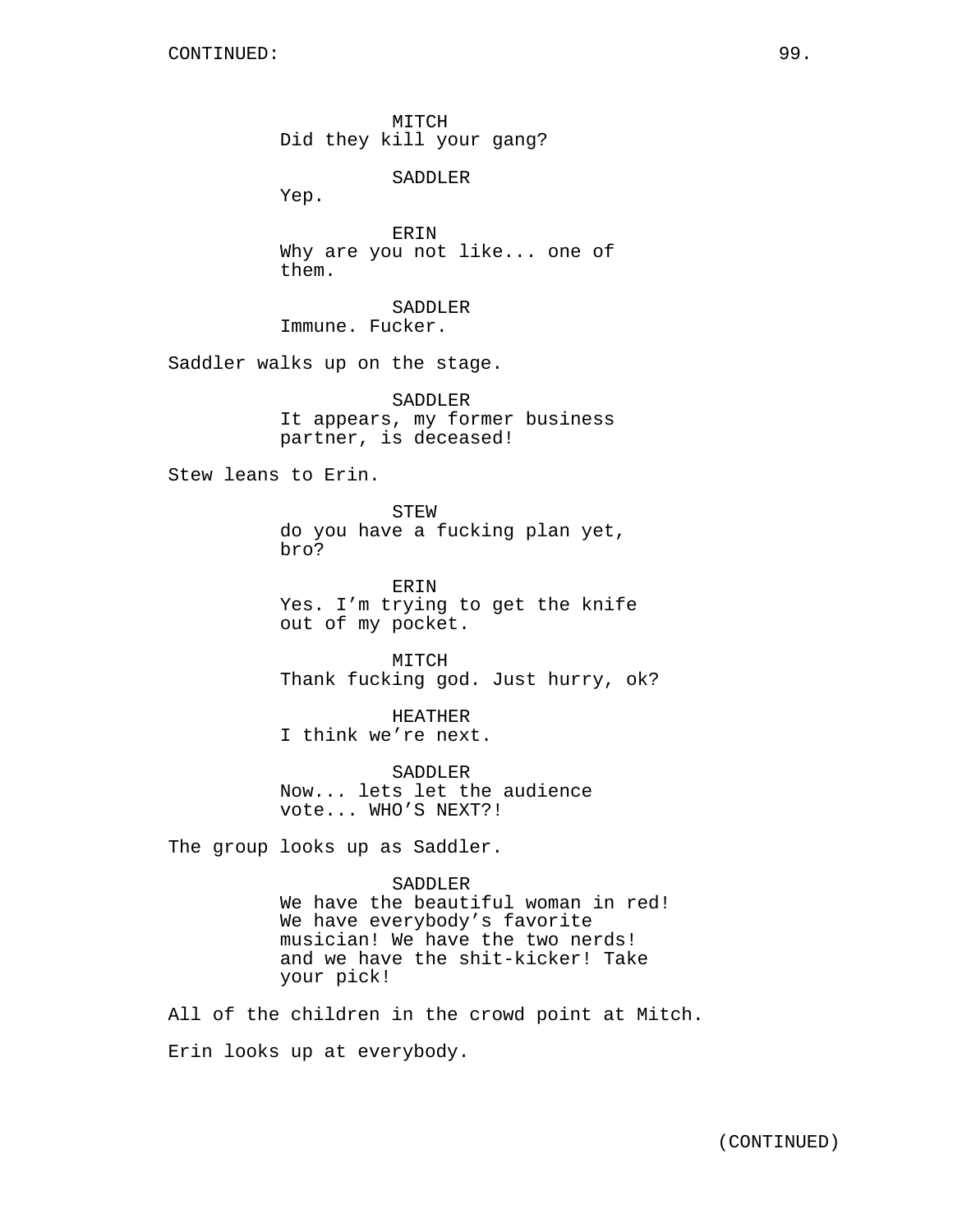MITCH How's that plan coming?

ERIN Got it. Follow my lead. Look behind you.

Saddler walks off of the stage and walks up to Mitch.

SADDLER Sorry, kid, but it appears they really like you.

ERIN Shouldn't have shot the Kintner boy.

MITCH No! No! This is NOT my fault! YOU ran this fuck-nut off the road! YOU didn't take the package that was delivered back! This is YOUR fault!

Saddler looks at the two.

ERIN Oh, grow the fuck up! You're the one who said "LETS GO GET THE GUNS!"

MITCH I didn't think we'd actually go out and blow almost three hundred dollars on guns!

ERIN I ONLY MADE THE SUGGESTION! We were watching Hot Fuzz, what do you expect?!

Saddler gets up in their faces.

SADDLER Hey, Jay and Bob, quit your fucking bitching. YOU, come with me.

Mitch hops backwards.

MITCH Absolutely not! Fuck this! I am a regular guy, who happens to be completely innocent in this!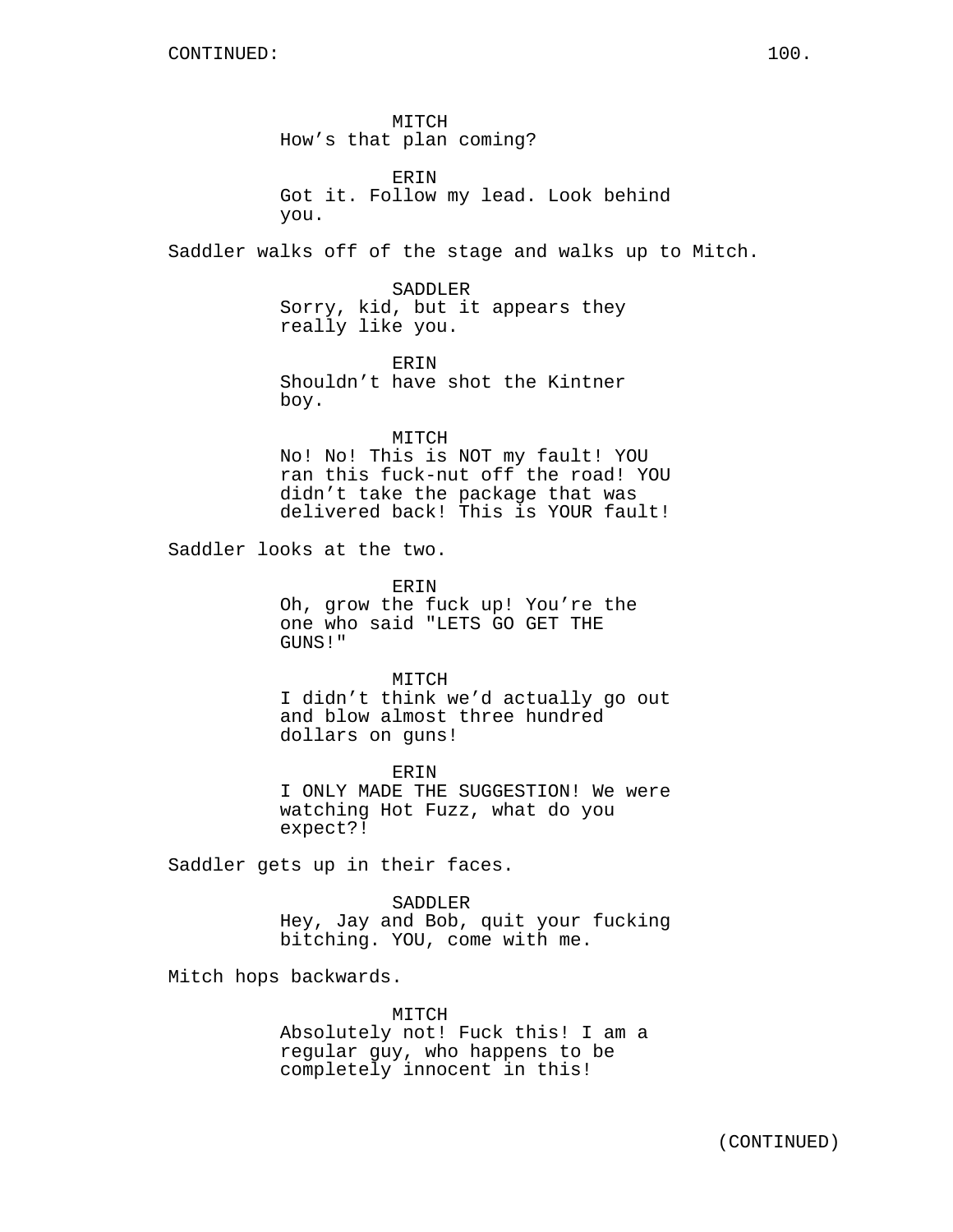SADDLER Do you know who you're FUCKING talking to, homes?

MITCH Why is he calling me homes?

ERIN

Keep your FUCKING mouth shut and do what he says.

## MITCH

NO! Saddler! HE is the one who ran you off the road, HE got the package delivered to his house. HE decided to drive out of town. This entire thing is HIS fault!

#### ERIN

Mitch, quit acting like a fucking moody five year-old, kid! We're in this together, you want to bitch right before you fucking die? You want to be remembered as the whiny little bitch, then go right ahead, kiddo.

#### MITCH

I told you---

Mitchspins around, grabs the gun out of Hanson's hand, and turns around and hits Saddler with the butt of the gun.

## MITCH

DON'T call me kiddo.

Erin runs over and cuts STEW, HEATHER, and LEAH'S ropes.

BULLETS ARE FIRING.

# STEW

Fucking Run!

The survivors make a run and take cover behind a huge metal fence.

> STEW Alright, everybody stay here, the guns are literally five feet away in that box.

Stew Stands up and is shot in the other arm. He falls to the ground.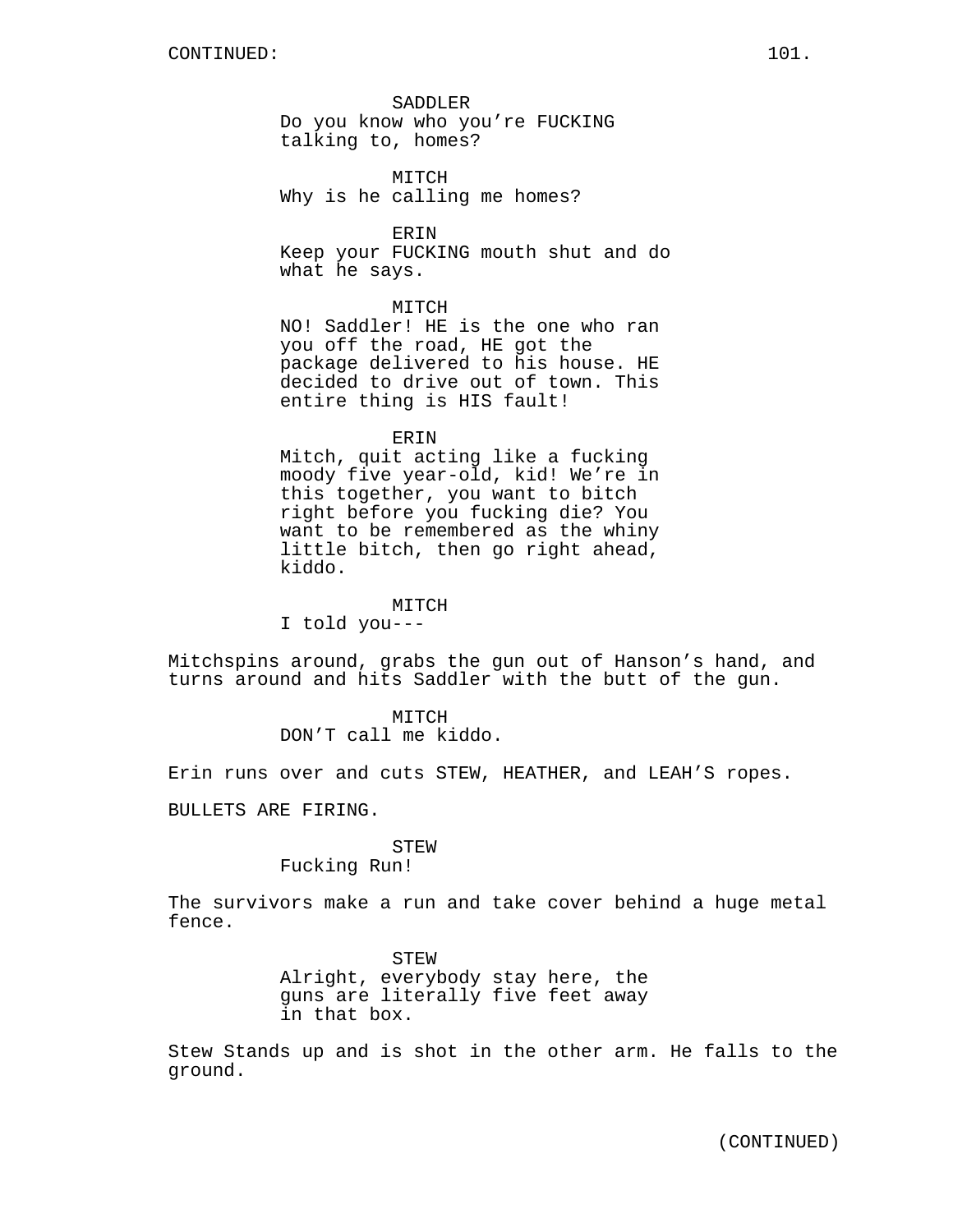Fuck!

LEAH What the hell do we do now?!

Mitch looks down and sees the thing they're taking cover behind has wheels.

## MITCH

Idea!

The metal barrier begins to roll over to the guns.

The survivors pick up their guns and begin firing.

Bullets are blazing past everybody.

STEW I hope your plan includes getting us the fuck out of here!

Saddler stands up, confused, from being knocked out.

SADDLER DO YOU THINK YOU FUCKING GUYS CAN FUCK WITH A BIG TIME CRIMINAL?!!!

ERIN SADDLER, YOU'RE SMALL TIME!

MITCH YEAH, MOTHERFUCKER!

SADDLER GET EM' KIDS!

Erin looks and sees the passage that leads out of the Colessuem.

> ERIN There's the exit!

HEATHER We'll never make it out! There's too much gunfire! We'll all die!

Stew closes his eyes and thinks. Then he looks at everyone.

(CONTINUED)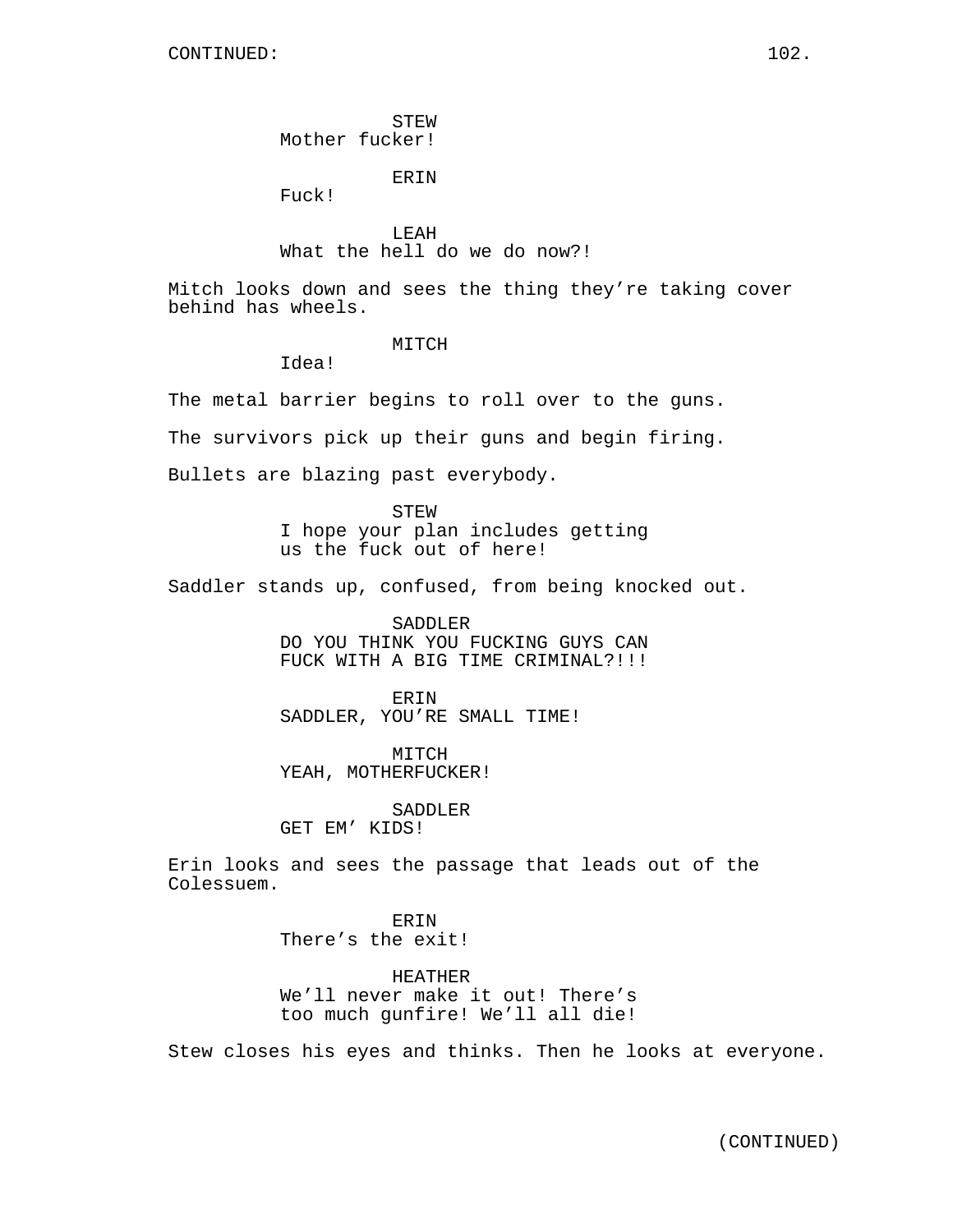STEW Not exactly.

Stew puts his arm on Erin's shoulder.

STEW

Get these three out of here. Erin... you are a pretty cool cat.

ERIN Thanks, but what the fuck are you thinking?

STEW

Idea.

SLOW MO:

Stew turns and runs the opposite direction of the doorway. He fires his gun at all of the kids shooting at him. About ten steps out, he begins to get shot. He continues firing.

Erin stares in shock as he runs out, committing suicide.

He quickly turns around and pushes them all towards the exit.

Stew continues to fire as he is being shot. He falls to his knees and continues to fire.

THE THREE are at the exit, out of harms way.

Erin turns and looks at Stew. Stew is now lying on his belly.

> ERIN I'm sorry I called you a pig fucker.

Stew turns and looks at Erin.

Stew Winks and then takes his last breath.

A FOOT comes down on his face, killing him.

TILT UP: We see saddler staring at Stew's face.

Erin turns and gets the others out of there.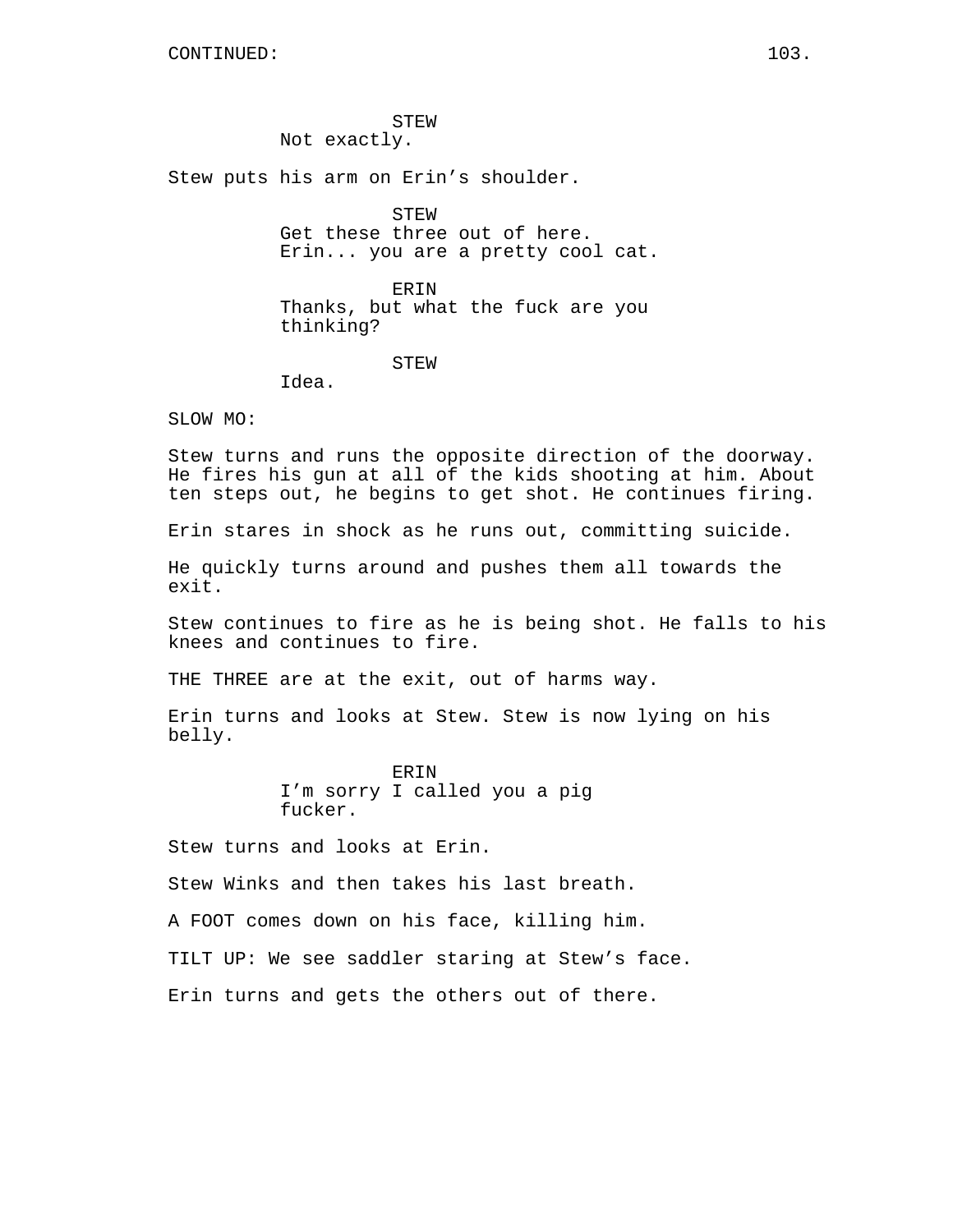EXT. COLESSUEM- AFTERNOON

They are out, they look ahead.

LEAH Where's the truck?!

**ERIN** 

FUCK!

MITCH How do we get out of here?!

HEATHER Where's your car?!

ERIN The fucking village people!

MITCH

Any other ideas?!

Erin turns and looks around. His focus it on something high.

ERIN I think that's mine...

They all turn and look, they see a piece to a car sitting on a podiem.

# LEAH Talk about dumb luck.

Erin grabs the piece and they all run for the woods.

EXT. FRONT YARD- DAY

CRASH-ZOOM/WHIP-PAN

THE CAR PIECE BEING PUT BACK IN.

ERIN Anybody need to use the bathroom quick?

INT. BATHROOM- DAY

WHIP-PAN/CRASH-ZOOM

USING THE BATHROOM.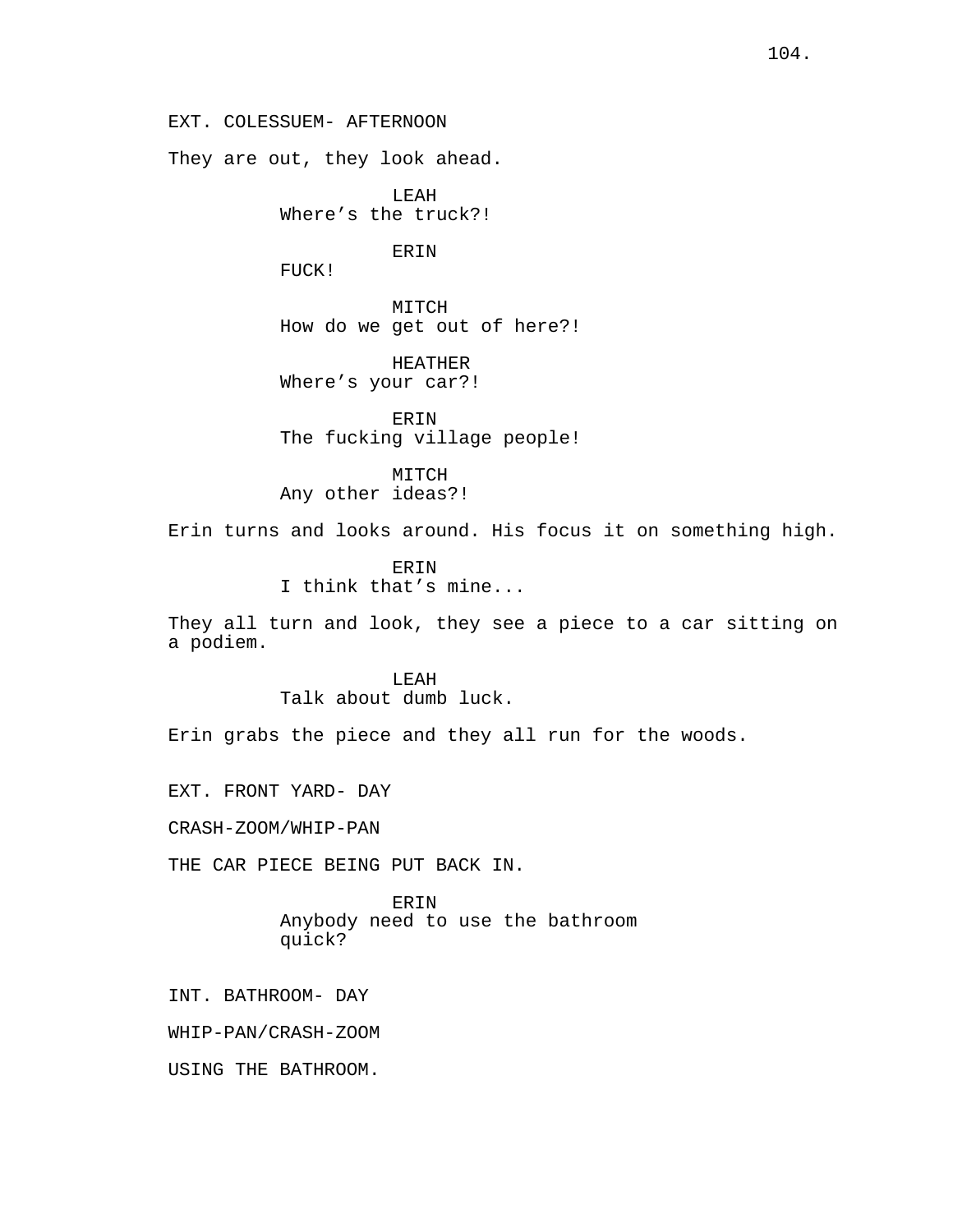EXT. FRONT YARD- DAY

ERIN Alright, are we ready?

LEAH Let's get the fuck out of here.

HEATHER Wait... is everyone here?

LEAH One. Two. Three. Yes!

ERIN There was four of us.

Erin looks around.

ERIN Where's Mitch?

Erin's cell phone rings.

Erin pulls it out of his pocket.

LEAH You had your cell phone on you.

ERIN I always do.

HEATHER Why the hell didn't you use it?

ERIN Because I didn't really have time, now did I?

Erin looks at his phone.

ERIN He's calling me now. He must be in the bathroom.

Erin opens his phone.

ERIN Yo hurry up, we're ready to bounce.

SADDLER (voice) Going somewhere, homes? Without your little brother, eh?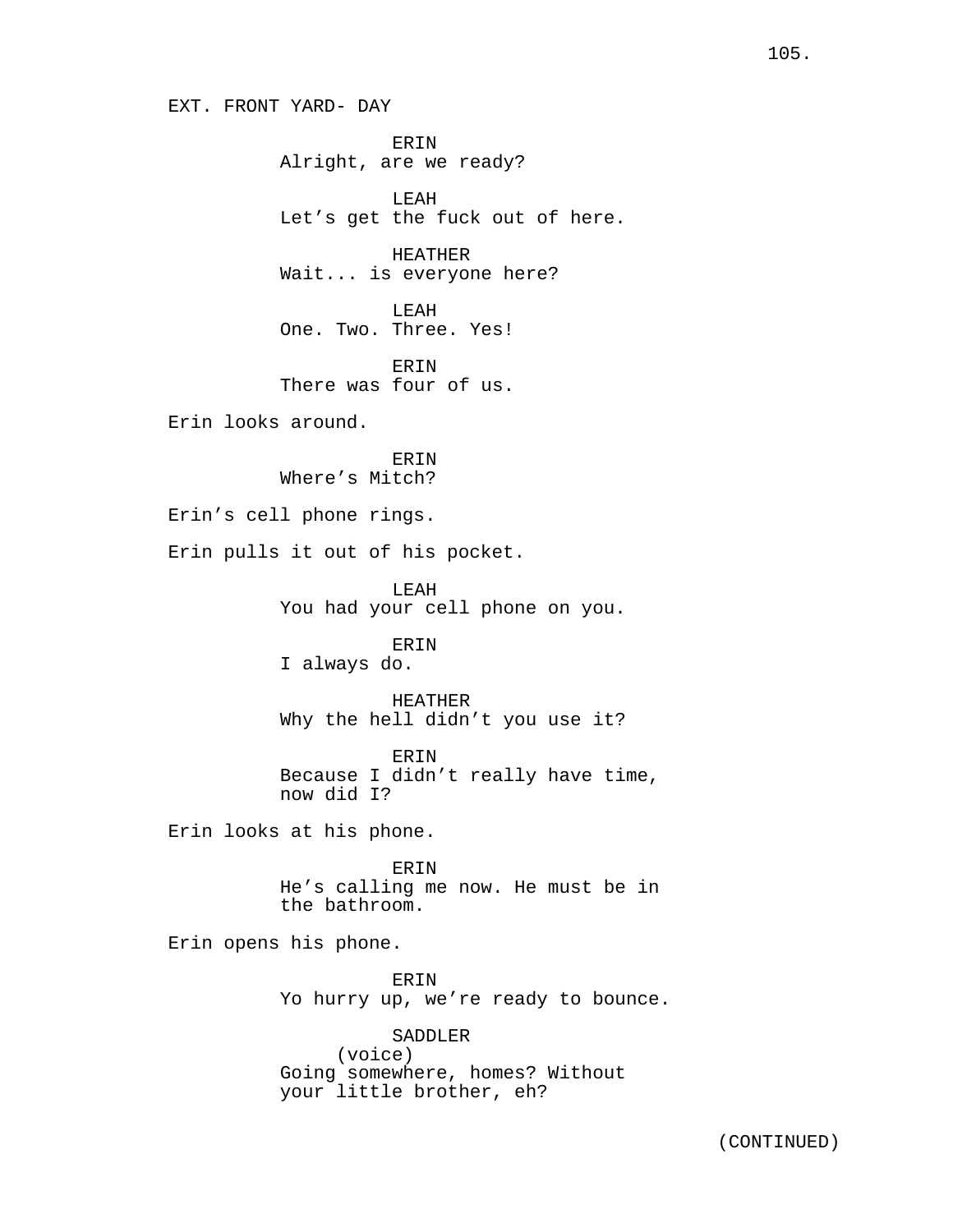Erin's eyes widen.

ERIN Where the hell is he?

SADDLER (voice) He's right here, homes. You want to say hello?

INT. DARK ROOM- DAY

Saddler holds the phone to Mitch's ear. Mitch is tied up and dangeling over a pit of parasites.

EXT. FRONT YARD- DAY

#### MITCH

(voice)

Erin! This fucking guy has me tied the fuck up and is going to throw me in a pit of fucking eels! He's such an asshole! He grabbed me in the woods and dragged me back! You didn't even look! He's going to kill me so hurry the fuck up and---

SADDLER

(voice)

Bring my package, homes, and maybe I'll let him go. Can't say the same for you since you RAN ME OFF THE FUCKING ROAD!

ERIN If you hurt him, I'll--

# SADDLER

(voice) You'll what, call the cops? Once my children are finished with you, soon there won't be any fucking cops, homes. You have thirty minutes. A minute later and I'll cut this fucking rope, dawg.

Saddler hangs up.

Erin throws his phone against the house, it shatters.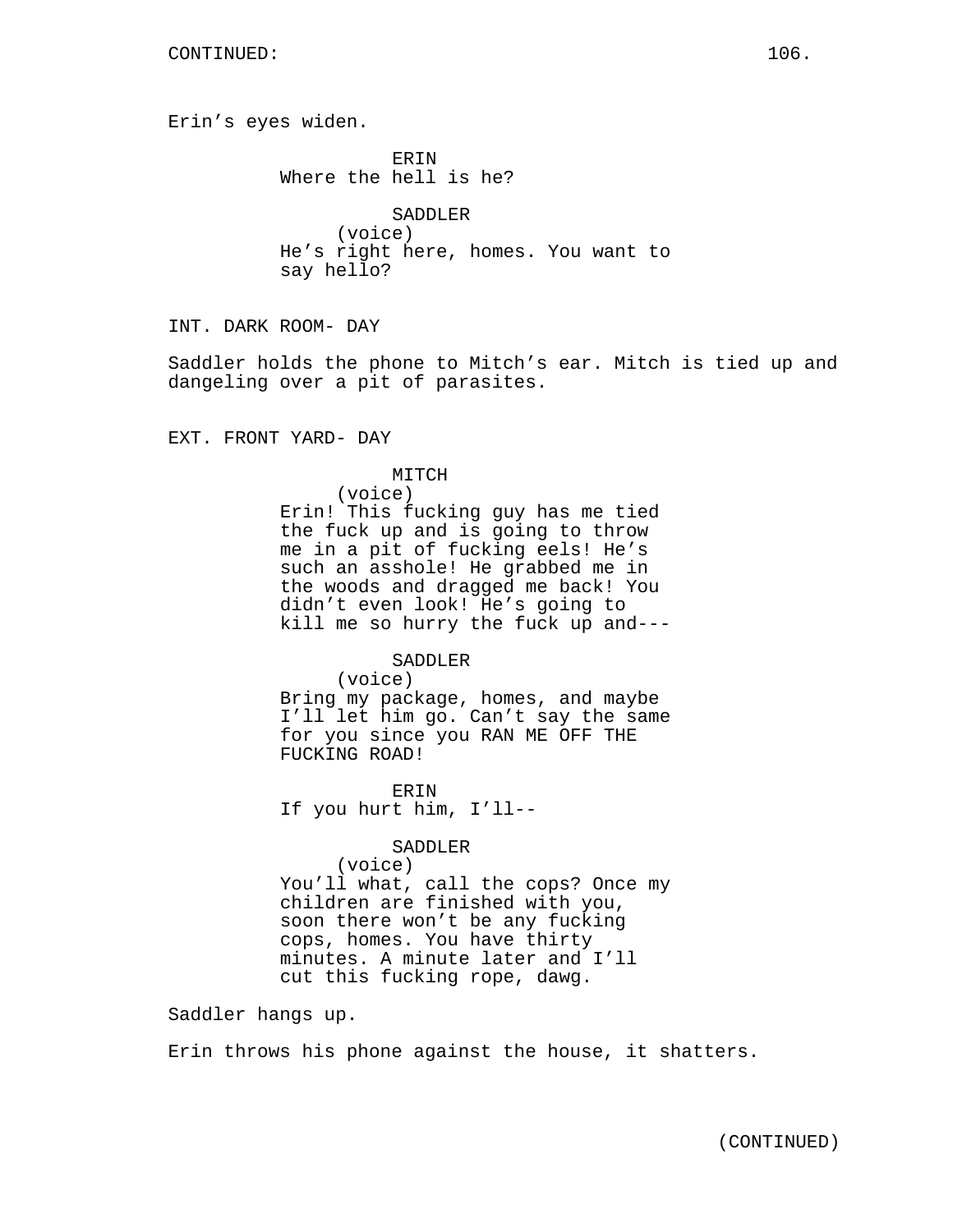HEATHER

What?!

LEAH Where's Mitch?

ERIN Saddler's got him!

HEATHER What does he want?

Erin stares off into space.

LEAH Let's just get the fuck out of here.

ERIN

NO! Fuck you! He's my fucking brother! We're not fucking leaving until we get him!

## HEATHER

Lets go!

Erin and Heather walk towards the car.

#### LEAH

Wait! Think about this! We go back there, we're dead! Fuck that, I have a show tomorrow!

#### ERIN

Don't you fucking get it, bitch! If we don't do something, there won't be any fucking gigs or shows tomorrow or ever, because those fucking village people are going to do THIS to the entire planet! WEREN'T YOU FUCKING LISTENING! AND Saddler has my little brother! I'm not going anywhere without him, ALRIGHT?!

Leah stares at Erin.

Heather walks up to Leah.

#### HEATHER

you may be some famous singer, but... jesus christ... man the fuck up. Help us out. Save the world, and his little brother.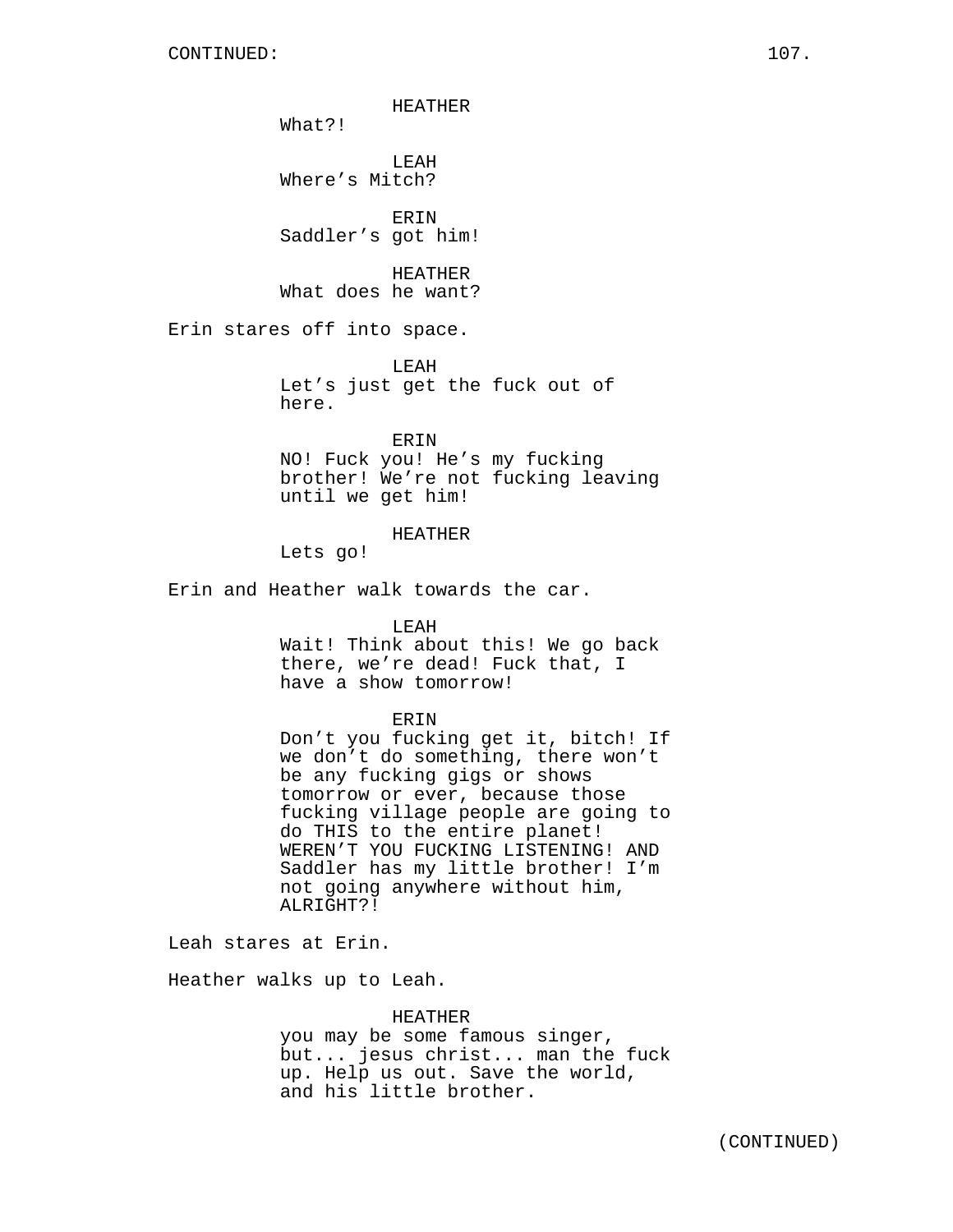Leah looks at Erin, who is about in tears.

LEAH

Let's go committ some child abuse.

Erin and Heather look at Leah.

MONTAGE OF COLESSUEM ARRIVIAL.

EXT. COLESSUEM- AFTERNOON

The car arrives at the football field.

The three get out of the car and roady run up to a tree to take cover.

> ERIN Alright, how do you girls think we aught to do this?

LEAH Well, I suspect they'll assume we'll come in through the back. So I suggest we go in through the main enterence. It'll catch them off guard. They won't be expecting that.

**ERIN** Very well... What she said.

The three roady run up to the main enterence.

ERIN You ladies ready?

HEATHER Let's fucking do this.

LEAH

Hey, if we make it out of this, I may be able to get you backstage passes to my next show.

Leah winks at Erin.

ERIN You could do that?

LEAH I'm Leah fuckin' Zellers, of course I can.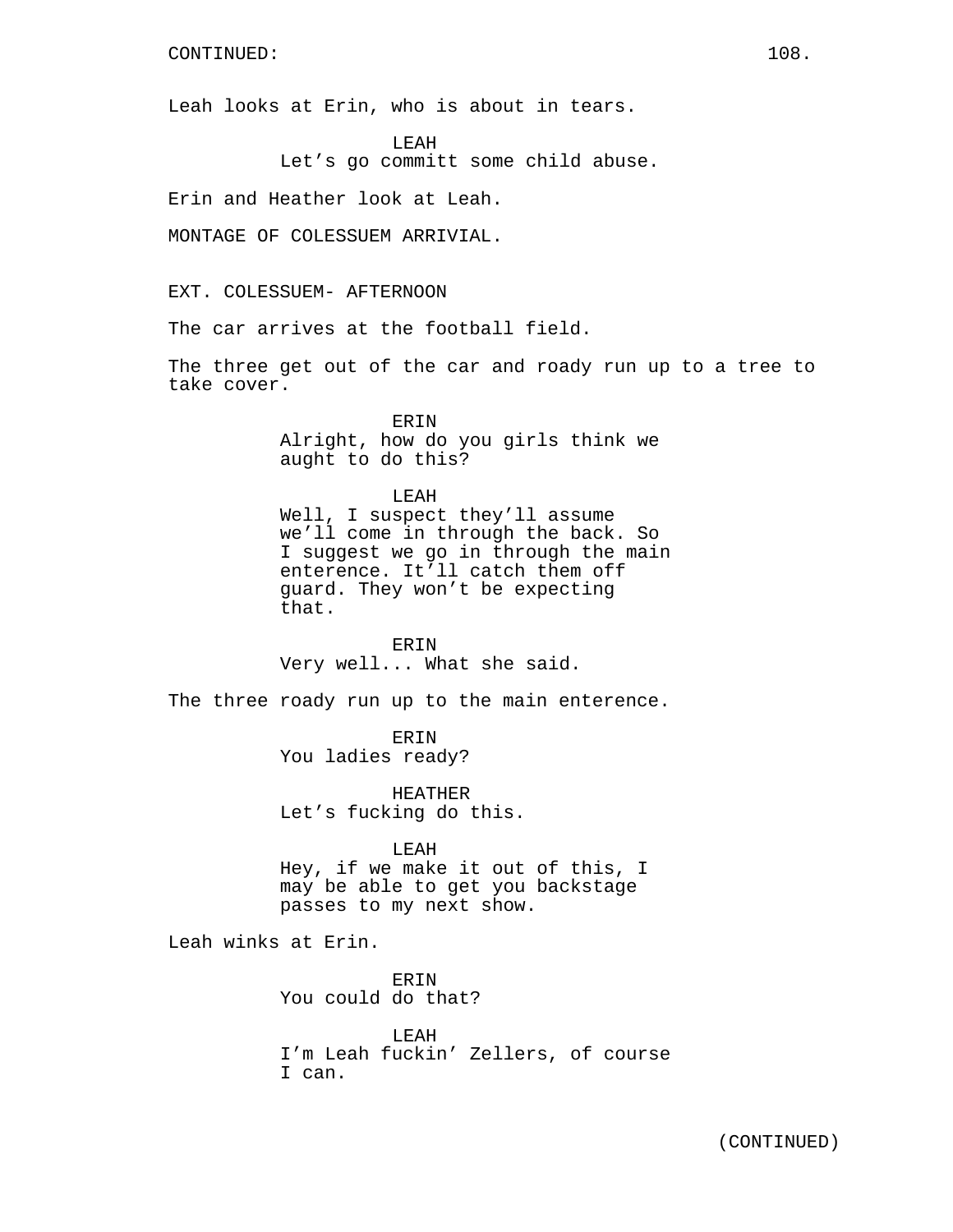ERIN I'll be looking forward to it.

Erin turns back to the enterence.

ERIN Alright ladies. On one. two. three. GO.

HEATHER Let's fucking do this.

ERIN One. Two. Three. GO!

Erin kicks the door open.

Automaticlly, gunfire is spread.

There are five children with automatic weapons shooting at them.

The three run behind a wall and take cover.

LEAH Alright, maybe they WERE expecting it.

# HEATHER

Ya think?

ERIN Alright, the plan is still the same.

LEAH Yeah but how do we find---

BANG!

Leah is shot in the chest.

Erin quickly turns and sees a kid standing around the other corner.

Erin shoots and kills the kid.

Erin leans over Leah.

LEAH Oh fuck! This hurts!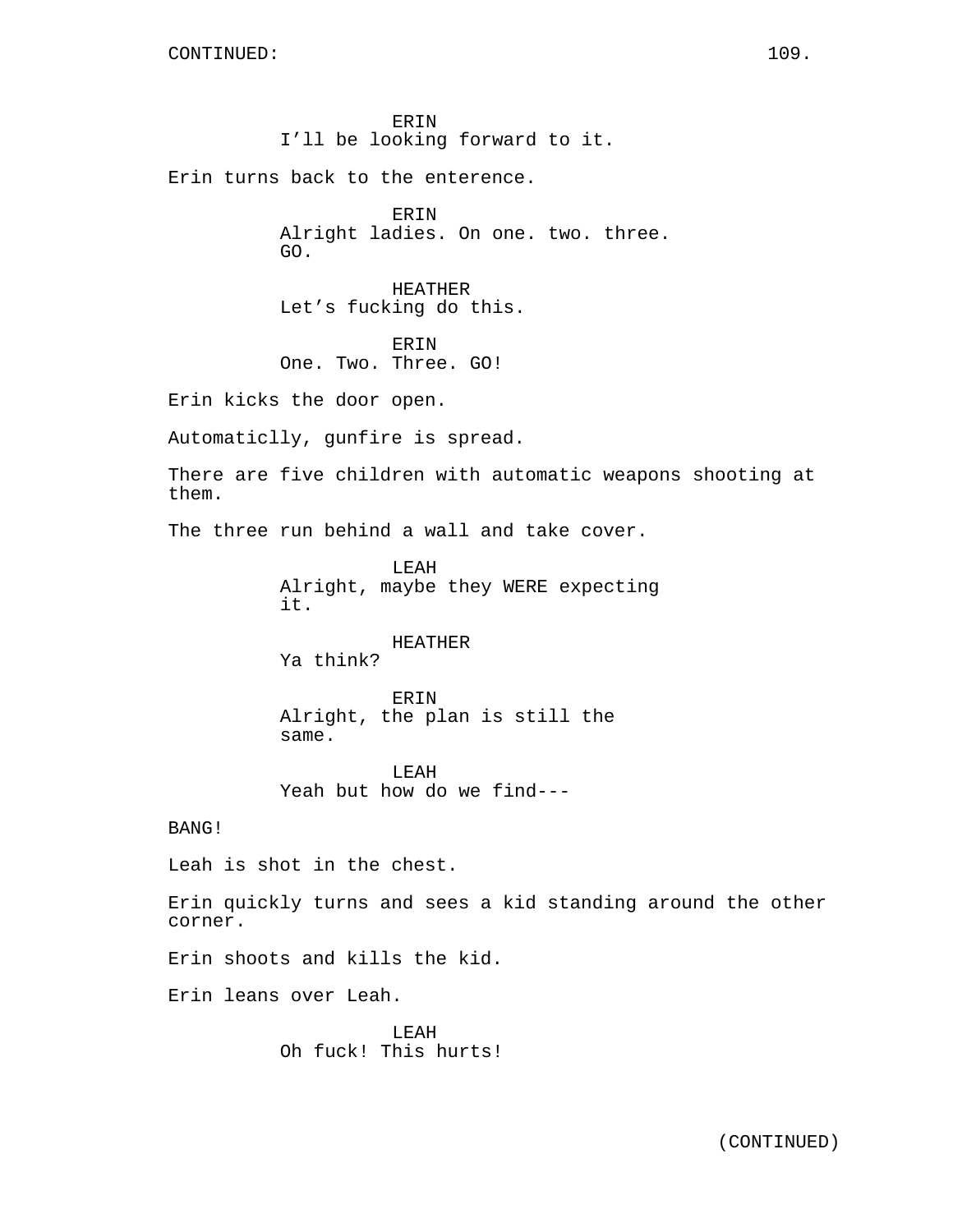ERIN Oh my god! HEATHER! Heather turns the corner and begins firing. ERIN You'll be fine, babe. Don't worry. LEAH Erin, I'm not going to be fine, and you know it. ERIN If you just be still and don't talk, then--- LEAH Erin, don't sugar coat this for me. Let me speak. ERIN No, please don't. Oh god. Leah, I'm so sorry I yelled at you back there. LEAH Oh, it's alright. He's your brother. I was the one who... Leah coughs blood. Erin starts to tear up. LEAH I guess those backstage passes are a no-go, eh? Erin chuckles and then cries. LEAH Look, before I go... I just wanted to let you know that... ERIN That what? LEAH That I think you're a pretty cute guy. ERIN And you're a pretty cute girl.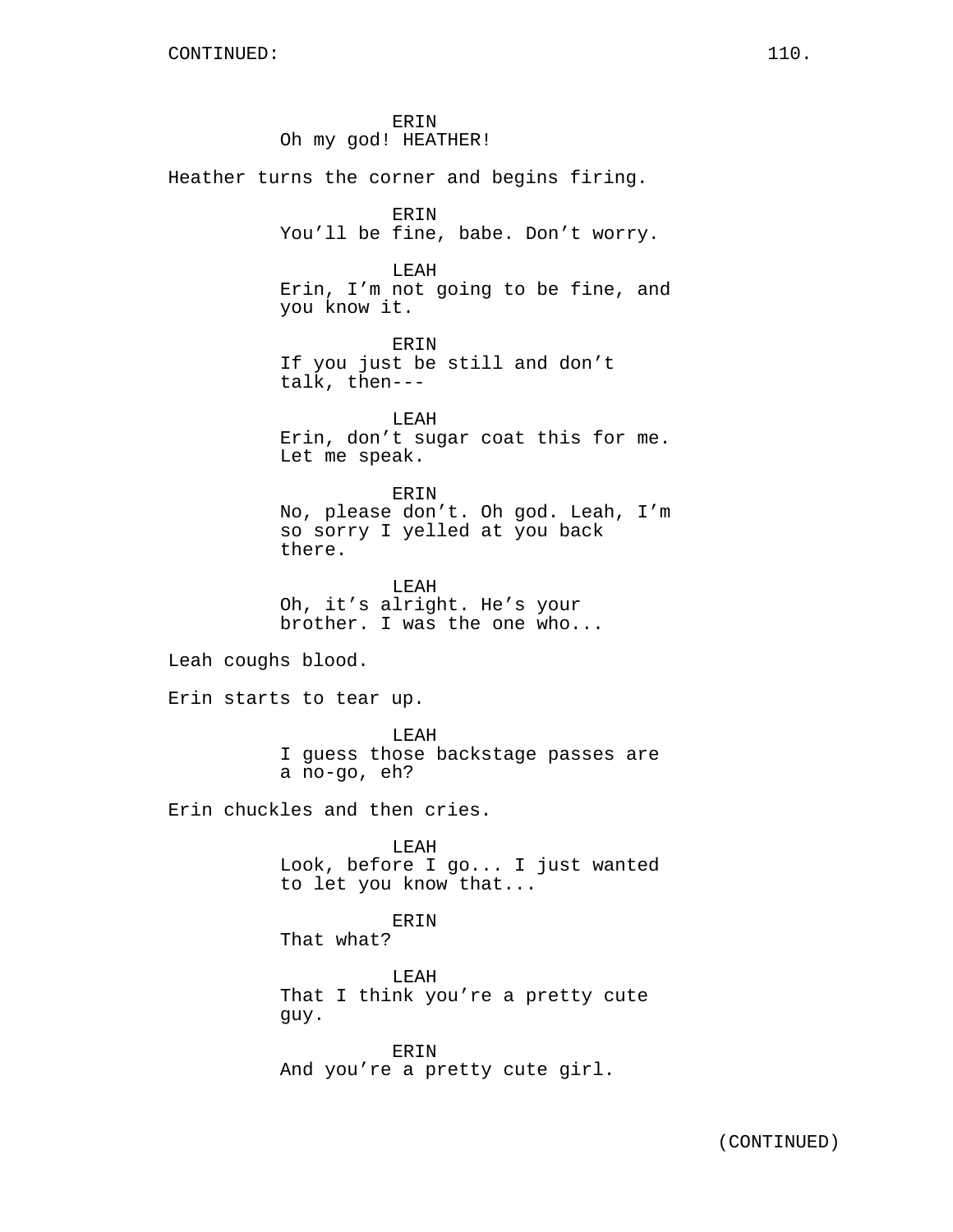LEAH Goodbye, Erin Librias.

Leah closes her eyes and exhausts her last breath. Erin cries, and then gets a look of rage on his face. SLOW-MO:

Erin spins around, grabs his gun, and runs out into the crowd, firing his gun.

Heather's eyes widen. She continues firing.

Erin aims, killing a kid.

He turns around and shoots a kid behind him.

He fires again. and again. and again.

He gets to the end of the field and KICKS OPEN THE DOOR>

INT. DARK ROOM- DAY

# **ERIN**

SADDLER!

Saddler approaches Erin.

SADDLER Try not to be a hero, kid. Remember who the hostage is.

Saddler points.

PAN

We see Mitch tied up over a pit.

MITCH

Erin, get me the hell out of here, please! I want to kick this fucker's ass like now!

SADDLER You have my package?

Erin's eyes widen.

The kids drag Heather in.

Mitch looks up.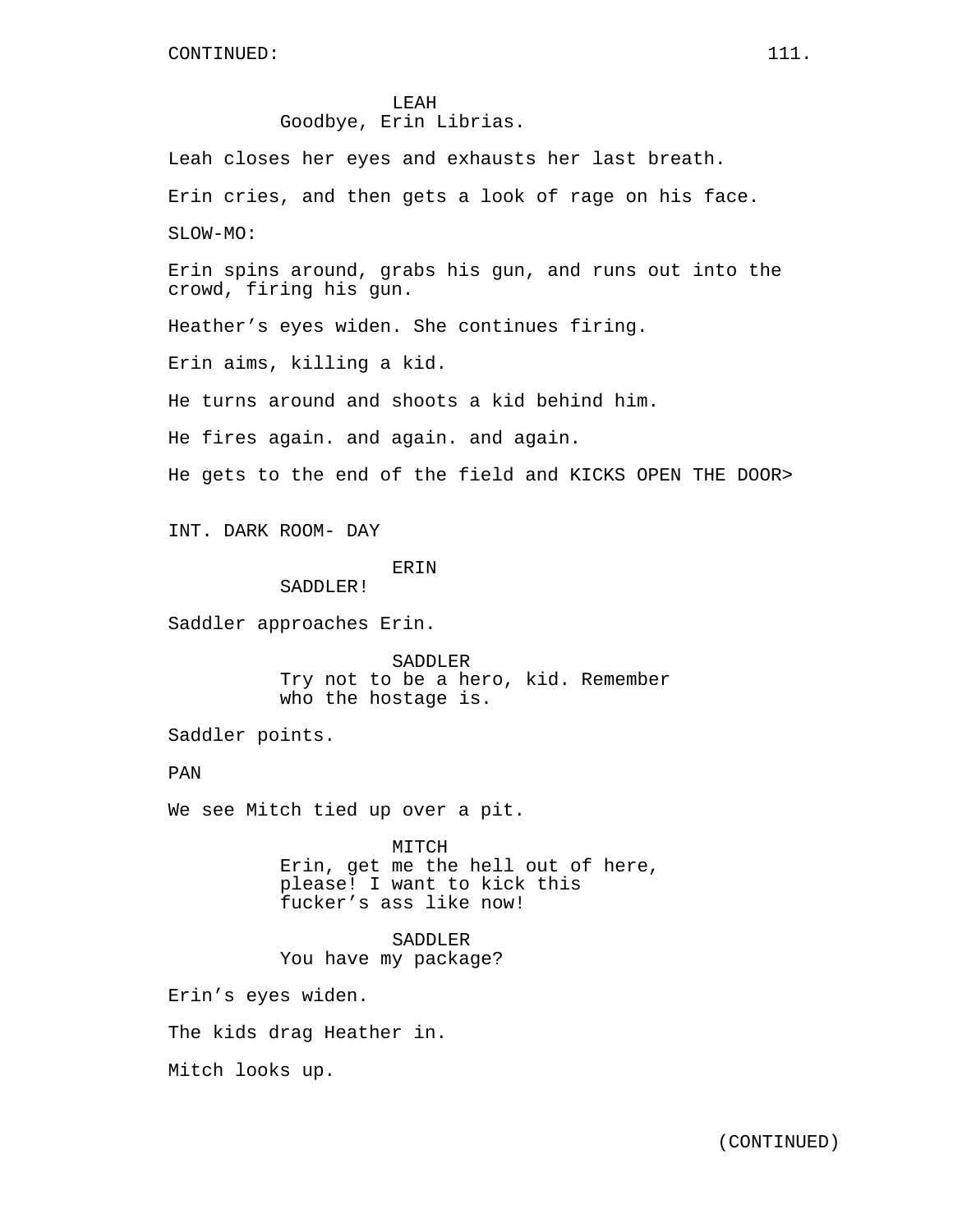MITCH You left Heather on her own?!

ERIN I was coming to get you! She was covering me!

MITCH She did a shit job!

HEATHER Mitch, help!

Saddler walks up to Heather and shoots her in the face.

Mitch's eyes widen.

#### MITCH

HEATHER!

## ERIN Holy fuck.

SADDLER Shit just got real, homes! Now where's my FUCKING PACKAGE!

Mitch looks at Erin. Erin closes his eyes.

MITCH YOU DIDN'T! AGAIN?!

ERIN I left it in the car. WHICH IS PARKED OUT FRONT.

Saddler raises his gun to Erin.

SADDLER Which I know the location of, which means there is no use for you anymore.

Erin closes his eyes.

SLOW-MO:

Erin open's his eyes.

ERIN (voice) Grab arm.

Erin Grab's Saddler's arm.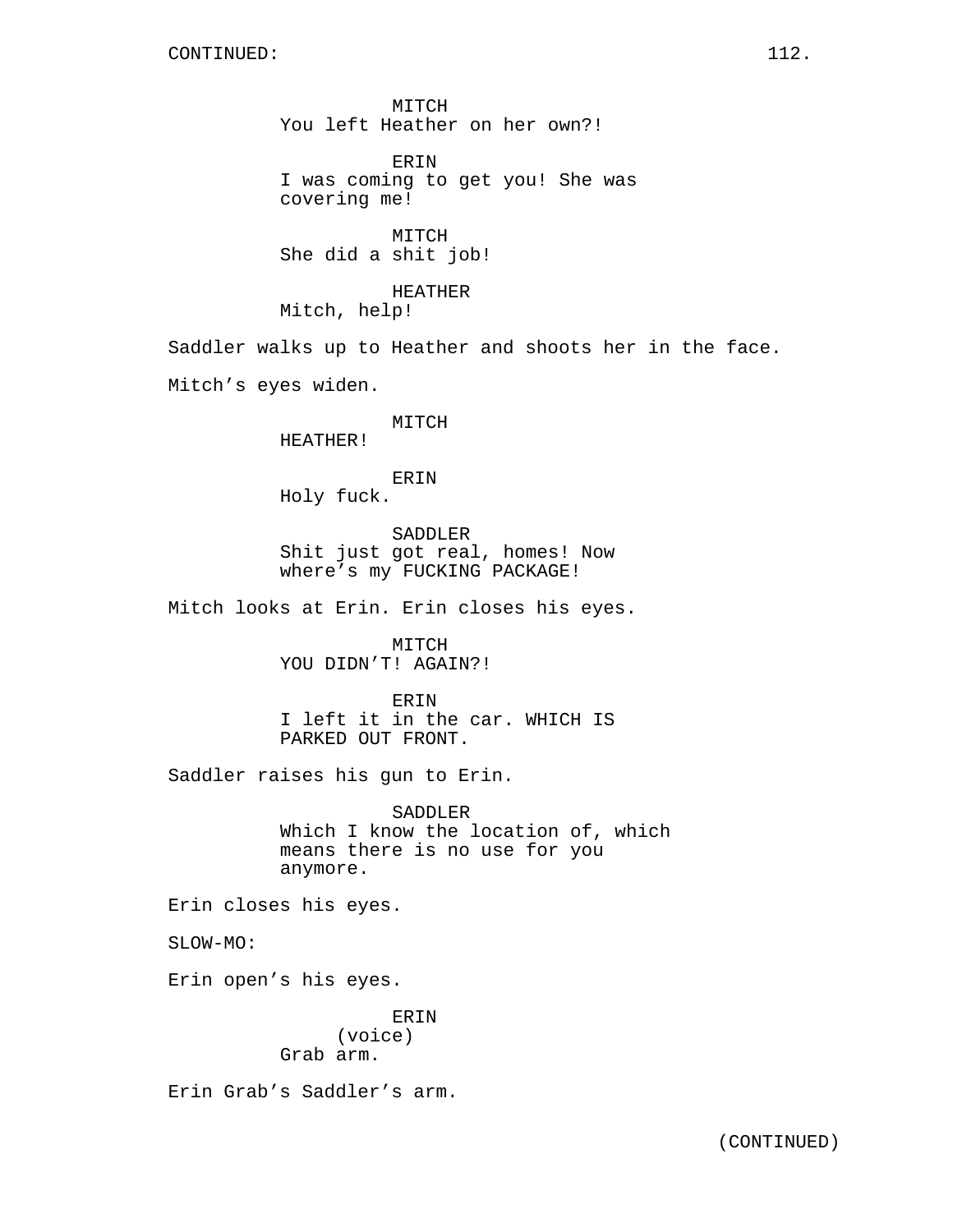ERIN (voice) Take gun. Making defensless. Erin take's Saddler's gun. ERIN (voice) Low knee to groin. Kneels over in pain. Erin knees Saddler in the crotch, he bends over. ERIN (voice) Take out with knee to face, knock him out. Erin knees him in the face, Saddler falls to the ground. ERIN (voice) Damage: Broken nose, cracked scull. Recovery time; three to six weeks. ERIN OPENS HIS EYES. SADDLER This is all your fault. You fucking crashed my car dawg. Saddler cocks his gun. SADDLER Any last words, homes? Erin grabs Saddler's gun. Knees him in the groin. Saddler bends over in pain. Erin knees him in the face. Saddler falls to the ground, knocked out. Erin spins around and shoots the three kids behind him. ERIN Now you can call me Holmes.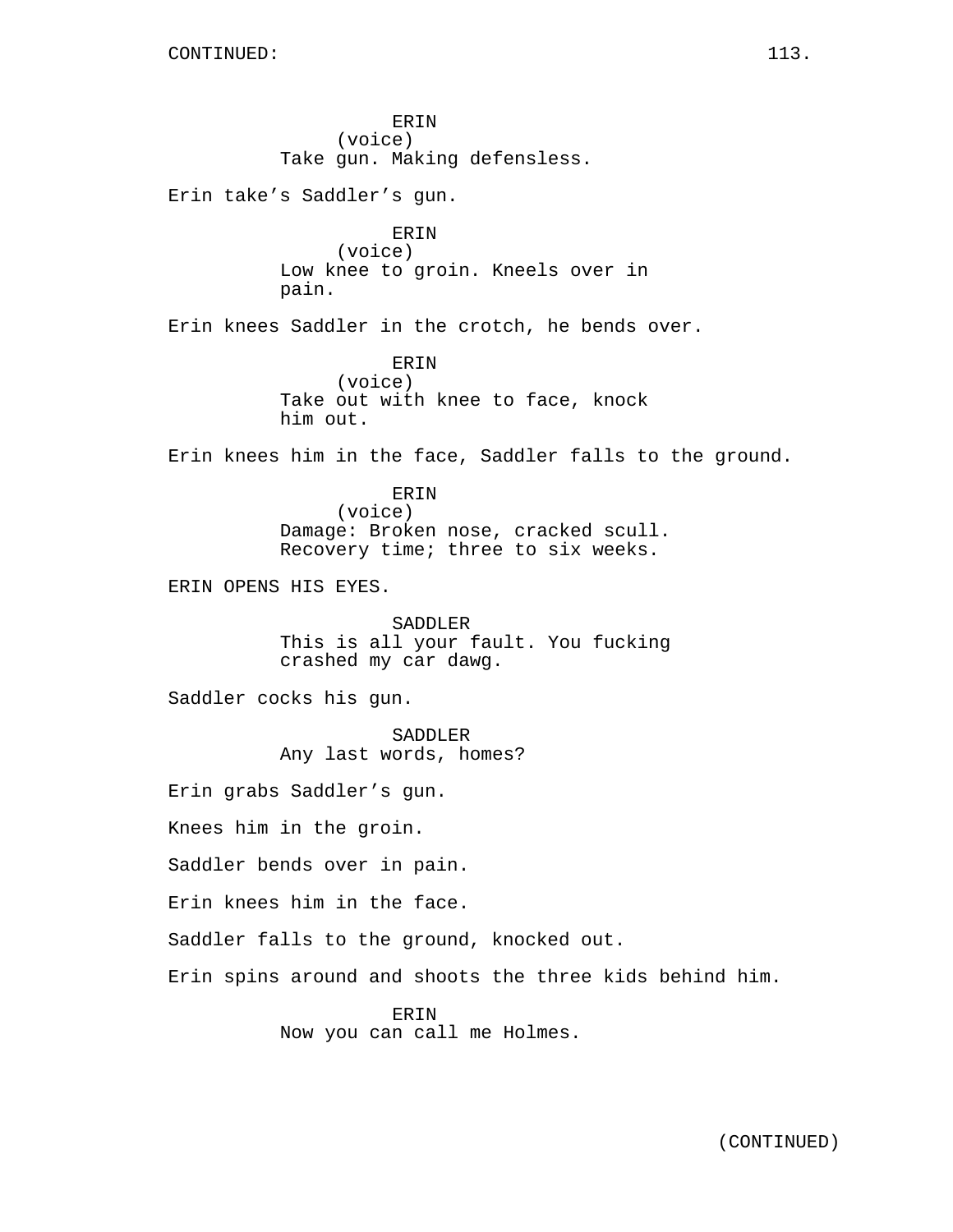MITCH THAT... was some Guy Ritchie shit!

ERIN Fuck yeah!

MITCH Now get me the fuck down from here.

Erin runs over and cuts Mitch loose with the knife in his pocket.

> MITCH Now, let's get the fuck out of here.

> > ERIN

Fuck yeah.

The two run off screen.

EXT. CAR- DAY

The two get in the car and slam the doors.

ERIN

Ready?

MITCH Lets get the fuck out of here!

INT. CAR- AFTERNOON

They drive away.

Children run out of the woods and begin chasing them.

EXT. FRONT YARD- AFTERNOON

The two pull up to the front yard of their house.

ERIN You go do your thing, I'll keep moving!

MITCH Be back in a minute. SHIT here they come.

Mitch runs into the house.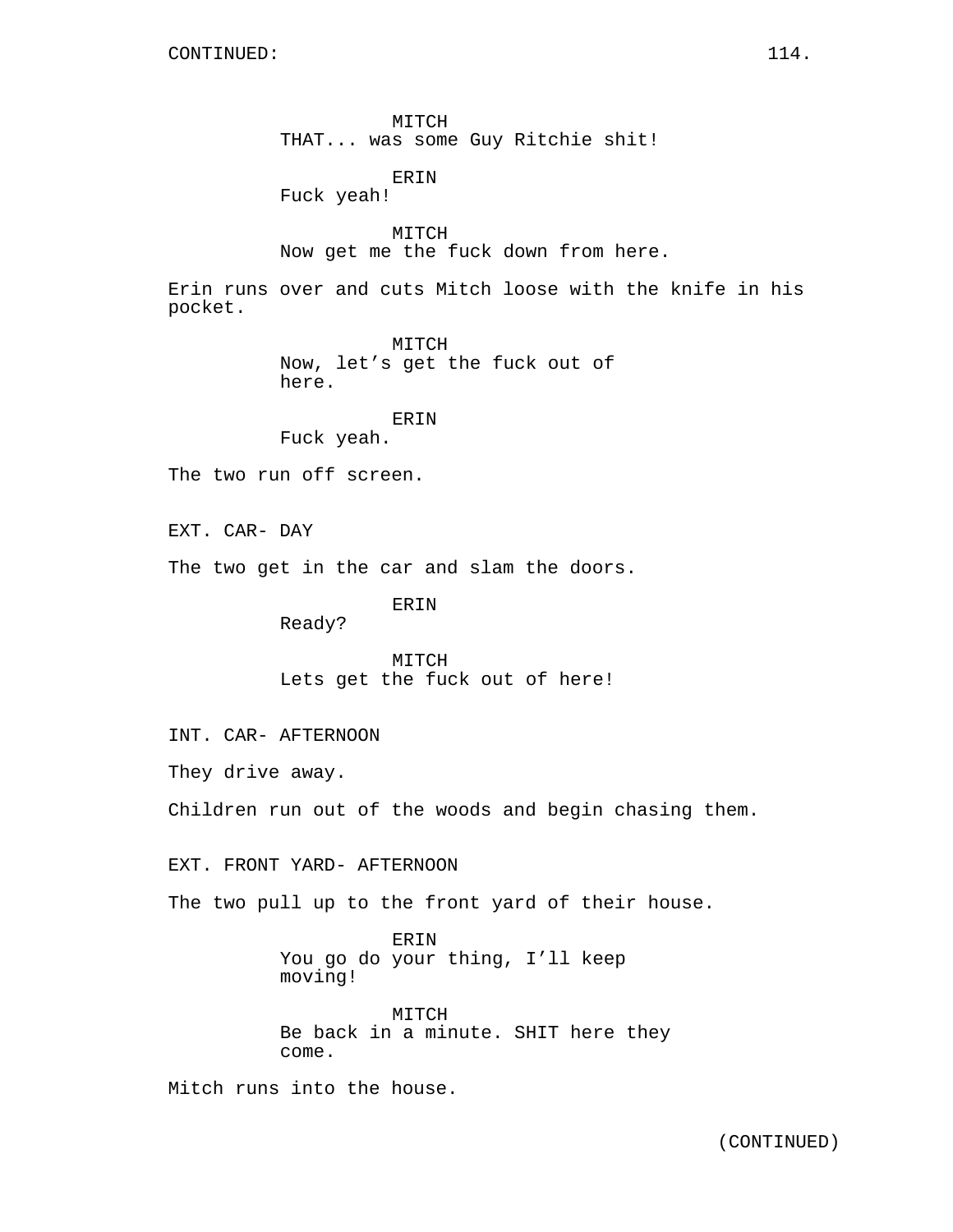The kids follow.

Erin drives around and hits a bunch of children with his car.

INT. HOUSE- AFTERNOON

Mitch runs through the house and out the back door. He shuts and locks the door.

EXT. BACKYARD- AFTERNOON

Mitch shoots the doorknob off.

EXT. FRONT YARD- AFTERNOON

Mitch pours gasoline in the front door, leading to the sidewalk. He shuts the door.

INT. CAR- AFTERNOON

Erin runs over more kids. He almost wrecks. He continues to drive.

EXT. FRONT YARD- AFTERNOON

Mitch pulls out the lighter.

The kids run up to the door, trying to open it.

MITCH No more teachers, no more books.

Mitch throws the flame into the line of gasoline.

INT. KITCHEN- AFTERNOON

THE OVEN.

EXT. FRONT YARD- AFTERNOON

Mitch turns and runs onto the road, looking for Erin.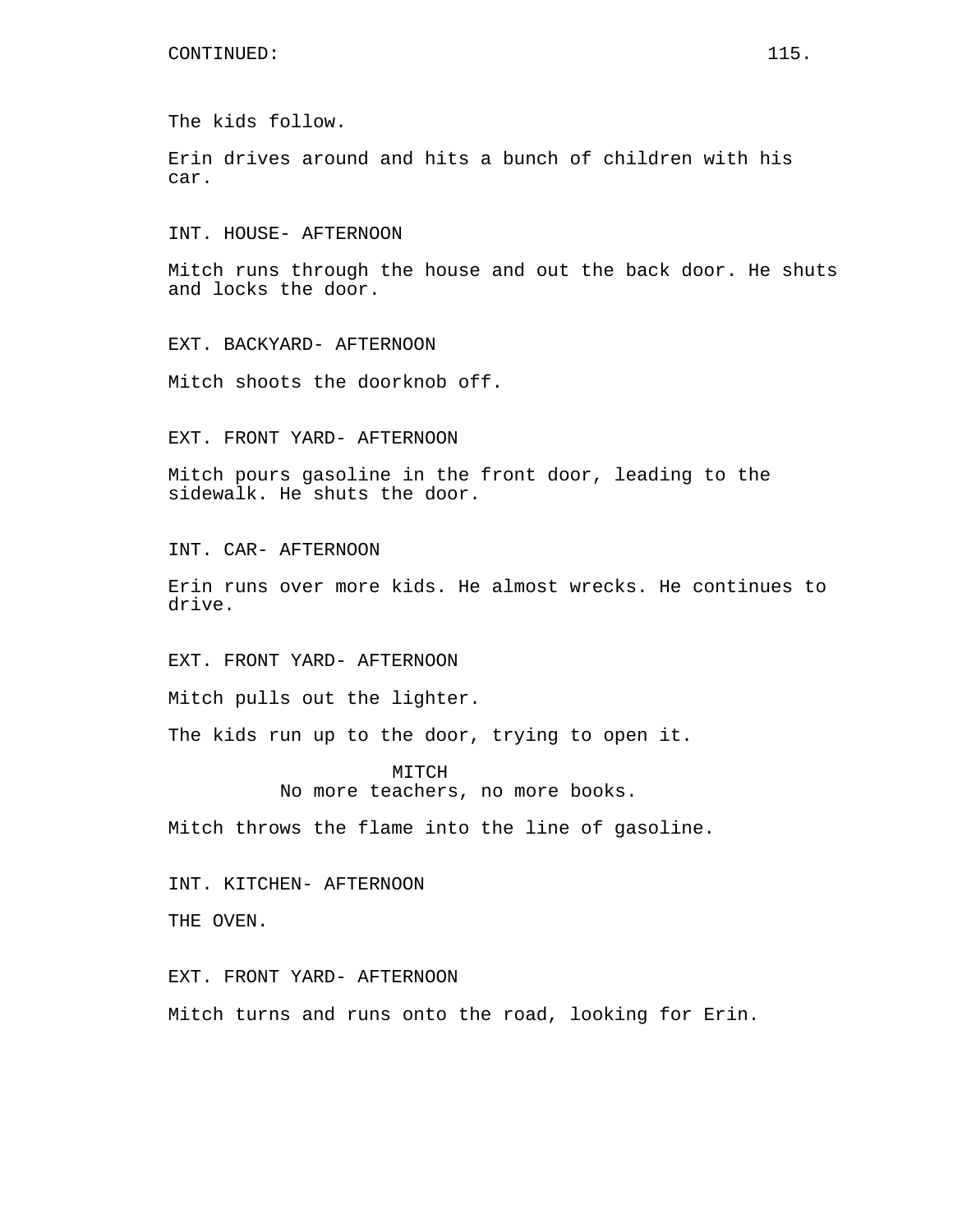Erin is looking behind him. Then he looks ahead and screams.

Erin hits Mitch with the car.

Mitch is hanging onto the hood of the car.

MITCH Get me the fuck off the hood of this car! This fucker's gonna blow!

Erin slams on the breaks. Mitch falls off the hood. Runs around the car and gets in the passanger's seat.

> MITCH Don't hit me with the car again!

> > ERIN

Sorry!

EXT. FRONT DOOR- AFTERNOON

The kids scream.

CUT AWAY:

THE HOUSE EXPLODES.

INT. CAR- AFTERNOON

MITCH AND ERIN

YEAH!

They continue to drive.

All of a sudden, a truck comes up beside them and hits the side of the car.

Erin almost swerves off the road.

They challange eachother for a few minutes.

Erin heads to a back alley.

The truck follows.

The truck comes up beside them.

HANSON aims a gun towards Erin and mitch.

Mitch and Erin look at eachother and then back at Hanson.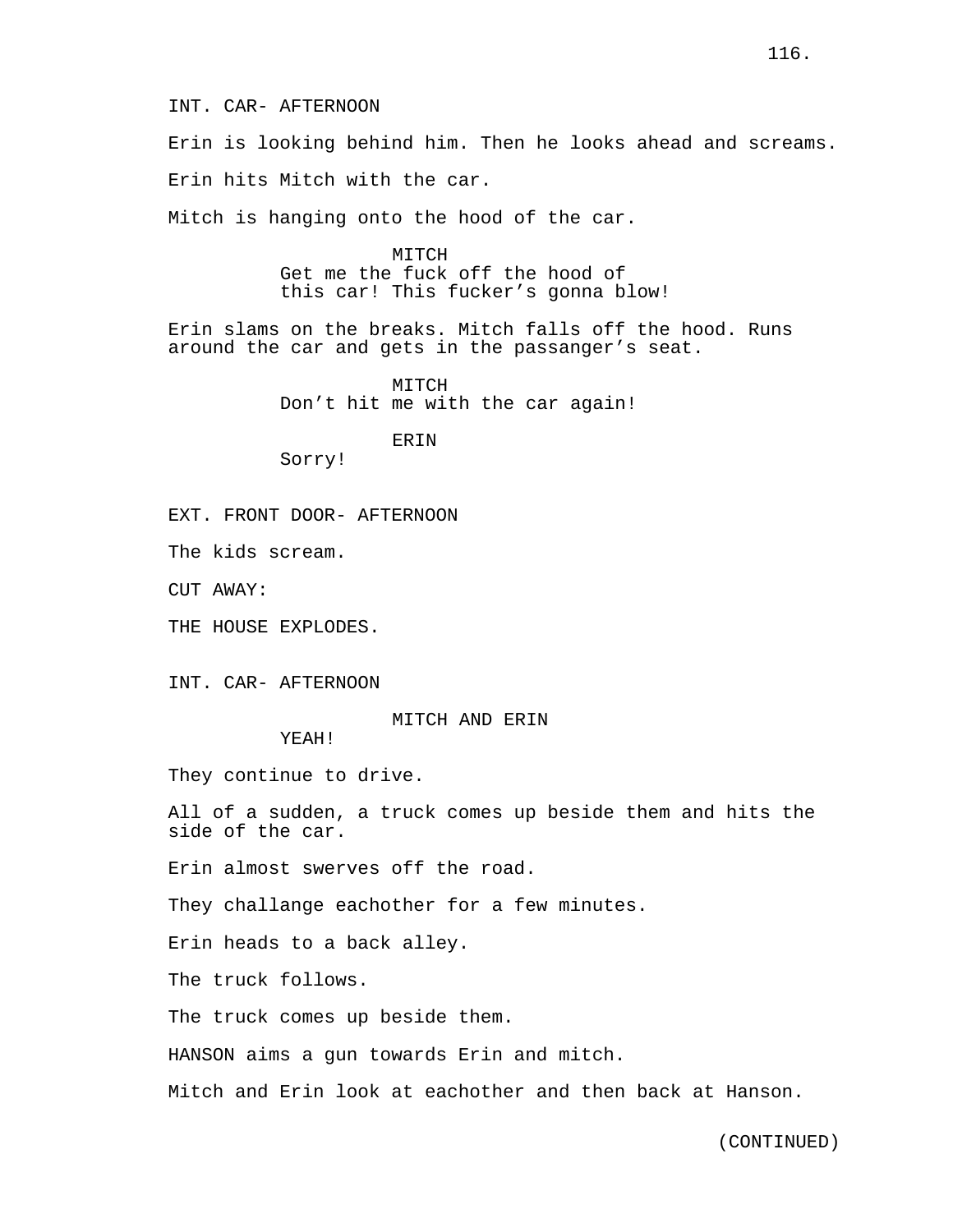#### HANSON

## Get outta our town!

Erin points ahead. The two in the truck look forward and get wide-eyes.

The truck crashes into a wall and explodes.

#### ERIN

It's not your town anymore, bitch.

The two are relieved.

## MITCH That was some Michael Bay shit.

The two relax and focus on getting out of town.

A kid with a chain slowly rises from the backseat.

Another kid pops up behind him. He raises his chain.

Erin and Mitch do not notice.

The kids are ready to pounce.

Erin looks in the rear view mirror. He sees the kids.

He gets wide eyed and looks at Mitch. Mitch gets wide eyes.

The two kids ATTACK.

THE CAR SWIRVES.

Mitch gets the kids off of them and opens the back door and kicks them both out.

Erin looks behind seeing what happened.

MITCH Fuck! The road!

## **ERIN** Fuck the what?

Erin looks ahead. He gets wide-eyed again and swirves, avoiding a wall, but wrecks into another wall beside it.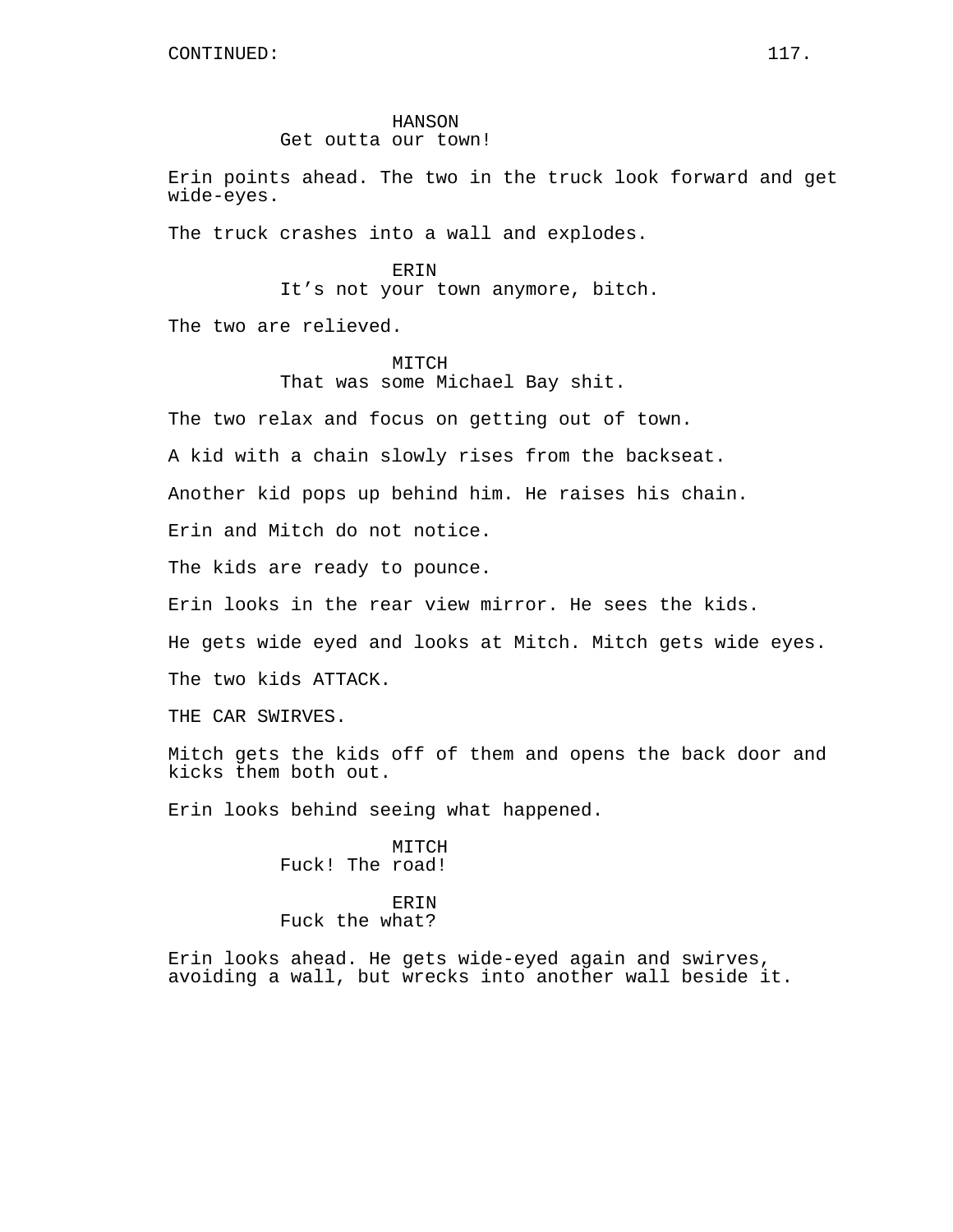EXT. CAR- AFTERNOON

Erin and Mitch get out of the car.

ERIN FUCK! My fucking car!

MITCH Goddamn it! We were out!

ERIN Well what the hell do we do---

A fist comes out of nowhere and punches Erin out cold.

SADDLER Fuckin' broke my nose, homes!

Saddler turns and kicks Mitch in the stomach. Mitch falls to the ground.

> SADDLER Fuckin' nerds!

Mitch stands up and punches Saddler in the face.

SADDLER Why the face, dawg?!

Mitch and Saddler go at it and kick eachother's asses.

Erin gains conciousness and crawls to the car.

The two still fight.

Erin is crawling.

Erin gets to the car.

Mitch punches Saddler.

Erin grabs something in the backseat.

Saddler grabs Mitch's hair and slams him to the ground.

Erin slowly stands up.

Mitch quickly stands up.

#### ERIN Mitch! Catch!

Erin throws the bow and an arrow.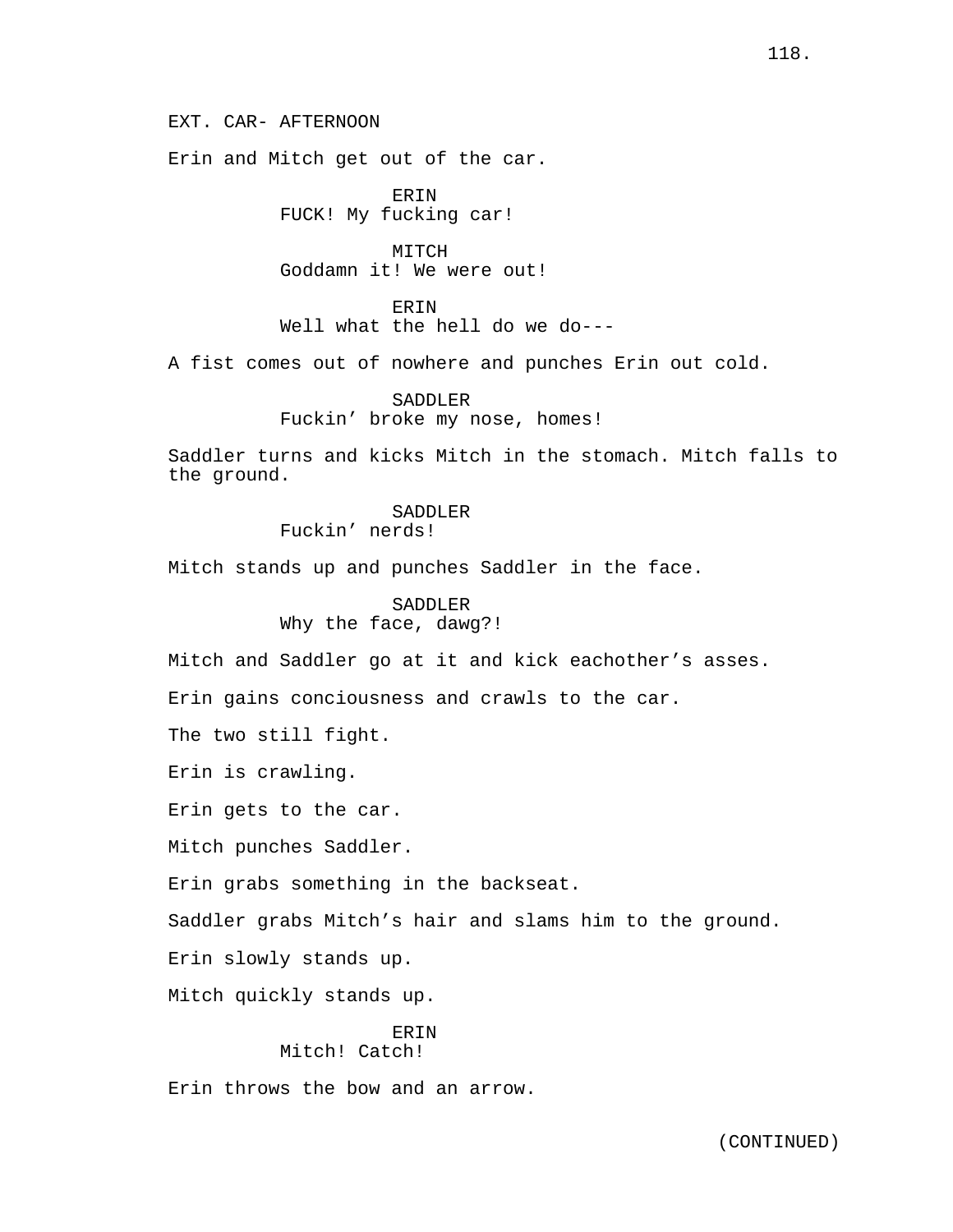Mitch jumps up in the air an dcatches it ARMY OF DARKNESS style.

Mitch turns around and aims the arrow at Saddler.

Saddler raises his gun.

Saddler fires, it clicks.

MITCH Hasta Luego.

# **ERIN**

### Yeah, motherfucker!

Mitch shoots, the arrow goes through Saddler's chest.

Saddler falls to the ground instantly, dead.

POV:

SADDLER-

Mitch leans over and looks at Saddler.

Erin limps up.

MITCH I'm pretty sure this cocksucker's dead.

### ERIN

I'll say.

Mitch looks around.

MITCH Weren't all of these kids alive and charging for us like five seconds ago.

ERIN I guess... since fuck-face here was the leader, if we kill him, we kill the eels.

MITCH Then why the fuck didn't we do that at the football field?

**ERIN** That would have saved us so much time.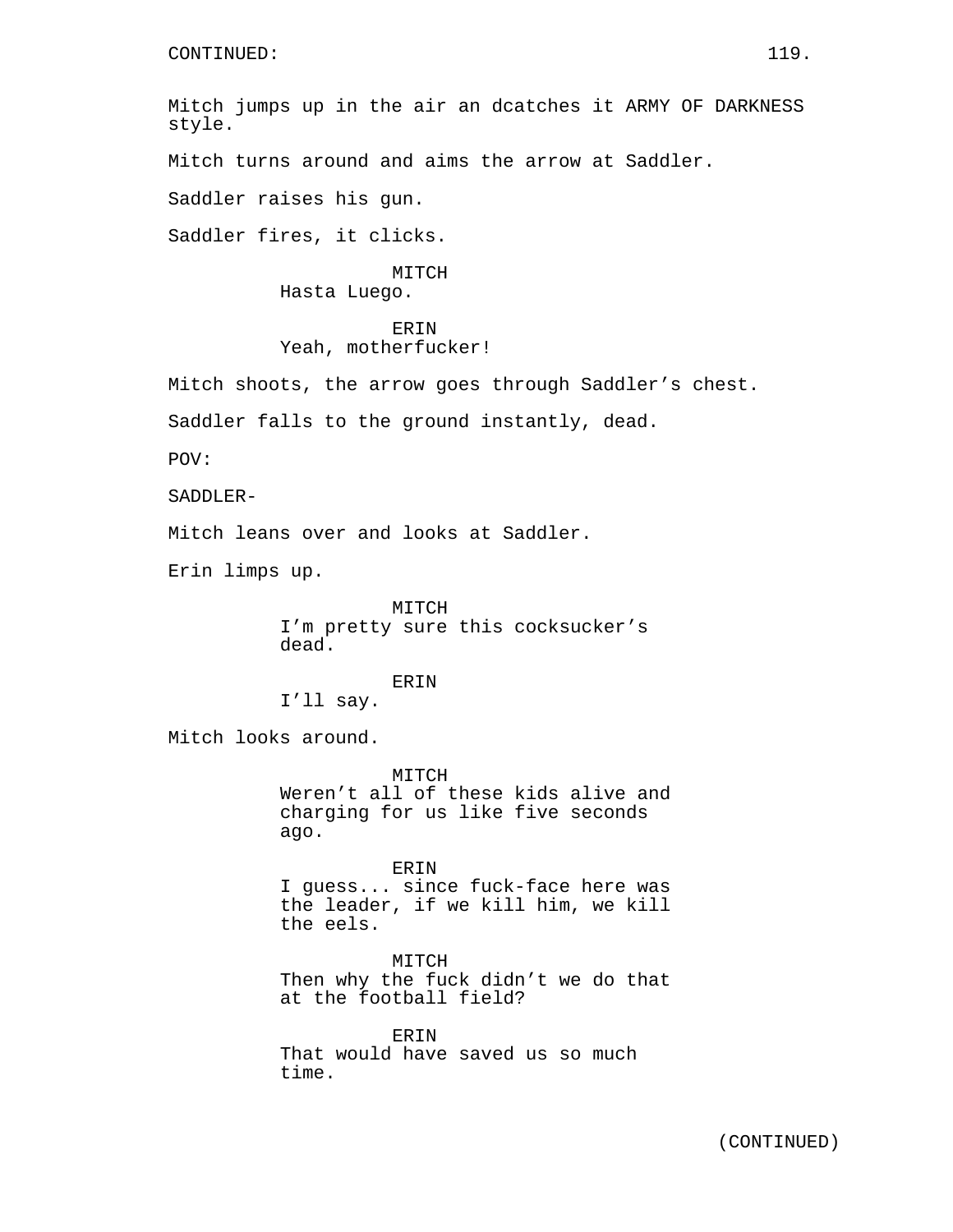MITCH Jesus. What a fucking day.

ERIN I know. Fuckin' hell.

Mitch and Erin look around.

#### ERIN

We kicked some major ass today, though.

MITCH I am very fucking surprised we survived this whole ordeal.

ERIN And they say violent video games and movies are the devil.

MITCH We just saved the fucking planet.

Erin looks around at the town.

ERIN

Mitch...

MITCH

Erin...

ERIN How are we going to explain this to everyone?

MITCH Fuck if I know... Any ideas?

ERIN Let me think...

There is a few seconds of silence.

#### ERIN

Well... Saddler is here, everybody will probably assume it was him and his gang that did all of this. So... hmm...

MITCH

Waiting...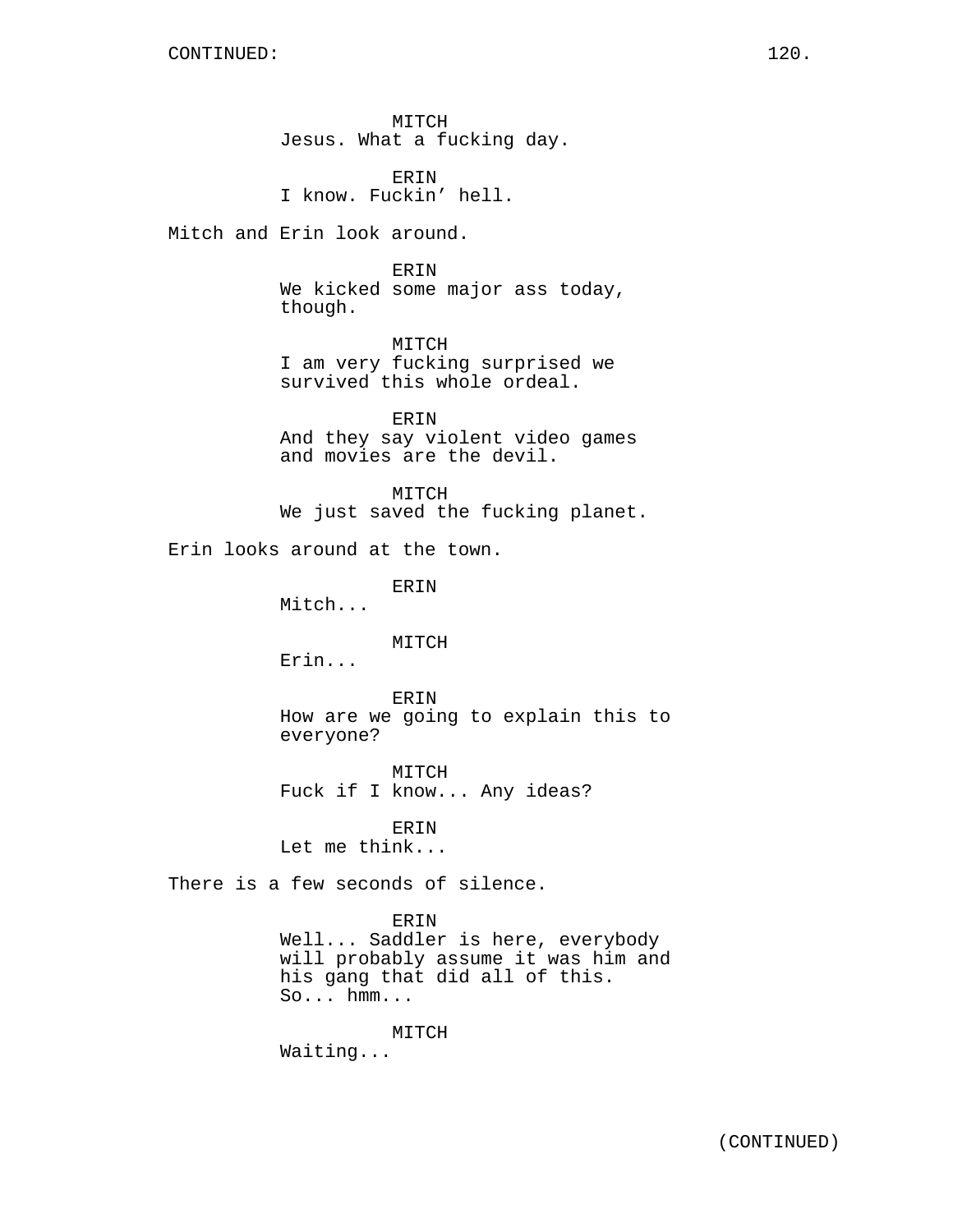ERIN Well... I say let's just get in the car, and drive the fuck away from here, and never come back. There is a few seconds of silence. MITCH Erin... ERIN Mitch... MITCH That car is totaled. Remember? We wrecked it. ERIN Oh yeah... Erin turns and looks at the car. Then straight ahead. ERIN Fuck. THE END. END CREDITS: Benjamin Pearce- Erin Librias Evan Pearce- Mitchell Librias Francisco Pineiro- Chet Saddler Joshua Boyer- Glen Demiks Ashley Meyer - Leah Zellers Hunter Pataski- Stew Bradford Ben Whiting- Liam Rodregiuez Courtney Burgman- Venessa Waters Ashlynn Smilowitz- Patricia Yale Autumn Shellhammer - Heather Martez Matthew Pearce- The Gunsmith Lahna Sylman- Linda Gruber (infected) Riley Pearce- "The Big Boss"/ Adam Librias (infected)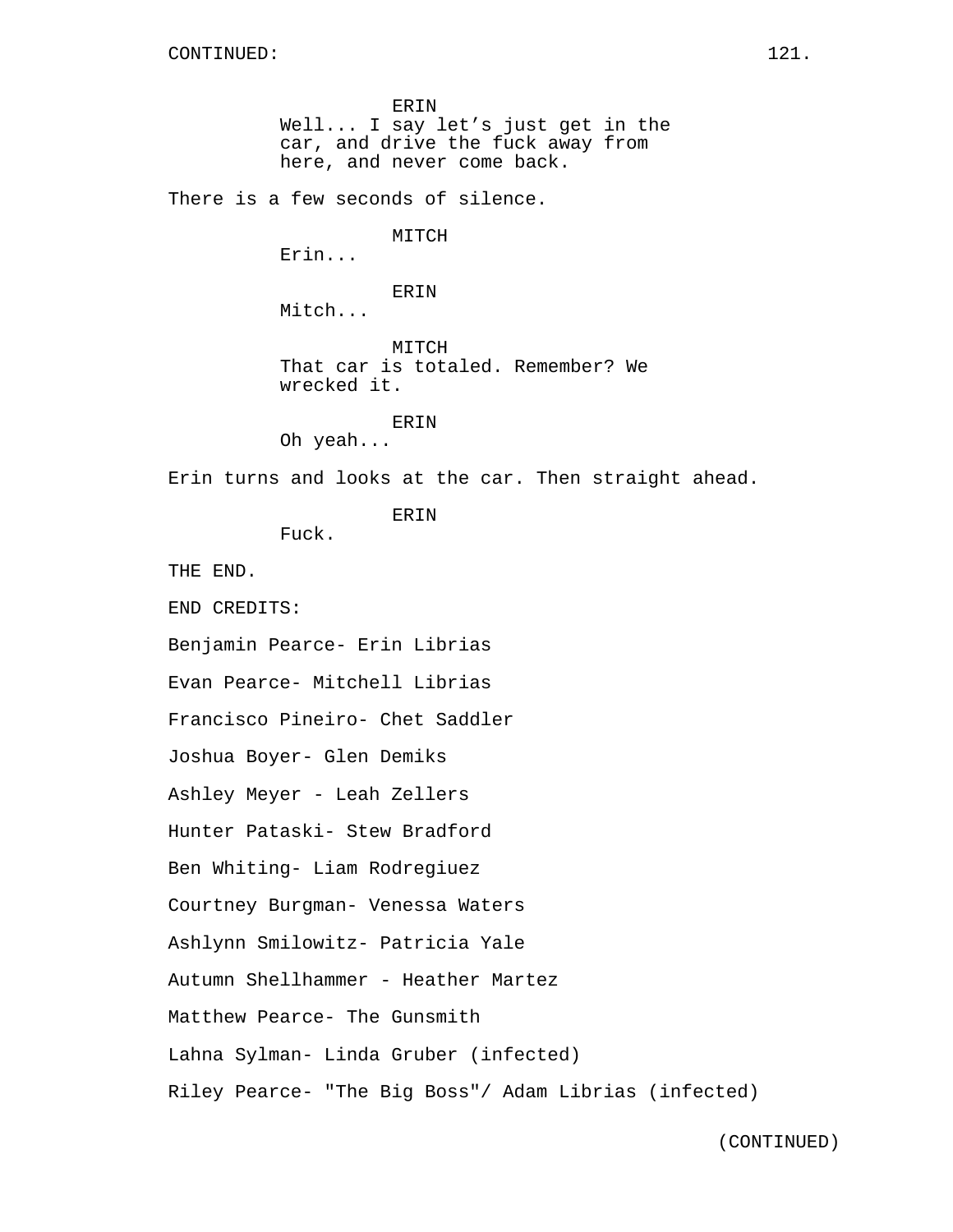# CONTINUED: 122.

Jacob Pearce- The Kintner Boy (infected) Trevor Shaub- K-9 (infected) Tristan Shaub- Jupiter (infected) Zack Beck- Swordsman (infected) Rudy Redilla- Hanson Smith (infected) Tia Sylman- Kendra Durden (infected) Crystal Sylman- Kacey McCready (infected)

Written by Benjamin Pearce & Evan Pearce

Directed by Benjamin Pearce

A Pearce Bros. Film

ADRENALINE

"Cool Apocalypse, Bro."

NERD CULTURE RISES Cigarette Burn Entertainment in association with Red Dragon Productions Benjamin Pearce Films

"ADRENALINE"